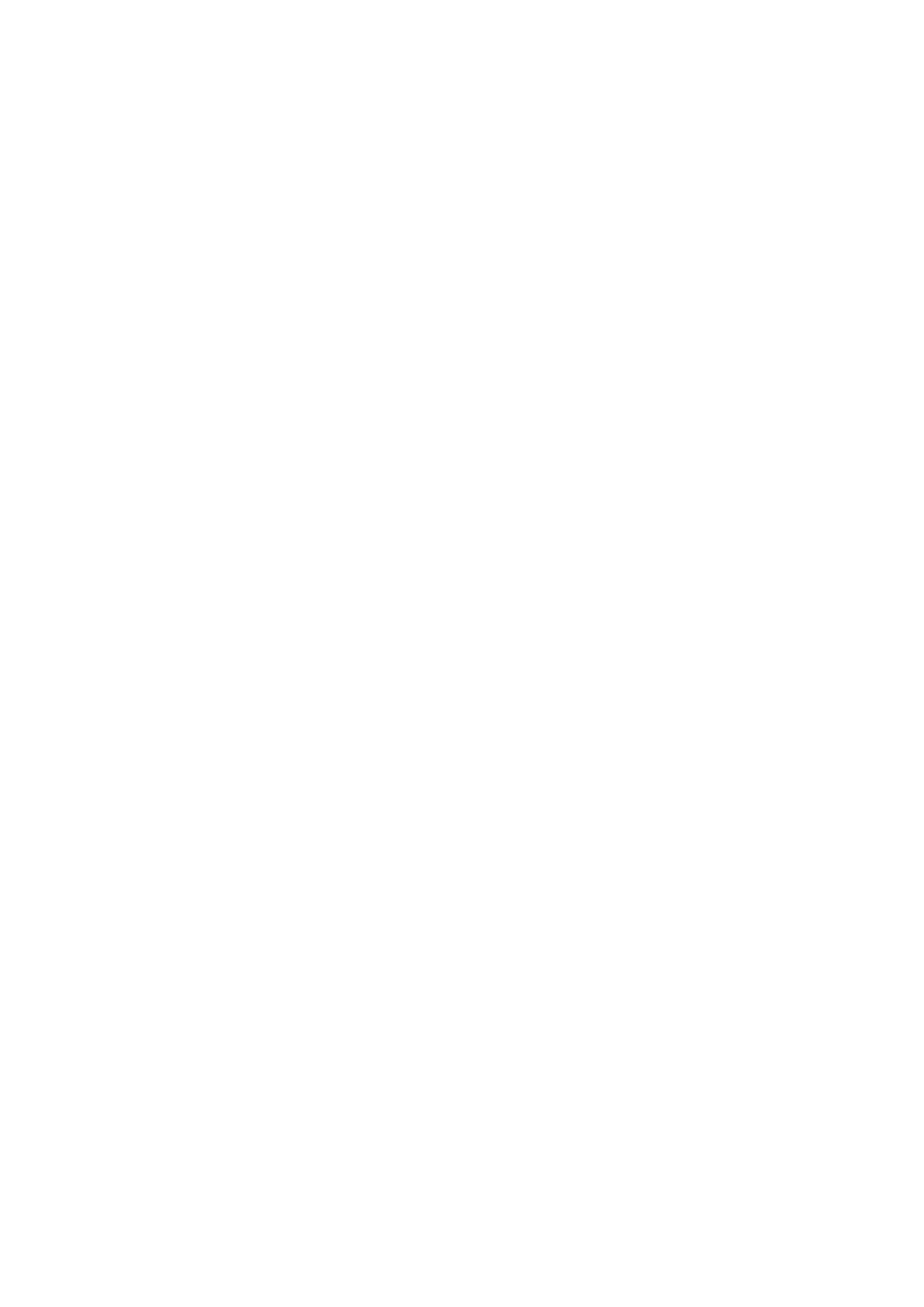Western Australia

# **Rights in Water and Irrigation Act 1914**

## **Contents**

# **Part I — Preliminary**

|    | Short title            |  |
|----|------------------------|--|
|    | Terms used             |  |
| 3. | Term used: watercourse |  |
|    |                        |  |

## **Part III — Control of water**

## **resources**

|     | Division $1$ — Objects and application of this<br>Part |    |
|-----|--------------------------------------------------------|----|
| 4.  | Objects of this Part                                   | 6  |
| 4A. | Term used: watercourse                                 | 7  |
| 5.  | Waters to which this Part does not apply               | 7  |
|     | Division 1A — Ownership and control of waters          |    |
| 5A. | Natural waters vest in Crown                           | 8  |
| 5B. | Landowner etc. may carry out certain drainage and      |    |
|     | storage work                                           | 8  |
| 5C. | Taking of certain water without right or licence,      |    |
|     | offence                                                | 9  |
| 5D. | Rights cannot be acquired by length of use             | 10 |
| 5E. | Breach of s. 5C or degradation of water resource,      |    |
|     | civil remedy for                                       | 10 |
|     | Division 1B - Certain surface waters                   |    |
| 6.  | Watercourses etc. to which Division applies            | 11 |
| 7.  | Saving for certain proclamations in force at           |    |
|     | 15 Feb 1985                                            | 13 |
| 9.  | Riparian owner etc., rights of                         | 13 |
|     |                                                        |    |

As at 12 Sep 2020 Version 09-d0-00 Page i Published on www.legislation.wa.gov.au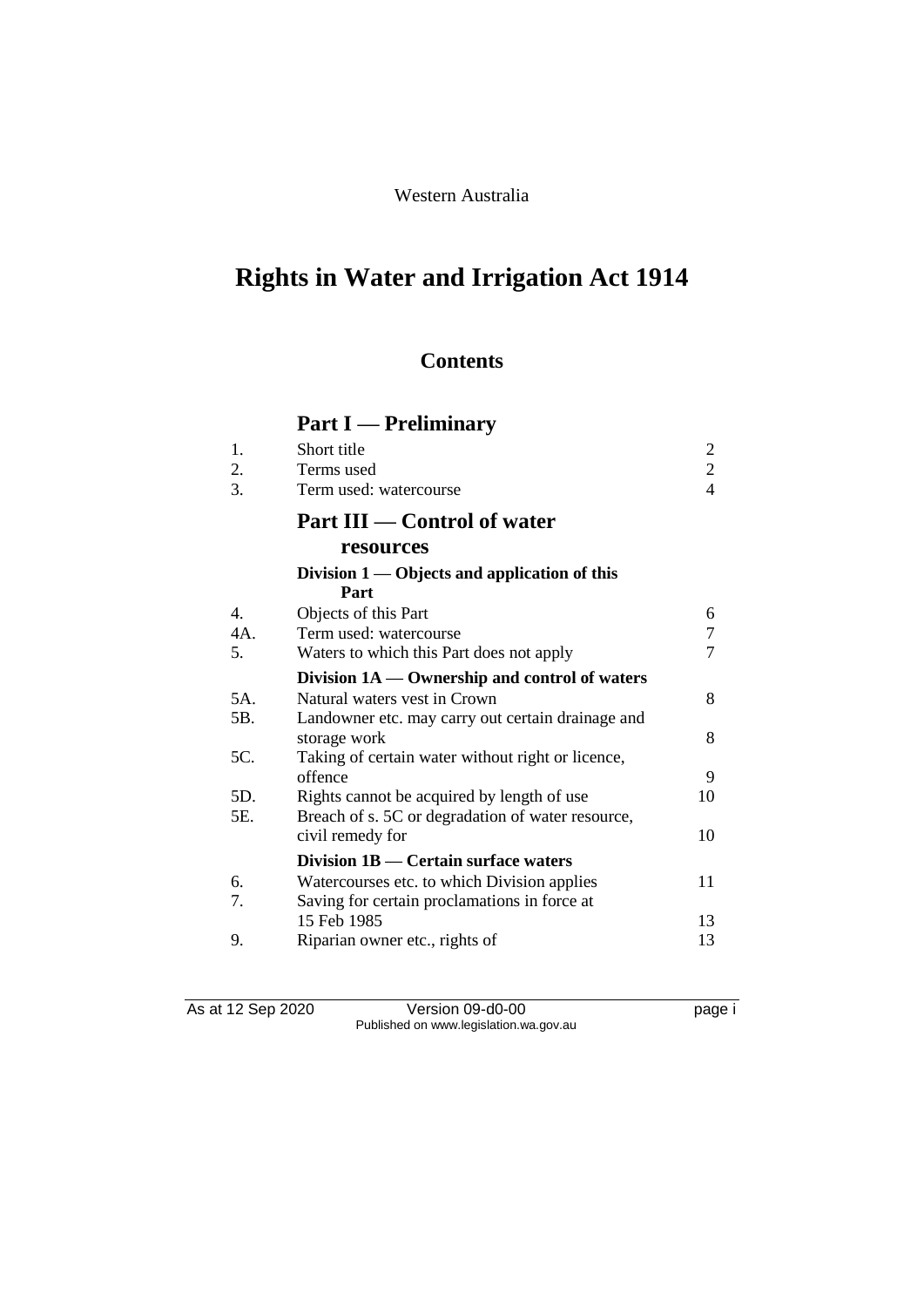| 10.  | Rights to water to which there is access by public   |    |
|------|------------------------------------------------------|----|
|      | road etc.                                            | 14 |
| 11.  | Obstruction etc. of watercourse, road etc. not       |    |
|      | authorised by s. 10                                  | 15 |
| 15.  | Bed of watercourse etc. on land boundary remains     |    |
|      | Crown property                                       | 16 |
| 16.  | Riparian owner etc., rights of access etc. to        |    |
|      | watercourse etc. despite s. 15                       | 17 |
| 17.  | Obstruction etc. of watercourse etc. without         |    |
|      | authority, offence and Minister's powers as to       | 18 |
| 17A. | Dams built etc. before 10 Jan 2001, saving for as to |    |
|      | s. 17 permits                                        | 20 |
| 17B. | Permits for s. 17, regulations for                   | 20 |
| 18.  | Discharge etc. of sludge etc. into watercourse,      |    |
|      | offence                                              | 21 |
|      | Division 2 — Other surface waters                    |    |
| 19.  | Watercourses etc. to which this Division applies     | 21 |
| 20.  | Riparian owners etc., rights of                      | 21 |
| 21.  | Rights to water to which there is access by public   |    |
|      | road etc.                                            | 23 |
| 21A. | Obstruction etc. of watercourse, road etc. not       |    |
|      | authorised by s. 21                                  | 24 |
| 22.  | Unauthorised diversion etc. of water, Minister's     |    |
|      | powers as to                                         | 24 |
| 24.  | Saving of civil remedy                               | 26 |
| 25.  | Obstruction etc. of watercourse etc. on Crown        |    |
|      | land, offence and Minister's powers as to            | 26 |
|      | Division 3 — Underground waters                      |    |
| 25A. | Non-artesian wells in prescribed areas, rights to    |    |
|      | take water from                                      | 27 |
| 26.  | Local by-laws for s. 25A(2)                          | 28 |
| 26A. | Artesian well constructed or altered without         |    |
|      | licence, offence                                     | 28 |
| 26B. | Non-artesian well in certain areas etc. constructed  |    |
|      | or altered without licence etc., offence             | 29 |
| 26C. | Exemptions to s. 5C and $26B(3)-(6)$ , declaring     | 31 |
| 26D. | Licence for construction etc. of well, application   |    |
|      | for and issue of                                     | 32 |
|      |                                                      |    |

page ii Version 09-d0-00 As at 12 Sep 2020 Published on www.legislation.wa.gov.au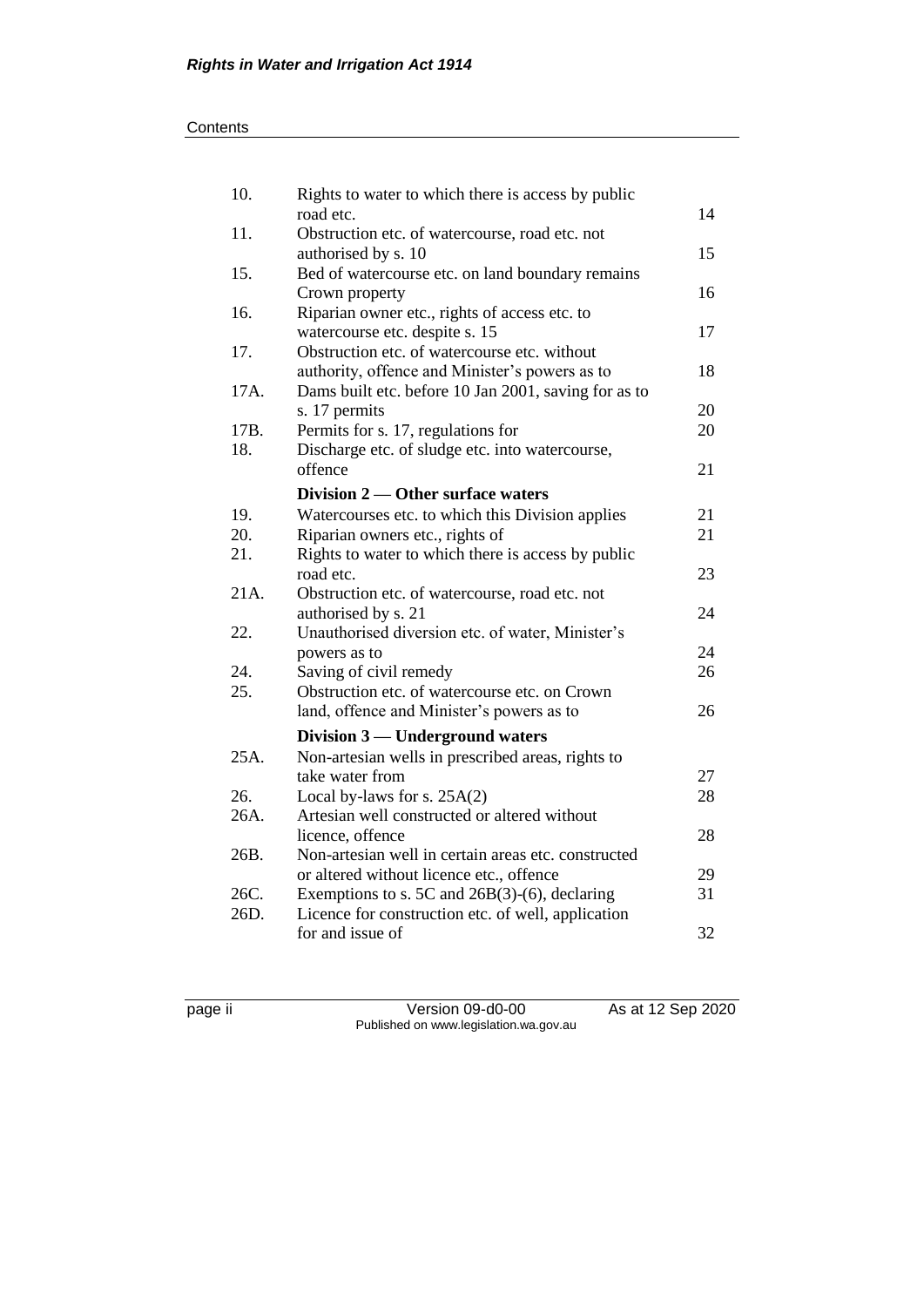| 26E.  | Non-artesian well completed after 15 Feb 1985,                                             |    |
|-------|--------------------------------------------------------------------------------------------|----|
|       | Minister to be informed about                                                              | 33 |
| 26F.  | Altering licensed well or contravening licence,                                            |    |
|       | offence                                                                                    | 34 |
| 26G.  | Water from s. $26B(3)$ well, Minister's powers to<br>control waste etc. and rate of use of | 34 |
|       |                                                                                            |    |
|       | Division 3A — Limitations on rights conferred<br>by and under Divisions 1B, 2 and 3        |    |
|       | Subdivision 1 — Limitations where water is                                                 |    |
|       | augmented                                                                                  |    |
| 26GA. | Rights under s. 9, 10, 20 and 21 to augmented                                              |    |
|       | volume of water, limits on                                                                 | 36 |
|       | Subdivision 2 — Limitations imposed by direction                                           |    |
| 26GB. | Term used: water resource                                                                  | 37 |
| 26GC. | Taking and use of certain water, Minister's powers                                         |    |
|       | to restrict etc.                                                                           | 37 |
| 26GD. | When s. 26GC applies                                                                       | 39 |
| 26GE. | Powers in s. 26GD, limits on Minister's exercise of                                        | 39 |
| 26GF. | Directions under s. 26GC override rights and s. 22                                         |    |
|       | and 26G directions                                                                         | 40 |
|       |                                                                                            |    |
|       | Division 3B - Review                                                                       |    |
| 26GG. | Review by SAT of Sch. 1 decisions on s. 5C                                                 |    |
|       | licences                                                                                   | 41 |
| 26GH. | Review by SAT of s. 22, 26G and 26GC directions                                            |    |
|       | and Sch. 1 cl. 39 decision                                                                 | 42 |
| 26GI. | Review by SAT of decisions on s. 26D licences                                              | 42 |
| 26GJ. | Notice to relevant water resources management                                              |    |
|       | committee                                                                                  | 42 |
|       | Division 3C — Local water resources                                                        |    |
|       | management committees                                                                      |    |
| 26GK. | Establishing committees and subcommittees                                                  | 43 |
| 26GL. | Orders under s. 26GK, content of                                                           | 44 |
| 26GM. | Functions of committees                                                                    | 45 |
| 26GN. | Committee members to act honestly etc.                                                     | 46 |
| 26GO. | Procedure of committees                                                                    | 47 |
| 26GP. | Delegation by Minister to committee                                                        | 48 |
| 26GQ. | Minister to provide support to committee                                                   | 48 |
| 26GR. | Remuneration of committee members                                                          | 48 |
| 26GS. | Protection from personal liability for wrongdoing                                          | 48 |

As at 12 Sep 2020 Version 09-d0-00 page iii Published on www.legislation.wa.gov.au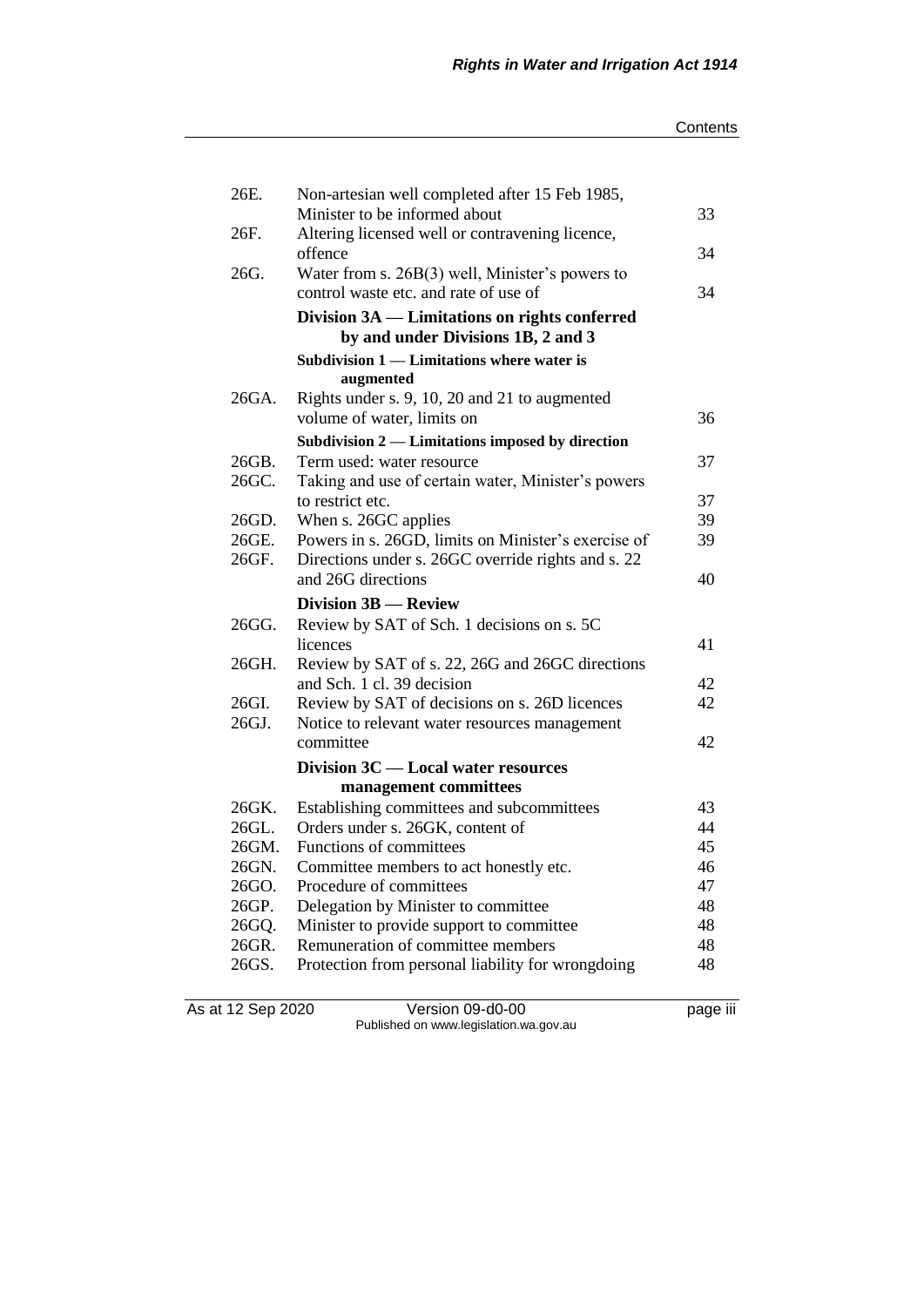| 26GT.  | Execution of documents by committee                          | 49 |
|--------|--------------------------------------------------------------|----|
|        | Division 3D - Plans for management of                        |    |
|        | water resources                                              |    |
|        | Subdivision 1 - Plans and their contents                     |    |
| 26GU.  | Preparation of plans; when plan has effect                   | 49 |
| 26GV.  | Classification of plans                                      | 50 |
| 26GW.  | Regional management plans, purposes of                       | 50 |
| 26GX.  | Sub-regional management plans, purposes of                   | 51 |
| 26GY.  | Local area management plans, purposes of                     | 52 |
| 26GZ.  | Consultation required before plan prepared etc.              | 53 |
|        | Subdivision 2 - Public consultation and making of            |    |
|        | plans                                                        |    |
|        | 26GZA. Proposed plan to be publicly notified                 | 54 |
|        | 26GZB. Public submissions on proposed plan                   | 54 |
|        | 26GZC. Referral of proposed plan to other bodies             | 55 |
|        | 26GZD. Modification of proposed plan                         | 55 |
|        | 26GZE. Proposed plan to be given to Water Resources          |    |
|        | Council; making a proposed plan                              | 56 |
| 26GZF. | Approval of plan, public notice of; when plan has            |    |
|        | effect                                                       | 56 |
|        | 26GZG. Review, revocation, amendment and correction of       |    |
|        | plan                                                         | 57 |
|        | Division 3E — Register of instruments                        |    |
|        | 26GZH. Terms used                                            | 58 |
|        | 26GZI. Register, keeping and inspection of etc.              | 59 |
|        | 26GZJ. Content of register                                   | 59 |
|        | 26GZK. Transfer of licence etc. under Sch. 1 cl. 31 to be    |    |
|        | recorded                                                     | 60 |
|        | 26GZL. Security interest in licence, application for note of | 60 |
|        | 26GZM. Security interest, notation of                        | 61 |
|        | 26GZN. Notation of security interest, CEO's functions as to  |    |
|        | and effect of                                                | 61 |
|        | 26GZO. Holder of notated security interest to be notified of |    |
|        | certain events                                               | 62 |
|        | 26GZP. Economic Regulation Authority to be notified of       |    |
|        | certain events                                               | 62 |
|        | 26GZQ. Security interest notation, removal and variation     |    |
|        | of                                                           | 63 |
|        | 26GZR. Register, CEO may amend etc.                          | 64 |
|        |                                                              |    |

page iv Version 09-d0-00 As at 12 Sep 2020 Published on www.legislation.wa.gov.au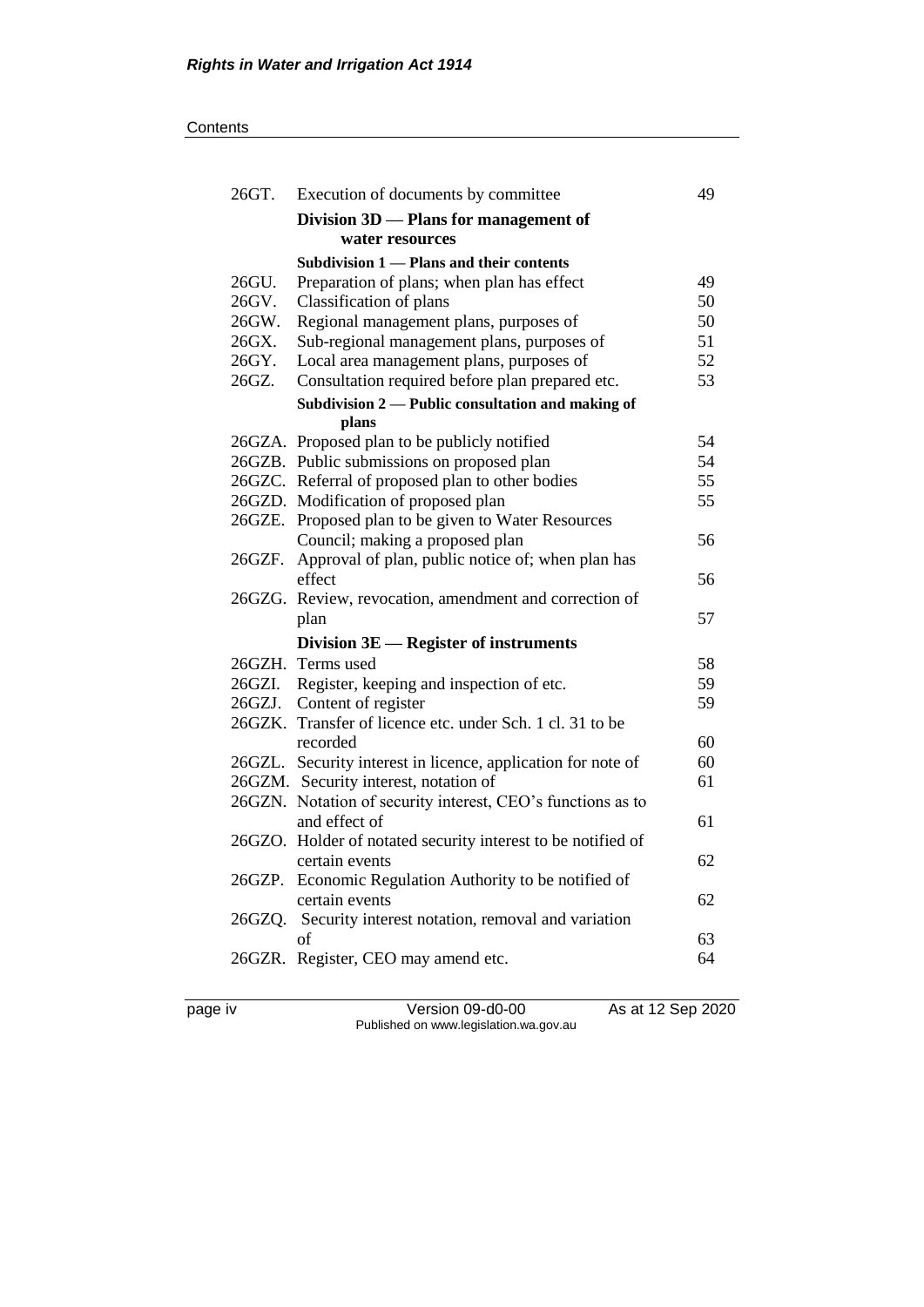|        | 26GZS. No compensation for acts done etc. under this |    |
|--------|------------------------------------------------------|----|
|        | Division                                             | 64 |
| 26GZT. | Regulations relating to register                     | 64 |
|        | <b>Division 4 – Miscellaneous</b>                    |    |
| 26H.   | Right of entry of Minister                           | 64 |
| 26J.   | Court proceedings, Minister may institute and        |    |
|        | evidence in                                          | 65 |
| 26K.   | This Part binds Crown and statutory undertakers      | 66 |
| 26L.   | Local by-laws, Minister's powers to make etc.        | 67 |
| 26M.   | Licensing schemes, local by-laws as to               | 68 |
| 26N.   | Prerequisites for making local by-laws               | 69 |
| 260.   | Drainage etc., local by-laws as to                   | 70 |
| 26P.   | Flood protection works, local by-laws as to          | 71 |
| 26Q.   | Minister's powers exercisable on behalf of people    |    |
|        | with water entitlement                               | 71 |
| 27.    | Regulations                                          | 72 |
| 27A.   | Regulations may require certain work etc. to be      |    |
|        | licensed                                             | 73 |
| 27B.   | Regulations as to licences and permits               | 75 |
| 27C.   | Review of this Part                                  | 75 |
|        | <b>Part IV — Irrigation Districts</b>                |    |
| 28.    | Constitution of districts etc.                       | 77 |
| 29.    | Boundaries of districts, alteration of etc.;         |    |
|        | sub-areas, creation of etc.                          | 77 |
|        | <b>Part VI</b> — The construction and                |    |
|        | maintenance of works                                 |    |
| 35.    | Actions against Crown etc. for injury etc. to rights |    |
|        | etc. and from floods etc. prohibited                 | 79 |
| 36.    | Compensation for injury etc. to rights etc. and from |    |
|        | floods etc., claims for etc.                         | 79 |
| 37.    | Compensation claims, disputes as to                  | 80 |
| 38.    | Compensation claims, principles to be applied to     | 80 |
|        | <b>Part XI</b> — General provisions                  |    |
| 64.    | Railways, water for                                  | 83 |
| 66.    | Service of notices and demands, manner of            | 83 |
|        |                                                      |    |

As at 12 Sep 2020 Version 09-d0-00 page v Published on www.legislation.wa.gov.au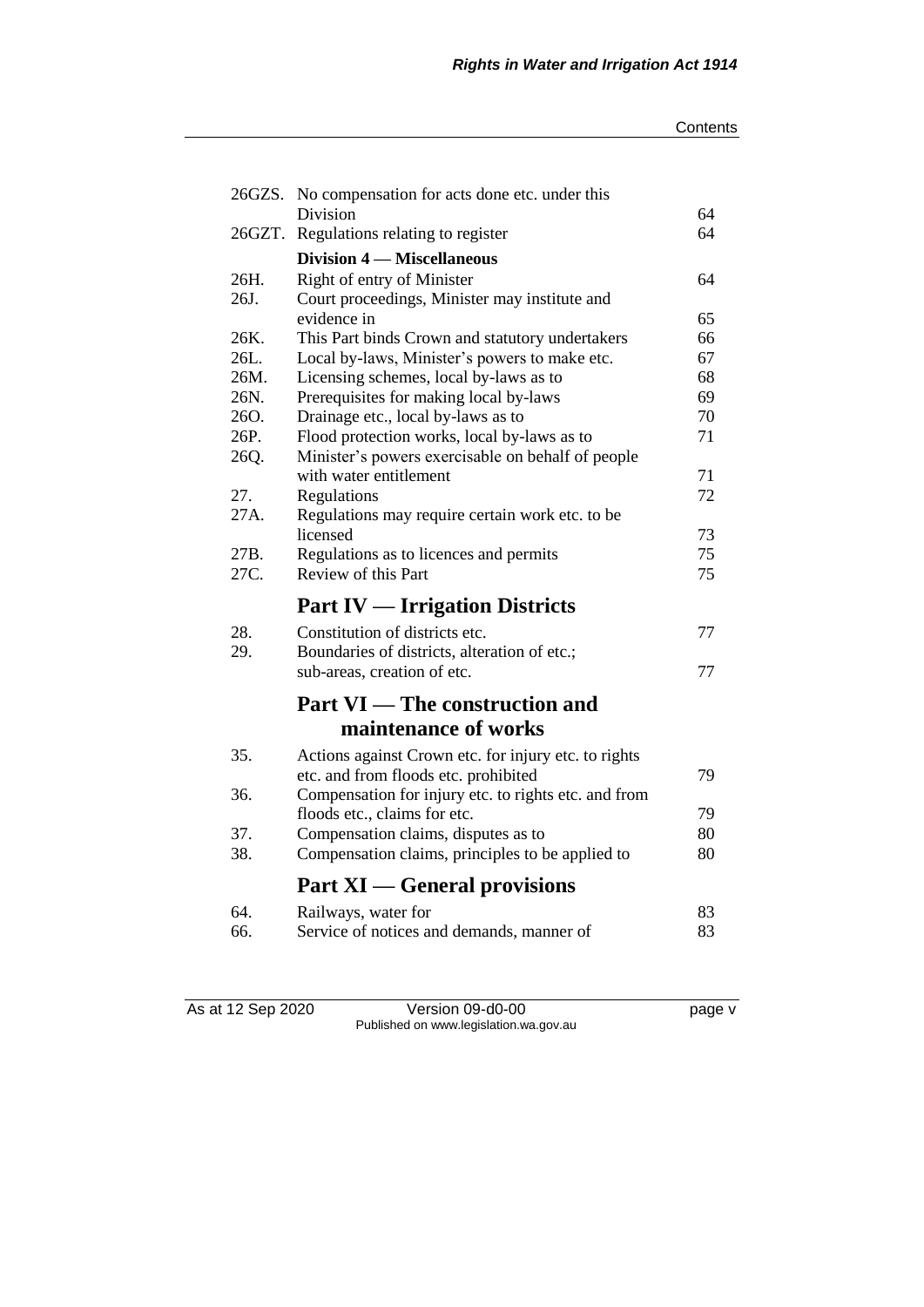| 67.  | Notices bind persons claiming under owner or                     |          |
|------|------------------------------------------------------------------|----------|
| 69.  | occupier<br>Civil remedy not affected by criminal proceedings    | 84<br>84 |
| 70.  | Obstructing official, offence                                    | 84       |
| 71.  | Refusing to give up possession of works, offence                 | 85       |
| 72.  | General penalty                                                  | 85       |
| 73.  | Arrest powers                                                    | 85       |
| 74.  | Prosecutions to be dealt with summarily                          | 86       |
| 79.  | Ownership or occupancy, proof of                                 | 86       |
| 79A. | Works, proof of facts as to                                      | 87       |
|      | <b>Schedule 1 — Licensing and related</b>                        |          |
|      | provisions                                                       |          |
|      | Division 1 - Preliminary                                         |          |
| 1.   | Terms used                                                       | 88       |
| 2.   | Licences for different purposes                                  | 88       |
| 3.   | Persons who are eligible to hold licences                        | 88       |
|      | Division 2 — Applications and licensing                          |          |
|      | decisions                                                        |          |
| 4.   | Application for licence                                          | 89       |
| 5.   | Advertising application for licence, regulations for             | 90       |
| 6.   | Applicant may make submissions to Minister in                    |          |
|      | some cases                                                       | 90       |
| 7.   | Minister's discretion when deciding applications,<br>exercise of | 91       |
| 8.   | When Minister must refuse licence                                | 92       |
| 9.   | If applicant not eligible to hold licence, procedure             | 92       |
| 10.  | Decision on application, Minister to notify                      |          |
|      | applicant etc.                                                   | 93       |
| 11.  | Licences may relate to more than one place, well                 |          |
|      | etc.                                                             | 93       |
| 12.  | Duration of licence                                              | 93       |
| 13.  | Licence terminates if licensee becomes ineligible                |          |
|      | to hold licence                                                  | 94       |
| 14.  | Licensee ceasing to be owner etc. of land, effect of             |          |
|      | cl. $13(1)$ in case of                                           | 95       |
|      | Division 3 - Terms, conditions and restrictions                  |          |
| 15.  | Terms etc. of licence                                            | 96       |
|      |                                                                  |          |

page vi Version 09-d0-00 As at 12 Sep 2020 Published on www.legislation.wa.gov.au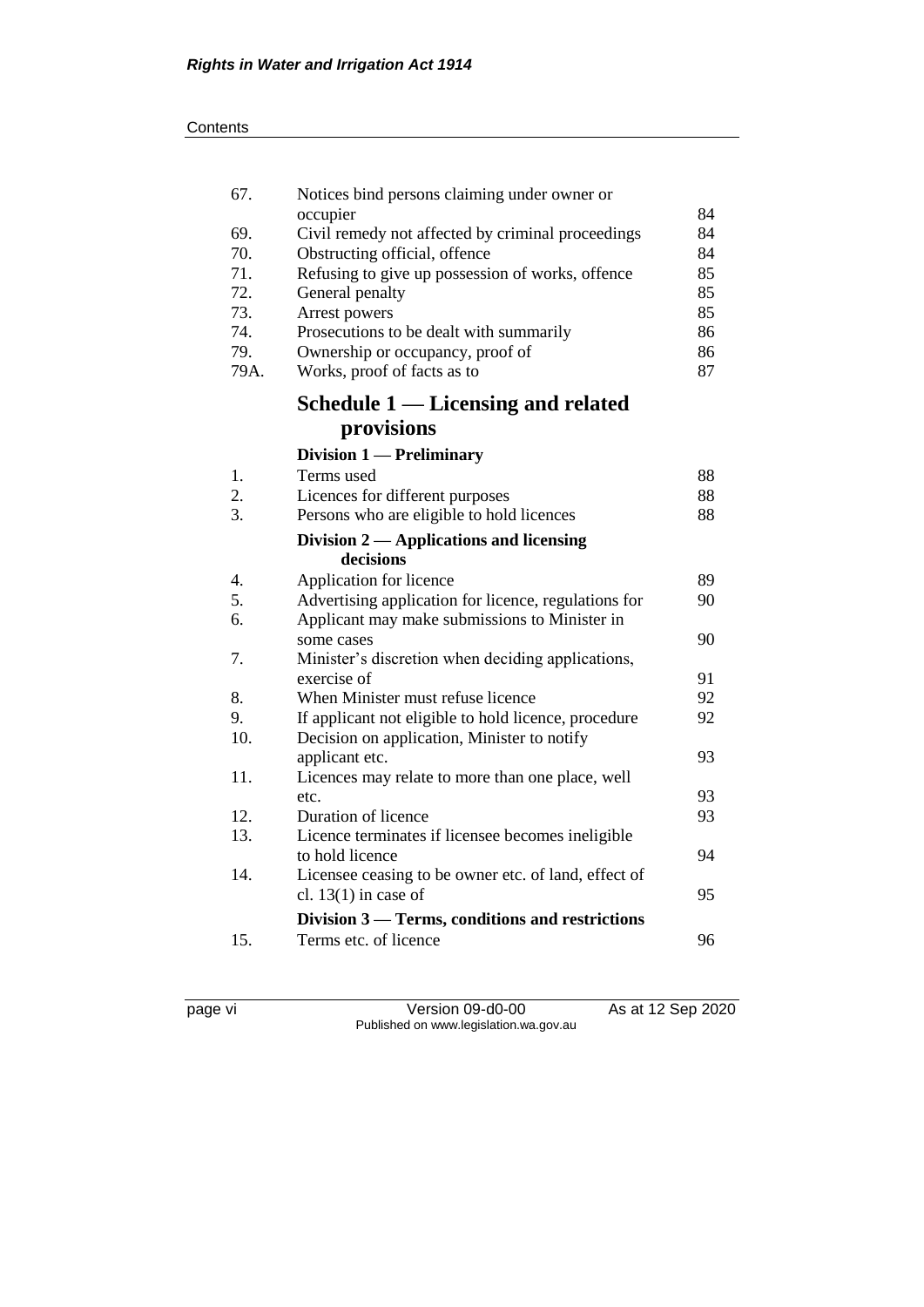| Contents |
|----------|
|----------|

| 16.               | Term etc. that continues after licensed act                                     |            |
|-------------------|---------------------------------------------------------------------------------|------------|
|                   | completed                                                                       | 96         |
| 17.               | Licence reducing another's entitlement may                                      |            |
|                   | include condition requiring payment of<br>compensation                          | 96         |
| 18.               | Breach of term etc., Minister's powers as to etc.                               | 97         |
|                   |                                                                                 |            |
|                   | Division 4 – Notation on licence of interest of                                 |            |
|                   | third party                                                                     |            |
| 19.<br>20.        | When cl. 20 applies                                                             | 98         |
|                   | Amending etc. licence requires third party's<br>consent                         | 99         |
| 21.               | Notation under cl. 19(b), content and effect of                                 | 99         |
|                   | Division 5 – Renewal of licences                                                |            |
|                   |                                                                                 |            |
| 22.               | Renewal                                                                         | 99         |
|                   | Division 6 - Amendment, suspension,                                             |            |
|                   | cancellation and surrender of licences                                          |            |
| 23.               | Amendment, application by licensee for                                          | 101        |
| 24.               | Amending licence, Minister's powers as to                                       | 101        |
| 25.               | Suspending or cancelling licence, Minister's                                    |            |
|                   | powers as to                                                                    | 103        |
| 26.               | Licensee may make submissions in some cases                                     |            |
| 27.               | before licence amended, suspended or cancelled<br>Surrender of licence          | 104<br>105 |
|                   |                                                                                 |            |
|                   | Division 7 — Transfers of licences and water                                    |            |
|                   | entitlements and agreements with                                                |            |
|                   | licensees to take water                                                         |            |
| 28.               | Term used: water entitlement                                                    | 106        |
| 29.               | Transfer of licence or entitlement under licence                                | 106        |
| 29A.              | Death of licence holder, consequences of                                        | 106        |
| 30.               | Agreement by licensee allowing third party to take                              | 107        |
| 31.               | water, of no effect in some cases                                               | 108        |
| 32.               | Minister's approval of transfer required<br>Application for Minister's approval | 109        |
| 33.               |                                                                                 |            |
|                   | Minister may require assessment before deciding<br>cl. 32 application           | 109        |
| 34.               | Security interest holder's consent to transfer                                  |            |
|                   | required                                                                        | 110        |
| 35.               | Some cl. 32 applications to be notified to others                               |            |
|                   | who can make submissions                                                        | 110        |
|                   |                                                                                 |            |
| As at 12 Sep 2020 | Version 09-d0-00                                                                | page vii   |
|                   |                                                                                 |            |

Published on www.legislation.wa.gov.au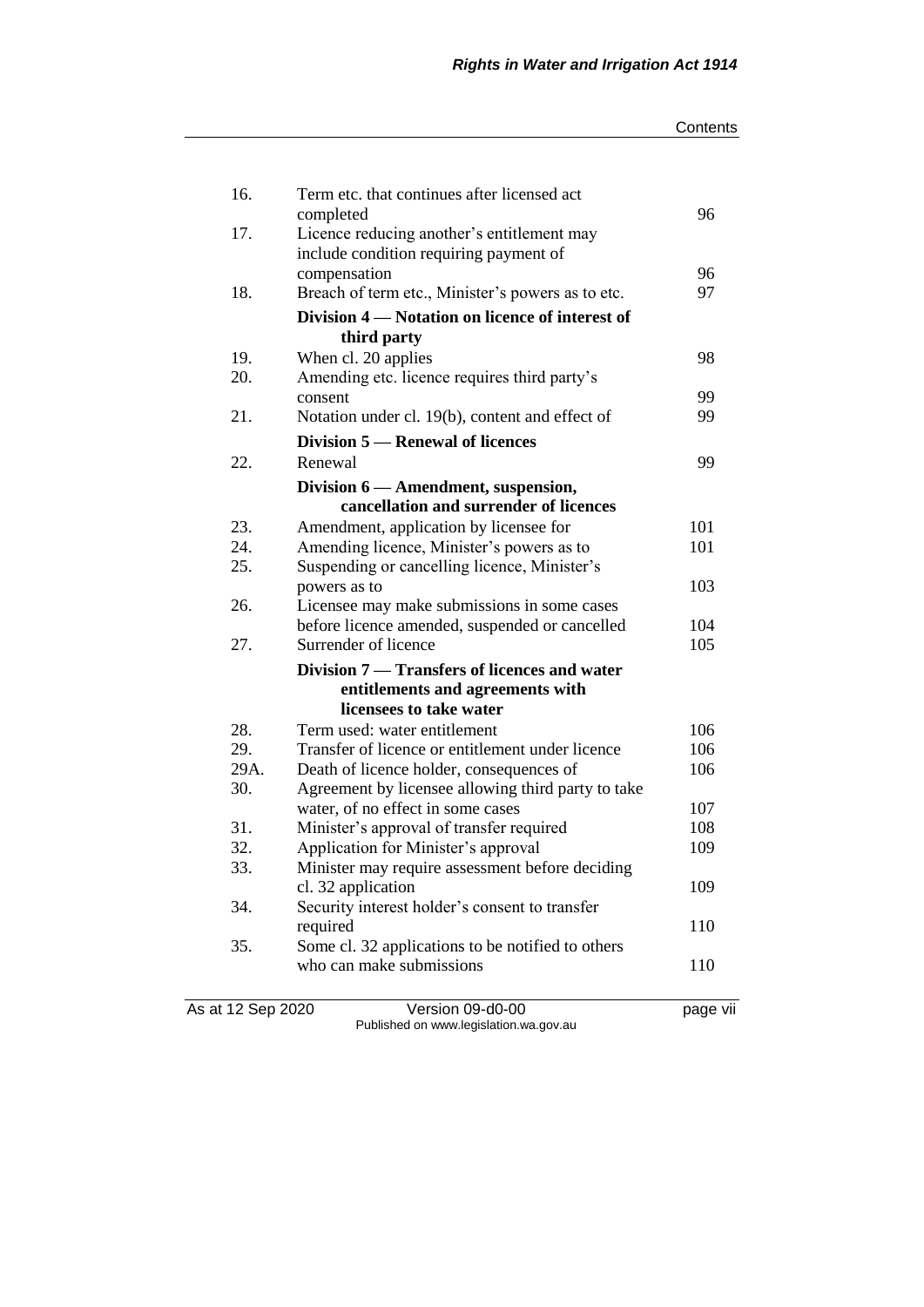#### **Contents**

| 36.        | Minister's duties to endorse transferred etc.<br>licences etc.                            | 111 |
|------------|-------------------------------------------------------------------------------------------|-----|
|            | Division 8 – Transfer of licences and water                                               |     |
|            | entitlements to the Minister                                                              |     |
| 37.<br>38. | Term used: water entitlement                                                              | 112 |
|            | When Minister may agree to transfer of licence etc.<br>to Minister                        | 112 |
|            | Division $9$ — Compensation                                                               |     |
| 39.        | Damage due to exercise of various of Minister's                                           |     |
|            | powers, compensation for                                                                  | 113 |
|            | Division 10 — Issue of licences and transfer of<br>licences and water entitlements by the |     |
|            | <b>Minister for a premium</b>                                                             |     |
| 40.        | Minister's power to agree to issue licence at                                             |     |
|            | premium                                                                                   | 115 |
| 41.        | Minister's power to agree to transfer licence etc.                                        |     |
|            | for premium                                                                               | 116 |
|            | Division 11 - Miscellaneous                                                               |     |
| 42.        | Minister to notify Registrar of Titles etc. in some                                       |     |
|            | cases                                                                                     | 117 |
| 43.        | Licensee etc. to maintain works etc. referred to in                                       |     |
|            | licence                                                                                   | 118 |
| 44.        | Licensee to notify Minister of change of                                                  |     |
|            | circumstances                                                                             | 118 |
| 45.        | Duplicate licences, issue of in some cases                                                | 118 |
| 46.<br>47. | Meters on wells etc.                                                                      | 118 |
|            | Meter reading to be presumed correct                                                      | 119 |
|            | <b>Appendix to Schedule 1</b>                                                             |     |
|            | <b>Matters to which licence terms,</b>                                                    |     |
|            | conditions or                                                                             |     |
|            | restrictions may relate                                                                   |     |
|            | <b>Notes</b>                                                                              |     |
|            | Compilation table                                                                         | 122 |
|            | Other notes                                                                               | 127 |
|            |                                                                                           |     |

page viii Version 09-d0-00 As at 12 Sep 2020 Published on www.legislation.wa.gov.au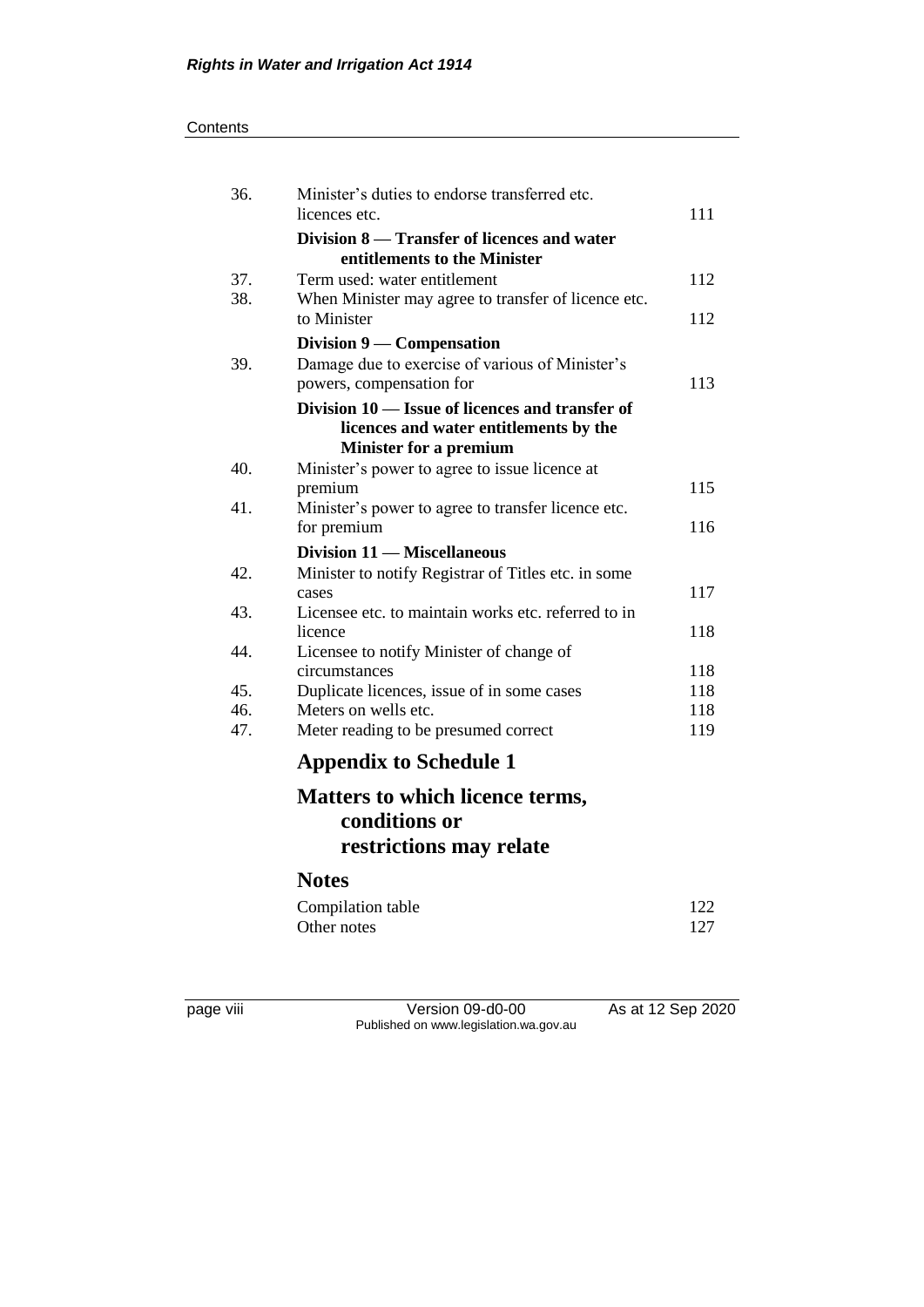**Contents** 

**Defined terms**

As at 12 Sep 2020 Version 09-d0-00 page ix Published on www.legislation.wa.gov.au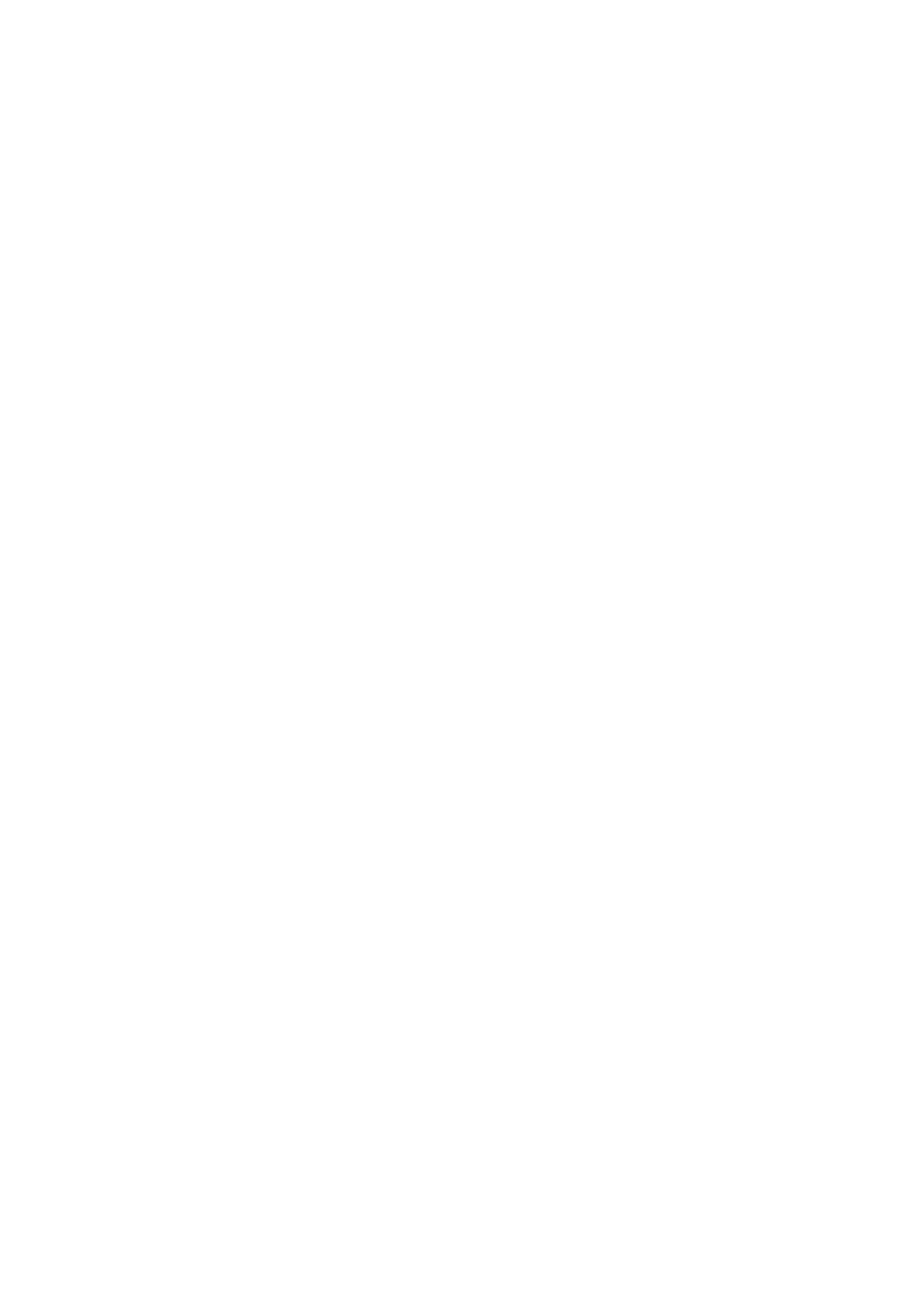Western Australia

# **Rights in Water and Irrigation Act 1914**

**An Act relating to rights in water resources, to make provision for the regulation, management, use and protection of water resources, and for related purposes.**

> *[Long title inserted: No. 49 of 2000 s. 4; amended: No. 25 of 2012 s. 57.]*

As at 12 Sep 2020 Version 09-d0-00 page 1 Published on www.legislation.wa.gov.au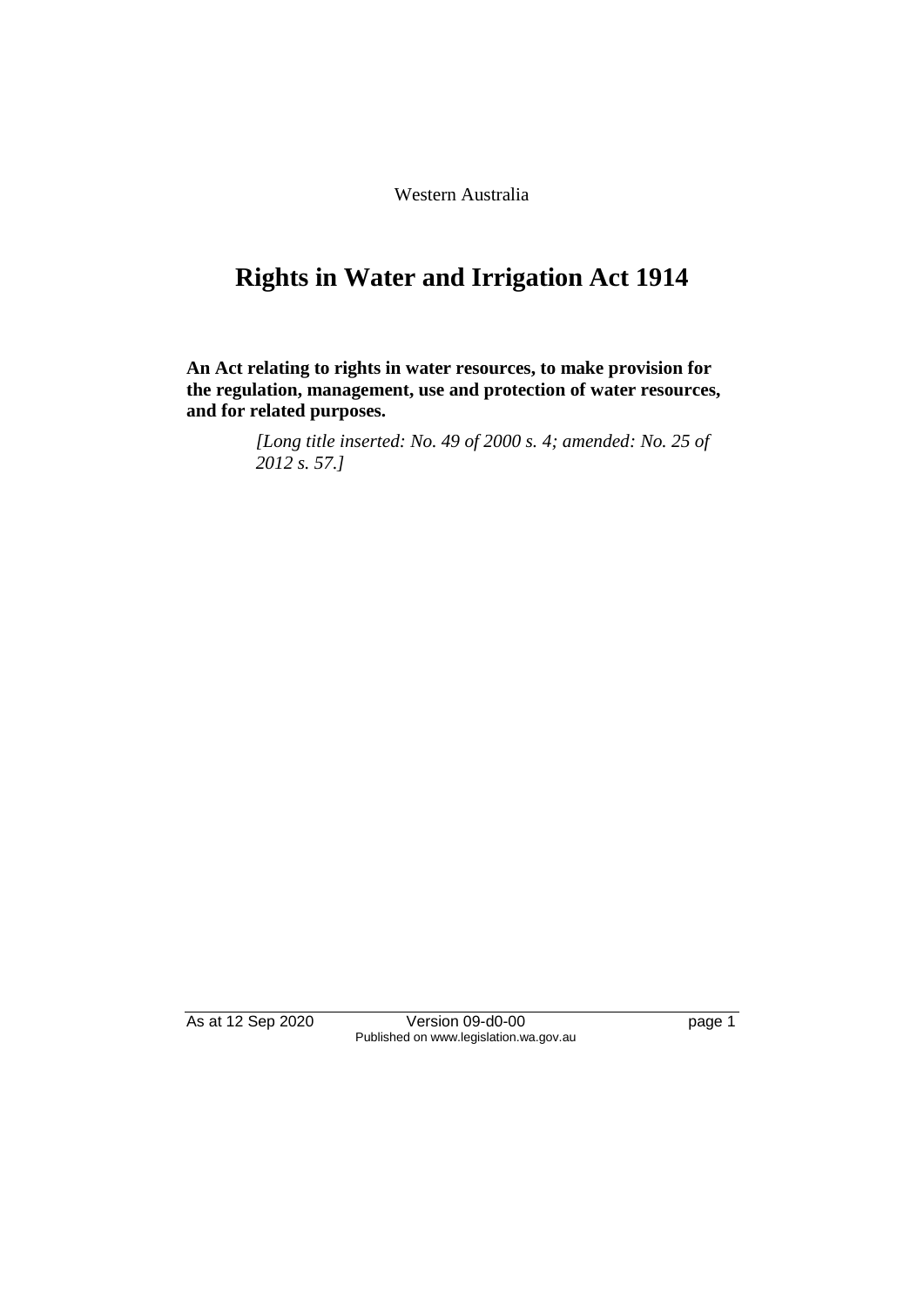**s. 1**

## **Part I — Preliminary**

*[Heading inserted: No. 119 of 1984 s. 3.]* 

#### **1. Short title**

This Act may be cited as the *Rights in Water and Irrigation Act 1914*.

*[Section 1 inserted: No. 119 of 1984 s. 3.]* 

#### **2. Terms used**

(1) In this Act, unless the contrary intention appears —

*artesian well* means a well, including all associated works, from which water flows, or has flowed, naturally to the surface;

*bed*, with reference to any watercourse or wetland, means the land over which normally flows, or which is normally covered by, the water thereof, whether permanently or intermittently, but does not include land from time to time temporarily covered by the flood waters of such watercourse or wetland and abutting on or adjacent to such bed;

*CEO* means the chief executive officer of the Department;

*Crown land* means land vested in Her Majesty which is not for the time being dedicated to any public purpose, or subject to any grant, lease, licence, contract, or engagement made by or on behalf of Her Majesty;

*degradation*, in respect of water, includes the sensible diminishing of the quality or quantity of that water;

*Department* means the department of the Public Service principally assisting in the administration of this Act;

*district* means an Irrigation District or "irrigation district" constituted under this Act;

*former Authority* means the Water Authority of Western Australia under the *Water Authority Act 1984* <sup>2</sup> before the commencement of Part 2 of the *Water Agencies Restructure (Transitional and Consequential Provisions) Act 1995* <sup>3</sup> ;

page 2 Version 09-d0-00 As at 12 Sep 2020 Published on www.legislation.wa.gov.au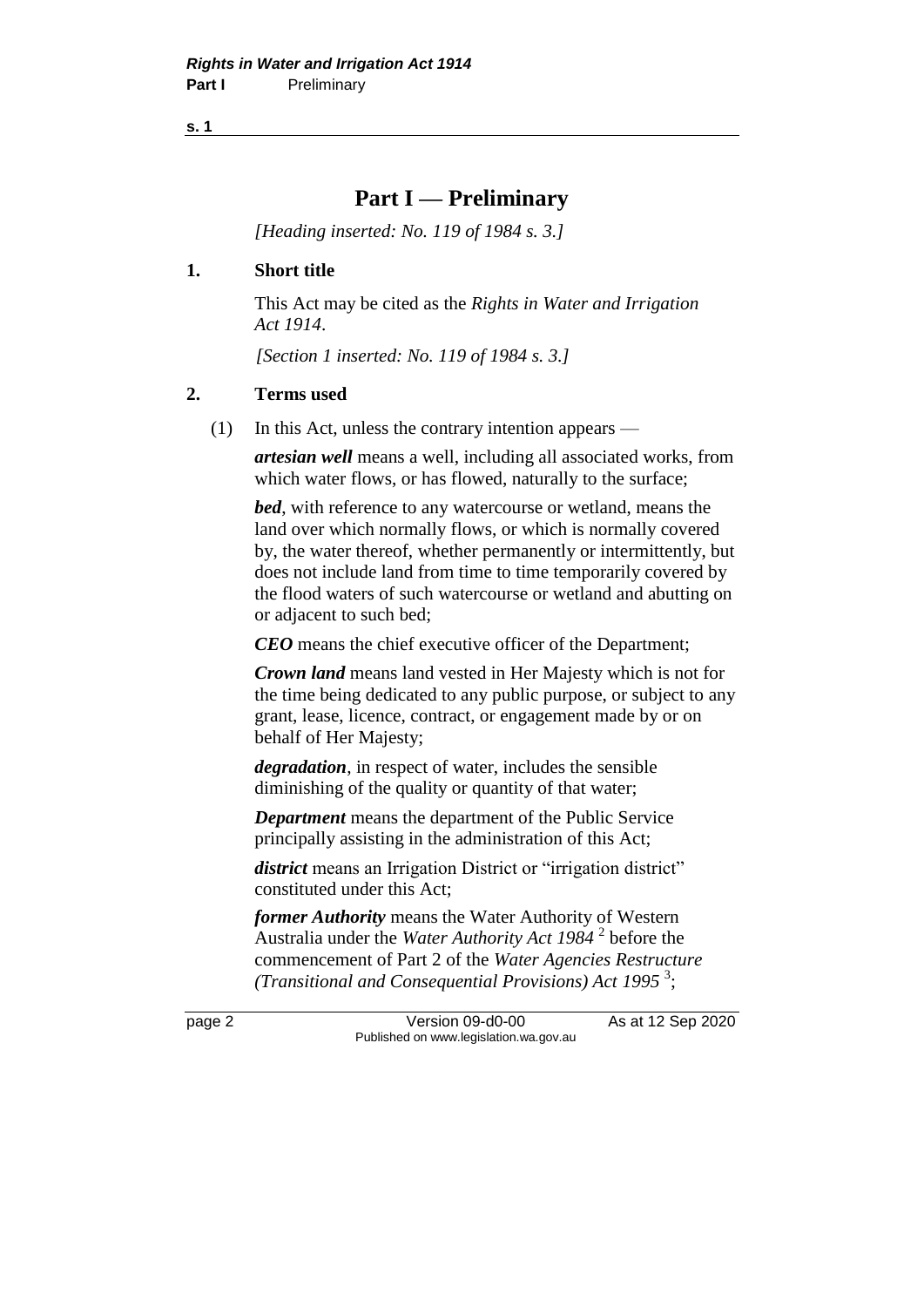*former Minister* means a Minister administering this Act before, pursuant to the *Water Authority Act 1984* <sup>2</sup> , the former Authority became charged with the administration of functions under this Act, whether in his capacity as a Minister of the Crown or as (pursuant to section 2 of the *Water Supply,*  Sewerage, and Drainage Act 1912<sup>4</sup> as read with this Act) a body corporate;

*local by-laws* means local by-laws made under section 26L;

*non-artesian well* means a well, including all associated works, from which water does not flow, and has not flowed, naturally to the surface, but has to be raised, or has been raised, by pumping or other artificial means;

*prescribed* means prescribed under the *Water Agencies (Powers) Act 1984* for the purposes of this Act or that Act, as the case requires;

*regulations* means regulations made as mentioned in section 27;

*spring* means a spring of water naturally rising to and flowing over the surface of land, but does not include the discharge of underground water directly into a watercourse, wetland, reservoir or other body of water;

*take*, in relation to water, means to remove water from, or reduce the flow of water in, a watercourse, wetland or underground water source, including by —

- (a) pumping or siphoning water; or
- (b) stopping, impeding or diverting the flow of water; or
- (c) releasing water from a wetland; or
- (d) permitting water to flow under natural pressure from a well; or
- (e) permitting stock to drink from a watercourse or wetland,

and includes storing water during, or ancillary to, any of those processes or activities;

*underground water* or *underground water source* includes water that percolates from the ground into a well or other works;

As at 12 Sep 2020 Version 09-d0-00 page 3 Published on www.legislation.wa.gov.au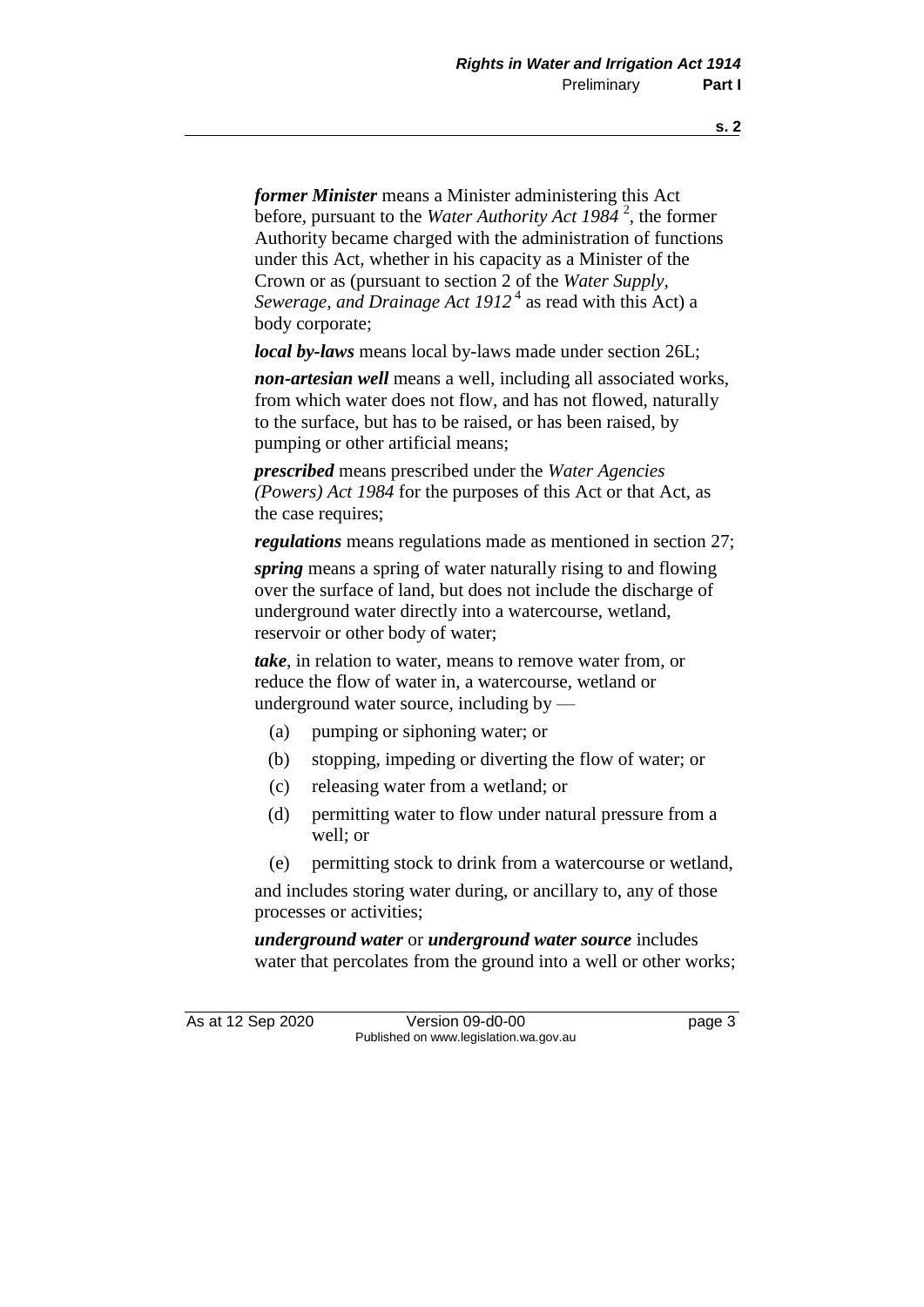*watercourse* has the meaning given by section 3;

*water resources* includes —

- (a) watercourses and wetlands together with their beds and banks; and
- (b) other surface waters; and
- (c) aquifers and underground water;

*Water Resources Council* means the Water Resources Council established by section 16 of the *Water Agencies (Powers) Act 1984*;

*well* means an opening in the ground made or used to obtain access to underground water;

*wetland* means a natural collection of water, whether permanent or temporary, on the surface of any land and includes —

- (a) any lake, lagoon, swamp or marsh; and
- (b) a natural collection of water that has been artificially altered,

but does not include a watercourse.

(2) Terms not otherwise assigned a meaning under subsection (1) but referred to in section 3 of the *Water Agencies (Powers) Act 1984* as having a meaning assigned for the purposes of a relevant Act have that meaning in and for the purposes of this Act.

*[Section 2 inserted: No. 119 of 1984 s. 3; amended: No. 25 of 1985 s. 275; No. 24 of 1987 s. 140; No. 73 of 1995 s. 113 and 140; No. 49 of 2000 s. 5 and 15; No. 38 of 2007 s. 52; No. 25 of 2012 s. 58.]* 

### **3. Term used: watercourse**

(1) In this Act, unless the contrary intention appears —

*watercourse* means —

(a) any river, creek, stream or brook in which water flows;

page 4 Version 09-d0-00 As at 12 Sep 2020 Published on www.legislation.wa.gov.au

**s. 3**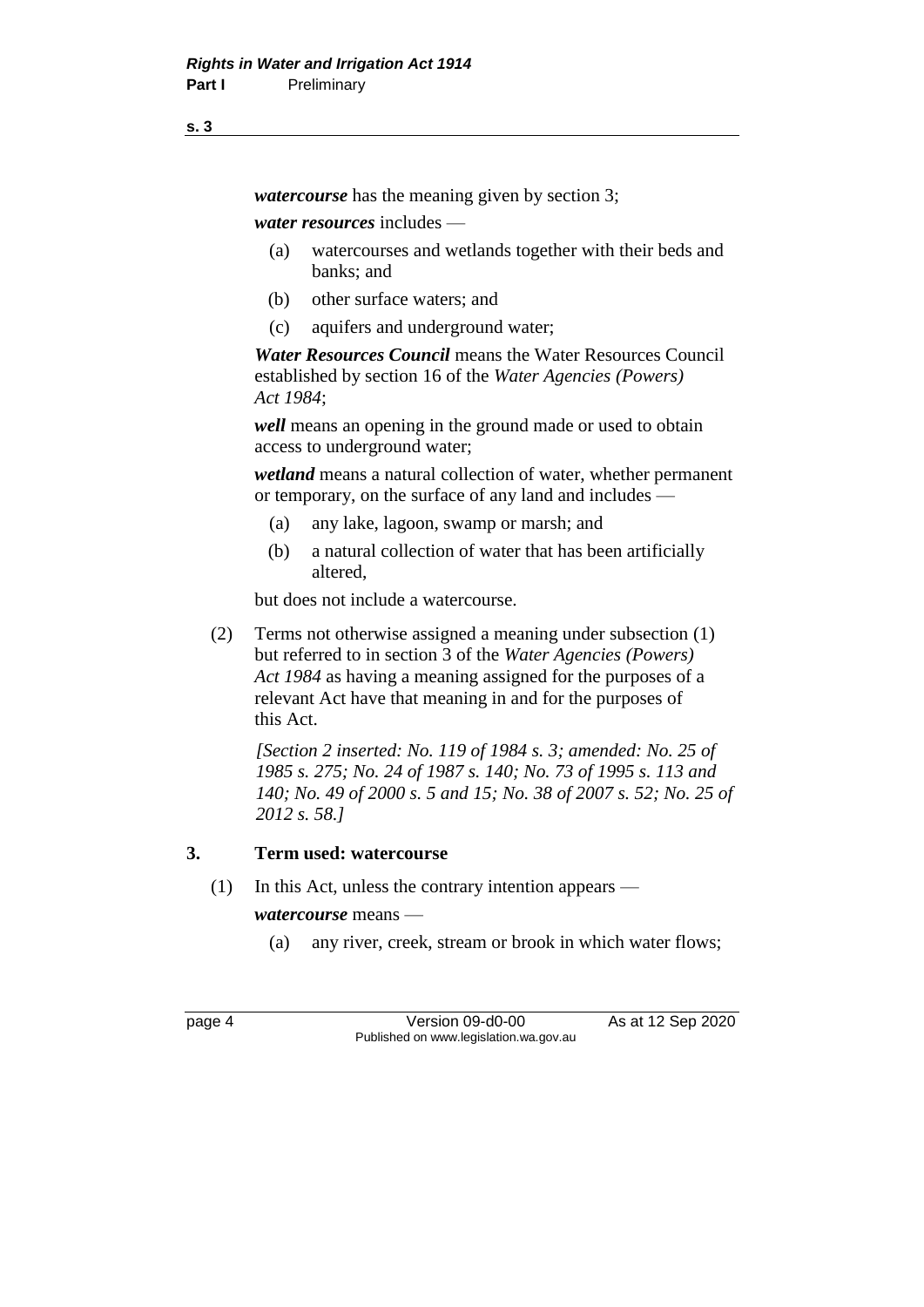- (b) any collection of water (including a reservoir) into, through or out of which any thing coming within paragraph (a) flows;
- (c) any place where water flows that is prescribed by local by-laws to be a watercourse,

and includes the bed and banks of any thing referred to in paragraph (a), (b) or (c).

- (2) For the purposes of the definition in subsection  $(1)$ 
	- (a) a flow or collection of water comes within that definition even though it is only intermittent or occasional; and
	- (b) a river, creek, stream or brook includes a conduit that wholly or partially diverts it from its natural course and forms part of the river, creek, stream or brook; and
	- (c) it is immaterial that a river, creek, stream or brook or a natural collection of water may have been artificially improved or altered.

*[Section 3 inserted: No. 49 of 2000 s. 6.]*

*[Part II deleted: No. 73 of 1995 s. 114.]* 

As at 12 Sep 2020 Version 09-d0-00 page 5 Published on www.legislation.wa.gov.au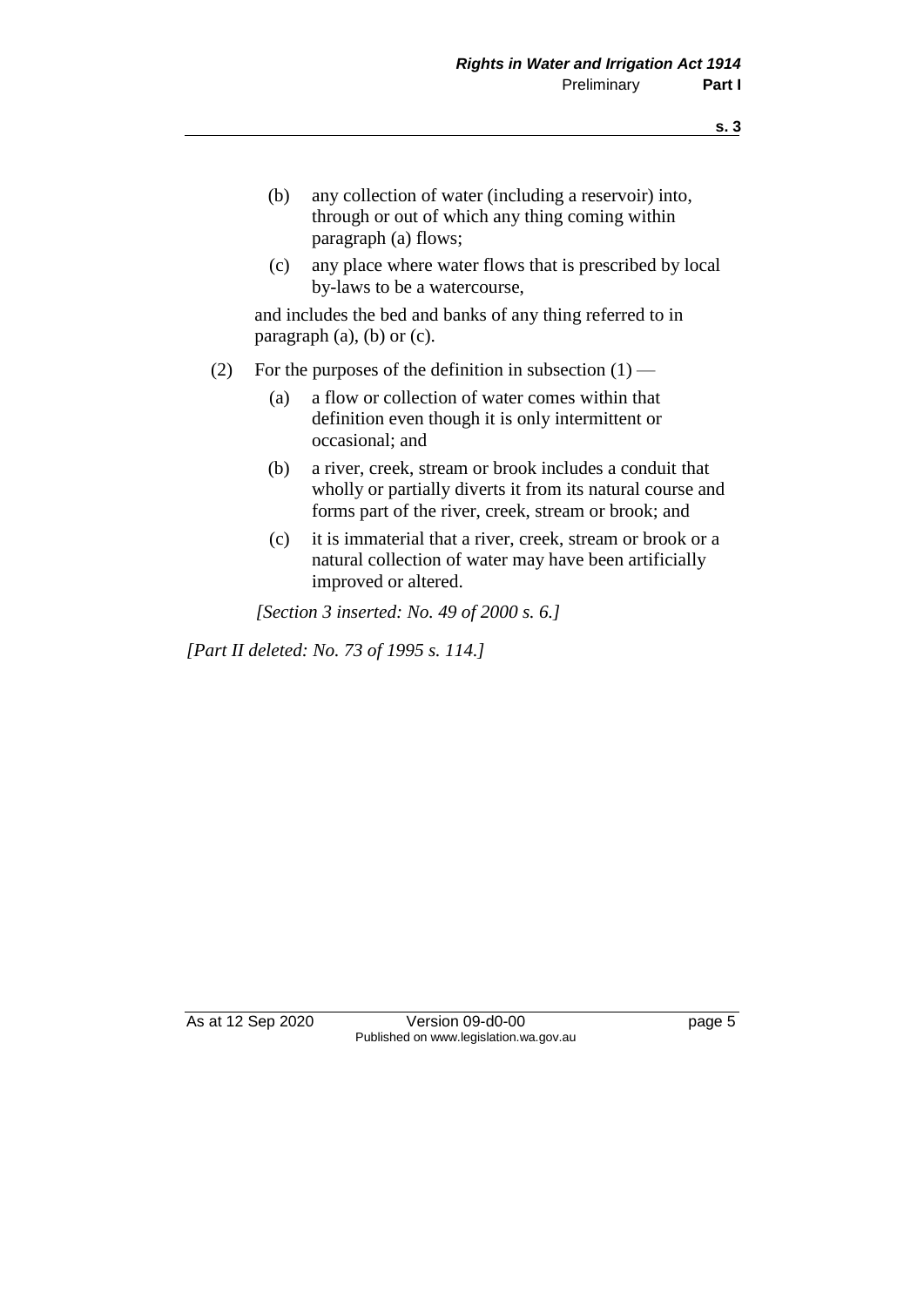## **Part III — Control of water resources**

*[Heading inserted: No. 119 of 1984 s. 3; amended: No. 49 of 2000 s. 17.]* 

## **Division 1 — Objects and application of this Part**

*[Heading inserted: No. 49 of 2000 s. 7.]* 

### **4. Objects of this Part**

- (1) The objects of this Part are
	- (a) to provide for the management of water resources, and in particular —
		- (i) for their sustainable use and development to meet the needs of current and future users; and
		- (ii) for the protection of their ecosystems and the environment in which water resources are situated, including by the regulation of activities detrimental to them;

and

- (b) to promote the orderly, equitable and efficient use of water resources; and
- (c) to foster consultation with members of local communities in the local administration of this Part, and to enable them to participate in that administration; and
- (d) to assist the integration of the management of water resources with the management of other natural resources.
- (2) The reference to *use and development* in subsection  $(1)(a)(i)$ includes use and development for domestic, commercial, recreational, cultural and navigational purposes.
- (3) The Minister is to seek to ensure that the objects stated in subsection (1) are achieved, and other persons are to do so to the extent that they have relevant functions under this Part.

*[Section 4 inserted: No. 49 of 2000 s. 7; amended: No. 38 of 2007 s. 101(1).]*

page 6 Version 09-d0-00 As at 12 Sep 2020 Published on www.legislation.wa.gov.au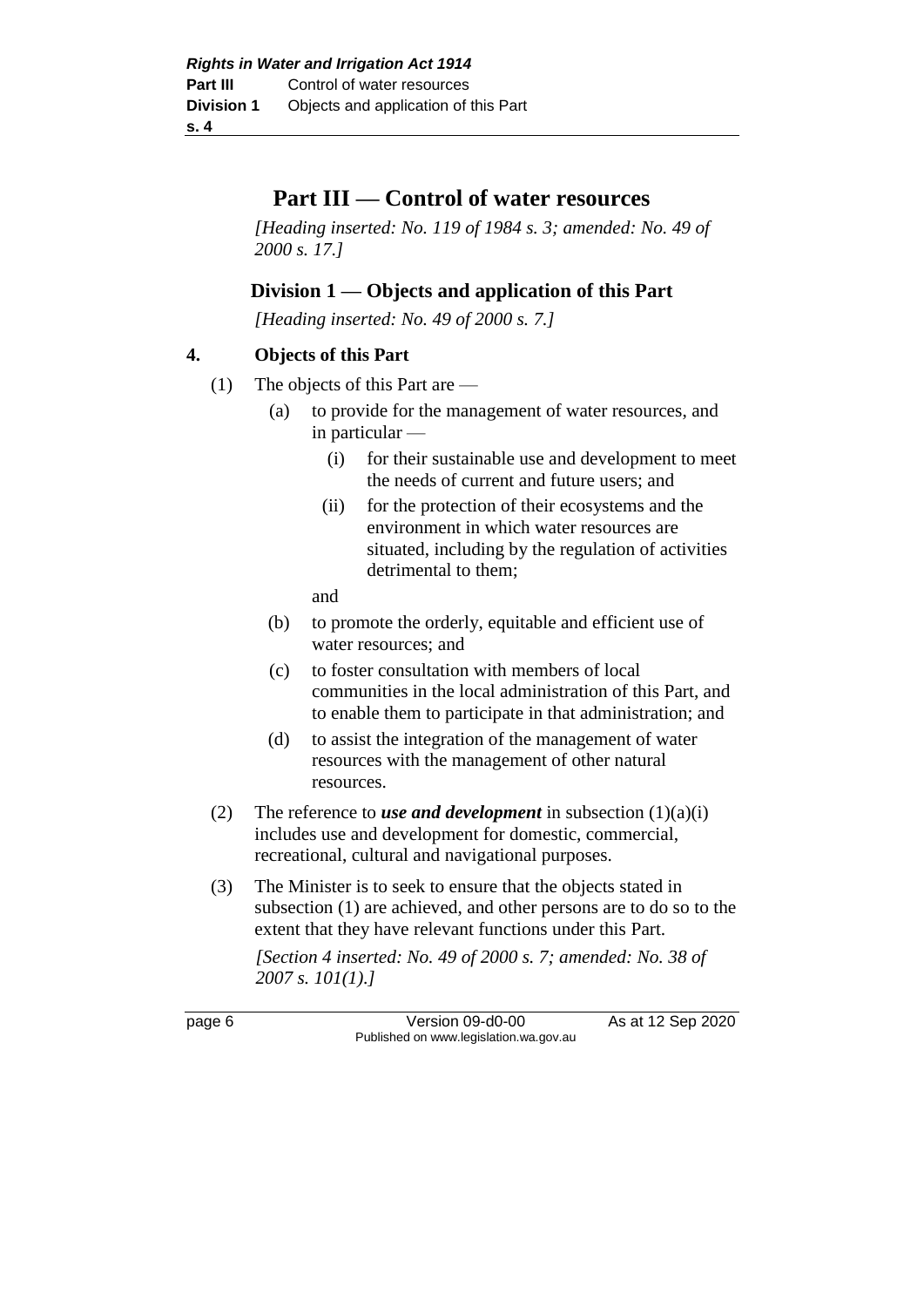#### **s. 4A**

#### **4A. Term used: watercourse**

In this Part —

*watercourse* includes waters flowing from a spring to which this Part applies.

*[Section 4A inserted: No. 49 of 2000 s. 7.]*

#### **5. Waters to which this Part does not apply**

- (1) This Part does not apply to or in relation to
	- (a) the water flowing from any spring the water of which rises to the surface on land that has been granted or demised by the Crown until it has passed beyond the boundaries of the land belonging to the owner or occupier of the land on which the water so rises; or
	- (b) the water in any wetland the bed of which is on land that has been granted or demised by the Crown and is wholly within the boundaries of the land belonging to the owner or occupier of the land on which it is situated,

unless the spring or wetland is prescribed by local by-laws as being a spring or wetland to which this Part applies.

- (2) A spring or wetland may not be prescribed as a spring or wetland to which this Part applies unless —
	- (a) taking water from the spring or wetland will, in the opinion of the water resources management committee established under Division 3C for the locality or localities in which the by-law is intended to apply, have a significant impact on the flow or level of a watercourse or wetland; and
	- (b) that committee recommends to the Minister that this Part applies to or in relation to the spring or wetland.

*[Section 5 inserted: No. 49 of 2000 s. 7; amended: No. 38 of 2007 s. 53.]*

As at 12 Sep 2020 Version 09-d0-00 page 7 Published on www.legislation.wa.gov.au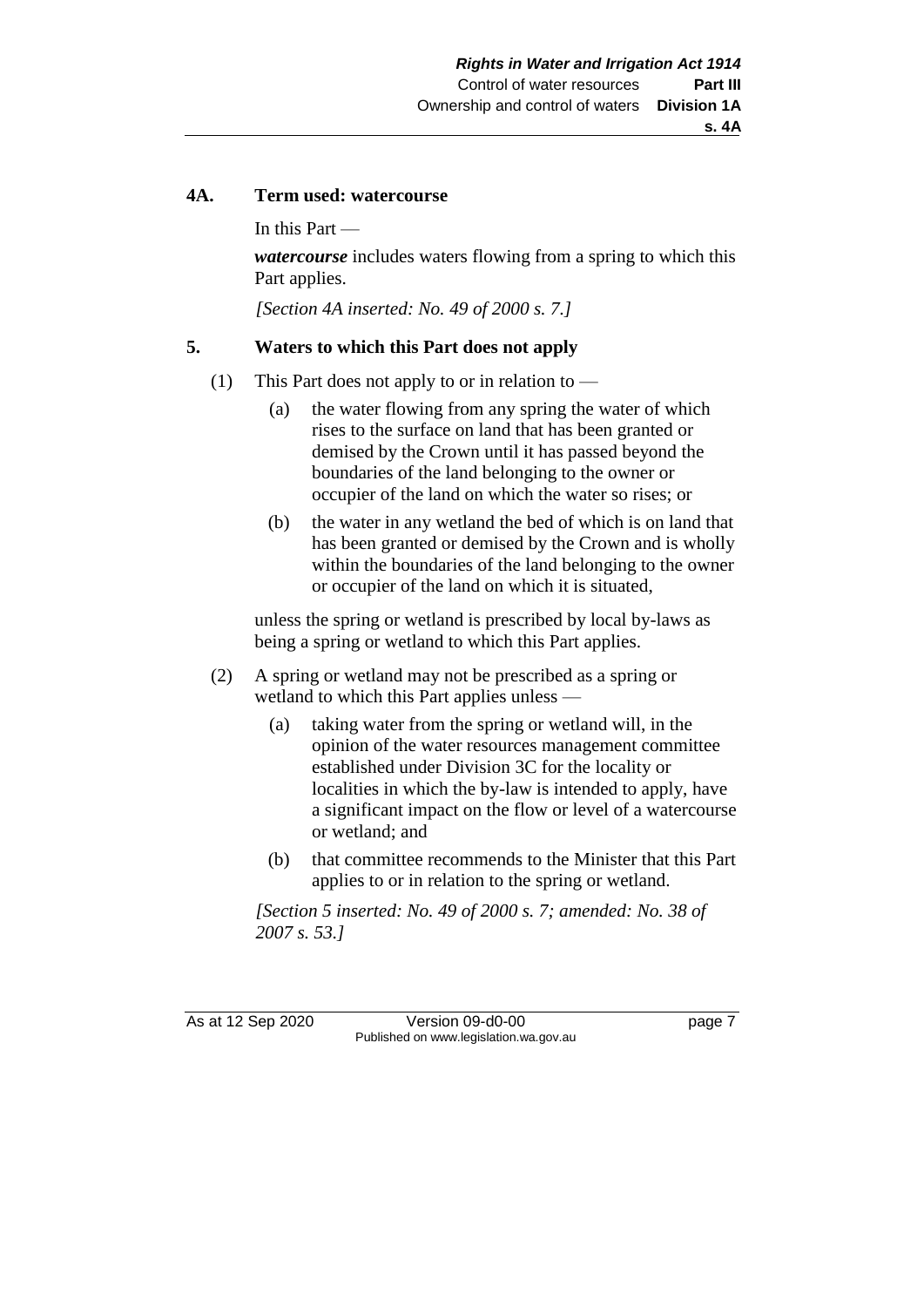## **Division 1A — Ownership and control of waters**

*[Heading inserted: No. 49 of 2000 s. 18.]* 

#### **5A. Natural waters vest in Crown**

The right to the use and flow, and to the control, of the water at any time in any —

- (a) watercourse; or
- (b) wetland; or
- (c) underground water source,

vests in the Crown except as allocated under this Act or another written law.

*[Section 5A inserted: No. 49 of 2000 s. 18; amended: No. 38 of 2007 s. 54.]*

#### **5B. Landowner etc. may carry out certain drainage and storage work**

- (1) The operation of section 5A does not prevent the owner or occupier of land —
	- (a) subject to any relevant local by-laws, from
		- (i) draining the land; or
		- (ii) making any dam or tank on the land, not on a watercourse or wetland,

if as a result of doing so —

- (iii) the flow of water in a watercourse, or the amount of water in a wetland, is not diminished; or
- (iv) there is no significant adverse effect on the quality of water, or any ecosystem, in a watercourse, or a wetland; or
- (b) from making any dam or tank on the land, not on a watercourse or wetland, for watering cattle or other stock, other than those being raised under intensive conditions as defined in section 21(4).

page 8 Version 09-d0-00 As at 12 Sep 2020 Published on www.legislation.wa.gov.au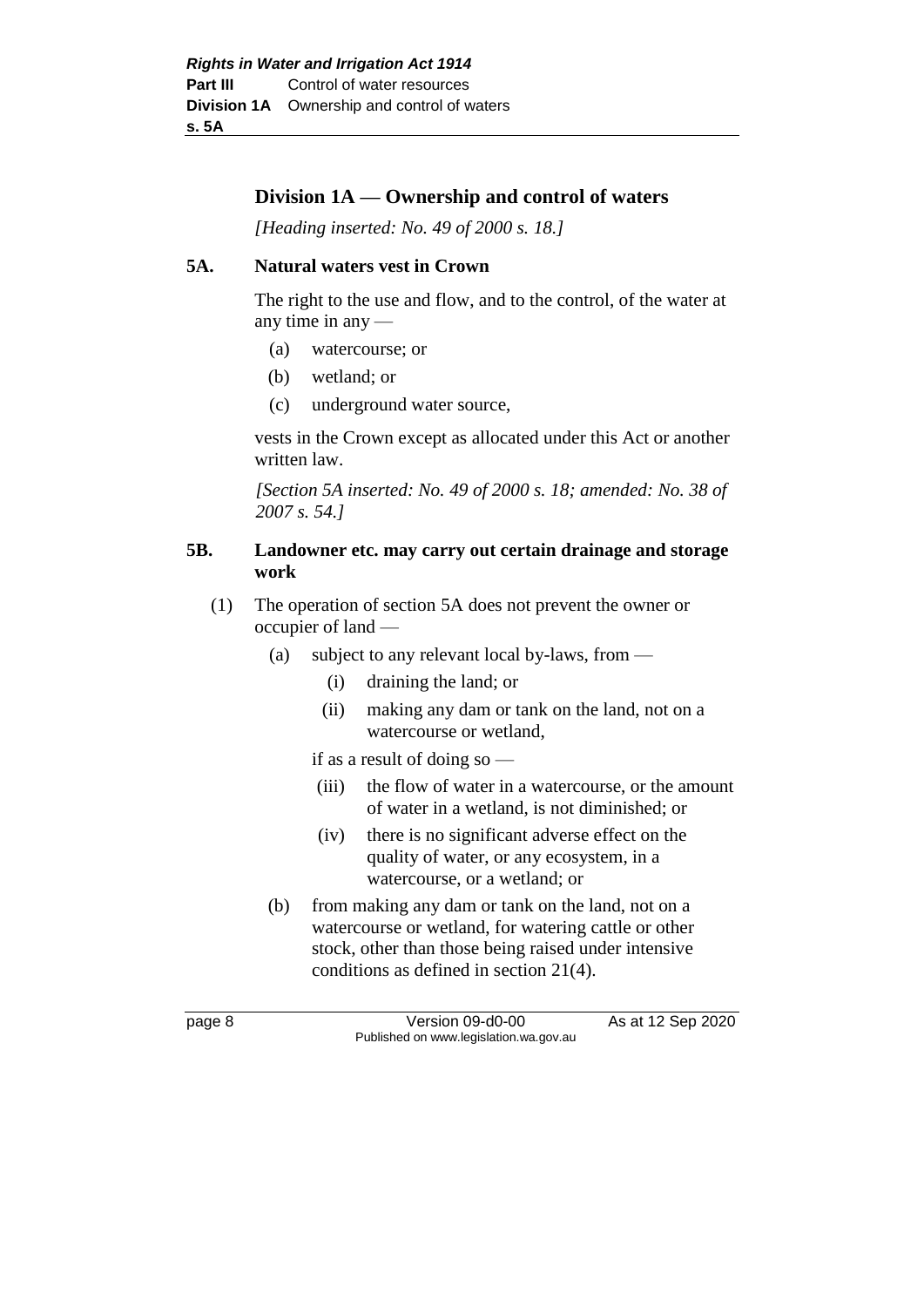(2) In subsection  $(1)$  —

*diminished* means —

- (a) sensibly diminished; or
- (b) if local by-laws prescribe a greater diminution of the flow or amount of water for the purposes of this section, diminished to a greater extent than is so prescribed.

*[Section 5B inserted: No. 49 of 2000 s. 18.]*

#### **5C. Taking of certain water without right or licence, offence**

- $(1)$  A person must not
	- (a) take water from any watercourse, wetland or underground water source to which this section applies; or
	- (b) cause or permit any of those things to be done,

except under and in accordance with —

- (c) a right conferred by
	- (i) section 9, 10, 20, 21, 22 or 25A; or
	- (ii) a local by-law of the kind referred to in section  $26L(3)(d)$ ; or
	- (iii) another written law;
	- or
- (d) a licence under this section granted by the Minister in accordance with Schedule 1.

Penalty: \$10 000 and a daily penalty of \$1 000.

- (2) This section applies to
	- (a) a watercourse or wetland to which Division 1B applies; and
	- (b) a watercourse or wetland to which Division 2 applies if it is —
		- (i) prescribed by the regulations to be subject to the operation of this section; or

As at 12 Sep 2020 Version 09-d0-00 page 9 Published on www.legislation.wa.gov.au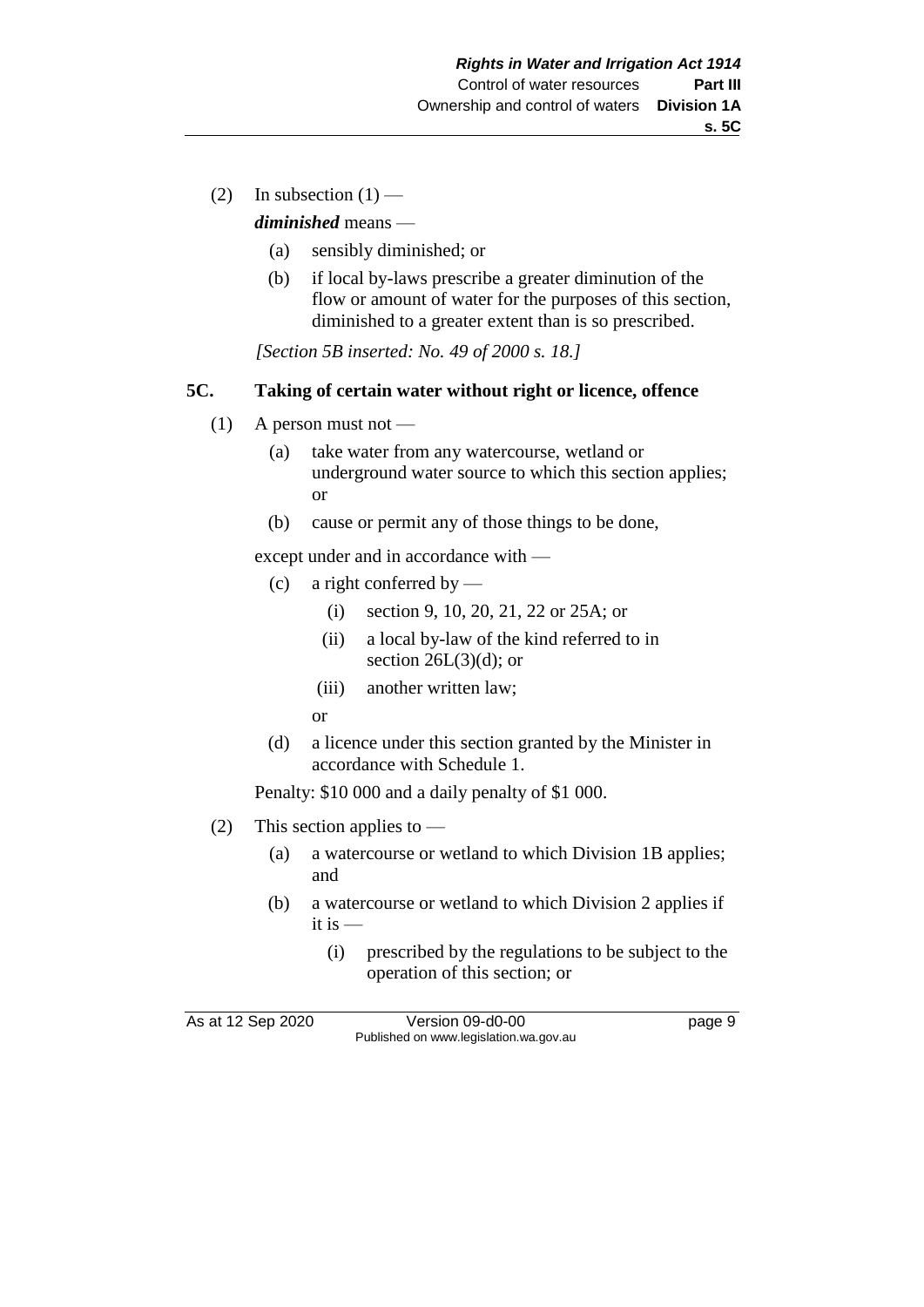## (ii) situated within an area that is so prescribed; and

- (c) any artesian underground water; and
- (d) any other underground water if it is  $-$ 
	- (i) in a proclaimed area under section 26B; or
	- (ii) in an area that is prescribed by the regulations for the purposes of section 26B(3a).
- (3) Schedule 1 has effect to make provision for and in relation to the licences referred to in subsection (1)(d).

*[Section 5C inserted: No. 49 of 2000 s. 18; amended: No. 38 of 2007 s. 101(1).]*

#### **5D. Rights cannot be acquired by length of use**

A right  $-$ 

- (a) to take and divert water; or
- (b) to the diversion of water; or
- (c) to the exclusive use of water,

cannot be acquired by any person, by length of time of use or otherwise, except under this Act or any other written law.

*[Section 5D inserted: No. 49 of 2000 s. 18.]*

#### **5E. Breach of s. 5C or degradation of water resource, civil remedy for**

- (1) Subsection (2) applies if
	- (a) a person contravenes section 5C and the contravention affects —
		- (i) the exercise by a person of a right referred to in section  $5C(1)(c)$ ; or
		- (ii) the taking of water by a person under a licence under section 5C;

or

page 10 Version 09-d0-00 As at 12 Sep 2020 Published on www.legislation.wa.gov.au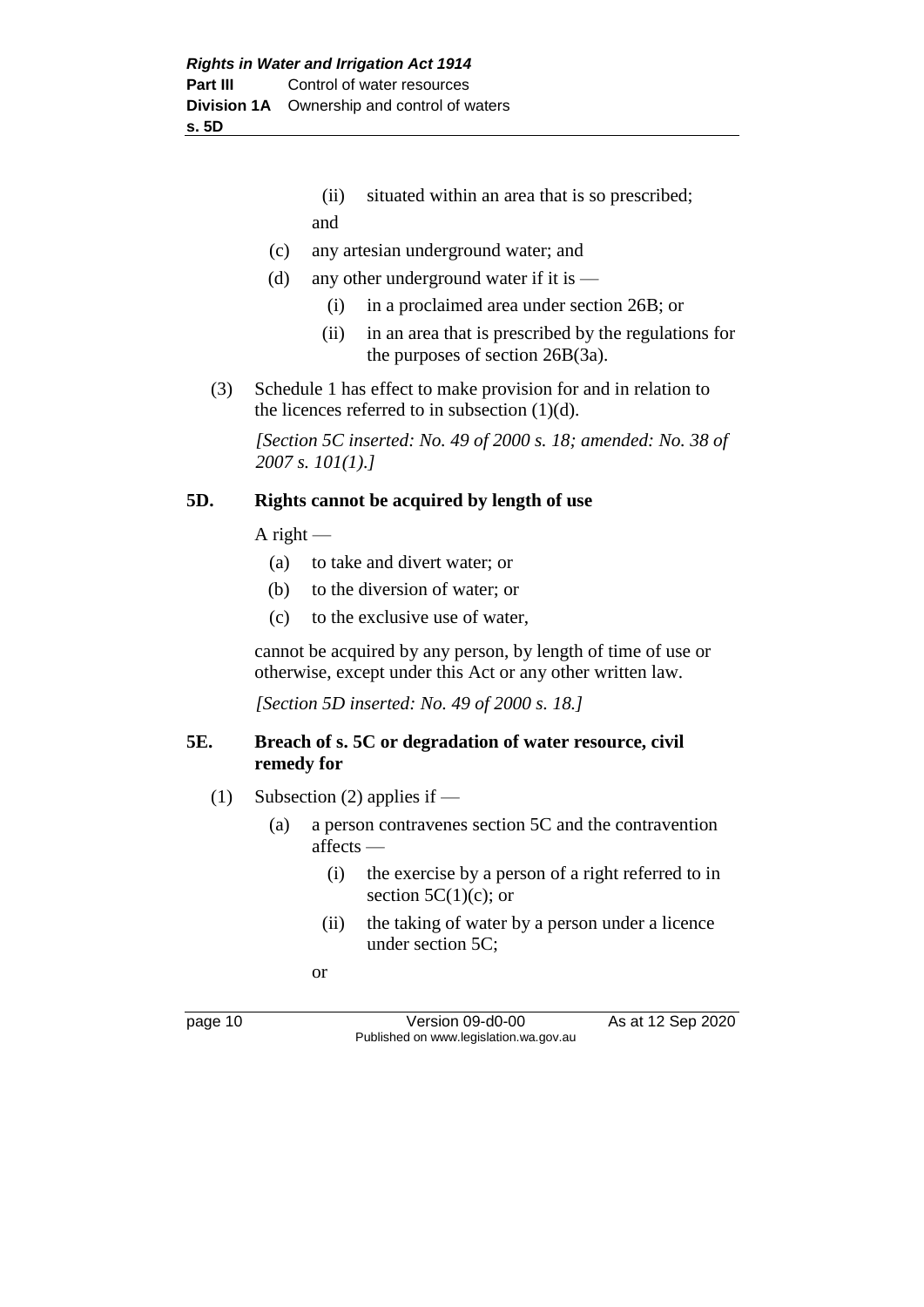- (b) a person taking or using water from a water resource does not take all reasonable steps to minimise the degradation of the water resource.
- (2) The contravention is a breach of statutory duty that is actionable at the suit of —
	- (a) in respect of subsection  $(1)(a)$ , a person referred to in subsection  $(1)(a)(i)$  or  $(ii)$ ; or
	- (b) in respect of subsection  $(1)(b)$ , a person directly affected by the degradation of the water resource referred to in that subsection.
- (3) Subsection (2) has effect subject to the defences and other incidents applying to actions for breach of statutory duty.

*[Section 5E inserted: No. 49 of 2000 s. 18.]*

## **Division 1B — Certain surface waters**

*[Heading inserted: No. 119 of 1984 s. 3; amended: No. 49 of 2000 s. 19.]* 

### **6. Watercourses etc. to which Division applies**

- *[(1) deleted]*
- (2) Subject to section 5 and any proclamation under subsection (3), this Division applies to and in relation to every watercourse or wetland that is for the time being situated within the boundaries of a district but not otherwise.
- (3) Subject to subsection (4), the Governor may, on the recommendation of the Minister, at any time and from time to time by proclamation declare that this Division —
	- (a) shall; or
	- (b) shall not,

apply to and have effect in relation to any watercourse or wetland specified in the proclamation or situated in a portion of the State so specified and any such proclamation shall have effect according to its tenor.

As at 12 Sep 2020 Version 09-d0-00 page 11 Published on www.legislation.wa.gov.au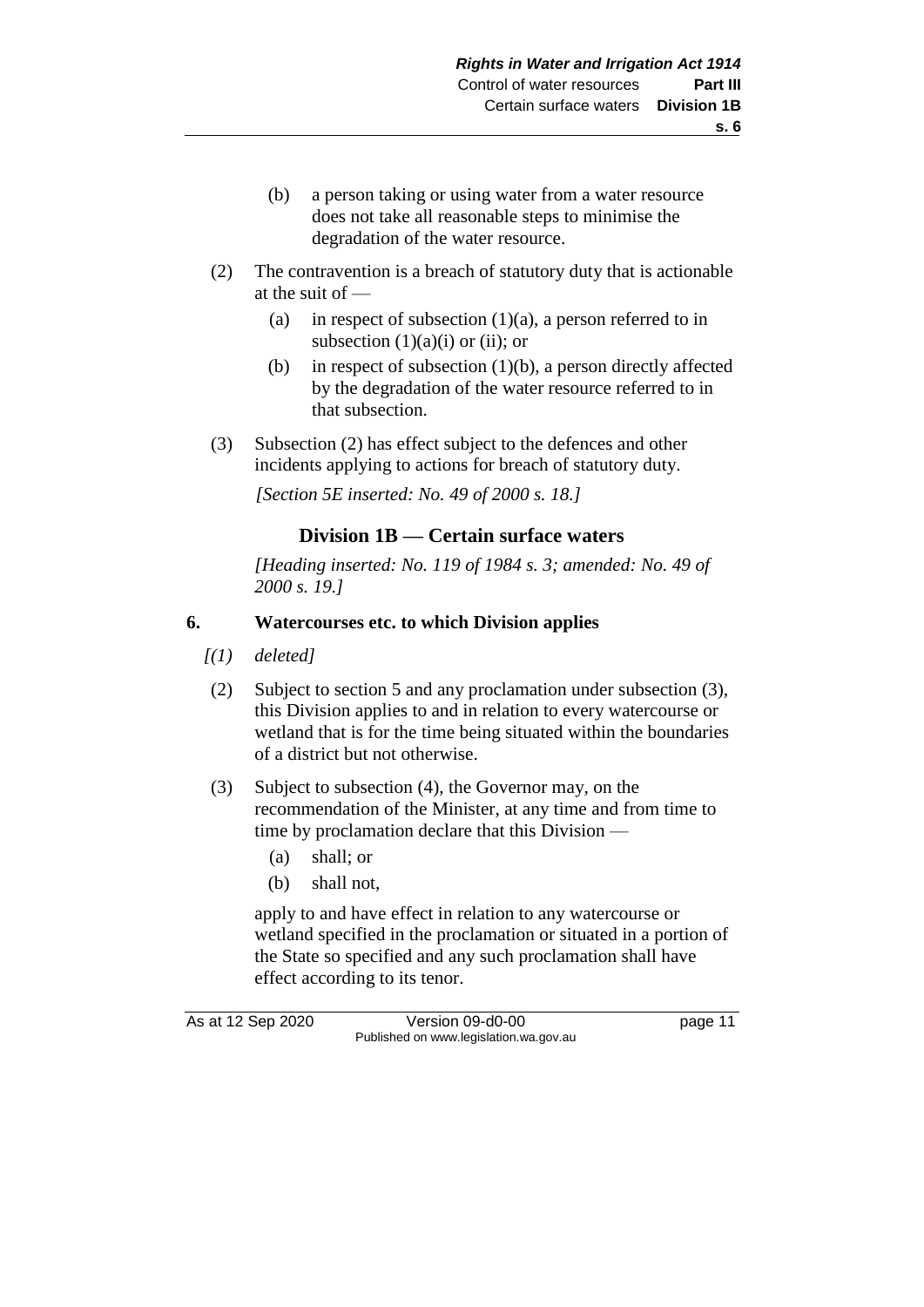- (4) A proclamation under subsection (3) shall not be made unless —
	- (a) the Minister has given notice of the proposed proclamation —
		- (i) to each interested local government, within the meaning of subsection (5); and
		- (ii) to each water resources management committee established under Division 3C for the locality or localities to which the proclamation is intended to apply;

and

- (b) the local governments and water resources management committees have been given the opportunity to make submissions on the proposal to the Minister; and
- (c) the Minister has called for public comment on the proposal in accordance with subsection (6); and
- (d) the Minister has considered any submissions made under this section.
- (5) For the purposes of subsection (4), where a watercourse or wetland runs through, is contiguous to, or is situated wholly or partly in, a local government district, the local government of that district is, in relation to a proposed proclamation under that subsection affecting that watercourse or wetland an interested local government.
- (6) The Minister is taken to comply with subsection  $(4)(c)$  by
	- (a) publishing in 2 issues of a daily newspaper circulating in the locality concerned a notice stating the proposal to make the proclamation; and
	- (b) including in the notice a statement
		- (i) specifying the places at which a copy of the proposed proclamation may be inspected or obtained; and

page 12 Version 09-d0-00 As at 12 Sep 2020 Published on www.legislation.wa.gov.au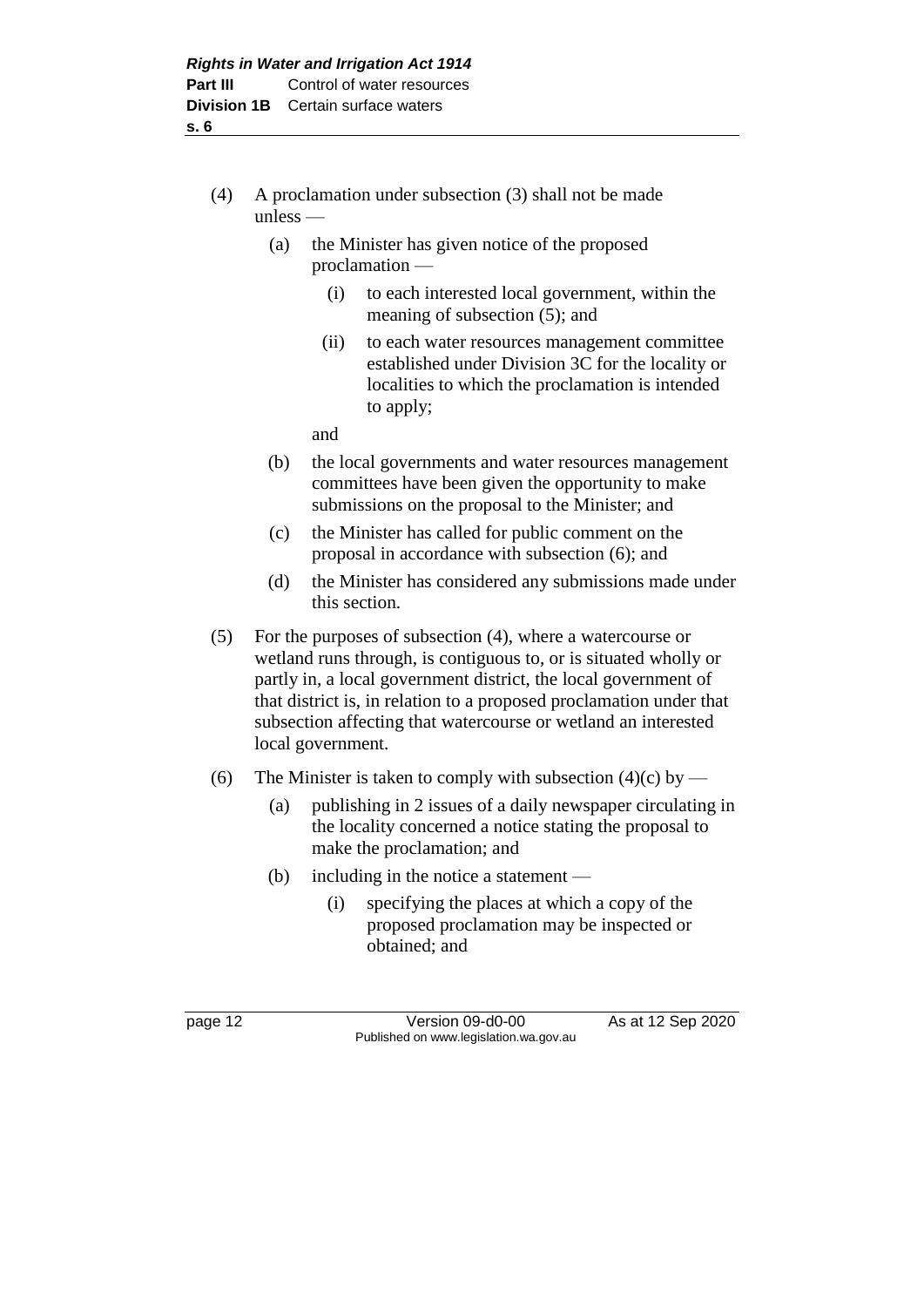- (ii) indicating that written submissions on the proposed proclamation may be made by any person within a specified period; and
- (iii) indicating how submissions may be provided.
- (7) The period specified under subsection  $(6)(b)(ii)$  is to be not less than 30 days after both of the notices referred to in paragraph (a) of that subsection have been published.

*[Section 6 inserted: No. 119 of 1984 s. 3; amended: No. 14 of 1996 s. 4; No. 49 of 2000 s. 14(2) and (3), 15 and 20; No. 38 of 2007 s. 55 and 101(1); No. 34 of 2020 s. 67.]* 

#### **7. Saving for certain proclamations in force at 15 Feb 1985**

A proclamation made under section 27(5) as enacted before the coming into operation of section 3 of the *Rights in Water and Irrigation Amendment Act 1984* and in force immediately before the coming into operation of that section shall —

- (a) in the case of a proclamation under paragraph (a) or (b) thereof, be deemed to have been made under section  $6(3)(a)$ ;
- (b) in the case of a proclamation under paragraph (c) thereof, be deemed to have been made under section  $6(3)(b)$ ,

and a reference in any such proclamation to this Part shall be read as a reference to this Division.

*[Section 7 inserted: No. 119 of 1984 s. 3.]* 

*[8. Deleted: No. 49 of 2000 s. 21.]*

#### **9. Riparian owner etc., rights of**

(1) Subject to this section, the owner or occupier of any land alienated from the Crown through or contiguous to which runs any watercourse, or contiguous to which, or partly within which, is situate any wetland, has the right, as such owner or occupier, to take water in that watercourse or wetland free of charge —

As at 12 Sep 2020 Version 09-d0-00 page 13 Published on www.legislation.wa.gov.au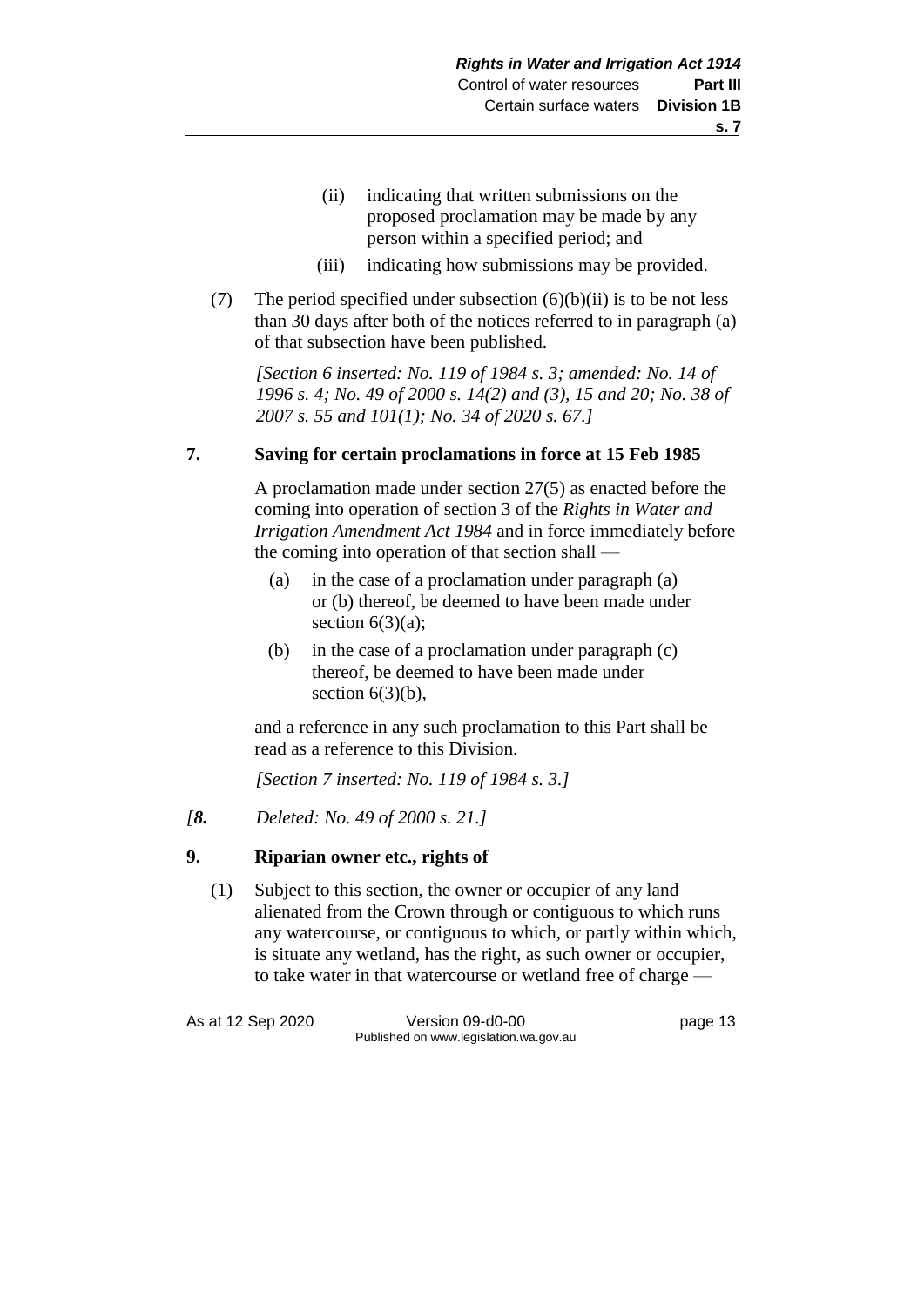- (a) for the domestic and ordinary use of himself and of his family and servants; and
- (b) for watering cattle or other stock, other than those being raised under intensive conditions as defined in section 21(4),

and every owner of land alienated from the Crown before the relevant day has a further right to take such water for the irrigation of a garden not exceeding 2 ha in extent and from which no produce is sold, being part of that land and used in connection with a dwelling.

- (2) For the purposes of this section
	- (a) the *relevant day*, in relation to land through or contiguous to which runs a watercourse, or contiguous to which or partly within which is situate a wetland, means —
		- (i) where this Division applies to and has effect in relation to the watercourse or wetland by reason of a proclamation under section 6(3), the day on which that proclamation was published;
		- (ii) in any other case, the day when this Act came into operation;

and

- (b) land that, on the relevant day, was or is in process of alienation shall be deemed to have been alienated before that day.
- (3) This section has effect subject to Division 3A.

*[Section 9 inserted: No. 119 of 1984 s. 3; amended: No. 49 of 2000 s. 8, 15 and 22.]* 

#### **10. Rights to water to which there is access by public road etc.**

(1) Any person may take water for domestic and ordinary use, and for watering cattle or other stock, other than those being raised under intensive conditions as defined in section 21(4), from any

page 14 Version 09-d0-00 As at 12 Sep 2020 Published on www.legislation.wa.gov.au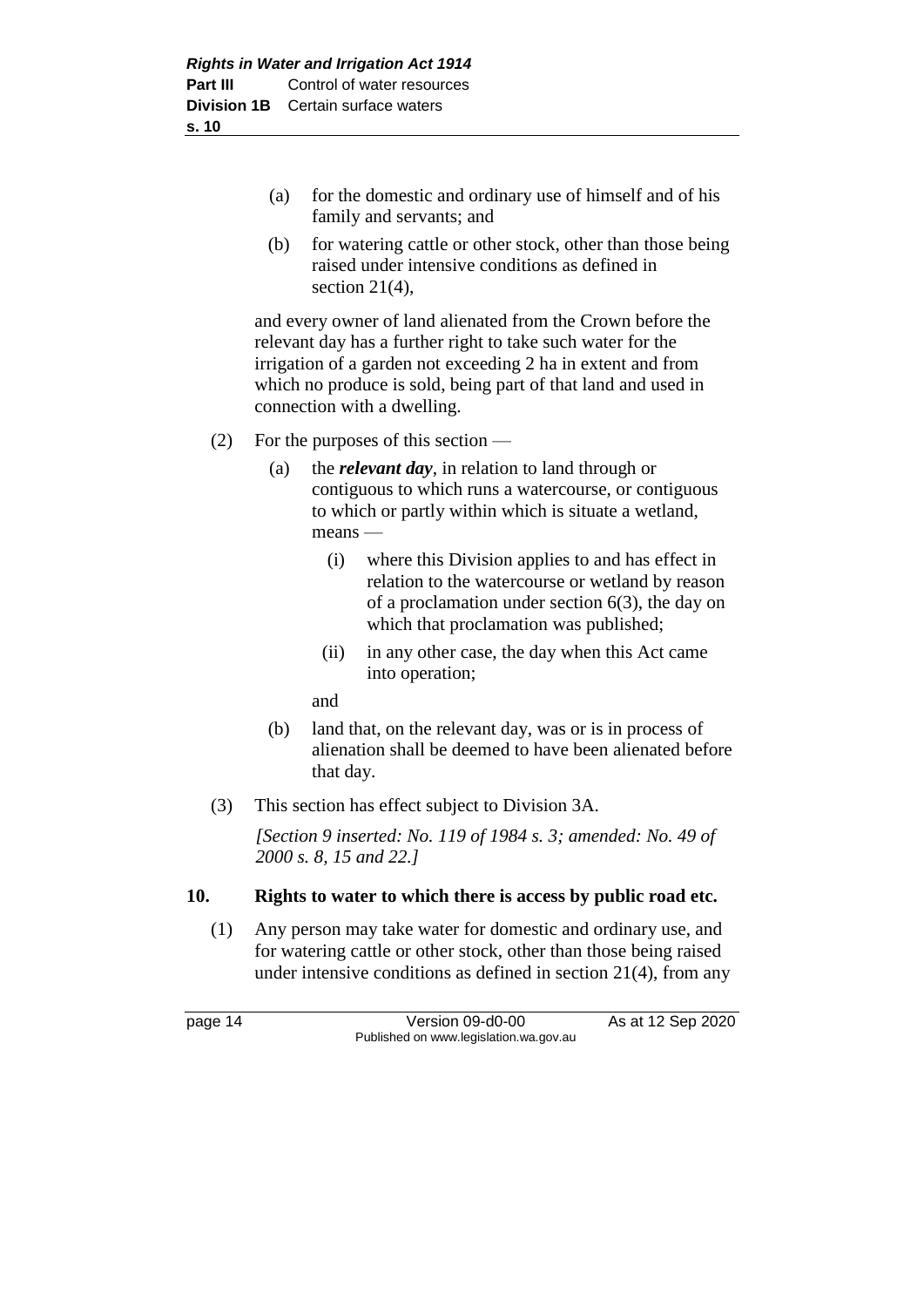watercourse or wetland vested in the Crown and to which there is access by a public road or reserve at the point at which the water is taken.

(2) This section has effect subject to Division 3A.

*[Section 10 inserted: No. 119 of 1984 s. 3; amended: No. 49 of 2000 s. 14(2), 15 and 23.]* 

#### **11. Obstruction etc. of watercourse, road etc. not authorised by s. 10**

- (1) Section 10 does not authorise a person for the purpose of taking water under that section —
	- (a) to do anything, or install any works or object, that causes obstruction of or interference to a watercourse or wetland or its bed or banks, unless the person holds a permit granted by the Minister authorising the person to do so; or
	- (b) to do anything, or install any works or object, that causes obstruction or disturbance of or interference with a road or reserve, unless the person is authorised to do so by the body in which the control and management of the road or reserve is vested.
- (2) The regulations may make provision for the permits referred to in subsection (1)(a), including provision for the matters set out in section 27B.

*[Section 11 inserted: No. 49 of 2000 s. 24; amended: No. 38 of 2007 s. 101(1).]* 

- *[12. Deleted: No. 49 of 2000 s. 25.]*
- *[13. Deleted: No. 49 of 2000 s. 26.]*
- *[14. Deleted: No. 49 of 2000 s. 56.]*

As at 12 Sep 2020 Version 09-d0-00 page 15 Published on www.legislation.wa.gov.au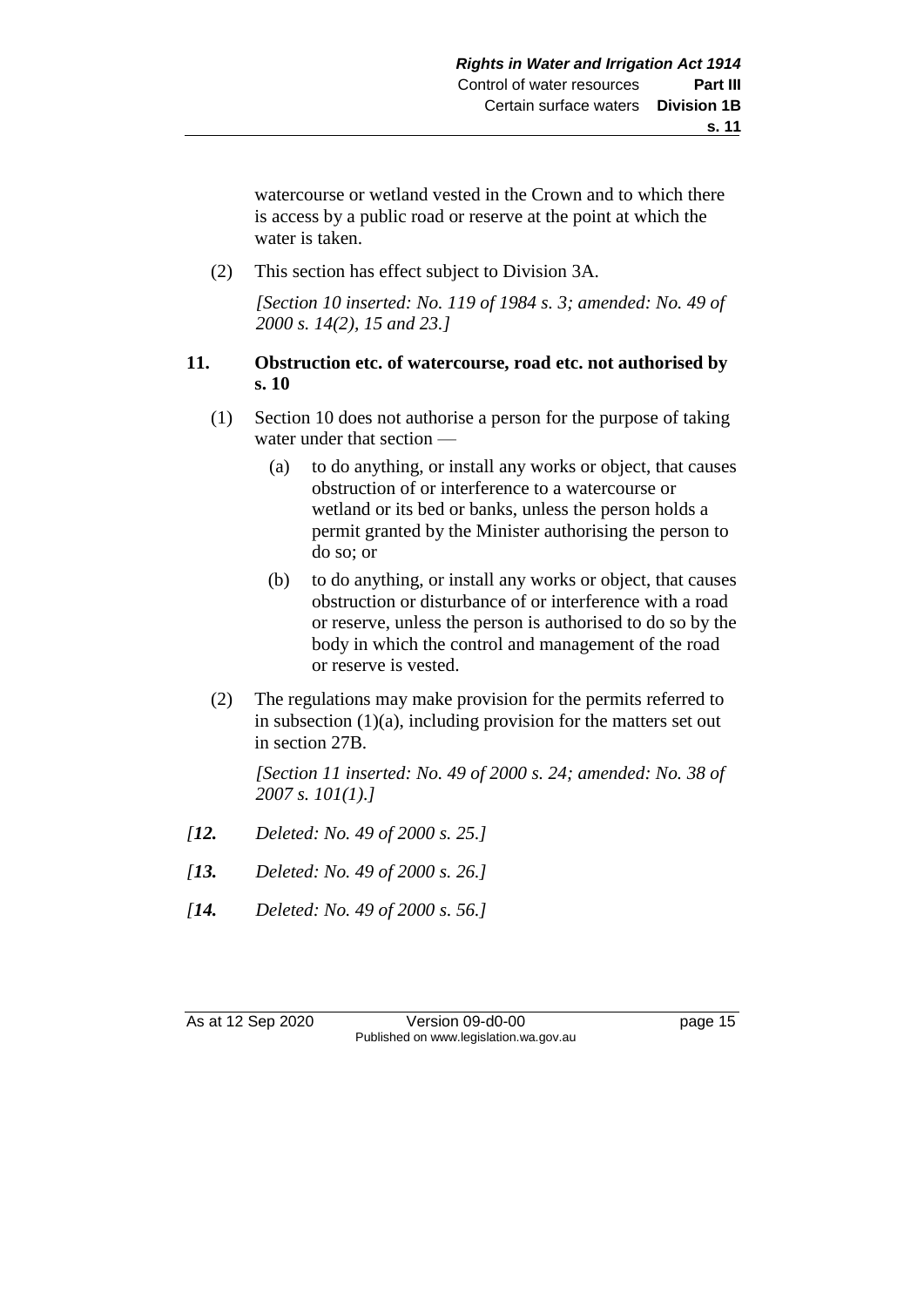## **15. Bed of watercourse etc. on land boundary remains Crown property**

- (1) Subject to subsection (4), where a watercourse or wetland forms the boundary or part of the boundary of a parcel of land that has at any time been alienated by the Crown, the bed thereof shall, for the purposes of this Act, be deemed to have remained the property of the Crown, and not to have passed with the land so alienated.
- (2) Subject to subsection (4), where a watercourse or wetland forms the boundary, or part of the boundary of a parcel of land that is alienated by the Crown, the bed thereof shall, notwithstanding such alienation, remain the property of the Crown, and shall not pass with the land so alienated.
- (3) Subsections (1) and (2) apply notwithstanding that one and the same person has been or is the owner of the lands adjacent to both banks.
- (4) This section does not apply to
	- (a) the bed of a natural collection of water into and out of which flows a river, stream, or creek to the extent that it exceeds in width the width of the river, stream, or creek at its inlet to or outlet from that natural collection of water; or
	- (b) the bed of a natural collection of water, whether or not it is part of a watercourse, to the extent that it is cultivated, either wholly or in part, at any time during the year, or is capable of being drained and cultivated.

*[Section 15 inserted: No. 119 of 1984 s. 3; amended: No. 49 of 2000 s. 14(1) and 15.]* 

page 16 Version 09-d0-00 As at 12 Sep 2020 Published on www.legislation.wa.gov.au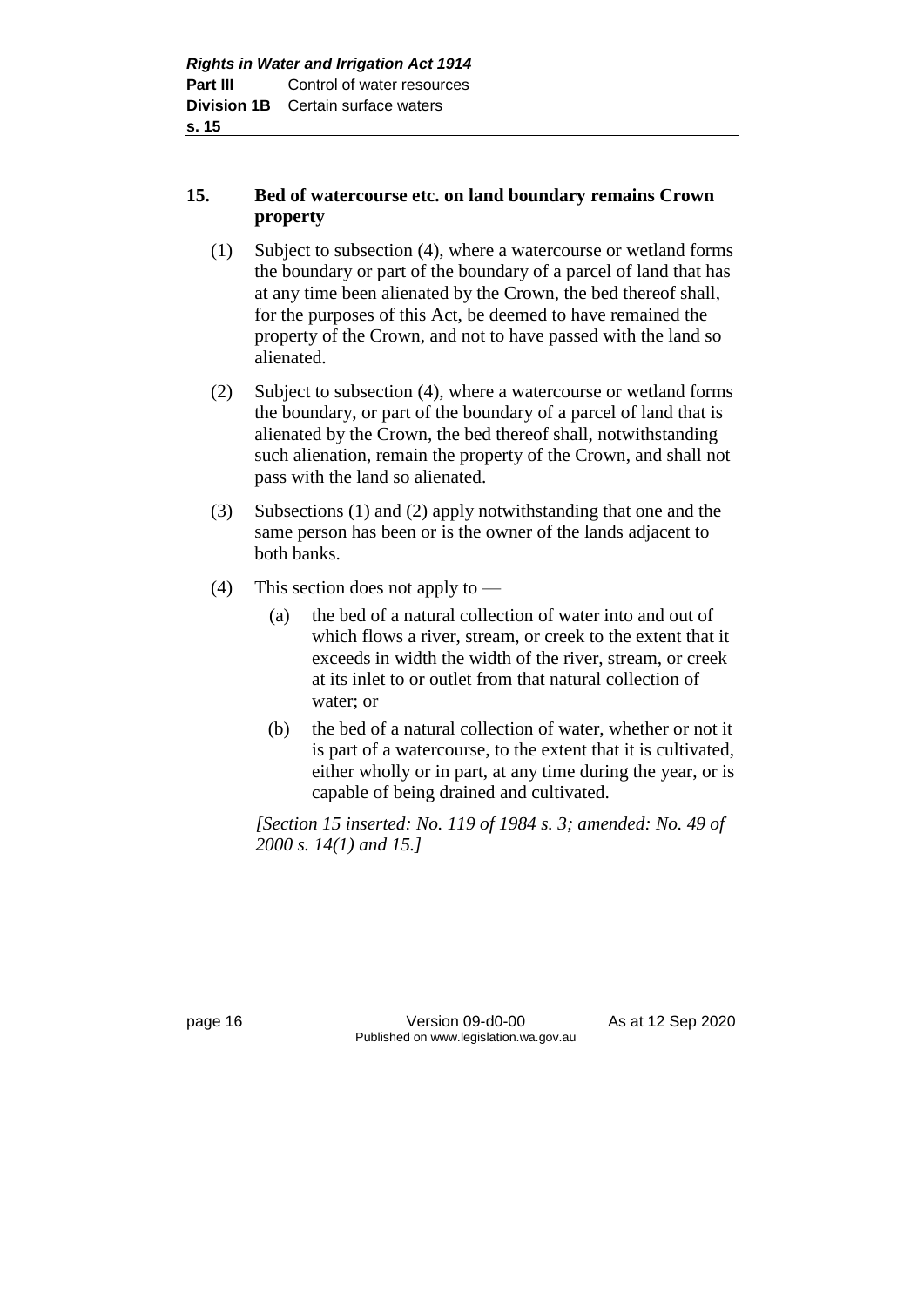## **16. Riparian owner etc., rights of access etc. to watercourse etc. despite s. 15**

- (1) Notwithstanding anything in section 15
	- (a) the owner or occupier for the time being of any land adjacent to any watercourse or wetland the bed whereof is by this Act declared to have remained the property of the Crown, shall have the like access to the portion of the bed to which that land is adjacent, and the like use of that portion as if this Act had not been passed unless such portion has been actually appropriated by or is under the sanction of the Crown for any of the purposes of this Act; and
	- (b) such owner or occupier may have and pursue against any person trespassing upon that portion of the land any remedy for trespass which he might have had and pursued if this Act had not been passed, and as if that person were a trespasser upon land in the possession of such owner or occupier.
- (2) The Minister may grant to the owner or occupier of any land adjacent to any watercourse or wetland the bed whereof is by this Act declared to have remained the property of the Crown, permission subject to such conditions as the Minister may think fit to carry out works at the expense of that owner or occupier for the protection of that land from damage by erosion or flooding, if in the opinion of the Minister such works will not injuriously affect the bed or unduly obstruct the watercourse or wetland.
- (3) This section shall not be taken to restrict the right of the Crown to pursue any remedy against any person trespassing upon such bed nor shall this section entitle an owner or occupier to have or pursue any remedy for trespass against the Crown or a former Minister, or any person acting under the authority of the Crown or a former Minister.

As at 12 Sep 2020 Version 09-d0-00 page 17 Published on www.legislation.wa.gov.au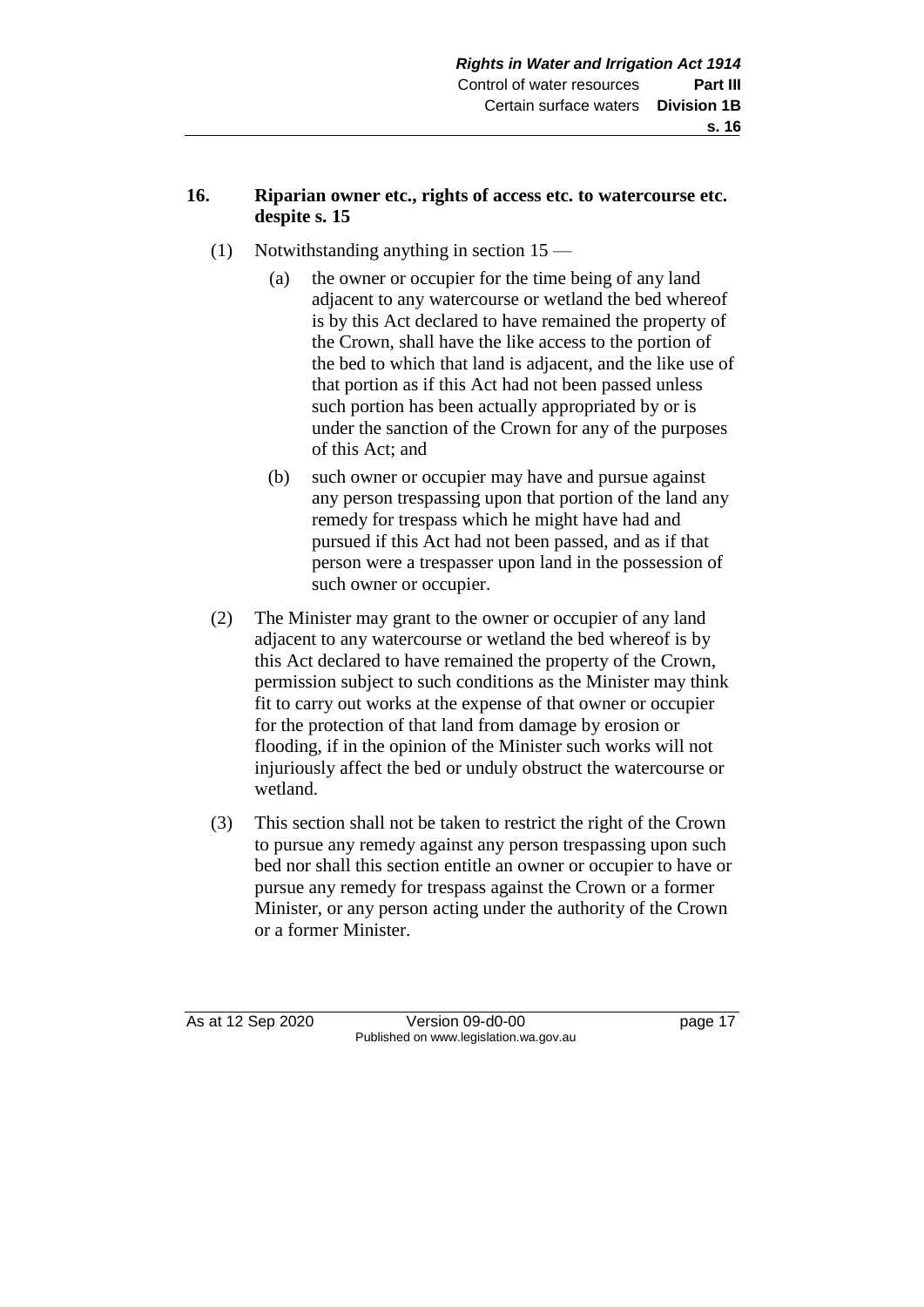(4) A person exercising in respect of a bed a right of access or use conferred by subsection (1) does not by reason thereof trespass upon such bed.

*[Section 16 inserted: No. 119 of 1984 s. 3; amended: No. 25 of 1985 s. 279 and 281; No. 110 of 1985 s. 121; No. 73 of 1995 s. 138; No. 49 of 2000 s. 9, 14(1) and (3) and 15; No. 38 of 2007 s. 56.]* 

#### **17. Obstruction etc. of watercourse etc. without authority, offence and Minister's powers as to**

- (1) Where, whether before or after the coming into operation of this Act, land was or is granted, transferred in fee simple, or demised by the Crown, a person shall not, except as authorised by a permit or by any other Act, obstruct, destroy, or interfere with any watercourse, race, or drain flowing through or over the land, or any dam or reservoir, or the bed of any disused watercourse, race, or drain, that is on the land.
- (2) Subsection (1) applies notwithstanding that although the watercourse, race, or drain flowed through or over the land, or the dam or reservoir, or the bed of a disused watercourse, race, or drain, was on the land at the time of the grant, transfer, or demise of the land, an appropriate reservation or exception was not included in the Crown grant, transfer of Crown land in fee simple, or lease.
- (3) A person shall not, except as authorised by a permit or by any other Act, obstruct, destroy or interfere with the waters, bed or banks of any watercourse flowing through or over, or wetland situate wholly or partly on, land that has not been granted or demised by the Crown.
- (3a) Without limiting subsection  $(1)$  or  $(3)$ 
	- (a) the construction or alteration of a dam is to be taken to be prohibited by that subsection; and
	- (b) the reference in that subsection to a permit is a reference to the grant of a permit by the Minister under regulations referred to in section 17B.

page 18 Version 09-d0-00 As at 12 Sep 2020 Published on www.legislation.wa.gov.au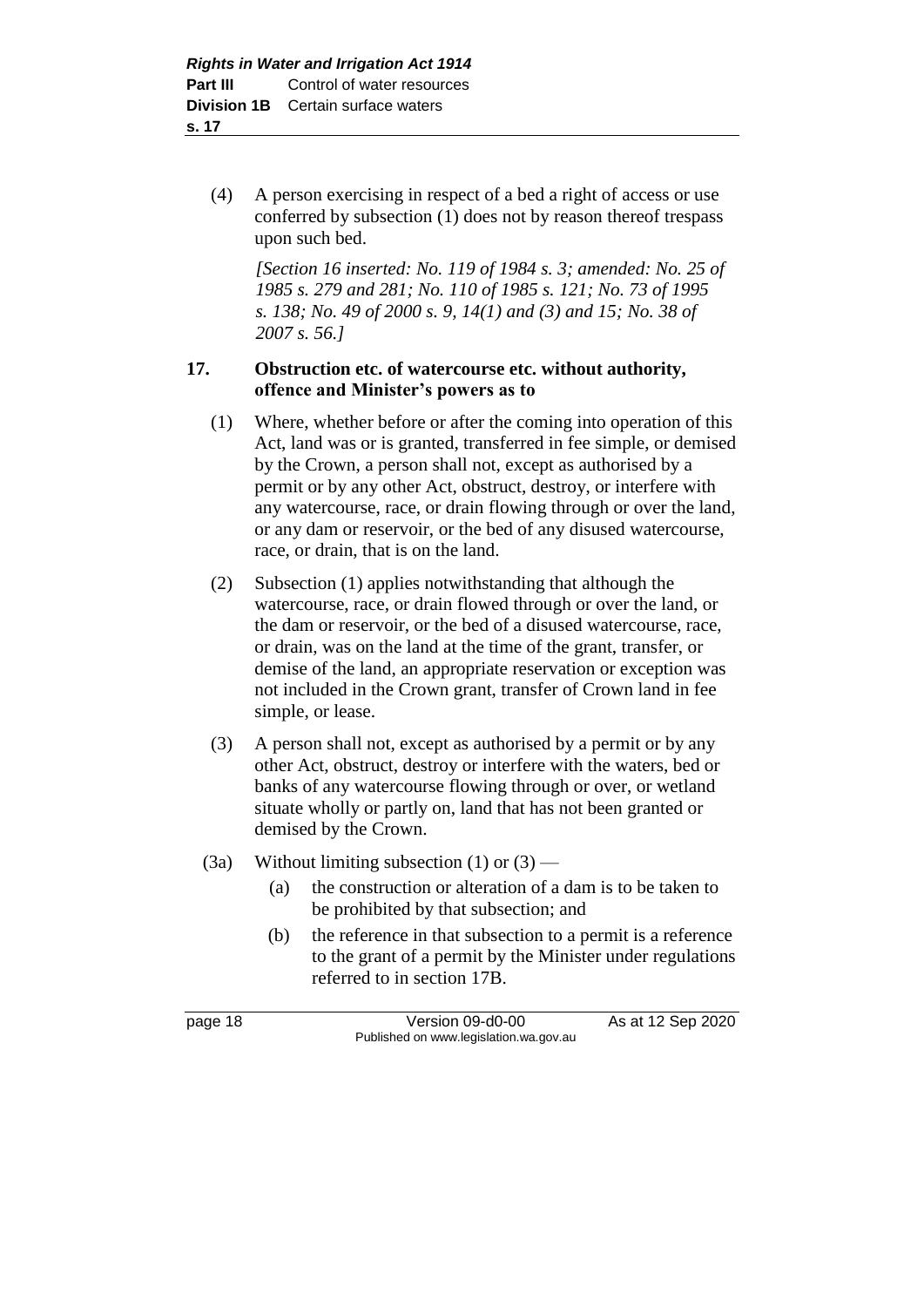- (4) Any person who obstructs, destroys, or interferes with anything contrary to subsection  $(1)$  or  $(3)$  is guilty of an offence against this section; and any person who, being the occupier of any land granted or demised as mentioned in subsection (1), continues or fails to remove any such obstruction or interference is guilty of an offence against this section on every day during which such obstruction or interference is continued or not removed after notice in writing to discontinue or to remove the same has been given by or on behalf of the Minister to such occupier.
- (4a) Despite subsections (1) and (3), this section does not apply to the construction or alteration of a dam in an area, or of a size or type, excluded from the operation of this section by local by-laws if the dam is constructed or altered in accordance with such by-laws.
- (4b) Despite section 19, this section applies to a watercourse to which Division 2 applies that is —
	- (a) prescribed for the purposes of this section by local by-laws; or
	- (b) situated within an area that is so prescribed.
	- (5) A prosecution for an offence against this section may be commenced at any time within 2 years after the offence was committed and not afterwards.
	- (6) The Minister may, by notice in writing, direct any person who has been convicted of an offence against this section to carry out such works and take such other measures as the Minister specifies in the notice for the purpose of restoring the bed or banks of the watercourse, race, drain or wetland or minimising the effect of the obstruction or destruction thereof or interference therewith.
	- (7) Where a direction contained in a notice given under subsection (6) has not been complied with and the time allowed by the notice for compliance has expired the Minister may cause such works to be carried out and measures to be taken as the Minister considers appropriate for achieving the purposes of the

As at 12 Sep 2020 Version 09-d0-00 page 19 Published on www.legislation.wa.gov.au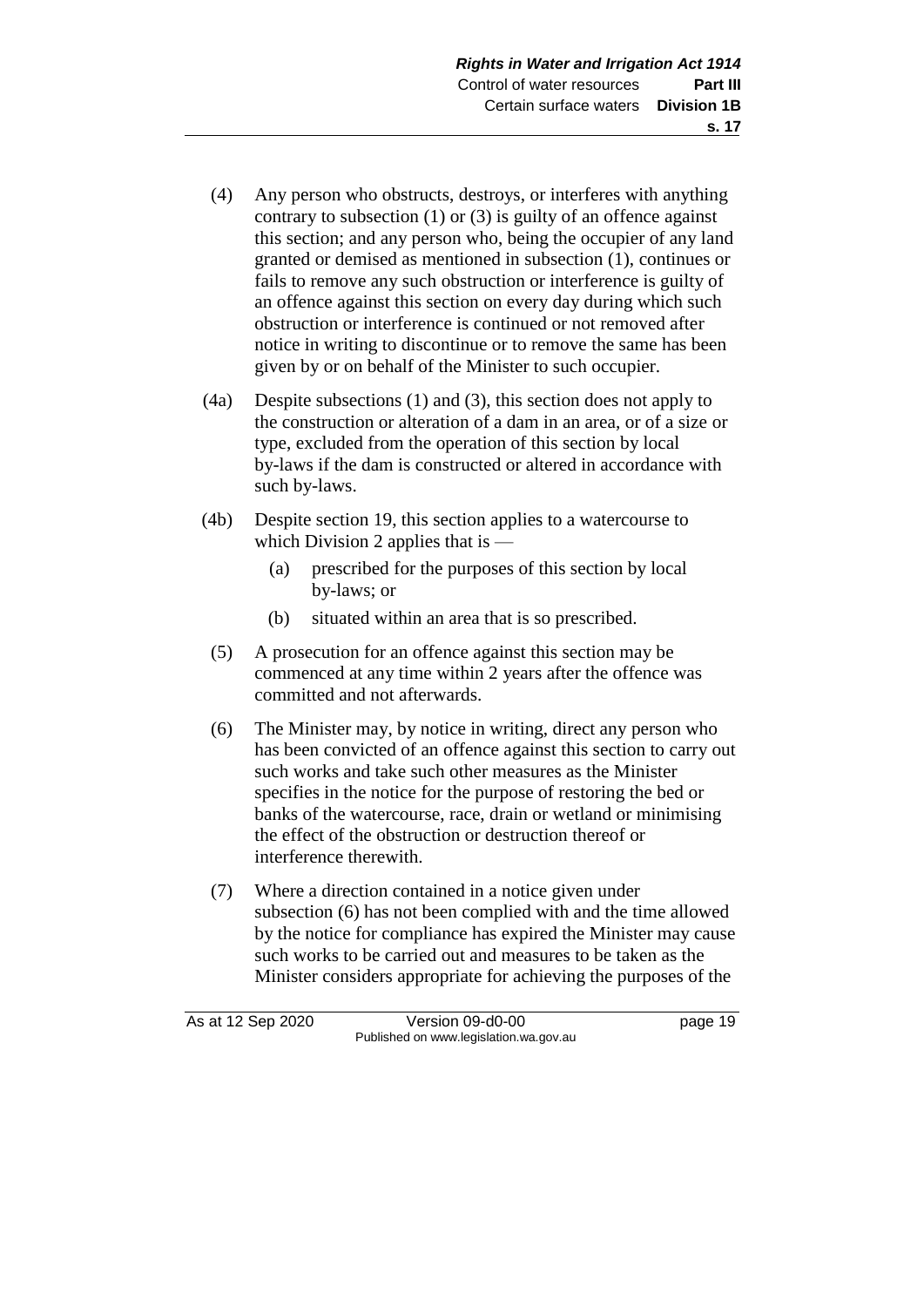notice, and the Minister may recover the expenses thereby reasonably incurred as a debt due from the person to whom the notice was given.

(8) In this section and in section 17A —

*dam* includes any artificial barrier or levee, whether temporary or permanent, which does or could impound, divert or control water, silt, debris or liquid borne materials, together with its appurtenant works.

*[Section 17 inserted: No. 119 of 1984 s. 3; amended: No. 25 of 1985 s. 279; No. 110 of 1985 s. 122; No. 73 of 1995 s. 138; No. 31 of 1997 s. 79(1) and (2); No. 49 of 2000 s. 14(1) and (4), 15 and 53; No. 38 of 2007 s. 101(1).]* 

#### **17A. Dams built etc. before 10 Jan 2001, saving for as to s. 17 permits**

- (1) Nothing in section 17 is to be taken to require a permit as mentioned in subsection (3a)(b) of that section for the construction or alteration of a dam if that construction or alteration was commenced before the coming into operation of section 53 of the *Rights in Water and Irrigation Amendment Act 2000* (the *commencement day*).
- (2) Subsection (1) does not affect
	- (a) the application of section 17 to the alteration, after the commencement day, of a dam the construction of which is exempted from that section by subsection (1); or
	- (b) any breach of that section that occurred before that day.

*[Section 17A inserted: No. 49 of 2000 s. 54.]*

### **17B. Permits for s. 17, regulations for**

The regulations may make provision for the permits that are required under section 17(1) and (3), including provision for the matters set out in section 27B.

*[Section 17B inserted: No. 49 of 2000 s. 54.]*

page 20 Version 09-d0-00 As at 12 Sep 2020 Published on www.legislation.wa.gov.au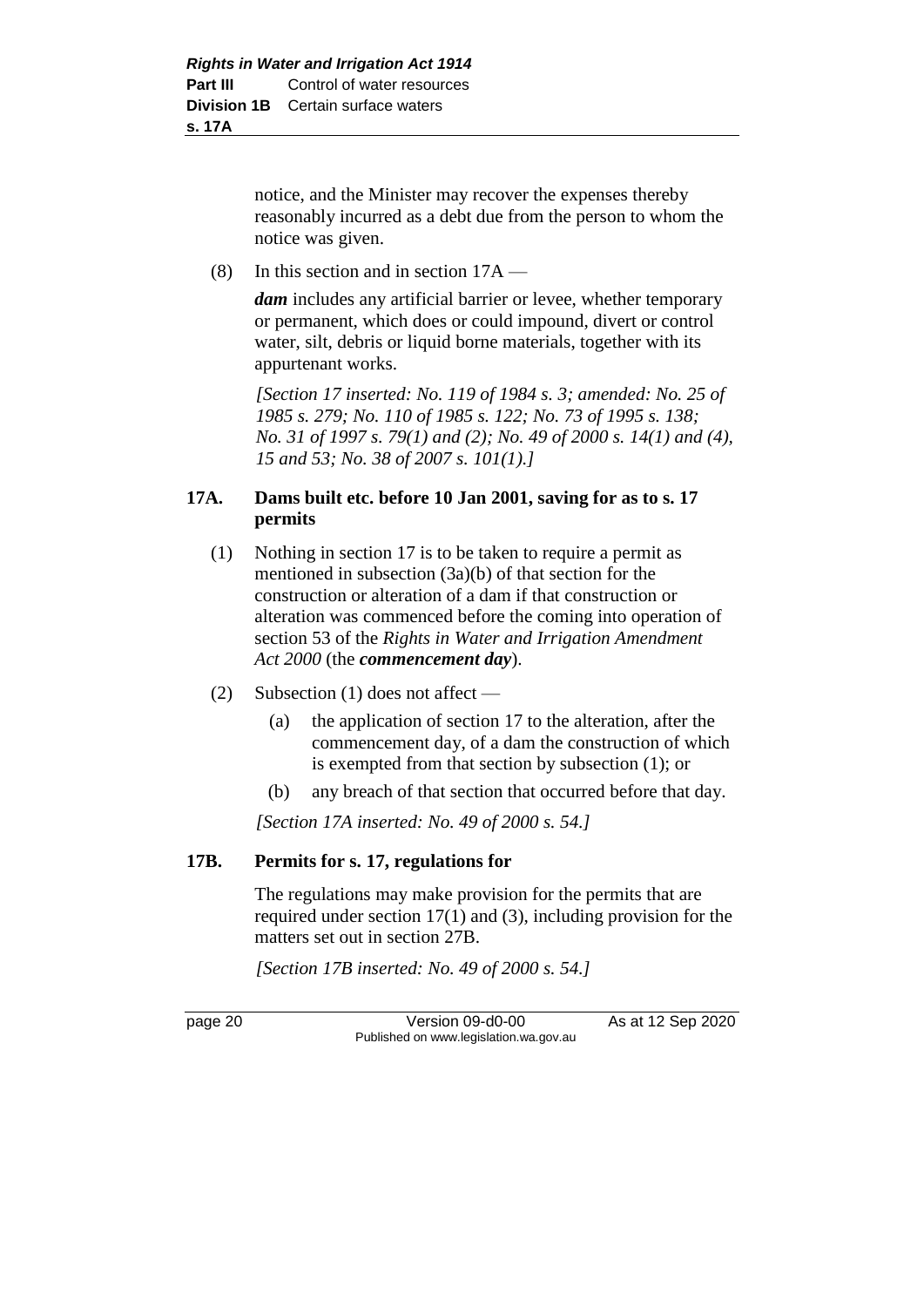## **18. Discharge etc. of sludge etc. into watercourse, offence**

Any person who conveys or discharges, or causes or permits to be conveyed or discharged any sludge, mud, earth, gravel, or other matter likely to obstruct the flow of the current, into any watercourse, is guilty of an offence against this Act.

*[Section 18 inserted: No. 119 of 1984 s. 3; amended: No. 49 of 2000 s. 15.]* 

## **Division 2 — Other surface waters**

*[Heading inserted: No. 119 of 1984 s. 3.]* 

#### **19. Watercourses etc. to which this Division applies**

- (1) Subject to section 5, this Division applies to and has effect in relation to every watercourse or wetland to and in relation to which Division 1B does not apply.
- *[(2) deleted]*

*[Section 19 amended: No. 49 of 2000 s. 14(3), 15 and 27.]*

#### **20. Riparian owners etc., rights of**

- (1) The owner or occupier of any land (*riparian land*) alienated from the Crown through or contiguous to which runs any watercourse, or contiguous to which, or partly within which, is situate any wetland, has the right, as such owner or occupier, to take water in that watercourse or wetland free of charge -
	- (a) for the domestic and ordinary use of himself and of his family and servants; and
	- (b) for watering cattle or other stock, other than those being raised under intensive conditions as defined in section 21(4); and
	- (c) to the extent that the flow of water in the watercourse or the amount of water in the wetland, as the case may be, is not thereby sensibly diminished, for any other purpose,

As at 12 Sep 2020 Version 09-d0-00 page 21 Published on www.legislation.wa.gov.au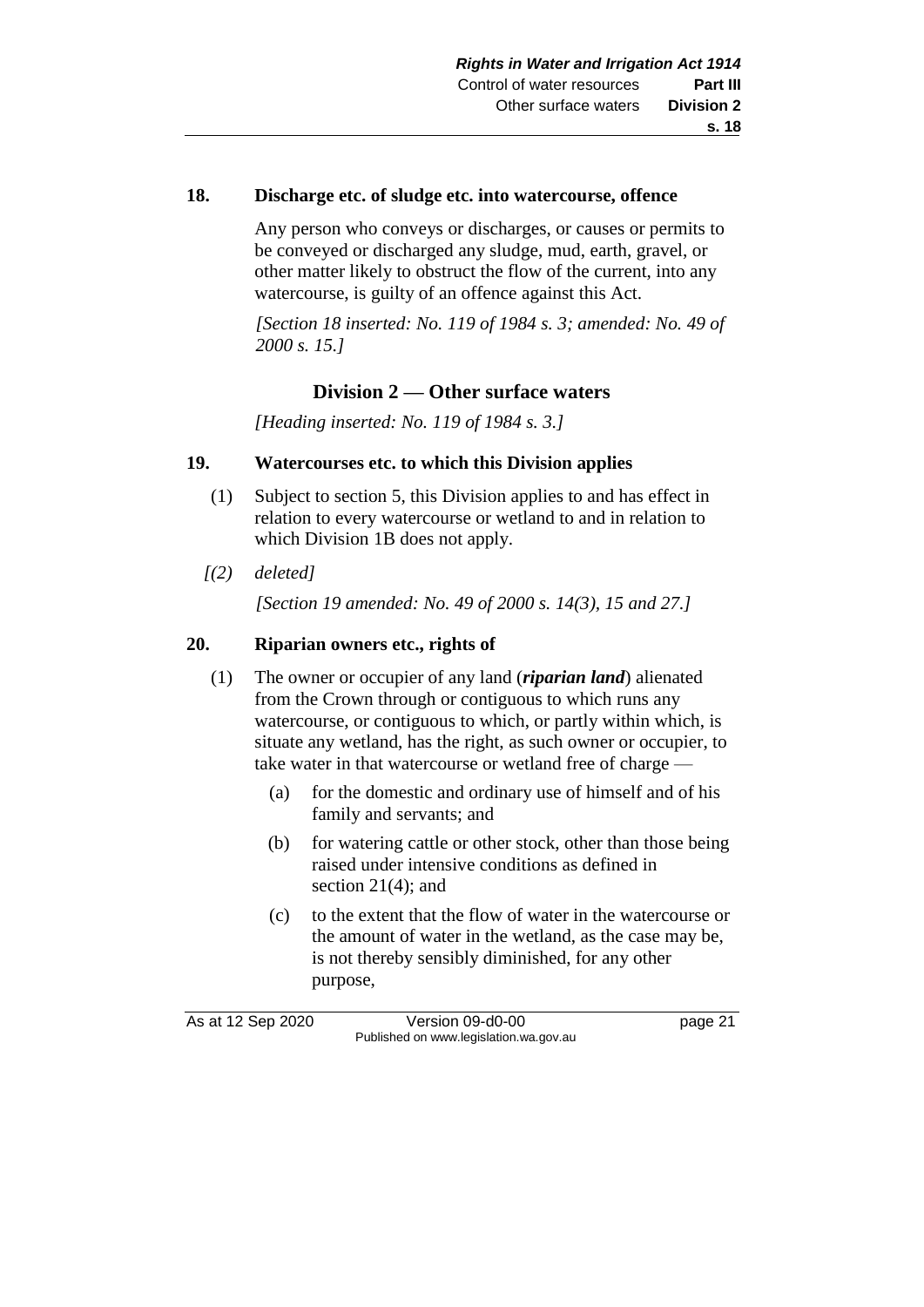but the right described in paragraph (c) may be made inapplicable to, or be restricted in relation to, any riparian land by the provisions of local by-laws that apply to the land, and that paragraph is to be read subject to any such provisions.

- (2) Every owner of riparian land that was
	- (a) alienated from the Crown before the commencement of this Act; or
	- (b) in the process of alienation at that commencement,

has the right, in addition to the rights conferred by subsection (1), to take water described in that subsection for the irrigation of a garden not exceeding 2 ha if no produce is sold from the garden and the garden —

- (c) is part of that land; and
- (d) is used in connection with a dwelling.
- (3) The owner of riparian land also has the right conferred by subsection (2) in relation to a watercourse or wetland where, although paragraph (a) or (b) of that subsection does not  $apply -$ 
	- (a) Division 1B has ceased to apply to the watercourse or wetland; and
	- (b) immediately before that cessation a right of the kind described in subsection (2), in relation to that watercourse or wetland, was appurtenant to the land by virtue of section 9(1).
- (4) The operation of this section does not prevent the owner or occupier of land from making any dam or tank on the land as long as the owner or occupier is taking water in accordance with this section.
- (5) This section has effect subject to Division 3A.

*[Section 20 inserted: No. 119 of 1984 s. 3; amended: No. 49 of 2000 s. 10, 15 and 28.]* 

page 22 Version 09-d0-00 As at 12 Sep 2020 Published on www.legislation.wa.gov.au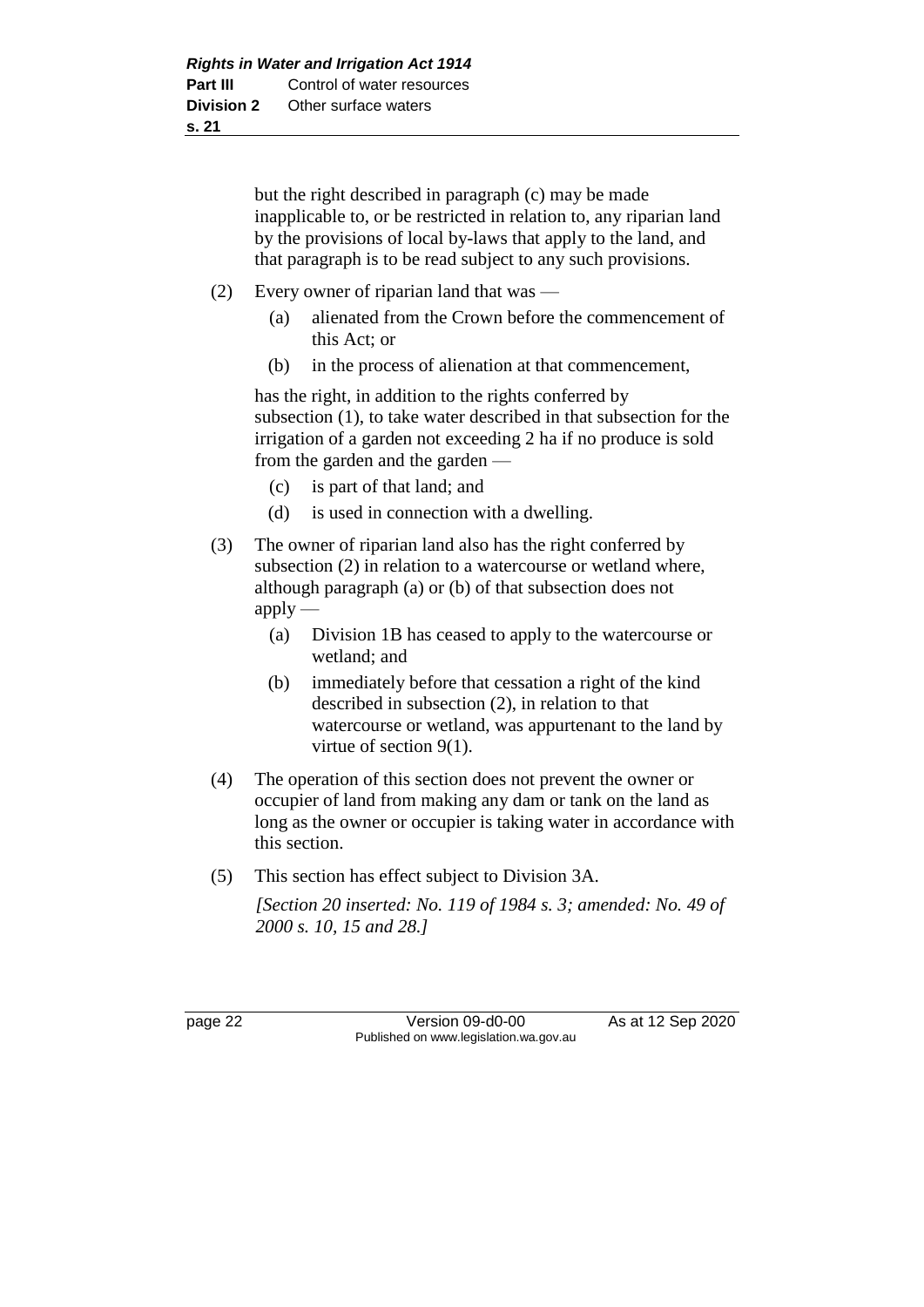## **21. Rights to water to which there is access by public road etc.**

- (1) Any person may take water
	- (a) for domestic and ordinary use; and
	- (aa) for firefighting; and
	- (b) for watering cattle or other stock other than those being raised under intensive conditions; and
	- (c) subject to subsection (2), to the extent that the flow of water in the watercourse or the amount of water in the wetland, as the case may be, is not thereby sensibly diminished, for any other purpose,

from any watercourse or wetland that is vested in the Crown and to which there is access by a public road or by a reserve for public access at the point where the water is taken.

- (2) The right described in subsection  $(1)(c)$  may be made inapplicable to, or be restricted in relation to, any watercourse or wetland by the provisions of local by-laws that apply to that watercourse or wetland, and that paragraph is to be read subject to any such provisions.
- (3) Subsection (1) has effect subject to Division 3A.
- (4) In subsection  $(1)(b)$  —

*intensive conditions* means conditions in which the cattle or stock —

- (a) are confined to an area smaller than that required for grazing under normal conditions; and
- (b) are usually fed by hand or by mechanical means.

*[Section 21 inserted: No. 119 of 1984 s. 3; amended: No. 49 of 2000 s. 11, 15 and 29.]* 

As at 12 Sep 2020 Version 09-d0-00 page 23 Published on www.legislation.wa.gov.au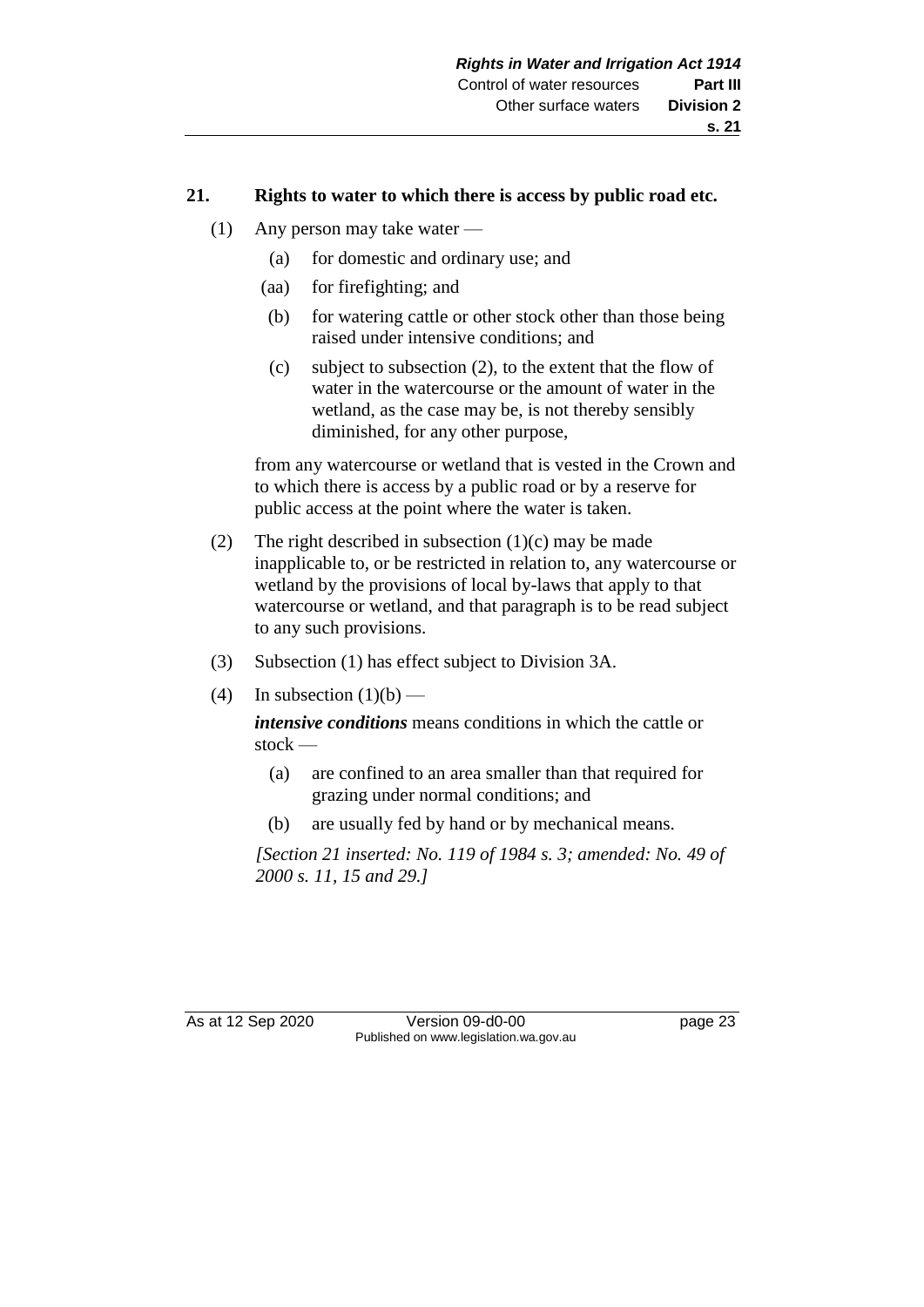#### **21A. Obstruction etc. of watercourse, road etc. not authorised by s. 21**

- (1) Section 21 does not authorise a person for the purpose of taking water under that section —
	- (a) to do anything, or install any works or object, that causes obstruction of or interference to a watercourse or wetland or its bed or banks, unless the person holds a permit granted by the Minister authorising the person to do so; or
	- (b) to do anything, or install any works or object, that causes obstruction or disturbance of or interference with a road or reserve, unless the person is authorised to do so by the body in which the control and management of the road or reserve is vested.
- (2) The regulations may make provision for the permits referred to in subsection  $(1)(a)$ , including provision for the matters set out in section 27B.

*[Section 21A inserted: No. 49 of 2000 s. 30; amended: No. 38 of 2007 s. 101(1).]*

#### **22. Unauthorised diversion etc. of water, Minister's powers as to**

- (1) The Minister may, where the Minister is of the opinion that
	- (a) any person
		- (i) having a right under section 20 or 21 to take water in a watercourse or wetland, has diverted, taken, or used such water for a purpose or to an extent not authorised by this Division or is not taking all reasonable steps to minimise the degradation of the watercourse or wetland; or
		- (ii) not having a right under section 20 or 21 to take water in a watercourse or wetland, has diverted, taken, or used such water;

and

page 24 Version 09-d0-00 As at 12 Sep 2020 Published on www.legislation.wa.gov.au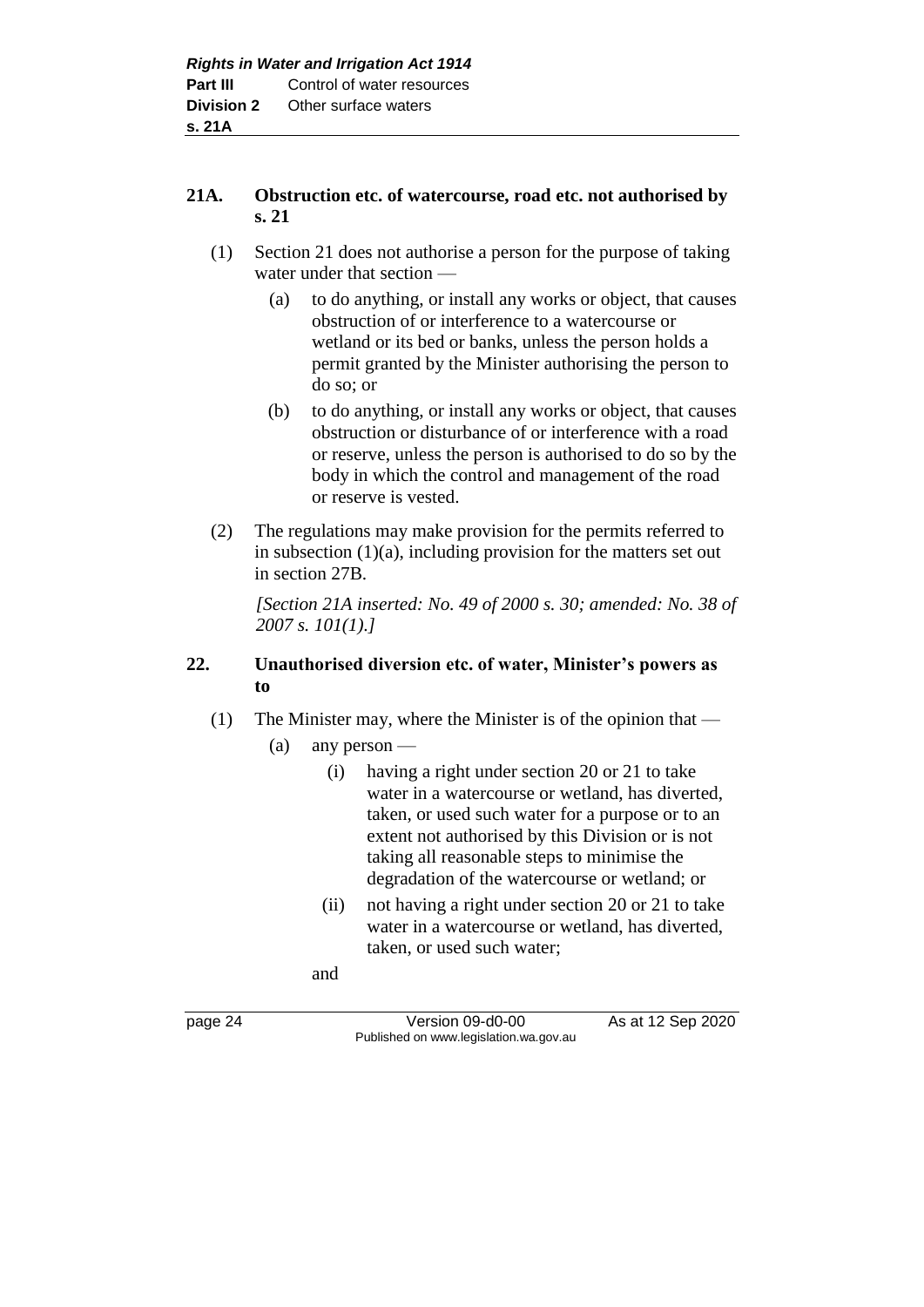- (b) the unauthorised diversion, taking, or use  $-$ 
	- (i) resulted in or contributed to the interference with the enjoyment by any other person of a right conferred by this Division, or any damage or injury to the land of any other person; or
	- (ii) should not, in the public interest, be permitted to continue,

by notice in writing give directions to the person who has so diverted, taken, or used the water defining, where applicable, the purposes for which, or the extent to which, water may be diverted, taken, or used by that person in the exercise of those rights and specifying the extent, if any, to which, the manner in which, and the conditions upon which, that person may divert, take, or use such water otherwise than in the exercise of those rights.

- (2) A direction given by the Minister under subsection  $(1)$ 
	- (a) is to contain reasons for the direction; and
	- (b) may be varied or cancelled by the Minister by subsequent notice in writing.
- (2a) Clause 7(2) of Schedule 1 applies, with all necessary changes, when the Minister is considering whether to give or make, or is determining the contents of —
	- (a) any direction under subsection (1) as to the diversion, taking or use of water otherwise than in the exercise of a right referred to in that subsection; or
	- (b) any variation of such a direction,

or is considering whether to cancel any such direction.

(3) A direction given under subsection (1) shall not permit the diversion, taking, or use of water otherwise than in the exercise of a right under section 20 or 21 unless the Minister is satisfied that such diversion, taking, or use will not result in or contribute to any interference, damage, or injury of the kind referred to in subsection  $(1)(b)(i)$ .

As at 12 Sep 2020 Version 09-d0-00 page 25 Published on www.legislation.wa.gov.au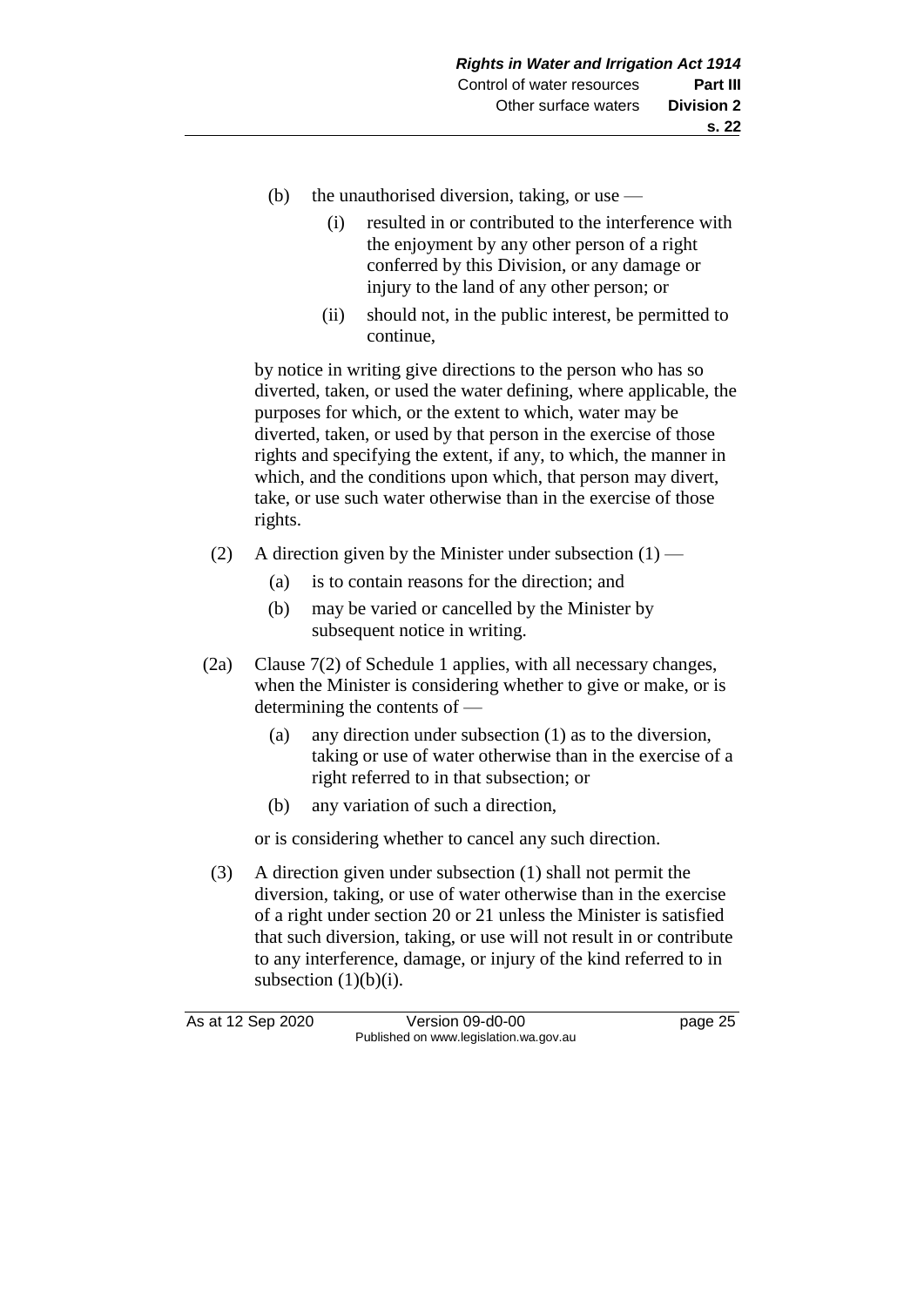(4) Where by notice under subsection (1) or (2) the Minister gives to a person a direction or varies a direction previously given and, after the expiry of 30 days from the giving of the notice or such shorter time as is specified in the notice, the person to whom the notice was given diverts, takes, or uses water contrary to the direction so given or the direction as so varied that person commits an offence and is liable to a fine not exceeding \$4 000 and a daily penalty of \$400.

*[Section 22 inserted: No. 119 of 1984 s. 3; amended: No. 25 of 1985 s. 279 and 282; No. 73 of 1995 s. 138; No. 49 of 2000 s. 14(3), 15, 31 and 57; No. 38 of 2007 s. 101(1).]* 

*[23. Deleted: No. 49 of 2000 s. 58.]*

## **24. Saving of civil remedy**

Nothing contained in, or done under, this Division affects any remedy to which a person would otherwise be entitled in civil proceedings except that a person shall not be liable to be proceeded against in respect of any diversion, taking, or use of water that is permitted by a direction under section 22 or authorised by a licence under section 5C or by a local by-law.

*[Section 24 inserted: No. 119 of 1984 s. 3; amended: No. 49 of 2000 s. 32.]* 

### **25. Obstruction etc. of watercourse etc. on Crown land, offence and Minister's powers as to**

- (1) A person shall not, except as authorised by or under this or any other Act, obstruct, destroy, or interfere with the waters, bed, or banks of any watercourse flowing through or over, or wetland situate wholly or partly on, land that has not been granted or demised by the Crown.
- (2) Any person who obstructs, destroys, or interferes with anything contrary to subsection (1) is guilty of an offence against this section.

page 26 Version 09-d0-00 As at 12 Sep 2020 Published on www.legislation.wa.gov.au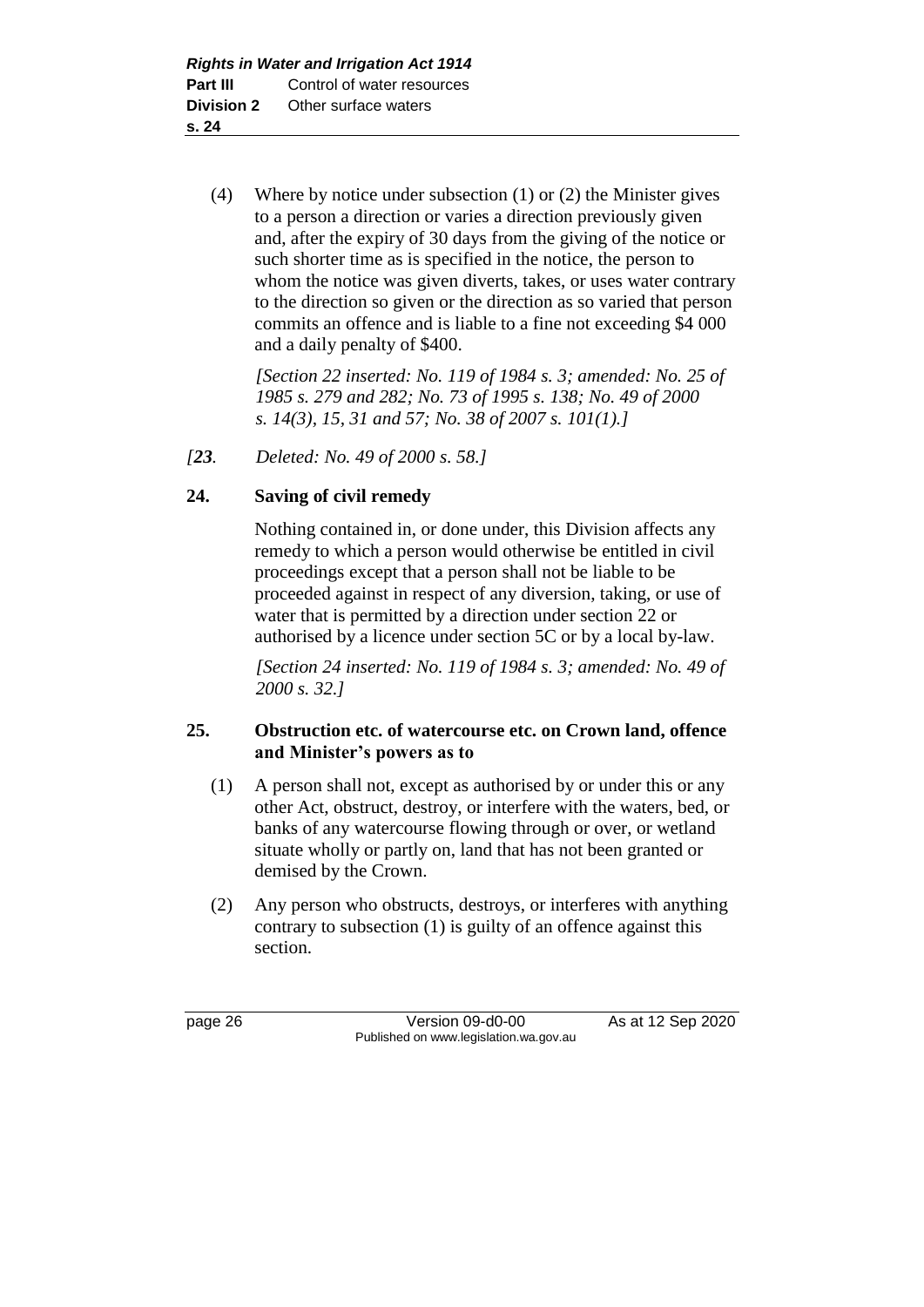- (3) A prosecution for an offence against this section may be commenced at any time within 2 years after the offence was committed and not afterwards.
- (4) The Minister may, by notice in writing, direct any person who has been convicted of an offence against this section to carry out such works and take such other measures as the Minister specifies in the notice for the purpose of restoring the bed or banks of the watercourse or wetland or minimising the effect of the obstruction or destruction thereof or interference therewith.
- (5) Where a direction contained in a notice given under subsection (4) has not been complied with and the time allowed by the notice for compliance has expired the Minister may cause such works to be carried out and measures to be taken as the Minister considers appropriate for achieving the purposes of the notice, and the Minister may recover the expenses thereby reasonably incurred as a debt due from the person to whom the notice was given.

*[Section 25 inserted: No. 119 of 1984 s. 3; amended: No. 25 of 1985 s. 279 and 283; No. 73 of 1995 s. 138; No. 49 of 2000 s. 14(1) and (4) and 15; No. 38 of 2007 s. 101(1).]* 

# **Division 3 — Underground waters**

*[Heading inserted: No. 119 of 1984 s. 3.]* 

## **25A. Non-artesian wells in prescribed areas, rights to take water from**

- (1) This section applies to any non-artesian well in an area that is prescribed as mentioned in section 26B(3a), but subject to the provisions of —
	- (a) any local by-law referred to in section 26; and
	- (b) any other written law,

that are applicable to that well.

As at 12 Sep 2020 Version 09-d0-00 page 27 Published on www.legislation.wa.gov.au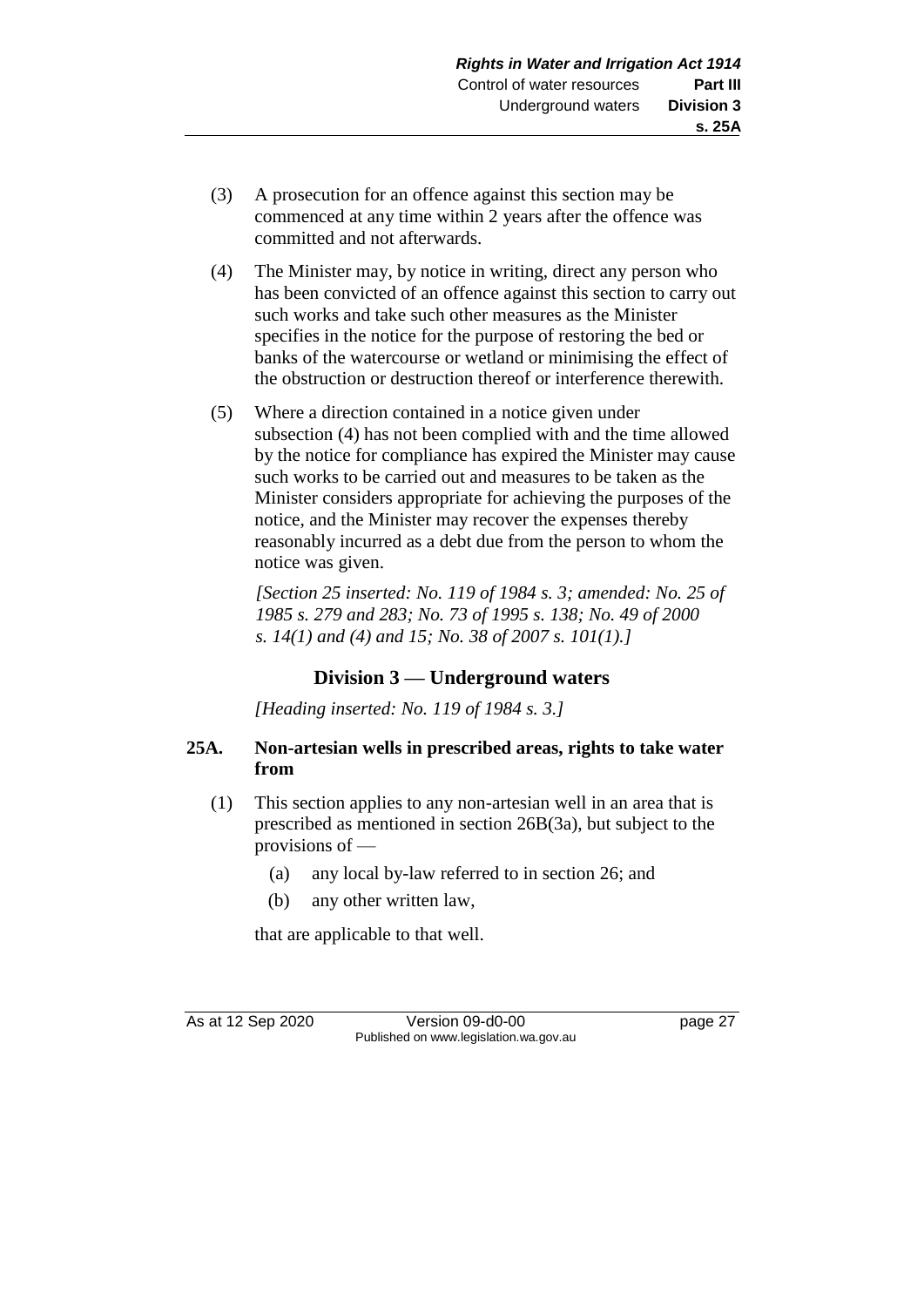## (2) A person may take water from a non-artesian well to which this section applies and to which the person has lawful access —

- (a) for domestic and ordinary use; and
- (b) for firefighting; and
- (c) for watering cattle or other stock, other than those being raised under intensive conditions as defined in section 21(4); and
- (d) for any other purpose that is prescribed by a local by-law referred to in subsection (1).
- (3) The right conferred by subsection (2) does not include authority to install any works or object on the land concerned.

*[Section 25A inserted: No. 49 of 2000 s. 33.]*

## **26. Local by-laws for s. 25A(2)**

Local by-laws may be made for the regulation and control of the taking of water under subsection (2) of section 25A, and may include a prohibition in particular circumstances on the taking of water for a purpose mentioned in that subsection.

*[Section 26 inserted: No. 49 of 2000 s. 33.]*

## **26A. Artesian well constructed or altered without licence, offence**

- (1) A person shall not, except pursuant to a licence issued for that purpose under section 26D, commence, construct, enlarge, deepen or alter any artesian well or cause, suffer, or permit any of those things to be done.
- (2) A person who
	- (a) being an owner or occupier of land, contravenes or fails to comply with subsection (1); or
	- (b) being a person engaged for the purpose of carrying out any work mentioned in subsection (1), commences or carries out any such work that is not authorised by a licence issued under section 26D,

page 28 Version 09-d0-00 As at 12 Sep 2020 Published on www.legislation.wa.gov.au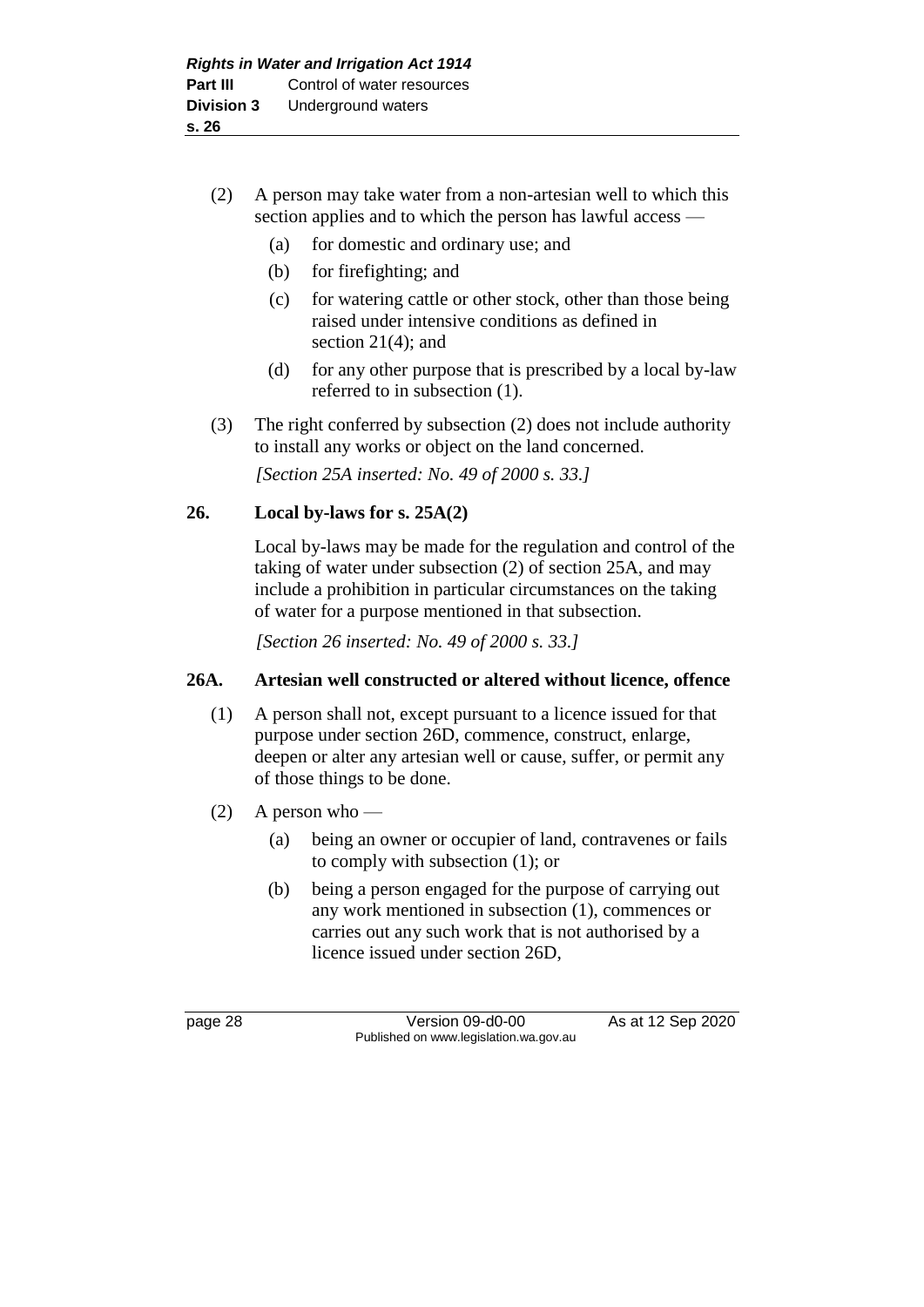commits an offence and is liable to a fine not exceeding \$10 000 and a daily penalty of \$1 000.

*[Section 26A inserted: No. 119 of 1984 s. 3; amended: No. 49 of 2000 s. 34 and 59.]* 

### **26B. Non-artesian well in certain areas etc. constructed or altered without licence etc., offence**

- (1) The Governor may by proclamation declare any part of the State named or defined in the proclamation, to be a proclaimed area for the purposes of this section; and may, by subsequent proclamation, vary or cancel any such proclamation.
- (2) Section 42 of the *Interpretation Act 1984*, applies to any proclamation made under subsection (1) as though the proclamation were a regulation.
- (3) A person must not
	- (a) commence, construct, enlarge, deepen or alter any non-artesian well that is situate in a proclaimed area; or
	- (b) cause, suffer or permit any of those things to be done,

unless one of the following applies —

- (c) the person does so under and in accordance with a licence under section 26D; or
- (d) the well is in an area specified in an order under section 26C(2) and is used, or to be used, for a purpose allowed by that order; or
- (e) an exemption or exclusion contained in local by-laws referred to in section 26L(3)(c) applies; or
- (f) the work is allowed by subsection  $(4)(d)$ .
- (3a) Subsection (3) also applies to  $-$ 
	- (a) all wells; or
	- (b) all wells of a class prescribed by the regulations,

As at 12 Sep 2020 Version 09-d0-00 page 29 Published on www.legislation.wa.gov.au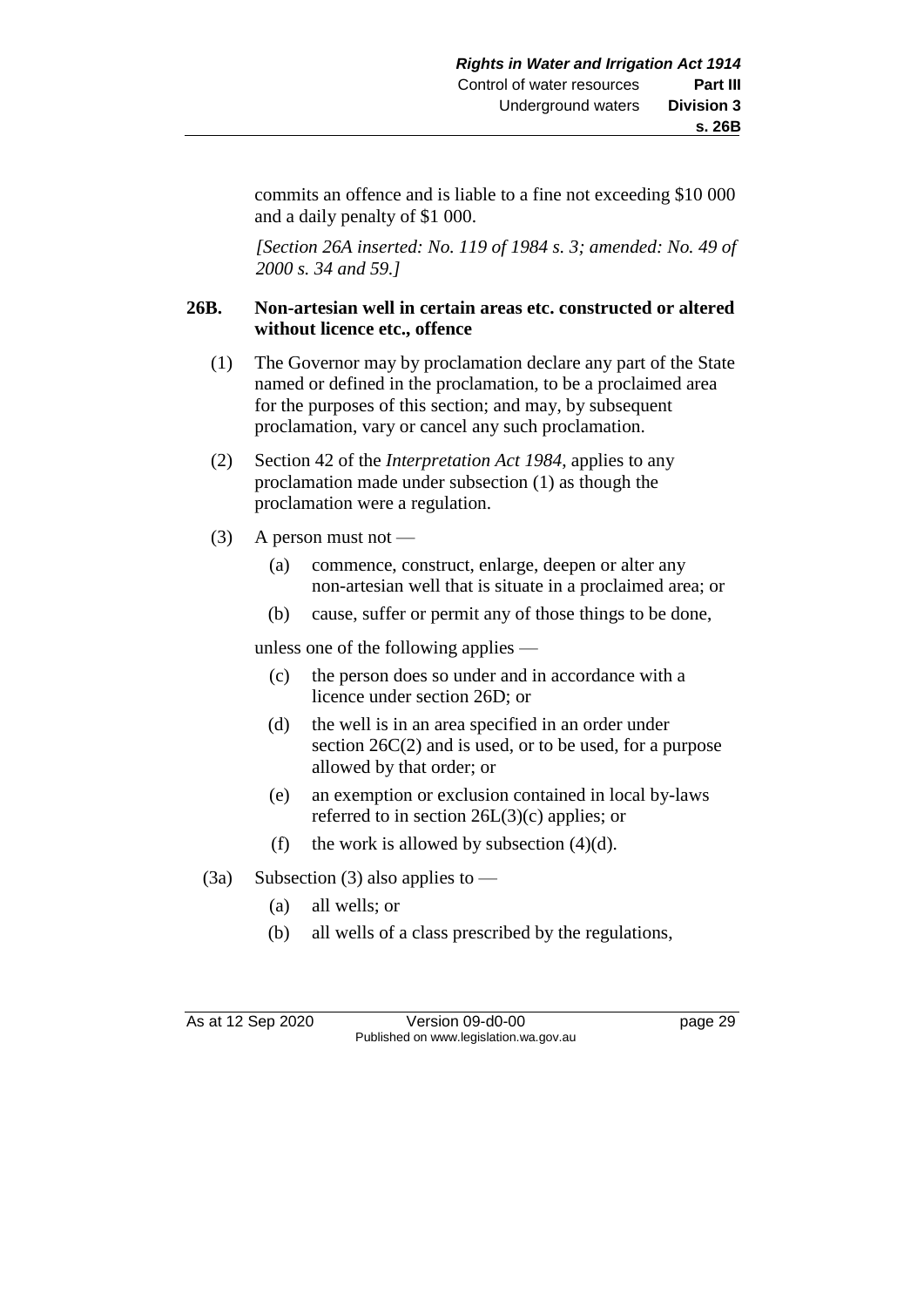that are not situated in a proclaimed area but are situated in an area that is prescribed by the regulations to be subject to the operation of that subsection.

- (4) Where any work required by this section to be the subject of a licence has been commenced and is not completed at the time when —
	- (a) a proclamation made under subsection (1); or
	- (b) regulations referred to in subsection (3a),

come into operation, the occupier of the land on which the work was commenced —

- (c) must, within 2 months after that coming into operation, apply for a licence under section 26D for that work; and
- (d) may continue the work during that period and until the application is finally determined whether by the Minister or on an application under section 26GI for review.
- (5) Subject to section 26C and any local by-laws, where an existing non-artesian well is, by operation of —
	- (a) a proclamation made under subsection (1) brought into a proclaimed area; or
	- (b) regulations referred to in subsection (3a) brought under the operation of subsection (3),

the occupier of the land on which the well is situated —

- (c) must, within 2 months after the proclamation or regulations come into operation, apply for a licence under section 5C to take water from that well; and
- (d) may continue to take water from the well without a licence during that period and until the application is finally determined whether by the Minister or on an application under section 26GI for review.
- (6) A person who
	- (a) being an owner or occupier of land, contravenes or fails to comply with this section; or

page 30 Version 09-d0-00 As at 12 Sep 2020 Published on www.legislation.wa.gov.au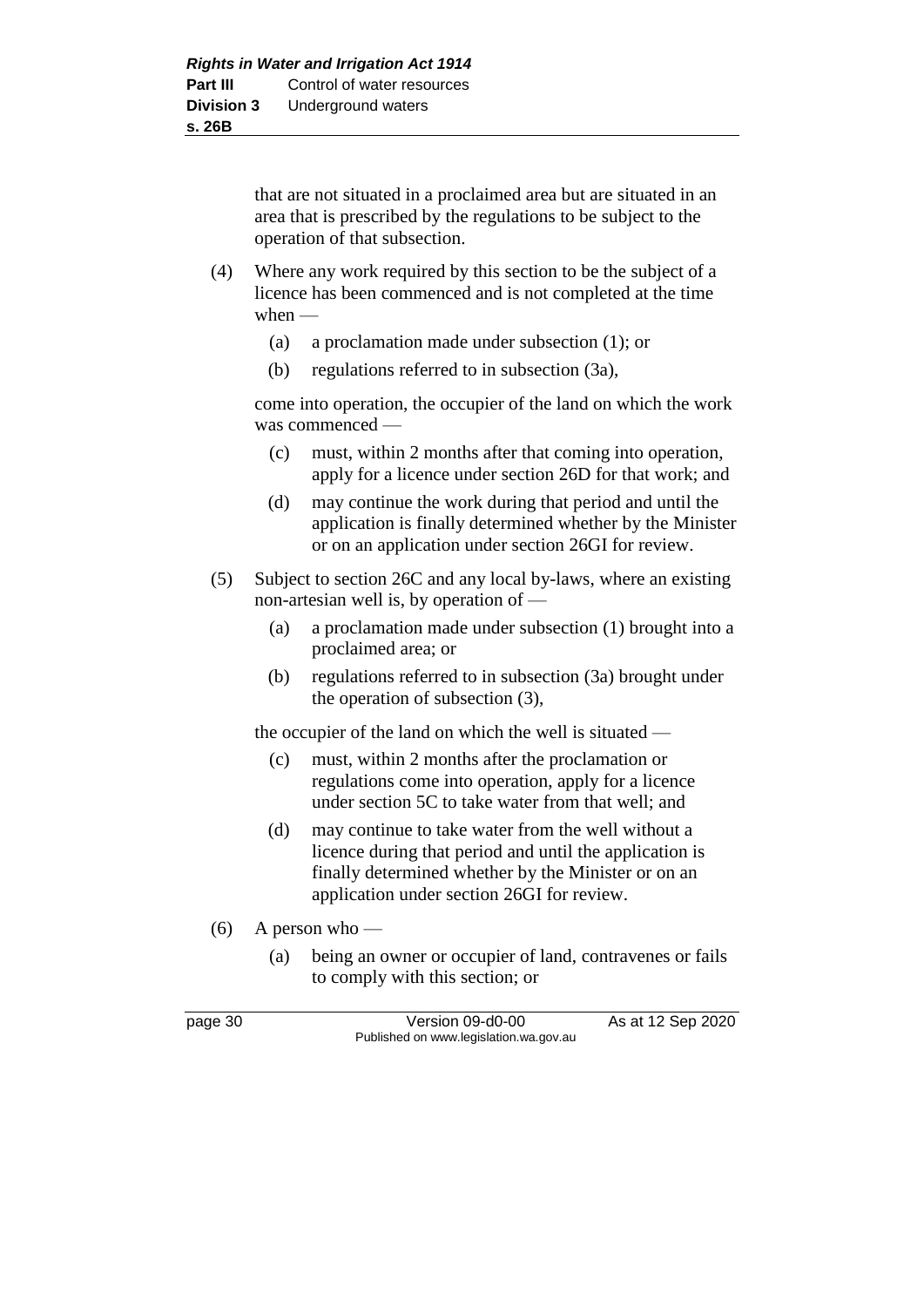(b) being a person engaged for the purpose of carrying out any work mentioned in subsection (3), commences or carries out any such work that is prohibited by that subsection,

commits an offence and is liable to a fine not exceeding \$10 000 and a daily penalty of \$1 000.

*[Section 26B inserted: No. 119 of 1984 s. 3; amended: No. 49 of 2000 s. 35 and 60; No. 55 of 2004 s. 1046; No. 38 of 2007 s. 57 and 101(1).]* 

### **26C. Exemptions to s. 5C and 26B(3)-(6), declaring**

- (1) In this section *proclaimed area* has the same meaning as it has in section 26B.
- (2) The Governor may, by Order in Council published in the *Gazette*, declare that sections 5C and 26B(3) to 26B(6) do not apply in relation to a non-artesian well, or a type or types of non-artesian wells, situated, or to be situated, in a proclaimed area or part thereof specified in the Order if that well is used or to be used for the taking of water and an Order published under this subsection shall have effect according to its tenor.
- (3) The Governor may, by a subsequent Order in Council published in the *Gazette*, vary or cancel an Order under subsection (2).
- (3a) Clause 7(2) of Schedule 1 applies, with all necessary changes, when the Governor is considering whether to make, or is determining the contents of —
	- (a) any order under subsection (2); or
	- (b) any variation of such an order,

or is considering whether to cancel any such order.

- (4) Where an Order published under subsection (3) varies or cancels a previous Order so published —
	- (a) a person does not contravene section 5C or 26B(3) or (6) by reason of the doing, within 2 months after the

As at 12 Sep 2020 Version 09-d0-00 page 31 Published on www.legislation.wa.gov.au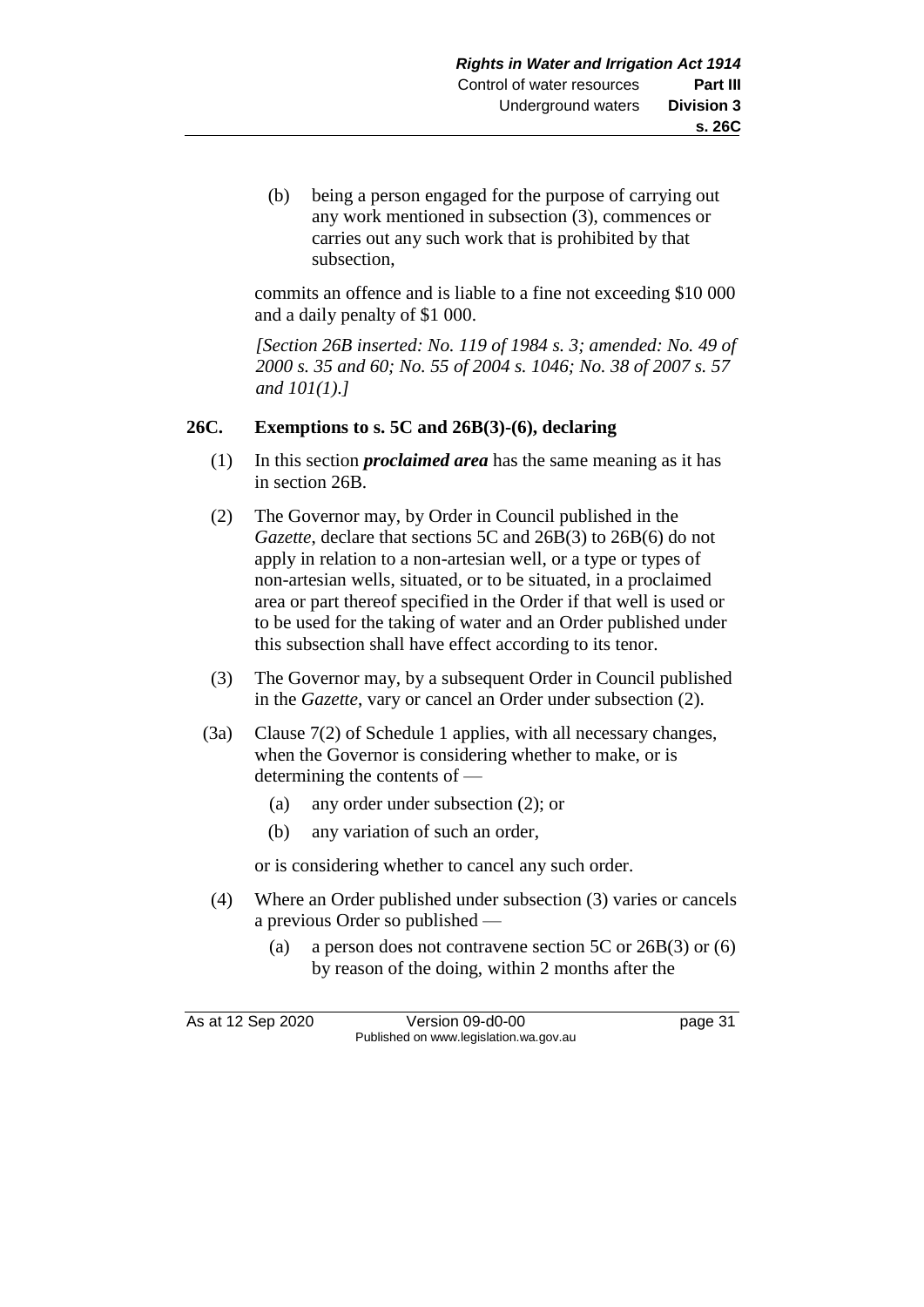publication of the Order effecting the variation or cancellation, of anything that would not have contravened that provision had the previous Order not been so varied or cancelled; and

- (b) in relation to work that, but for the variation or cancellation of the previous Order, would, by reason of that Order, not have been required under section 26B to be the subject of a licence, section 26B(4) applies as if the day on which the Order effecting the variation or cancellation was published were the day on which a proclamation were made under section 26B(1) declaring the part of the State concerned to be a proclaimed area; and
- (c) in relation to a non-artesian well from which, but for the variation or cancellation of the previous Order, a person would, by reason of that Order, not have been prevented from taking water, section 26B(5) applies as if the day on which the Order effecting the variation or cancellation was published were the day on which a proclamation was made under section 26B(1) bringing the well into a proclaimed area.

*[Section 26C inserted: No. 119 of 1984 s. 3; amended: No. 57 of 1997 s. 105(1); No. 49 of 2000 s. 36; No. 46 of 2009 s. 14(2).]* 

## **26D. Licence for construction etc. of well, application for and issue of**

(1) Every application for a licence for the commencement or construction of an artesian well or a non-artesian well or for the enlargement, deepening or altering of an existing well shall be made to the Minister in the prescribed form and shall be accompanied by the prescribed plans and specifications, together with a statement of the purposes for which it is proposed to use the water.

page 32 Version 09-d0-00 As at 12 Sep 2020 Published on www.legislation.wa.gov.au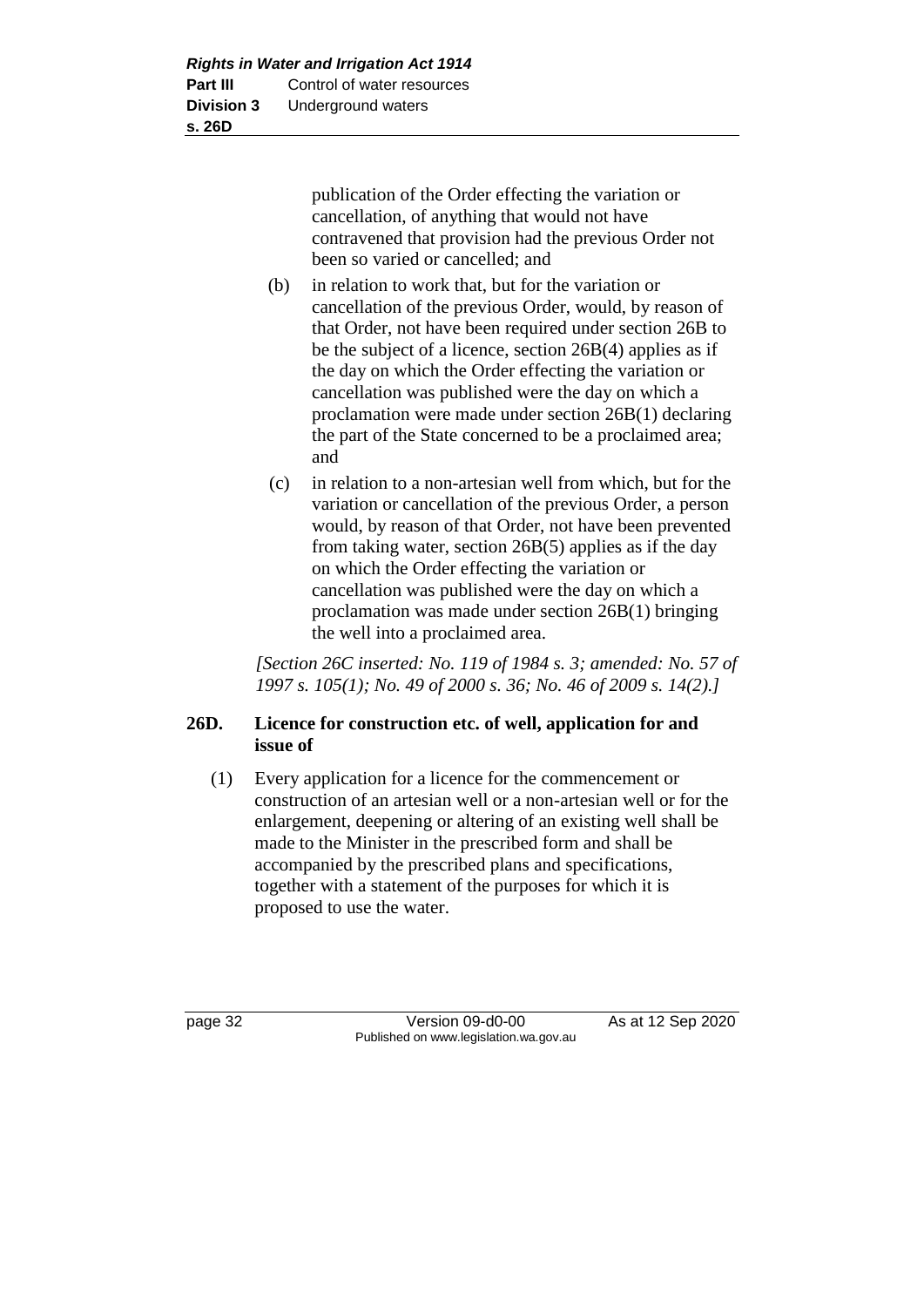- (2) The Minister may
	- (a) issue a licence to the applicant subject to such terms, limitations and conditions as the Minister thinks fit; or
	- (b) before granting a licence, require such alterations to be made in, or in connection with, the work or the plans and specifications as the Minister thinks fit; or
	- (c) refuse a licence.
- (3) A licence shall be deemed to be held by, and shall operate for the benefit of, the lawful owner and the occupier, for the time being, of the land whereon the well is sunk or is proposed to be sunk.

*[Section 26D inserted: No. 119 of 1984 s. 3; amended: No. 25 of 1985 s. 284; No. 73 of 1995 s. 138; No. 49 of 2000 s. 37 and 61; No. 38 of 2007 s. 101(1).]* 

### **26E. Non-artesian well completed after 15 Feb 1985, Minister to be informed about**

(1) Where after the coming into operation of section 3 of the *Rights in Water and Irrigation Amendment Act 1984* a non-artesian well is constructed or deepened, the person who carries out the work shall, within 1 month after completing the construction of or deepening of the well, furnish, in the prescribed form, to the Minister or to such other person as the Minister may direct such information in respect of the well as is prescribed.

Penalty: \$1 000.

(2) The Minister may, by notice published in the *Gazette*, exempt persons from the requirement of complying with subsection (1) in respect of wells in any part of the State and may, by subsequent notice so published, vary or cancel any such notice.

*[Section 26E inserted: No. 119 of 1984 s. 3; amended: No. 25 of 1985 s. 279; No. 73 of 1995 s. 138; No. 49 of 2000 s. 62; No. 38 of 2007 s. 101(1).]* 

As at 12 Sep 2020 Version 09-d0-00 page 33 Published on www.legislation.wa.gov.au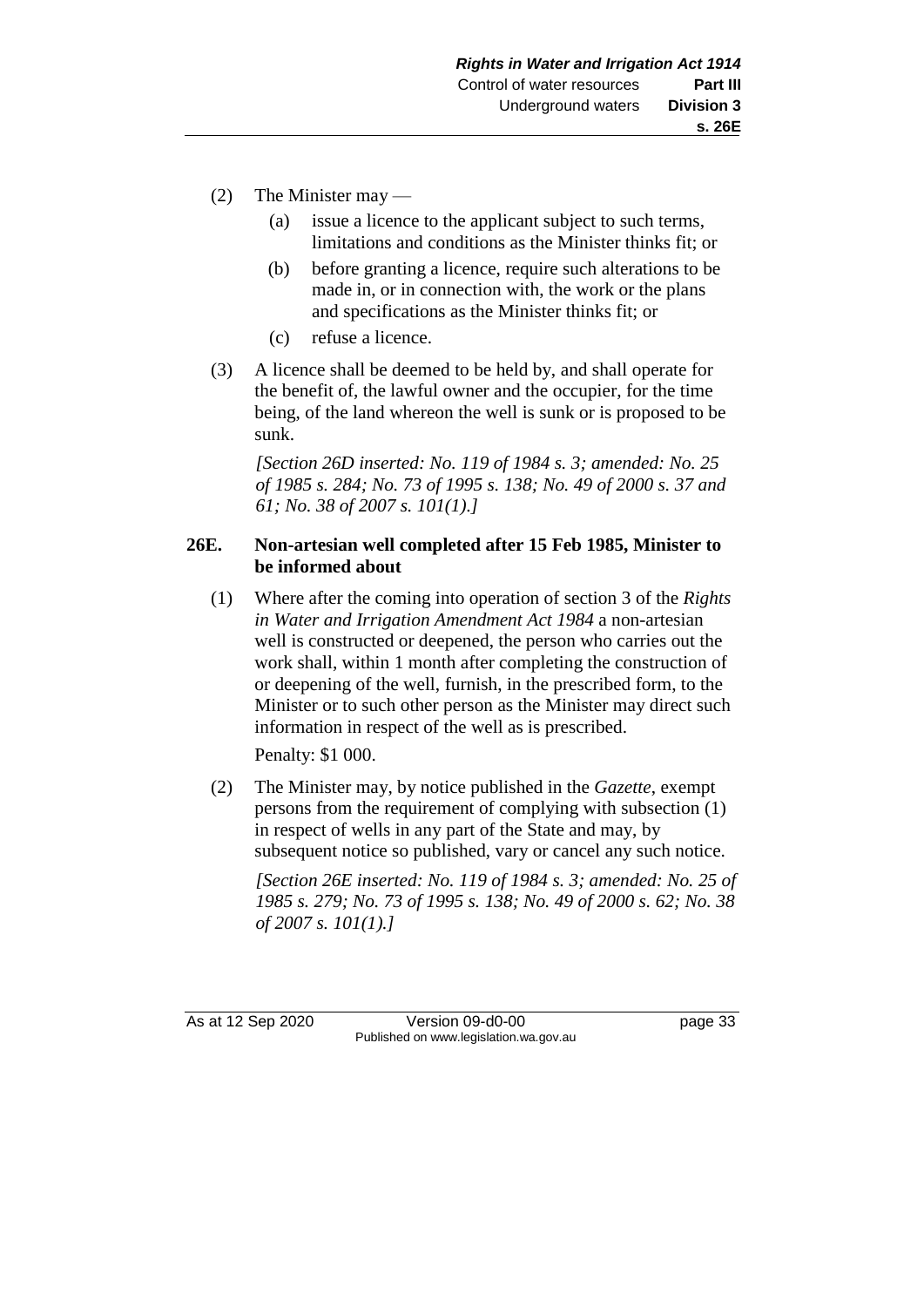### **26F. Altering licensed well or contravening licence, offence**

- (1) During the currency of a licence issued under section 26D no alterations shall be made in or in connection with the well, but works necessary for the maintenance of the well in good order or occasioned by any unforeseen emergency may be carried out if written notice of all such works is given to the Minister within 7 days after the same are commenced.
- (2) Any person who contravenes this section, or contravenes or fails to carry out any condition of the licence, shall be liable to a penalty not exceeding \$10 000 and a daily penalty of \$1 000; and, in addition to the imposition of the said penalty, the Minister may cancel the licence given in respect of the well in regard to which the offence was committed; and a person shall not thereafter do, or cause, suffer or permit to be done, any thing that was authorised by the licence to be done.
- (3) The holder of any such licence may, during the currency thereof, apply for an amended licence allowing alterations in the well; and every such application shall be dealt with as is herein provided in respect of applications for a licence in the first instance.

*[Section 26F inserted: No. 119 of 1984 s. 3; amended: No. 25 of 1985 s. 279; No. 73 of 1995 s. 138; No. 49 of 2000 s. 38 and 63; No. 38 of 2007 s. 101(1).]* 

## **26G. Water from s. 26B(3) well, Minister's powers to control waste etc. and rate of use of**

- (1) If the Minister is of the opinion that water taken from any artesian well or from a non-artesian well in relation to which section 26B(3) applies, whenever constructed —
	- (a) is being improperly used; or
	- (b) is being wasted, whether by reason of neglect, failure to effect repairs or alterations reasonably necessary for the proper maintenance of the well or any other cause; or

page 34 Version 09-d0-00 As at 12 Sep 2020 Published on www.legislation.wa.gov.au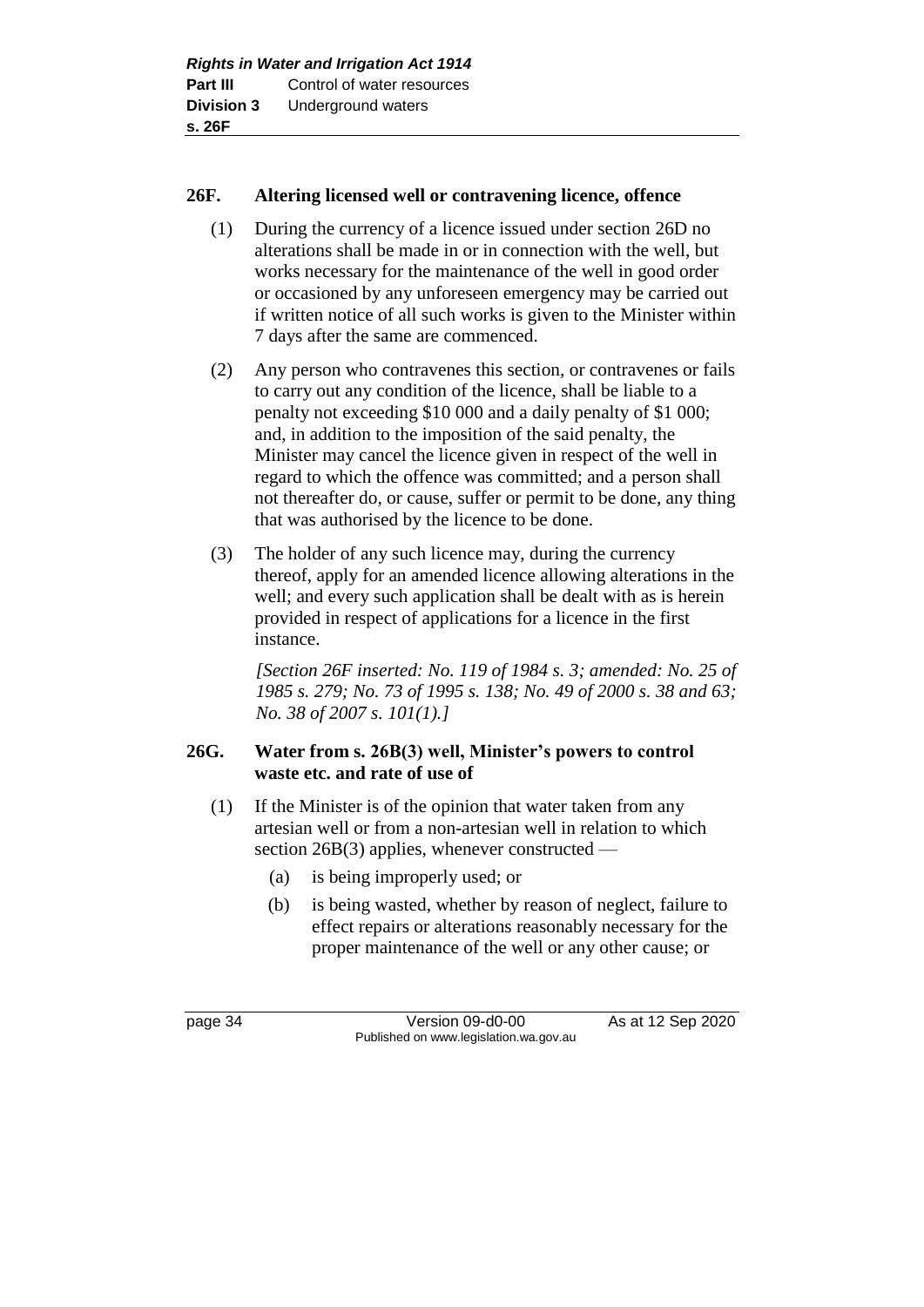- (ba) is being taken or used without all reasonable steps being taken to minimise the degradation of the water resource; or
- (c) is having harmful effect; or
- (d) is not being used to the best advantage,

the Minister may, after giving 30 days' notice of the intention in that regard, direct the closing or partial closing of the well or direct such other steps (including any reasonable repairs and alterations) to be taken as the Minister thinks necessary to prevent the continuance of any of the things mentioned in paragraph  $(a)$ ,  $(b)$ ,  $(ba)$ ,  $(c)$  or  $(d)$ .

- (2) The Minister may, for the purpose of regulating the quantity of water to be taken from any artesian or non-artesian underground water source, from time to time give directions as to the amount of water that may be taken, and the rate at which it may be taken, from any artesian well or non-artesian well that relates to that underground source.
- (2a) A notice served on a person under this section
	- (a) is to contain reasons for the direction; and
	- (b) takes effect
		- (i) when it is served; or
		- (ii) at the later time provided for in the notice.
- (2b) The Minister may at any time revoke or vary a notice by further notice served on the person concerned.
- (3) A person who fails to comply with a direction given pursuant to this section commits an offence.

Penalty: \$5 000 and a daily penalty of \$500.

(4) Where a person is convicted of an offence against this section, the Minister may cancel any licence given in respect of the well in regard to which the offence was committed; and a person shall not thereafter do, or cause, suffer or permit to be done

As at 12 Sep 2020 Version 09-d0-00 page 35 Published on www.legislation.wa.gov.au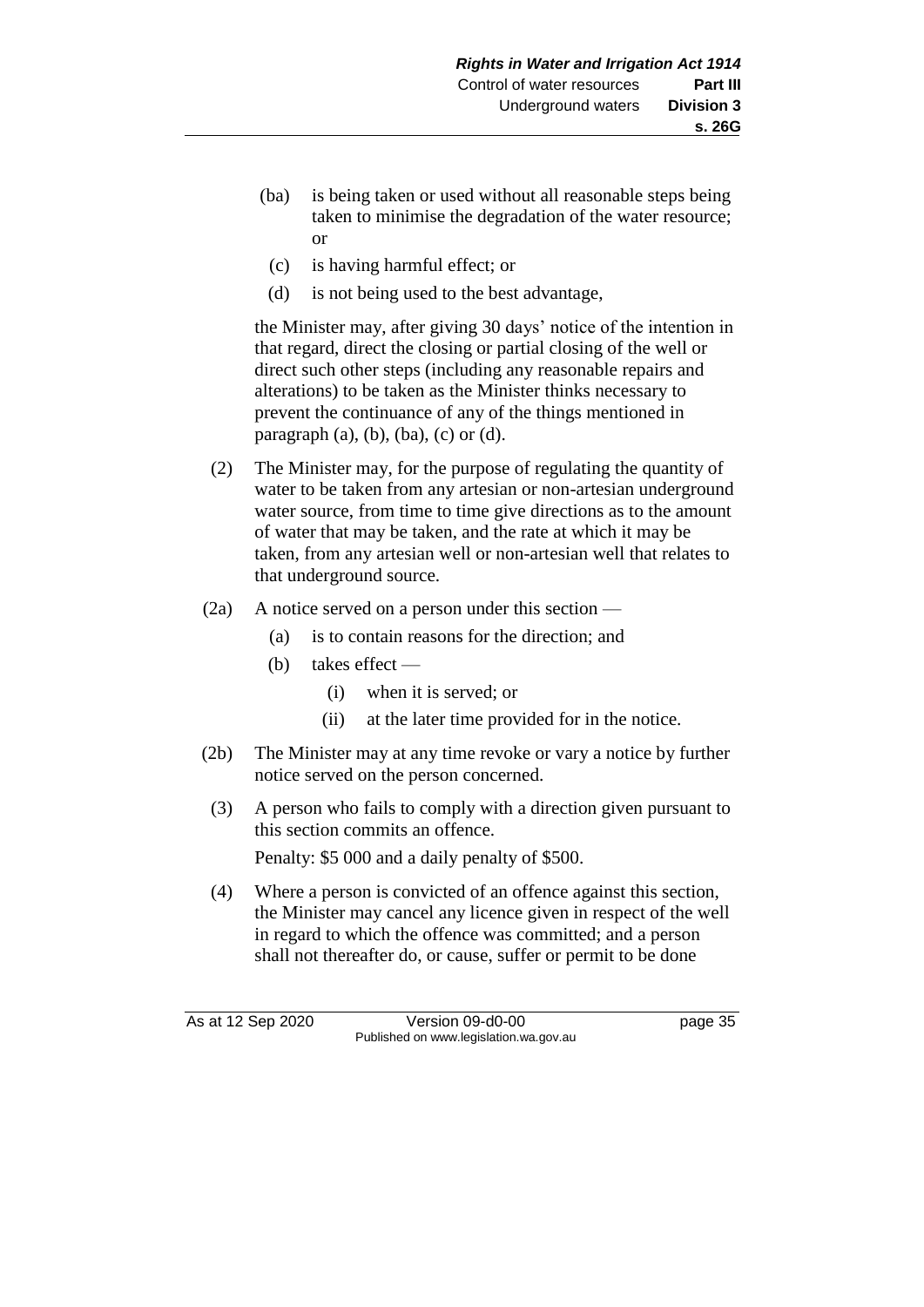anything that was authorised by a licence so cancelled to be done.

*[Section 26G inserted: No. 119 of 1984 s. 3; amended: No. 25 of 1985 s. 279 and 285; No. 73 of 1995 s. 138; No. 49 of 2000 s. 39 and 64; No. 38 of 2007 s. 101(1).]* 

# **Division 3A — Limitations on rights conferred by and under Divisions 1B, 2 and 3**

*[Heading inserted: No. 49 of 2000 s. 40.]*

#### **Subdivision 1 — Limitations where water is augmented**

*[Heading inserted: No. 49 of 2000 s. 40.]*

#### **26GA. Rights under s. 9, 10, 20 and 21 to augmented volume of water, limits on**

- (1) Where the volume of water in any watercourse or wetland is augmented by the introduction of water by works constructed for that purpose, the rights conferred by sections 9, 10, 20 and 21 to take water in that watercourse or wetland —
	- (a) are subject to the limitations set out in subsection (2); and
	- (b) may be exercised only in accordance with that subsection and the regulations.
- (2) A person is not entitled by section 9, 10, 20 or 21 to take any more of the water of the watercourse or wetland concerned than —
	- (a) the amount prescribed by local by-laws; or
	- (b) if paragraph (a) does not apply, the amount calculated in accordance with subsection (3).
- (3) The amount for the purposes of subsection  $(2)(b)$  is
	- (a) the aggregate of  $-$ 
		- (i) 14 kL per day for  $-$ 
			- (I) domestic and ordinary use; and

page 36 Version 09-d0-00 As at 12 Sep 2020 Published on www.legislation.wa.gov.au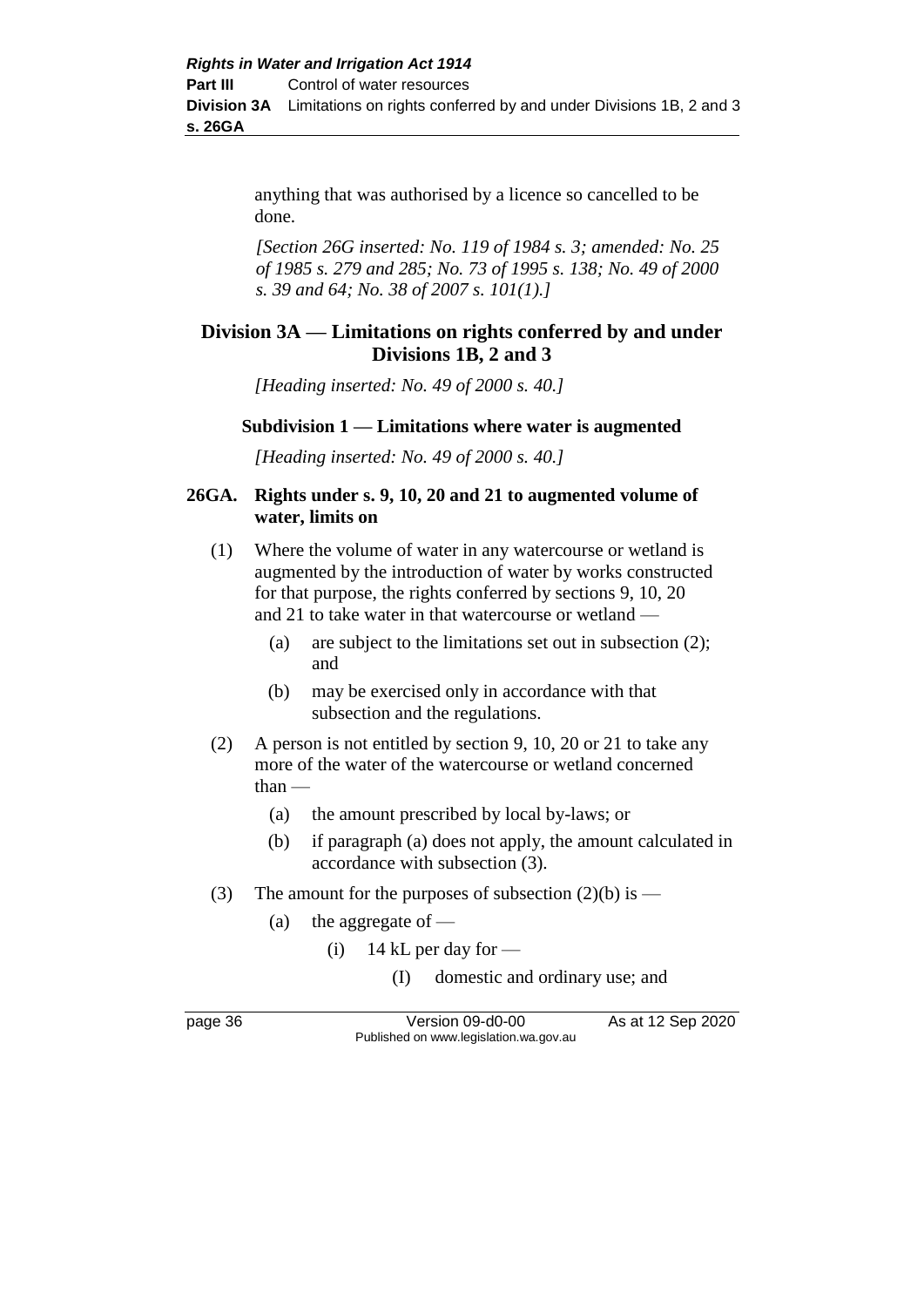- (II) watering cattle or other stock, in respect of every kilometre of frontage measured by the general course to the watercourse or wetland; and
- (ii) where section 9 or 20 applies,  $8\,500 \text{ m}^3$  per annum for the irrigation of a garden as mentioned in those sections;
- or
- (b) the amount of water that would be available to the person and to which the person would be so entitled but for the augmentation referred to in subsection (1),

whichever is the lesser.

(4) Local by-laws may, for particular cases or classes of cases, specify the amount of water to which subsection (3)(b) refers, and any such specification is conclusive as to that amount. *[Section 26GA inserted: No. 49 of 2000 s. 40.]*

### **Subdivision 2 — Limitations imposed by direction**

*[Heading inserted: No. 49 of 2000 s. 40.]*

#### **26GB. Term used: water resource**

In this Subdivision —

*water resource* means a watercourse, wetland or underground water source to which section 26GC applies.

*[Section 26GB inserted: No. 49 of 2000 s. 40.]*

#### **26GC. Taking and use of certain water, Minister's powers to restrict etc.**

- (1) Where this section applies to a water resource, the Minister may by notice in writing served on a person give directions to the person —
	- $(a)$  restricting
		- (i) the amount of water that the person may take from the water resource; or

As at 12 Sep 2020 Version 09-d0-00 page 37 Published on www.legislation.wa.gov.au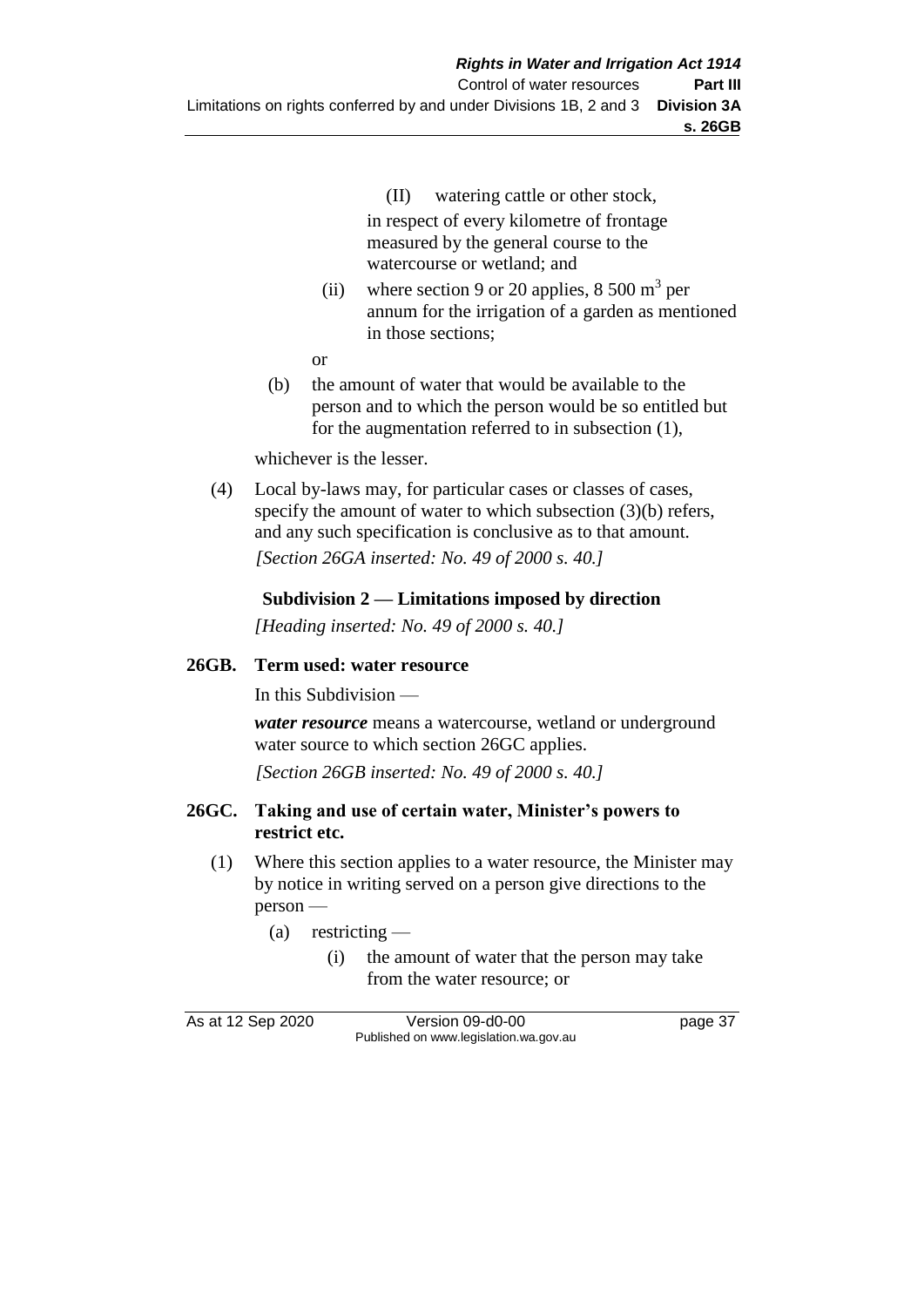**s. 26GC**

| (ii) | the rate at which the water may be taken by the |
|------|-------------------------------------------------|
|      | person from the water resource; or              |

(iii) the purpose for which the water taken from the water resource may be used by the person;

or

- (b) prohibiting
	- (i) the taking of water by the person from the water resource; or
	- (ii) the purpose for which water taken from the water resource by the person may be used;

or

- (c) imposing on the person obligations in terms of any combination of the matters in paragraphs (a) and (b).
- (2) A person on whom a notice is served under subsection (1) must  $not -$ 
	- (a) take or use water; or
	- (b) cause or permit water to be taken or used,

in contravention of the directions given to the person in the notice.

Penalty: \$4 000 and a daily penalty of \$400.

- (3) A notice served on a person under subsection  $(1)$ 
	- (a) is to contain reasons for the direction; and
	- (b) takes effect
		- (i) when it is served; or
		- (ii) at the later time provided for in the notice.
- (4) The Minister may at any time revoke or vary a notice by further notice served on the person concerned.

*[Section 26GC inserted: No. 49 of 2000 s. 40; amended: No. 38 of 2007 s. 101(1).]*

page 38 Version 09-d0-00 As at 12 Sep 2020 Published on www.legislation.wa.gov.au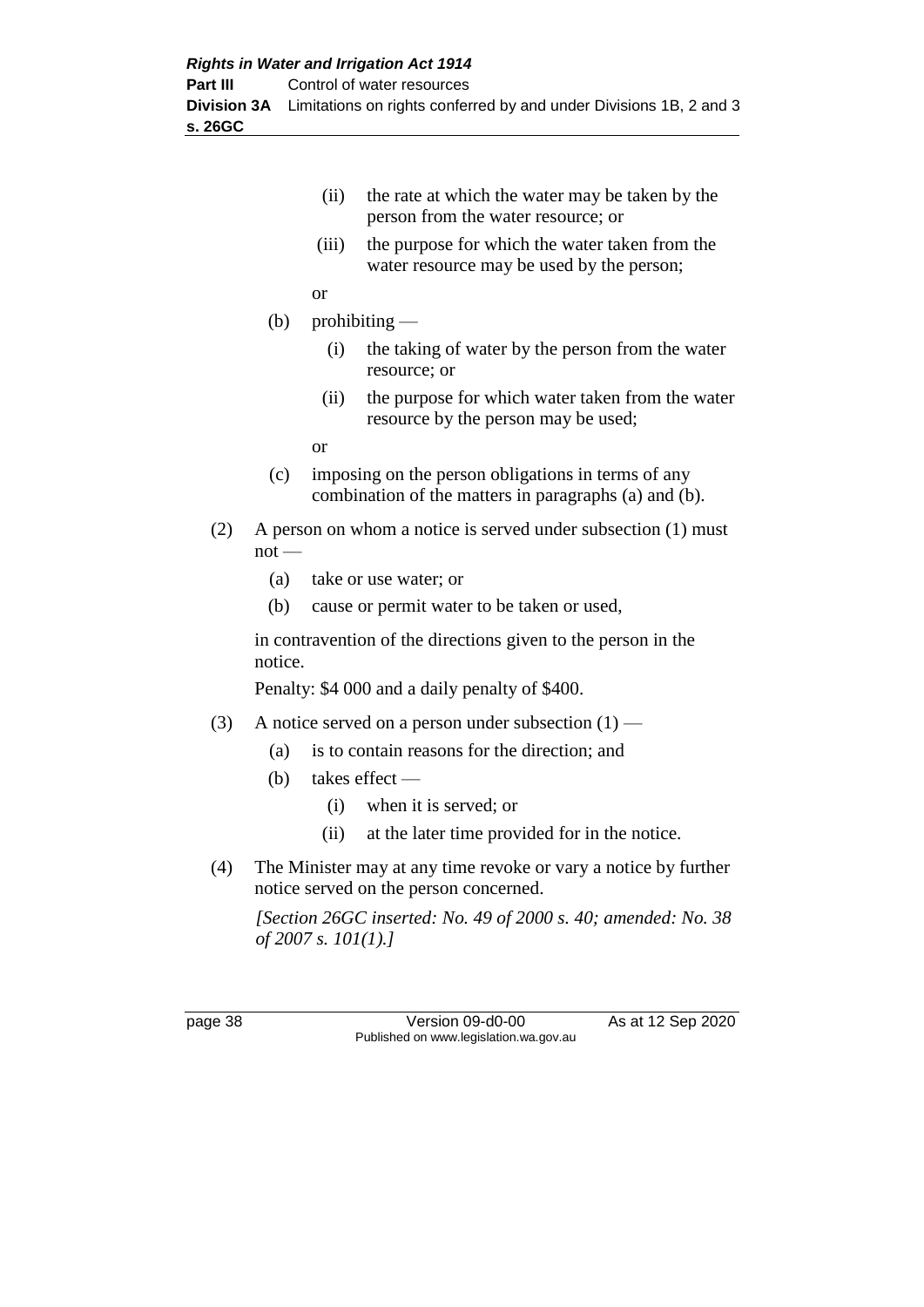## **26GD. When s. 26GC applies**

- (1) Section 26GC applies to a watercourse, wetland or underground water source if the Minister —
	- (a) has made a determination that the quantity of water in the water resource is, or is likely to be, insufficient to meet demand, including any demand made by the needs of the environment; or
	- (b) has made, and published in the *Gazette,* an order declaring that a water shortage exists in the area in which the water resource is situated,

and so long as any such determination or order has not been revoked.

- (2) Section 26GC also applies so as to enable the Minister to give directions to a person who is taking water from a water resource if in the opinion of the Minister the taking of the water is having a harmful effect on the water resource or the water being taken —
	- (a) is being improperly used; or
	- (b) is being wasted; or
	- (c) is having a harmful effect; or
	- (d) is not being used to the best advantage.

*[Section 26GD inserted: No. 49 of 2000 s. 40; amended: No. 38 of 2007 s. 101(1).]*

## **26GE. Powers in s. 26GD, limits on Minister's exercise of**

- (1) An order may only be made under section 26GD(1)(b) in respect of an area if the Minister considers that the water available in the area is, or is likely to be, insufficient to meet the demands for which it is managed as described in section 4(1)(a).
- (2) The Minister must
	- (a) revoke a determination under section  $26GD(1)(a)$ ; and

As at 12 Sep 2020 Version 09-d0-00 page 39 Published on www.legislation.wa.gov.au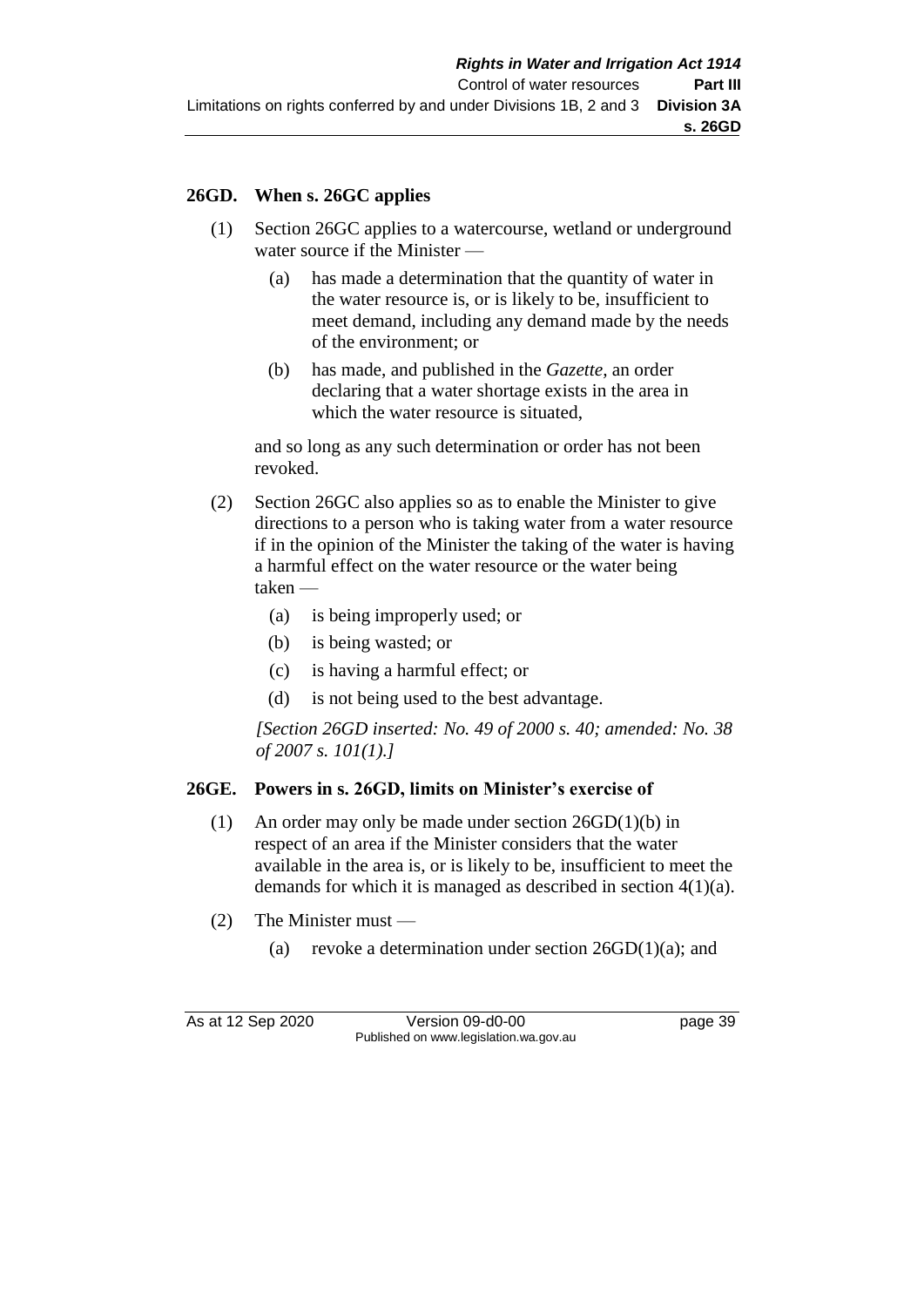(b) by order published in the *Gazette*, revoke an order under section  $26GD(1)(b)$ ,

as soon as the Minister is satisfied that an insufficiency of the kind referred to in subsection  $(1)(a)$  of that section or in subsection (1) of this section, as the case may be, no longer exists in relation to the water resource or area concerned.

(3) On the revocation of a determination or order under section  $26GD(1)$  in relation to a water resource or area, any notice served on a person under section 26GC that applies to that water resource, or a water resource in that area, ceases to have effect.

*[Section 26GE inserted: No. 49 of 2000 s. 40; amended: No. 38 of 2007 s. 58, 101(1) and (2).]*

## **26GF. Directions under s. 26GC override rights and s. 22 and 26G directions**

- (1) Where a notice is served on a person under section 26GC, any right that the person has —
	- (a) under section 9, 10, 20, 21 or 22; or
	- (b) under the regulations or a local by-law; or
	- (c) by virtue of a licence under section 5C,

is displaced by, or has effect subject to, the provisions of the notice so long as it continues in force.

- (2) If a direction given under section 26GC is inconsistent with a direction given under section 22 or 26G —
	- (a) the direction under section 26GC prevails to the extent of the inconsistency; and
	- (b) to that extent the other direction does not have effect.

*[Section 26GF inserted: No. 49 of 2000 s. 40.]*

page 40 Version 09-d0-00 As at 12 Sep 2020 Published on www.legislation.wa.gov.au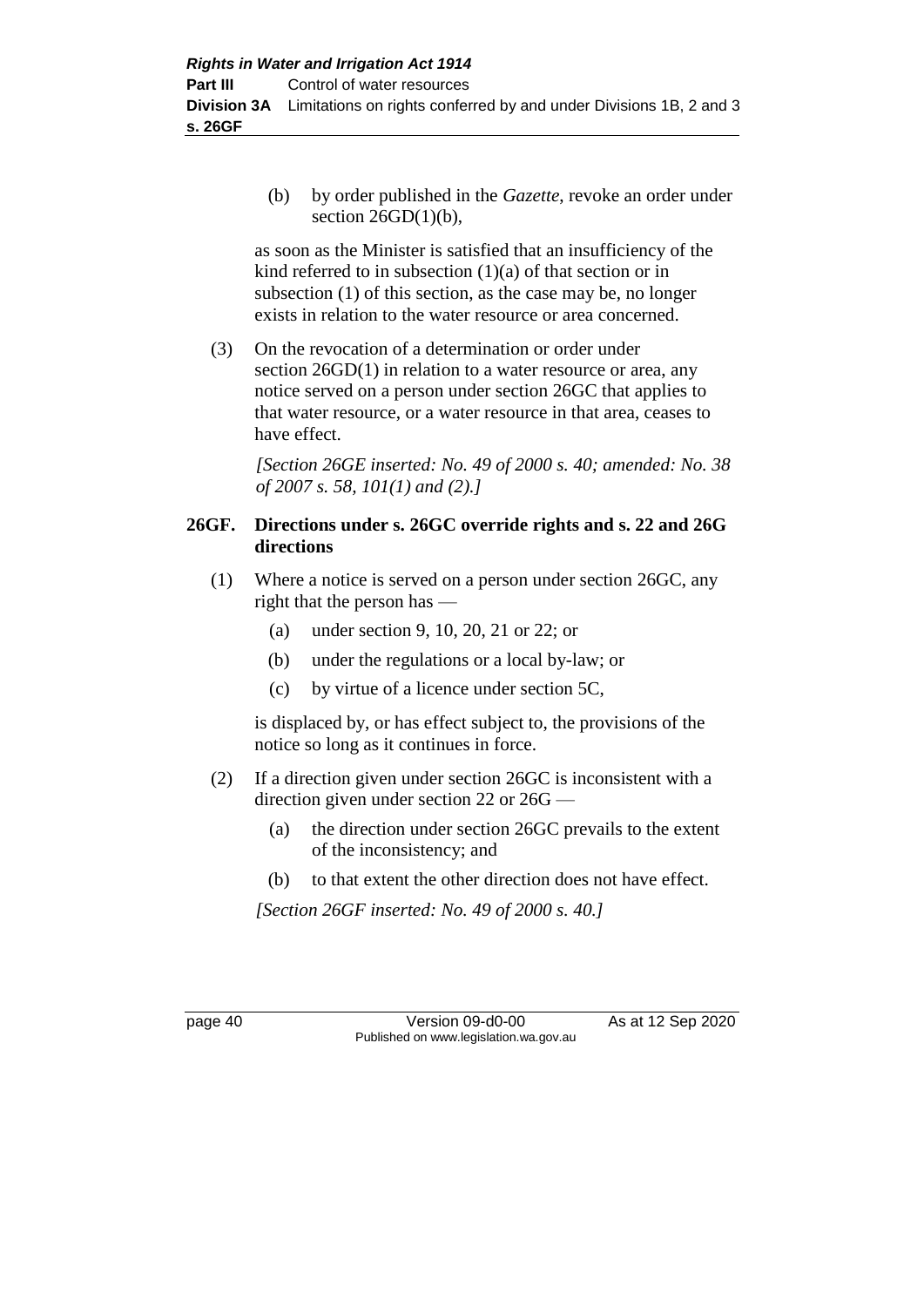### **Division 3B — Review**

*[Heading inserted: No. 49 of 2000 s. 65; amended: No. 55 of 2004 s. 1047.]*

#### **26GG. Review by SAT of Sch. 1 decisions on s. 5C licences**

- (1) A person referred to in subsection (2) may apply to the State Administrative Tribunal for a review of the decision if the person is aggrieved by a decision of the Minister under Schedule 1 —
	- (a) to refuse an application for the grant or renewal of a licence under section 5C (a *licence*); or
	- (b) as to the period for which a licence is granted or renewed; or
	- (c) as to any term, condition or restriction included in a licence; or
	- (d) to undertake to grant a licence, including as to any term, condition, or restriction undertaken to be included in the licence; or
	- (e) to amend, suspend or cancel a licence; or
	- (f) to refuse to approve the transfer of a licence or of a water entitlement under a licence, or an agreement referred to in clause 30 of Schedule 1.
- (2) A person may apply under subsection (1) for a review only if the person is an applicant for the licence, the licensee or, if the application is made under subsection  $(1)(f)$ , a person to whom the licence or water entitlement would be transferred or a person who is a party to the agreement.

*[Section 26GG inserted: No. 49 of 2000 s. 65; amended: No. 55 of 2004 s. 1048; No. 38 of 2007 s. 101(1).]*

As at 12 Sep 2020 Version 09-d0-00 page 41 Published on www.legislation.wa.gov.au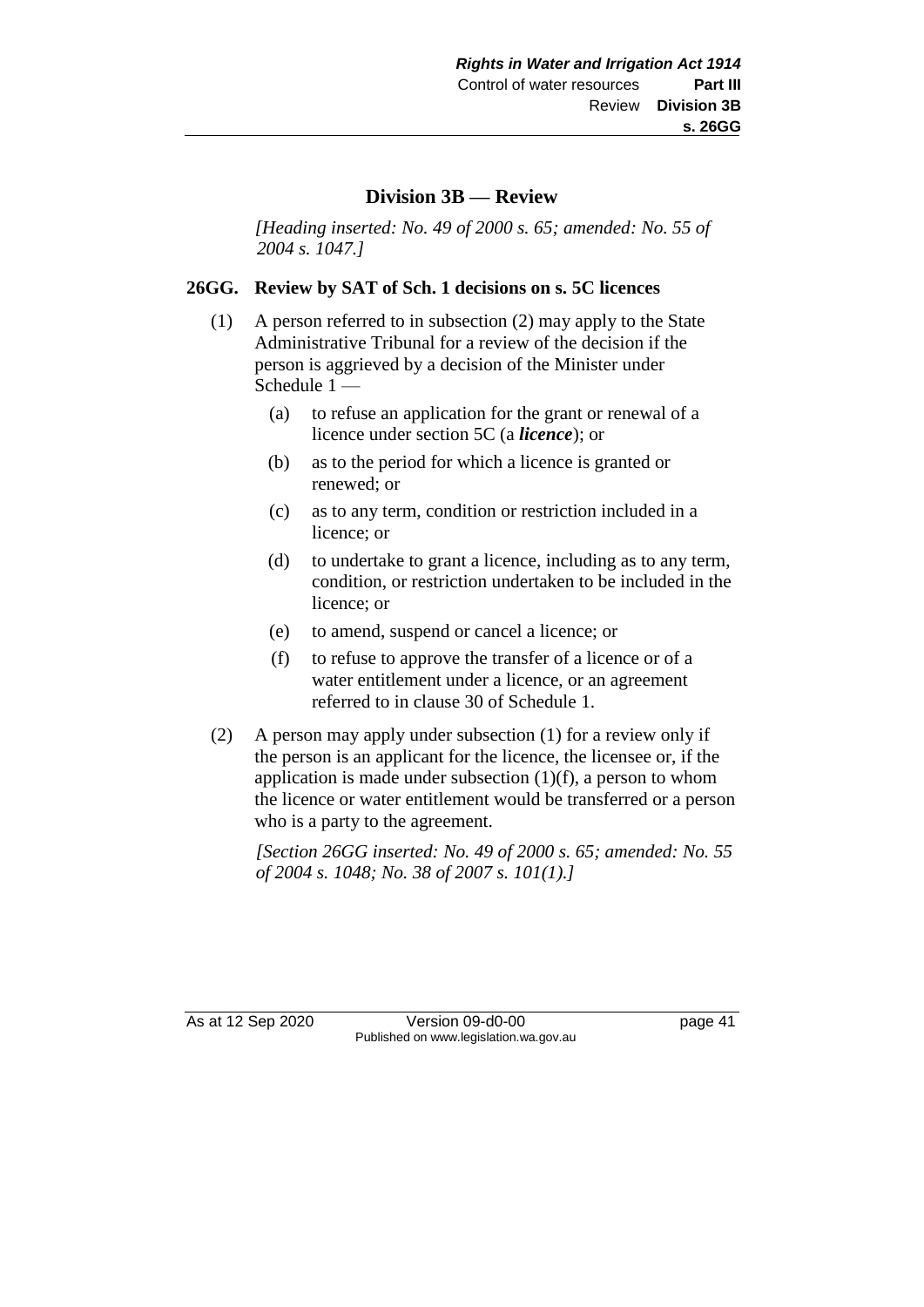### **26GH. Review by SAT of s. 22, 26G and 26GC directions and Sch. 1 cl. 39 decision**

- (1) A person given a direction, or variation of a direction, under section 22, 26G or 26GC may apply to the State Administrative Tribunal for a review of the decision to give the direction or variation if the person is aggrieved by the decision.
- (2) A person who requested compensation under clause 39 of Schedule 1 may apply to the State Administrative Tribunal for a review of the decision if the person is aggrieved by a decision of the Minister to refuse compensation under clause 39(5)(b) or  $(6)(b)$  or  $(c)$  of Schedule 1.

*[Section 26GH inserted: No. 49 of 2000 s. 65; amended: No. 55 of 2004 s. 1049; No. 38 of 2007 s. 59 and 101(1).]*

### **26GI. Review by SAT of decisions on s. 26D licences**

An applicant for a licence under section 26D may apply to the State Administrative Tribunal for a review of the decision if the person is aggrieved by a decision of the Minister —

- (a) to refuse a licence under section  $26D(2)(c)$ ; or
- (b) as to any term, limitation or condition included in a licence under that section; or
- (c) to require alterations to be made as mentioned in section  $26D(2)(b)$ .

*[Section 26GI inserted: No. 49 of 2000 s. 65; amended: No. 55 of 2004 s. 1050; No. 38 of 2007 s. 101(1).]*

#### **26GJ. Notice to relevant water resources management committee**

(1) The State Administrative Tribunal is to give notice of its final order in a proceeding commenced by an application under this Part, and of the reasons for its final order, to any relevant water resources management committee.

page 42 Version 09-d0-00 As at 12 Sep 2020 Published on www.legislation.wa.gov.au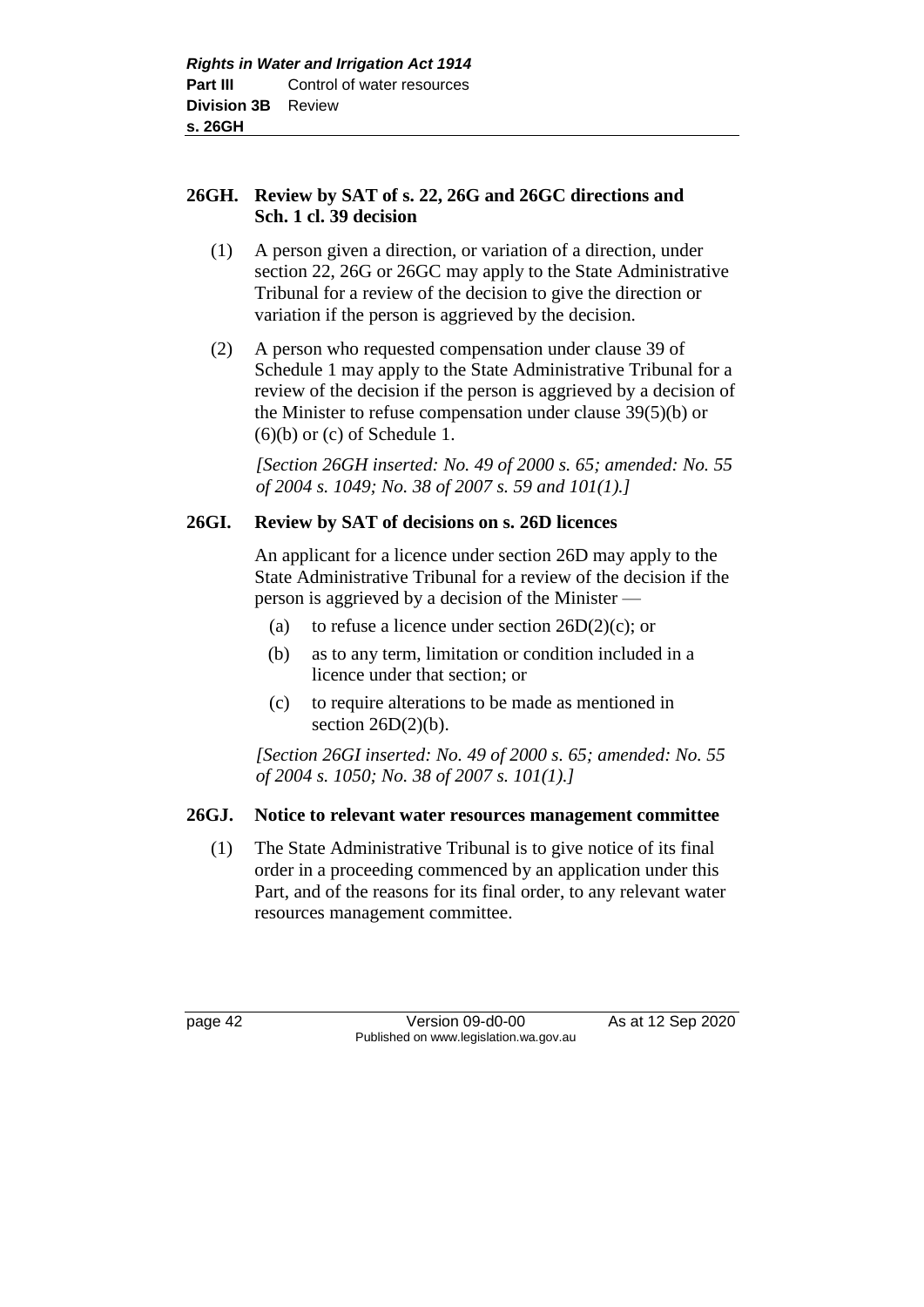(2) In subsection  $(1)$  —

*relevant water resources management committee* means a water resources management committee established under Part III Division 3C for a locality to which the subject matter of the application relates.

- (3) A notice under subsection (1) has to be given in writing or in any other manner prescribed.
- (4) The obligation imposed by subsection (1) is in addition to any obligation under the *State Administrative Tribunal Act 2004*.

*[Section 26GJ inserted: No. 55 of 2004 s. 1051.]*

### **Division 3C — Local water resources management committees**

*[Heading inserted: No. 49 of 2000 s. 44.]*

#### **26GK. Establishing committees and subcommittees**

- (1) The Minister may determine that a water resources management committee (a *committee*) is to be established for any locality or area of the State.
- (2) Subject to an order made under subsection (4), a committee may from time to time appoint, discharge or alter, subcommittees of members of the committee, or members and other persons, as it thinks fit to advise it on any matter within the functions of the committee, particularly a matter of localised interest.
- (3) A subcommittee is to be presided over by a member of the committee and sections 26GL(3), 26GN, 26GO, 26GR and 26GS apply in respect of a subcommittee as if a reference in those sections to "committee" were a reference to "subcommittee".
- (4) Where subsection (1) applies, the Minister must, subject to section 26GL, by order prescribe —
	- (a) the locality or area for which the committee is established; and

As at 12 Sep 2020 Version 09-d0-00 page 43 Published on www.legislation.wa.gov.au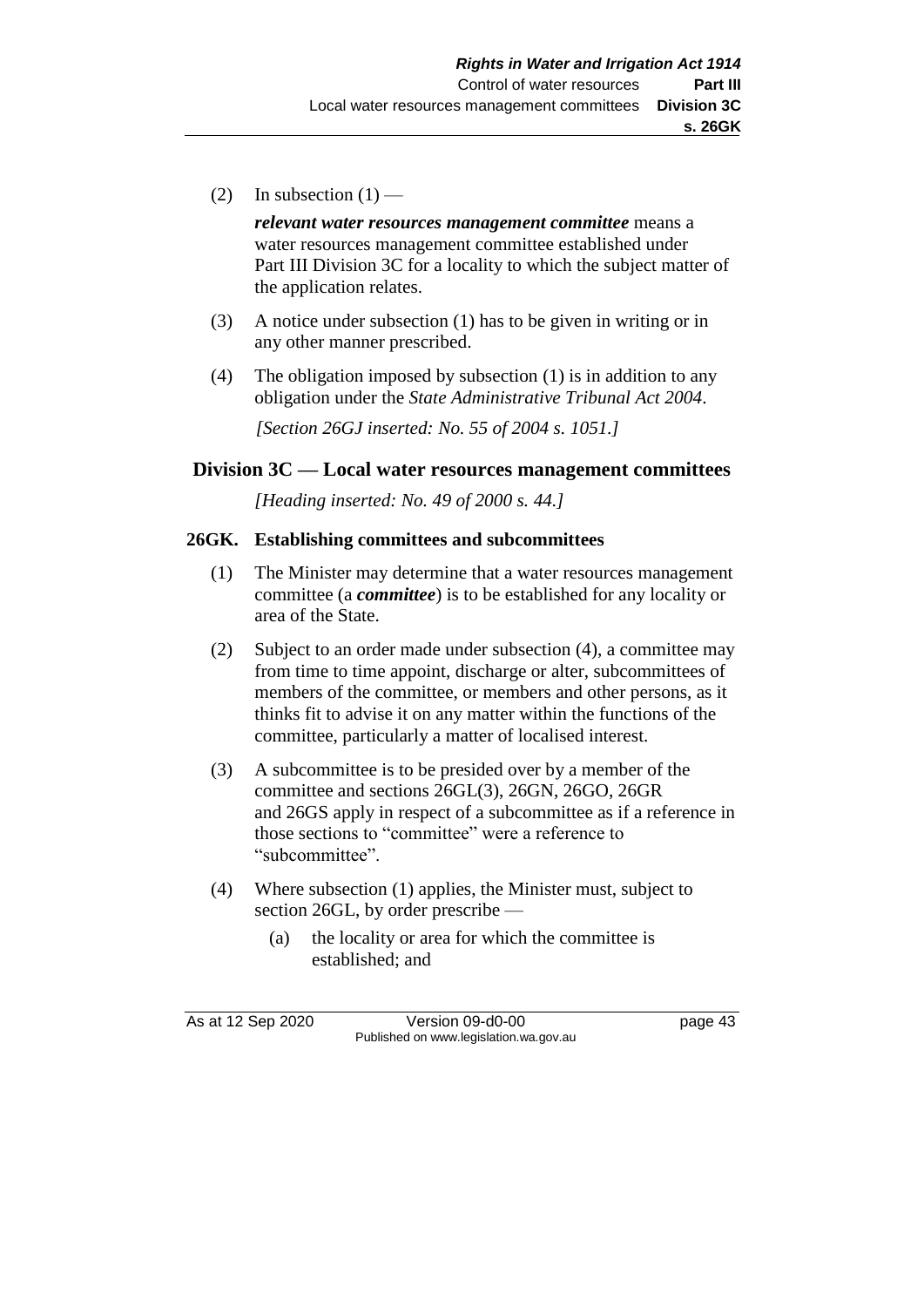- (b) the name of the committee; and
- (c) the manner in which the committee is to be appointed; and
- (d) any other provisions the Minister thinks fit relating to subcommittees or the committee's membership, constitution and procedures, including providing that the terms of members' appointments are to vary, so that the terms of all members do not expire simultaneously.
- (5) The Minister may at any time by further order amend or revoke an order made under this section.
- (6) An order made under this section is to be published in the *Gazette* for public information.

*[Section 26GK inserted: No. 49 of 2000 s. 44.]*

### **26GL. Orders under s. 26GK, content of**

- (1) An order made under section 26GK must make provision for the members of a committee, so far as is practicable, to be drawn —
	- (a) substantially from persons who
		- (i) are residents of; or
		- (ii) employed in, or operate, a business in,

the locality or area for which the committee is established; and

- (b) from persons who
	- (i) are representatives of a local government; or
	- (ii) are officers of public authorities having functions in the locality or area; or
	- (iii) have knowledge and experience relating to the water needs and practices of local communities, including Aboriginal communities; or
	- (iv) are officers of the Department.

page 44 Version 09-d0-00 As at 12 Sep 2020 Published on www.legislation.wa.gov.au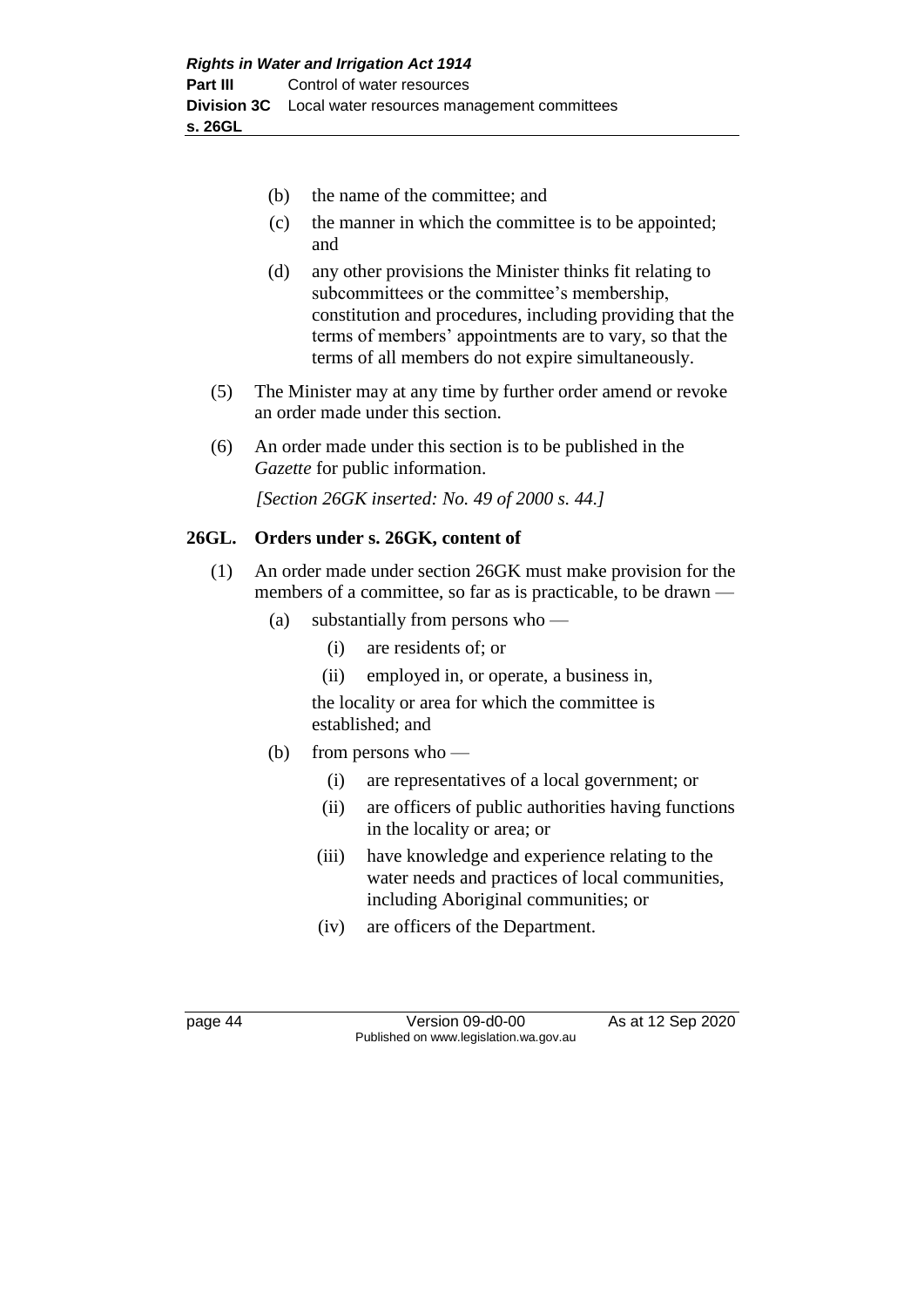- (2) An order made under section 26GK must also make provision for the members of a committee, so far as is practicable and, with respect to the functions of the committee, relevant, to be collectively persons who have knowledge of and experience in the following —
	- (a) the management or development of water resources or other natural resources;
	- (b) the use of water resources;
	- (c) conservation of ecosystems;
	- (d) local government.
- (3) If the functions of a committee relate mainly to the use of water resources, persons who are users of those resources are, as far as is practicable, to form a majority of committee members.
- (4) An order made under section 26GK must make provision for notice of appointments to a committee to be published in the *Gazette* for public information.

*[Section 26GL inserted: No. 49 of 2000 s. 44; amended: No. 38 of 2007 s. 60.]*

#### **26GM. Functions of committees**

- (1) The functions of a committee are, in respect of the locality or area for which it is established —
	- (a) to provide the Minister with
		- (i) assistance; and
		- (ii) advice,

on matters relating to the functions of the Minister to the extent that the Minister asks the committee to do so; and

- (b) to perform the functions given to it
	- (i) by section 26N(2), in respect of local by-laws; and
	- (ii) by section 26GZ, in respect of a plan under Division 3D;

As at 12 Sep 2020 Version 09-d0-00 page 45 Published on www.legislation.wa.gov.au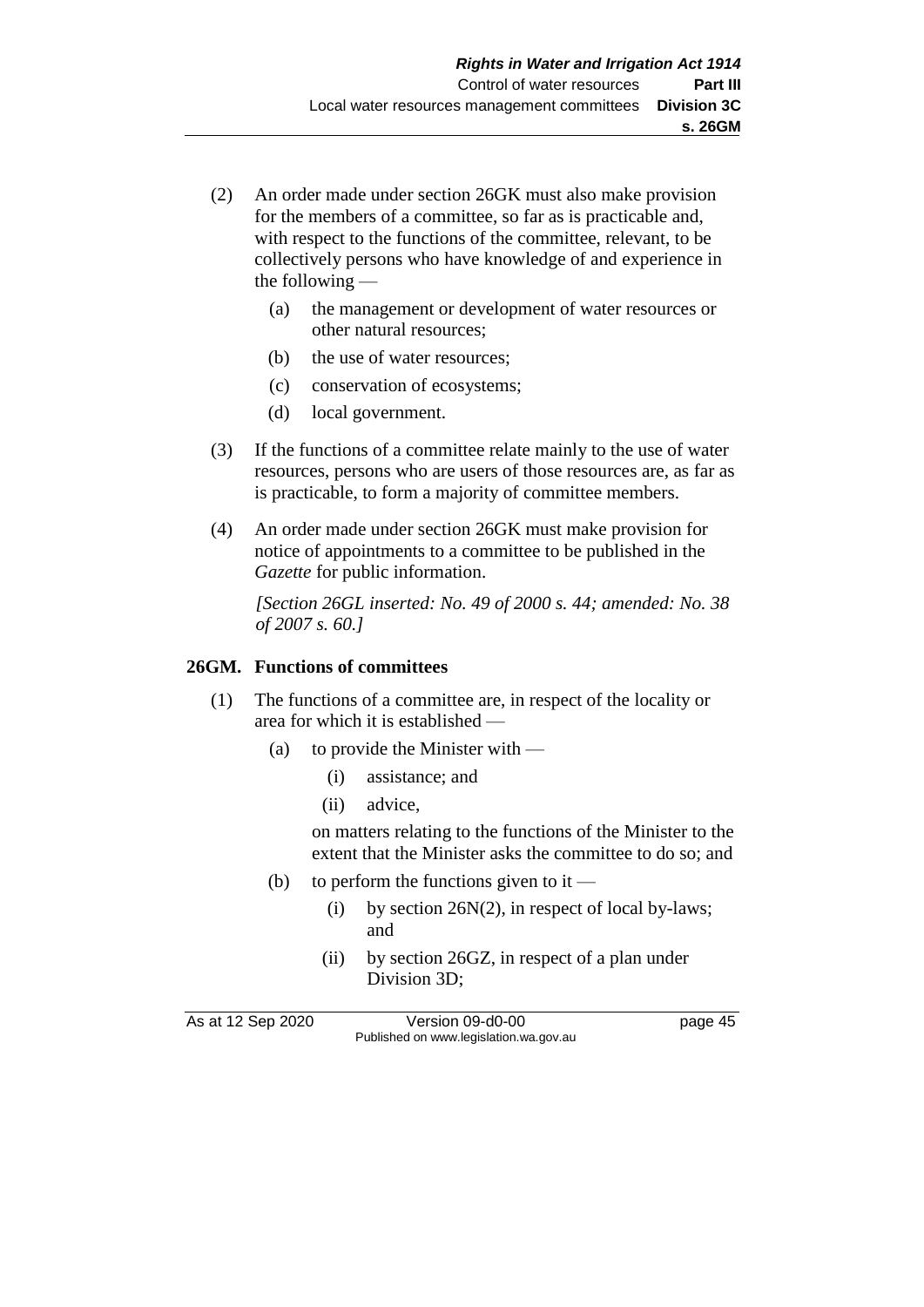and

- (c) to perform any function of the Minister that may be delegated to it by the Minister under section 26GP; and
- (d) to ensure that the Minister is informed of, and has access to, community views on matters relating to water resources; and
- (e) to assist the Minister in the resolution of disputes about the use of water resources involving persons having rights under this Act or persons affected by the exercise of those rights.
- (2) A committee in performing its functions is subject to the direction and control of the Minister.

*[Section 26GM inserted: No. 49 of 2000 s. 44; amended: No. 38 of 2007 s. 101(1).]*

### **26GN. Committee members to act honestly etc.**

- (1) A member of a committee must at all times act honestly and diligently in performing the member's functions under this Act.
- (2) If a matter is before a meeting of a committee for consideration and a member present at the meeting has a direct or indirect pecuniary interest in the matter, the member must disclose to the other members present at the meeting, as soon as possible after the relevant facts have come to the member's knowledge, that he or she has an interest, and —
	- (a) the disclosure is to be recorded in the minutes of the meeting; and
	- (b) the member must not subsequently be present during any consideration or discussion of, and is not to vote on any determination of, the matter.
- (3) An interest need not be disclosed under subsection (2) if it is an interest common to a significant number of residents of the locality or area for which the committee is established.

page 46 Version 09-d0-00 As at 12 Sep 2020 Published on www.legislation.wa.gov.au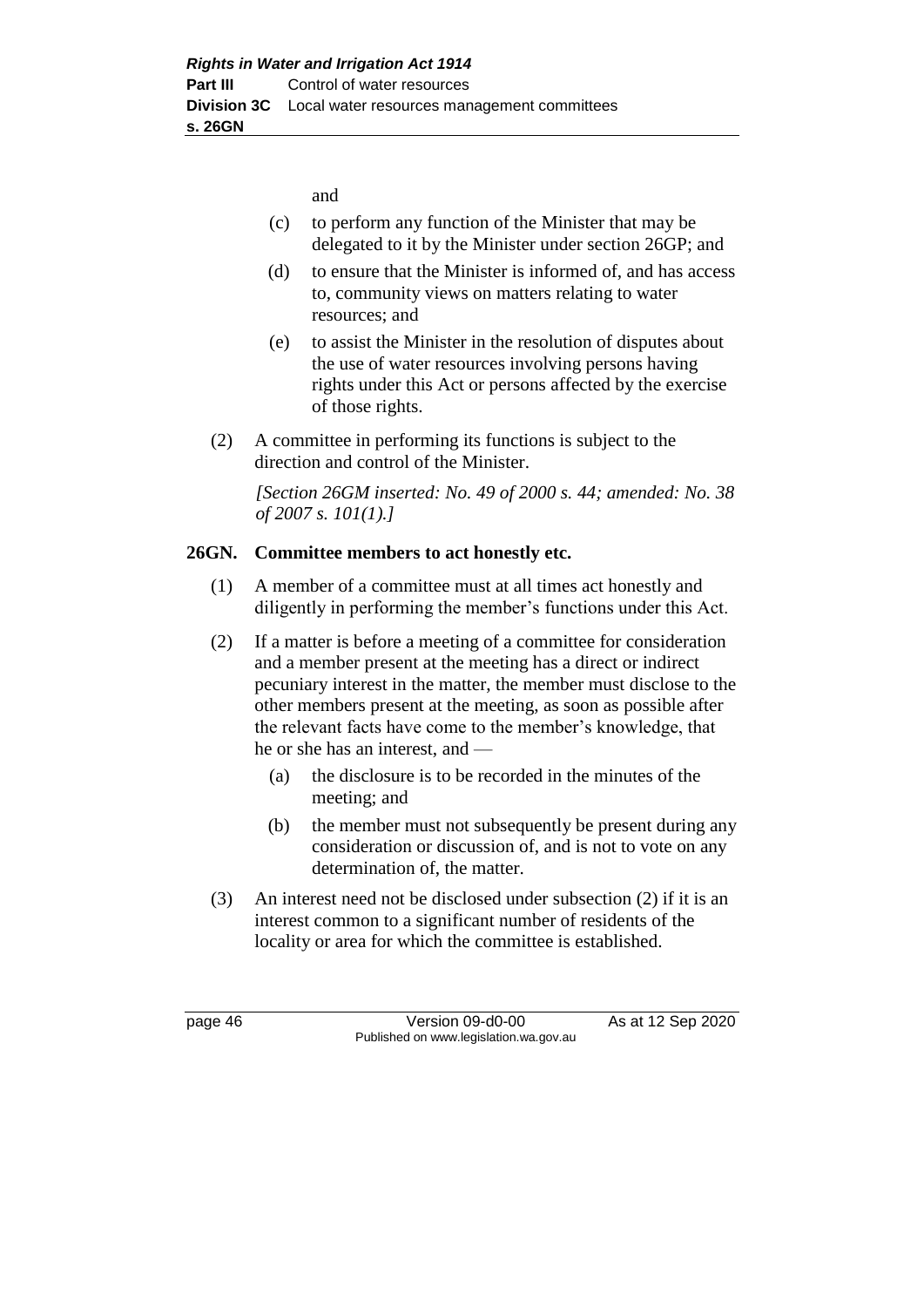- (4) Subsection (2)(b) does not apply if the committee has, without the presence of the member who has disclosed the interest, at any time passed a resolution that —
	- (a) specifies the member, the interest and the matter; and
	- (b) states that the members voting for the resolution are satisfied that the interest should not disqualify the member from considering or voting on the matter.
- (5) A member of a committee must not disclose any information acquired by virtue of the performance of any function under this Act unless the disclosure is made in connection with the carrying out of this Act or under a legal duty.
- (6) A member of a committee must not make use of any information acquired by virtue of the performance of the member's functions to gain, directly or indirectly, an improper advantage for the member or to cause detriment to any person.
- (7) A member of a committee who commits a breach of any provision of this section —
	- (a) is liable to the Crown for any profit made by the member as a result of the breach of that provision; and
	- (b) commits an offence and is liable to a fine of \$10 000.
- (8) This section is in addition to and not in derogation of any other law relating to the duty or liability of the holder of a public office.

*[Section 26GN inserted: No. 49 of 2000 s. 44.]*

## **26GO. Procedure of committees**

Subject to this Division, a committee is to determine its own procedure.

*[Section 26GO inserted: No. 49 of 2000 s. 44.]*

As at 12 Sep 2020 Version 09-d0-00 page 47 Published on www.legislation.wa.gov.au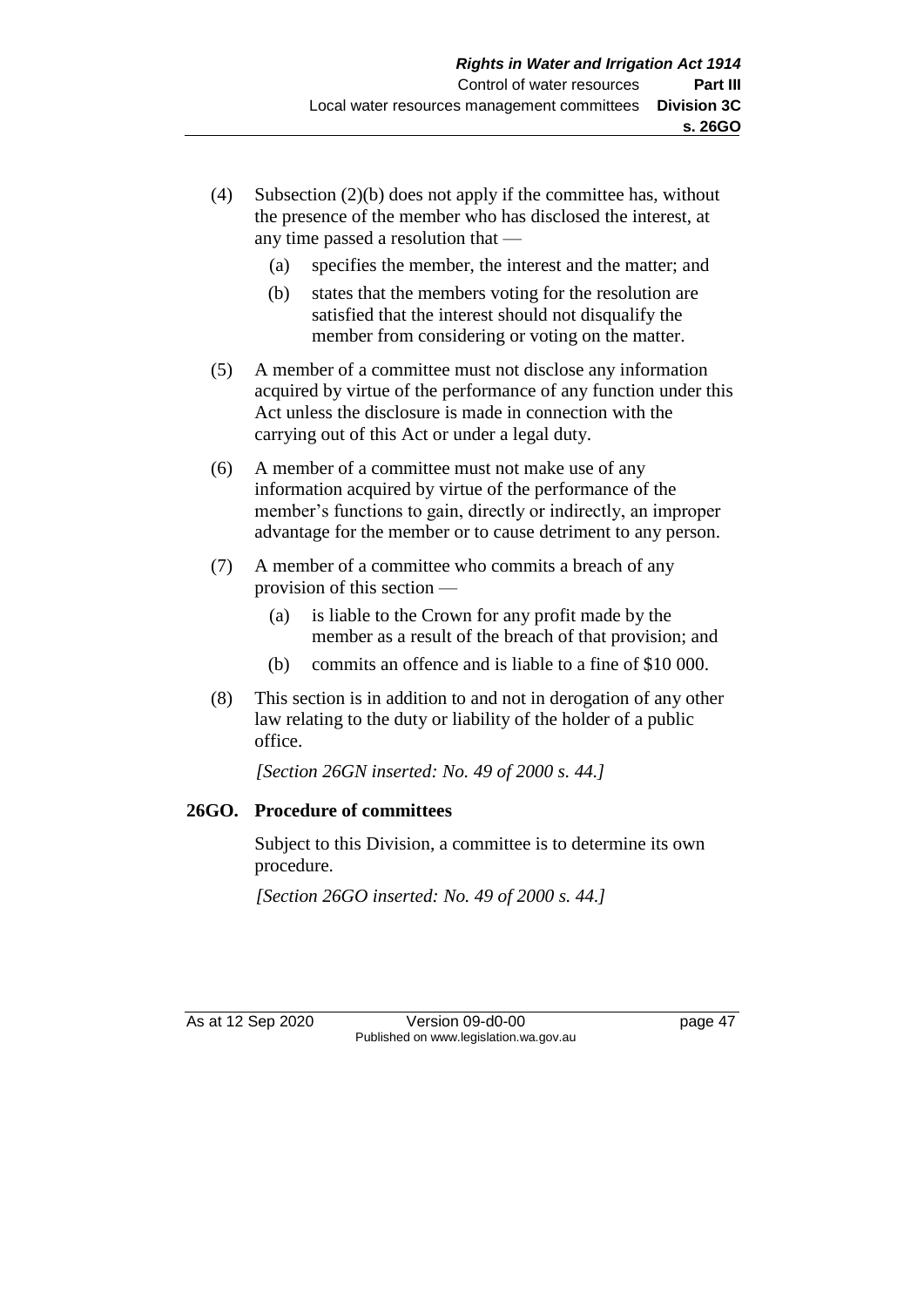#### **26GP. Delegation by Minister to committee**

- (1) The Minister may, by instrument in writing, delegate to a committee the performance of any function conferred on the Minister by this Act, other than this power of delegation.
- (2) A function performed by a committee as delegate of the Minister is to be taken to be performed by the Minister.
- (3) A committee performing a function under this section is to be taken to do so in accordance with the terms of the delegation unless the contrary is shown.

*[Section 26GP inserted: No. 49 of 2000 s. 44; amended: No. 38 of 2007 s. 101(1).]*

#### **26GQ. Minister to provide support to committee**

The Minister is to provide a committee with such —

- (a) administrative support; and
- (b) facilities,

as it reasonably requires for the performance of its functions.

*[Section 26GQ inserted: No. 49 of 2000 s. 44; amended: No. 38 of 2007 s. 101(1).]*

#### **26GR. Remuneration of committee members**

Members of a committee are entitled to such remuneration and allowances as the Minister determines on the recommendation of the Public Sector Commissioner.

*[Section 26GR inserted: No. 49 of 2000 s. 44; amended: No. 39 of 2010 s. 89.]*

#### **26GS. Protection from personal liability for wrongdoing**

(1) An action in tort does not lie against a member of a committee for anything that the member has, in good faith, done in the performance or purported performance of a function under this Act.

page 48 Version 09-d0-00 As at 12 Sep 2020 Published on www.legislation.wa.gov.au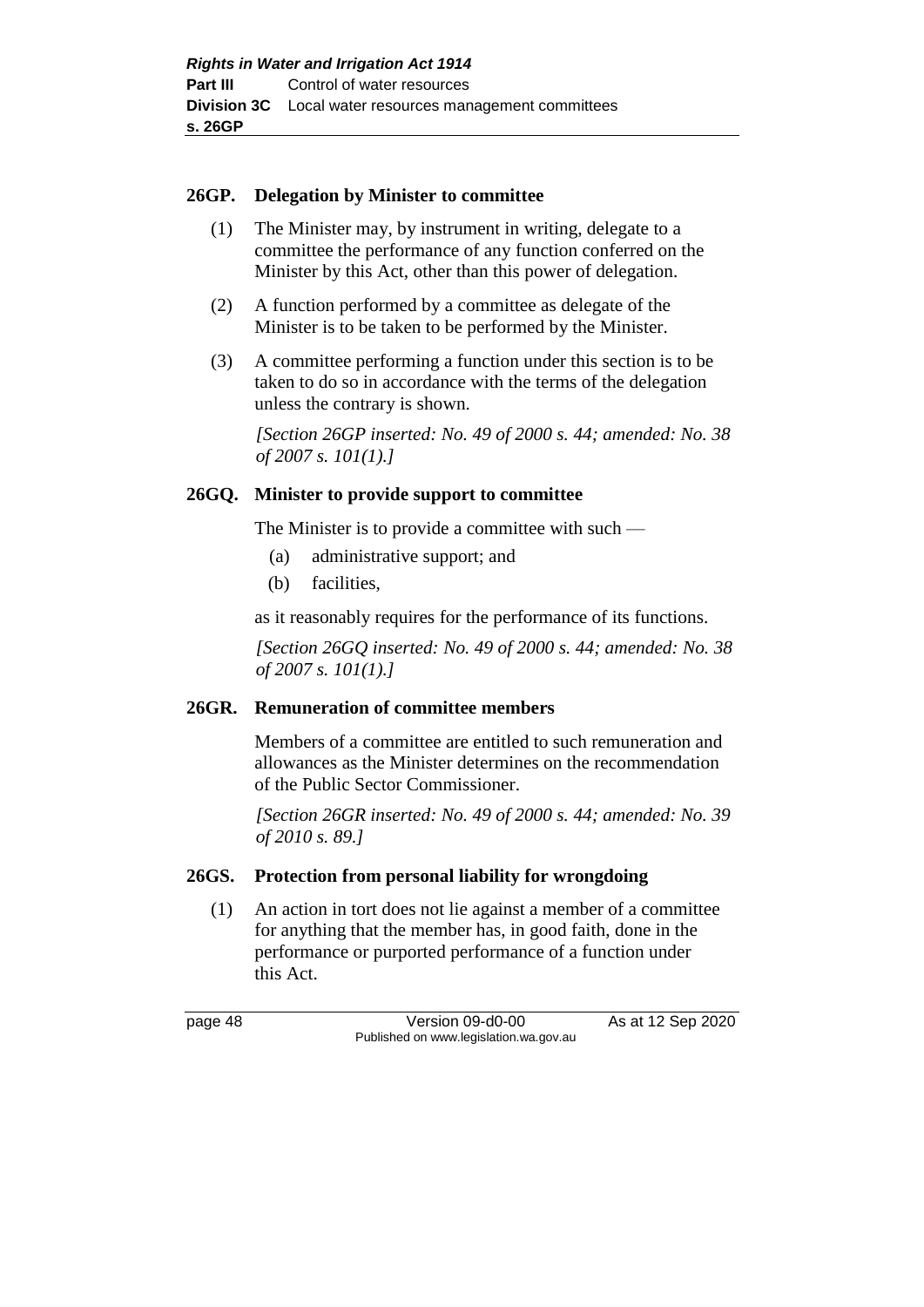- (2) The protection given by this section applies even though the thing done in the performance or purported performance of a function of a committee may have been capable of being done whether or not this Act had been enacted.
- (3) Despite subsection (1), the Crown is not relieved of any liability that it might have for a member of a committee having done anything as described in that subsection.
- (4) In this section, a reference to the doing of anything includes a reference to the omission to do anything.

*[Section 26GS inserted: No. 49 of 2000 s. 44; amended: No. 38 of 2007 s. 61.]*

### **26GT. Execution of documents by committee**

- (1) A committee may, by resolution in writing, authorise a member or members of the committee to sign documents on behalf of the committee, either generally or subject to such conditions or restrictions as are specified in the resolution.
- (2) A document is duly executed by a committee if it is signed on behalf of the committee by a person or persons authorised to do so under subsection (1).
- (3) A document purporting to be executed on behalf of a committee is to be presumed to be duly executed until the contrary is shown.

*[Section 26GT inserted: No. 49 of 2000 s. 44.]*

# **Division 3D — Plans for management of water resources**

*[Heading inserted: No. 49 of 2000 s. 44.]*

## **Subdivision 1 — Plans and their contents**

*[Heading inserted: No. 49 of 2000 s. 44.]*

## **26GU. Preparation of plans; when plan has effect**

(1) A plan for the purposes of this Act may be prepared by the Minister.

As at 12 Sep 2020 Version 09-d0-00 page 49 Published on www.legislation.wa.gov.au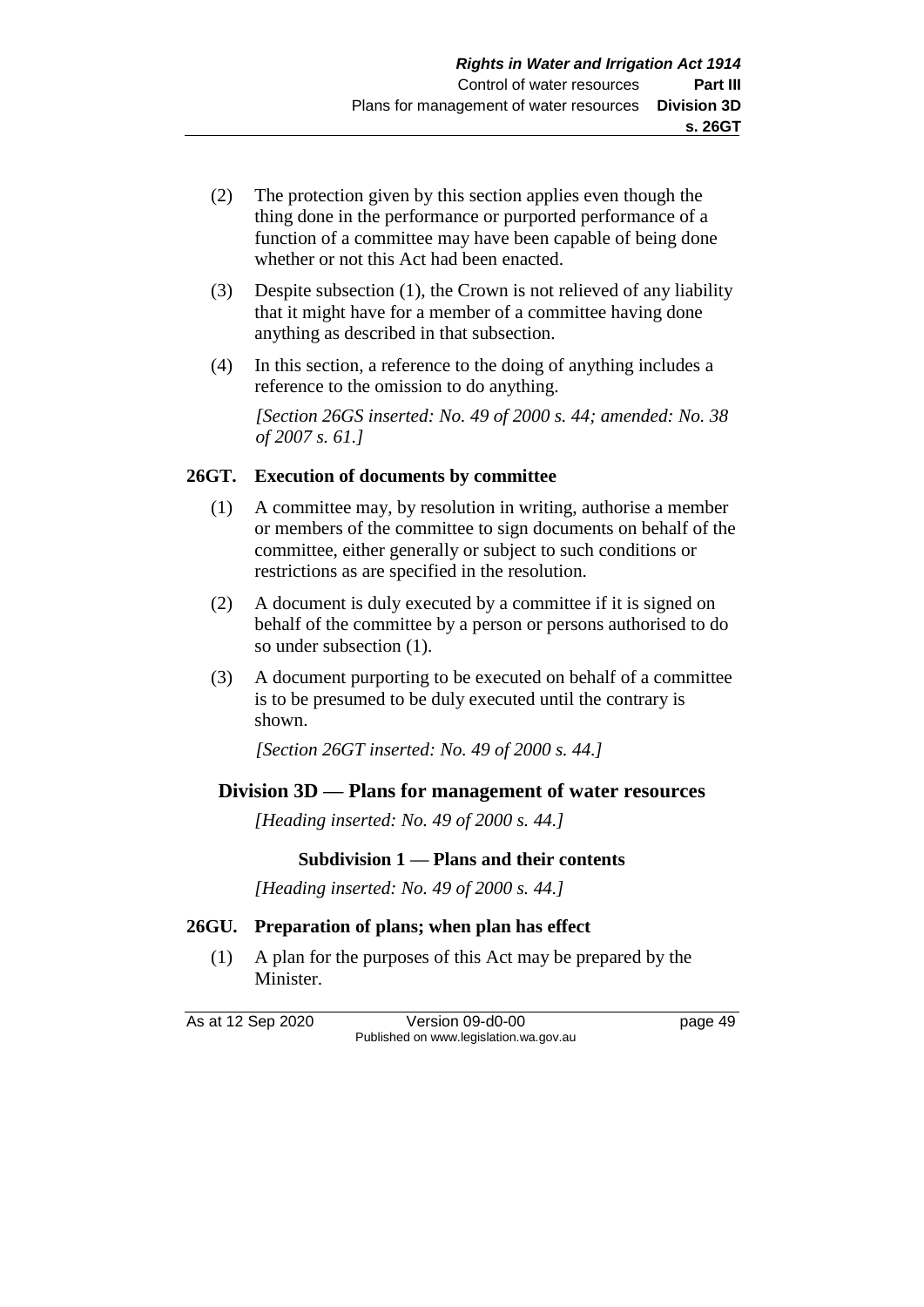(2) A plan does not have effect unless it is approved under section 26GZE after the requirements of Subdivision 2 have been complied with.

*[Section 26GU inserted: No. 49 of 2000 s. 44; amended: No. 38 of 2007 s. 62.]*

### **26GV. Classification of plans**

- (1) A plan may be
	- (a) a regional management plan; or
	- (b) a sub-regional management plan; or
	- (c) a local area management plan.
- (2) A regional management plan, a sub-regional management plan and a local area management plan may relate to more than one region, sub-region and local area respectively.
- (3) A regional management plan, sub-regional management plans for that region and local area management plans for the areas in that region may be combined in one document.

*[Section 26GV inserted: No. 49 of 2000 s. 44.]*

#### **26GW. Regional management plans, purposes of**

- (1) A regional management plan must indicate the region to which it applies.
- (2) The purpose of a regional management plan is to set out the matters that are to guide the general management by the Minister of water resources in the region to which it applies, in relation to —
	- (a) the definition of water resource values, including environmental values, and the protection of those values; and
	- (b) the use of water resources; and
	- (c) the integration of water resources planning and management with land use planning and management.

page 50 Version 09-d0-00 As at 12 Sep 2020 Published on www.legislation.wa.gov.au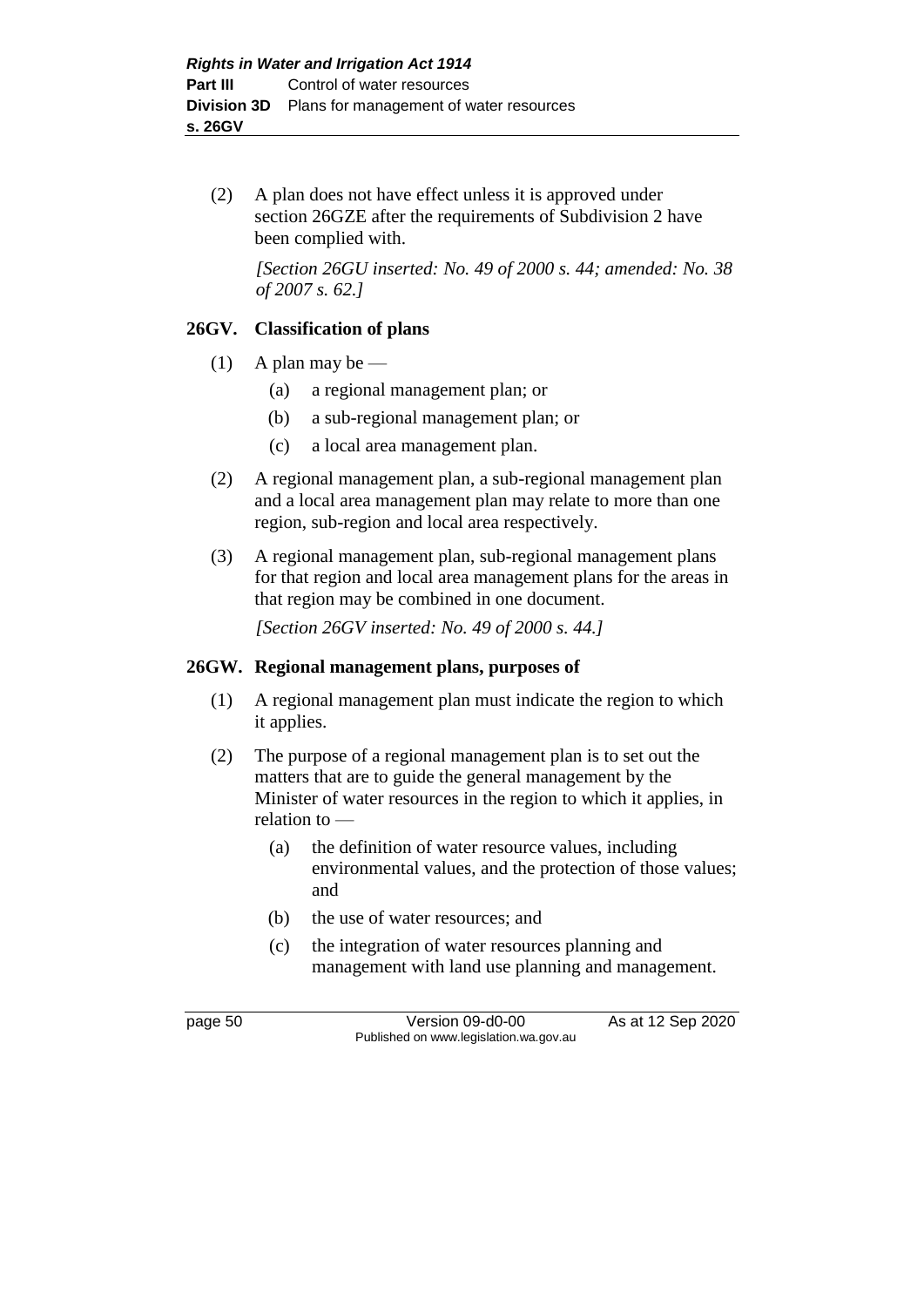(3) A regional management plan is to specify the monitoring and reporting (which is to occur at least once in every 7 years) to be carried out by the Minister to ensure, as far as is practicable, that the objects of this Part are achieved in the implementation of the plan.

*[Section 26GW inserted: No. 49 of 2000 s. 44; amended: No. 38 of 2007 s. 101(1).]*

### **26GX. Sub-regional management plans, purposes of**

- (1) A sub-regional management plan must indicate the part of a region to which it applies.
- (2) The purpose of a sub-regional management plan is to set out particular matters that are to guide the management by the Minister of water resources in the sub-region to which it applies, including —
	- (a) how the investigation and development of water resources are to be facilitated by the Minister; and
	- (b) how rights in respect of water are to be allocated to meet various needs, including the needs of the environment; and
	- (c) the matters of sub-regional significance that, consistently with this Act, will be taken into account by the Minister in considering —
		- (i) applications for licences made under Division 2 of Schedule 1; and
		- (ii) the exercise of powers to renew, amend, suspend and cancel licences under Divisions 5 and 6 of that Schedule; and
		- (iii) applications for the Minister's approval of transfers of licences and water entitlements, and of agreements, made under Division 7 of that Schedule;

and

As at 12 Sep 2020 Version 09-d0-00 page 51 Published on www.legislation.wa.gov.au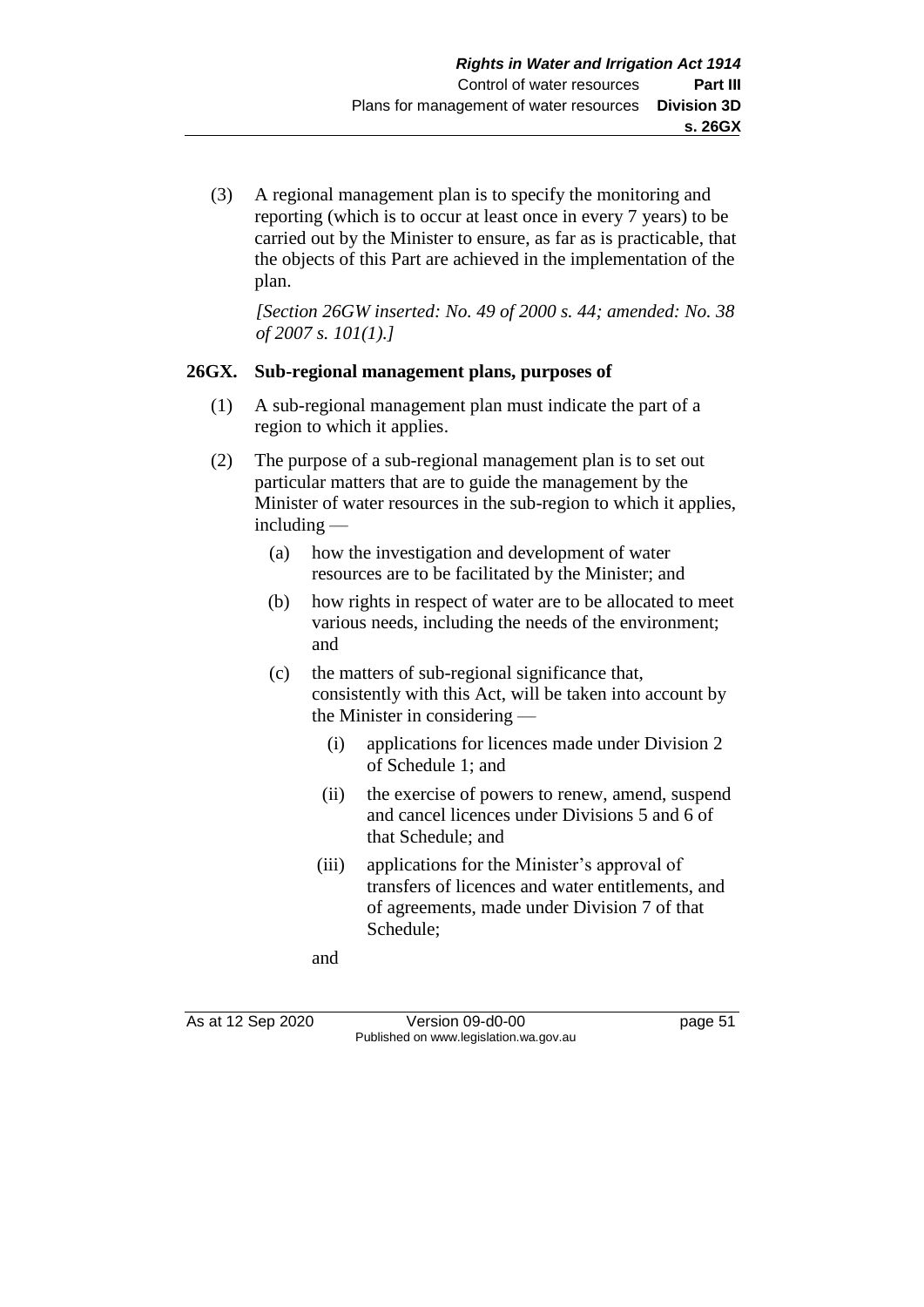- (d) the Minister's assessment of
	- (i) the capacity of water sources to provide water at sustainable levels of use; and
	- (ii) the environmental impact of developing those sources;

and

- (e) the strategies that will be adopted or developed to implement the plan.
- (3) A sub-regional management plan is to specify the monitoring and reporting (which is to occur at least once in every 7 years) to be carried out by the Minister to ensure, as far as is practicable, that the objects of this Part are achieved in the implementation of the plan.
- (4) A sub-regional management plan must not be inconsistent with the relevant regional management plan.

*[Section 26GX inserted: No. 49 of 2000 s. 44; amended: No. 38 of 2007 s. 63 and 101(1).]*

#### **26GY. Local area management plans, purposes of**

- (1) A local area management plan must indicate the area or areas in the relevant sub-region to which it applies.
- (2) The purpose of a local area management plan is to set out particular matters that are to guide the management by the Minister of water resources in the area or areas to which it applies, including —
	- (a) how rights in respect of water are to be allocated, and water may be taken and used, to meet various needs including the needs of the environment; and
	- (b) the matters that, consistently with this Act, will be taken into account by the Minister in considering —
		- (i) applications for licences made under Division 2 of Schedule 1; and

page 52 Version 09-d0-00 As at 12 Sep 2020 Published on www.legislation.wa.gov.au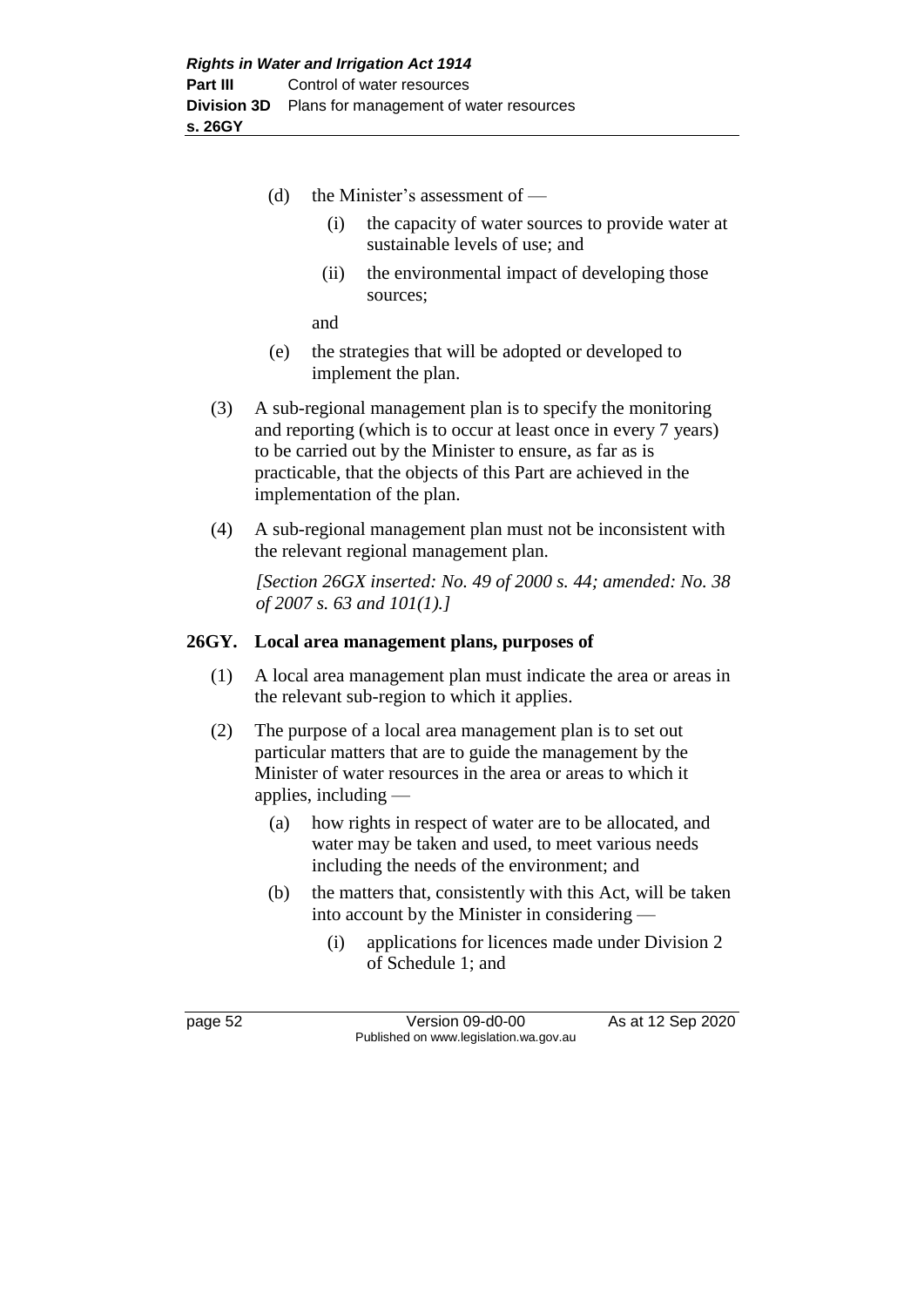- (ii) the exercise of powers to renew, amend, suspend and cancel licences under Divisions 5 and 6 of that Schedule; and
- (iii) applications for the Minister's approval of transfers of licences and water entitlements, and of agreements, made under Division 7 of that Schedule;

and

- (c) the nature and extent of the delegated authority that will be conferred on a relevant water resources management committee under section 26GP, and the conditions and restrictions that will apply to the exercise of that authority.
- (3) A local area management plan is to specify the monitoring and reporting (which is to occur at least once in every 7 years) to be carried out by the Minister to ensure, as far as is practicable, that the objects of this Part are achieved in the implementation of the plan.
- (4) A local area management plan must not be inconsistent with the relevant regional management plan and sub-regional management plan.

*[Section 26GY inserted: No. 49 of 2000 s. 44; No. 38 of 2007 s. 63 and 101(1).]*

## **26GZ. Consultation required before plan prepared etc.**

A plan, or an amendment to a plan, may only be  $-$ 

- (a) prepared; or
- (b) modified under section 26GZC(3)(a) or 26GZD; or
- (c) revoked and a new plan substituted for it under section 26GZG,

after consultation with any water resources management committee under Division 3C that is in existence for the region, sub-region or area to which the plan relates.

*[Section 26GZ inserted: No. 49 of 2000 s. 44.]*

As at 12 Sep 2020 Version 09-d0-00 page 53 Published on www.legislation.wa.gov.au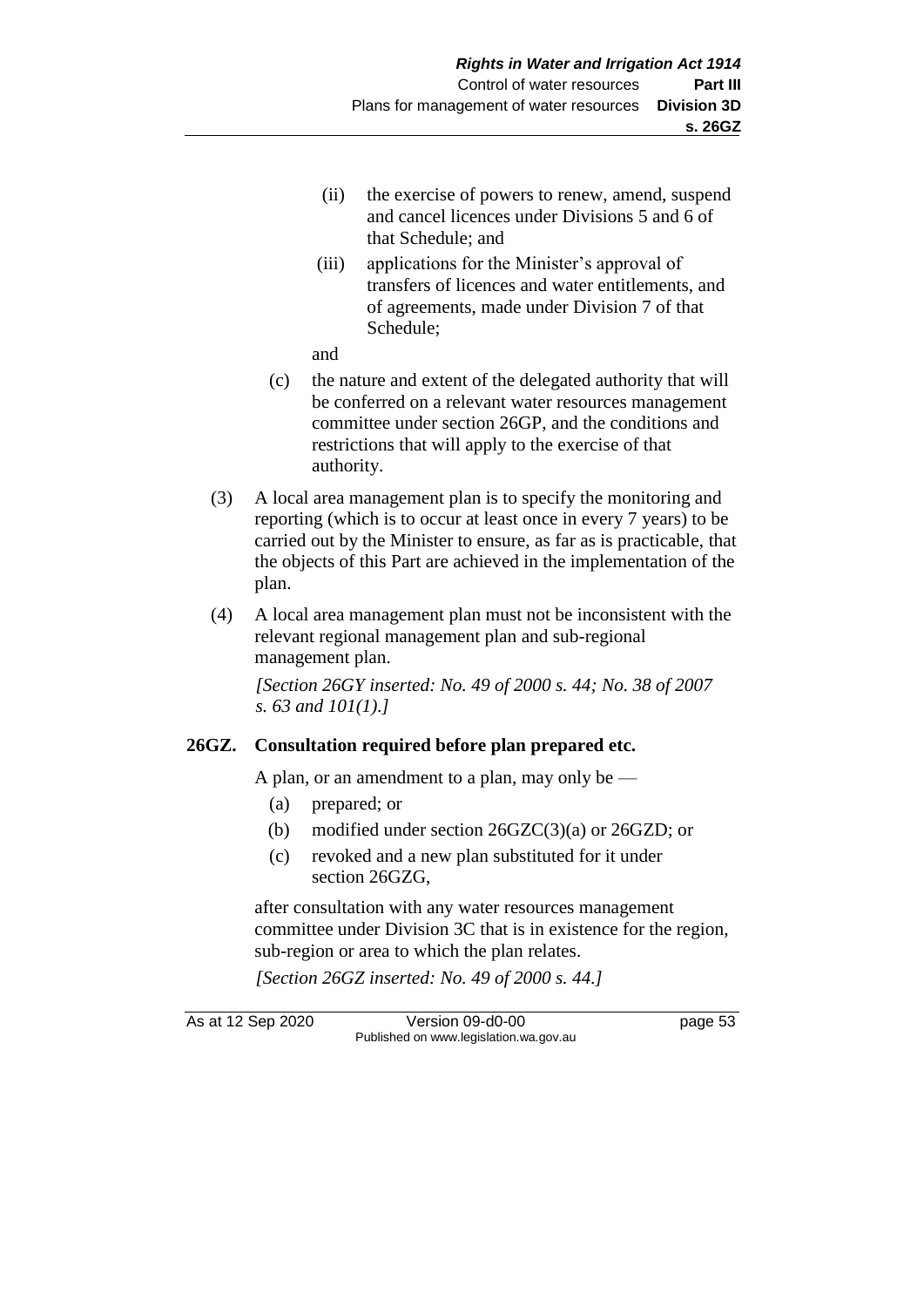#### **Subdivision 2 — Public consultation and making of plans**

*[Heading inserted: No. 49 of 2000 s. 44; amended: No. 38 of 2007 s. 64.]*

### **26GZA. Proposed plan to be publicly notified**

- (1) Public notification that a proposed plan has been prepared must be given in accordance with subsections (2) and (3).
- (2) A notice complying with subsection (3) must be published
	- (a) in the *Gazette*; and
	- (b) in 2 issues of a daily newspaper circulating throughout the State.
- (3) The notice must
	- (a) specify the region, sub-region or area to which the plan relates; and
	- (b) describe in general terms the purpose for which the plan is to be made; and
	- (c) specify the places at which
		- (i) a copy of the plan may be inspected; and
		- (ii) copies of the plan may be obtained;
		- and
	- (d) state the effect of section 26GZB and specify the period and the address or addresses referred to in that section.

*[Section 26GZA inserted: No. 49 of 2000 s. 44.]*

#### **26GZB. Public submissions on proposed plan**

Written submissions on the proposed plan may be made by any body or person —

(a) within a period determined by the Minister, which period must be not less than 2 months after the day on which the notice under section 26GZA is published in the *Gazette*; and

page 54 Version 09-d0-00 As at 12 Sep 2020 Published on www.legislation.wa.gov.au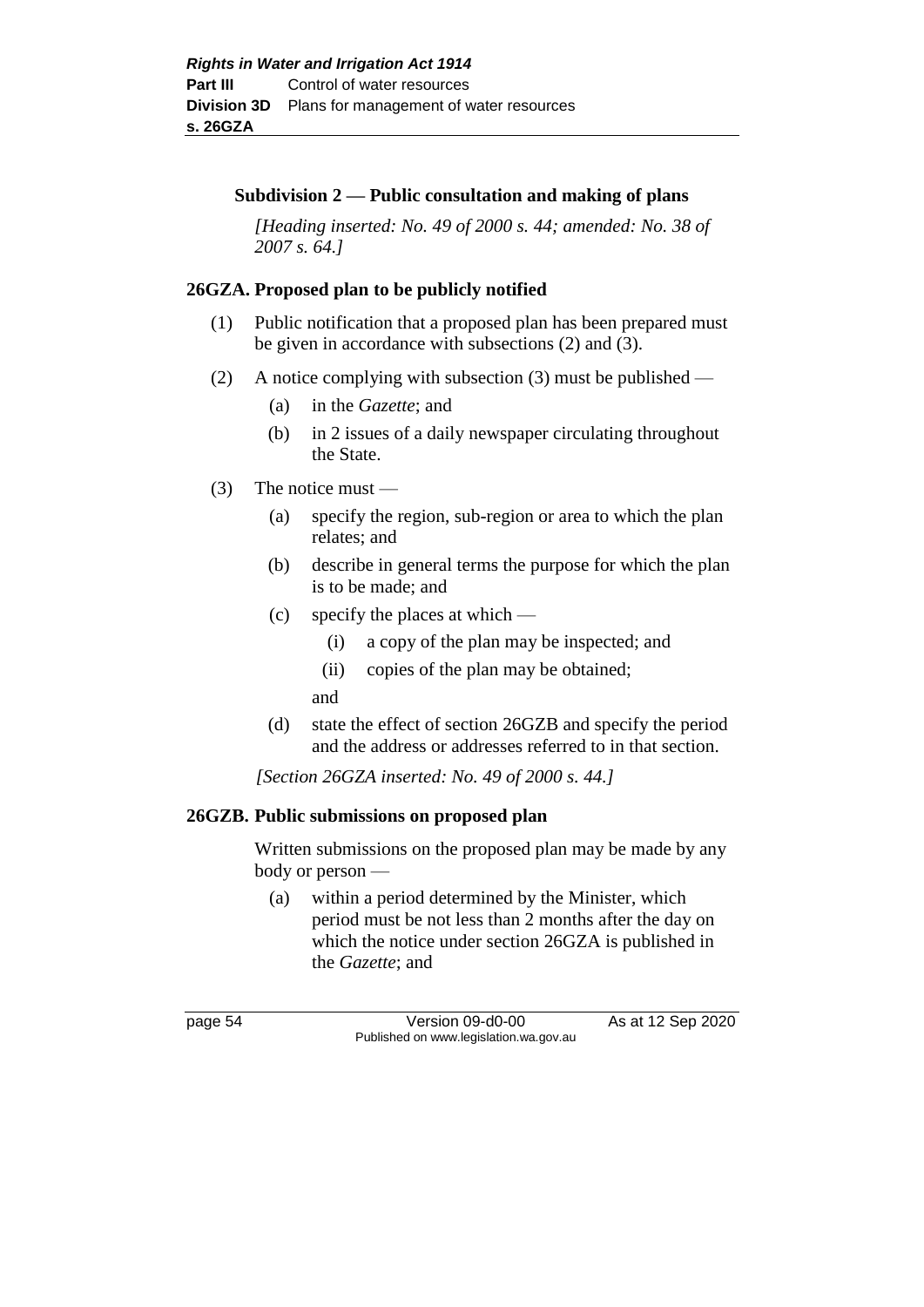(b) by giving them to the Minister, in a manner designated by the Minister, and so that they are received within that period.

*[Section 26GZB inserted: No. 49 of 2000 s. 44; amended: No. 38 of 2007 s. 101(1); No. 34 of 2020 s. 68.]*

## **26GZC. Referral of proposed plan to other bodies**

- (1) If in the opinion of the Minister the proposed plan may affect the functions of a body that is responsible for the planning for, or management of, a natural resource, the Minister must give the proposed plan to that body.
- (2) The Minister may give the proposed plan to any other body or person the Minister thinks appropriate.
- (3) A plan given under subsection (1) or  $(2)$ 
	- (a) is to be as it may be modified by the Minister after considering submissions made under section 26GZB; and
	- (b) in any case is to be accompanied by a summary of those submissions.
- (4) If any such body or person considers that the Minister should amend the plan, it may within one month after receipt of the proposed plan under subsection (1) or (2), in writing, request the Minister to make the amendment.

*[Section 26GZC inserted: No. 49 of 2000 s. 44; amended: No. 38 of 2007 s. 65, 101(1) and (2).]*

## **26GZD. Modification of proposed plan**

The Minister may modify the proposed plan as the Minister thinks fit to give effect to —

- (a) submissions made under section 26GZB; and
- (b) any request under section 26GZC(4).

*[Section 26GZD inserted: No. 49 of 2000 s. 44; amended: No. 38 of 2007 s. 101(1) and (2).]*

As at 12 Sep 2020 Version 09-d0-00 page 55 Published on www.legislation.wa.gov.au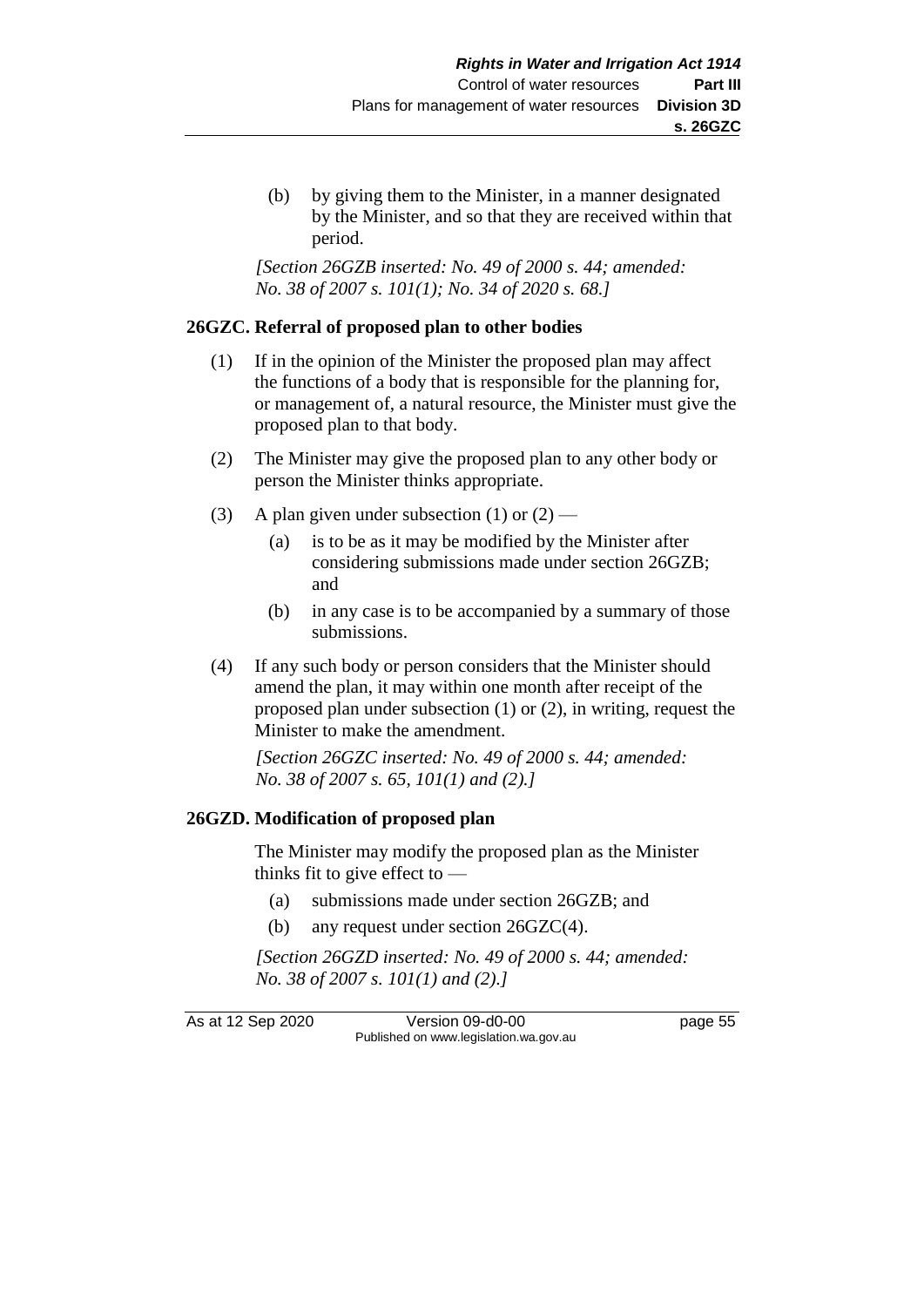### **26GZE. Proposed plan to be given to Water Resources Council; making a proposed plan**

- (1) The Minister must give the proposed plan, modified as the Minister thinks fit under section 26GZD, to the Water Resources Council and indicate the time within which the Water Resources Council may submit its report under subsection (3).
- (2) The plan must be accompanied by
	- (a) a summary of all submissions made under section 26GZB and requests made under section 26GZC(4); and
	- (b) a report of the Minister indicating the Minister's opinion of the merits of those submissions and requests.
- (3) The Water Resources Council may submit to the Minister a report indicating its opinion of the plan and making recommendations about modification and approval of the plan.
- (4) The Minister may make the proposed plan with or without modifications.
- (5) The Minister must not make the plan before the time referred to in subsection (1) has elapsed.

*[Section 26GZE inserted: No. 38 of 2007 s. 66.]*

## **26GZF. Approval of plan, public notice of; when plan has effect**

- (1) Notice that a plan has been approved must be published in the Gazette, together with a note showing —
	- (a) whether any modifications were made under section 26GZE(3); and
	- (b) where a copy of the plan may be inspected or obtained.
- (2) A plan has effect from
	- (a) the day of publication in the *Gazette* of a notice under subsection (1); or
	- (b) such later day as is specified in the plan.

*[Section 26GZF inserted: No. 49 of 2000 s. 44.]*

page 56 Version 09-d0-00 As at 12 Sep 2020 Published on www.legislation.wa.gov.au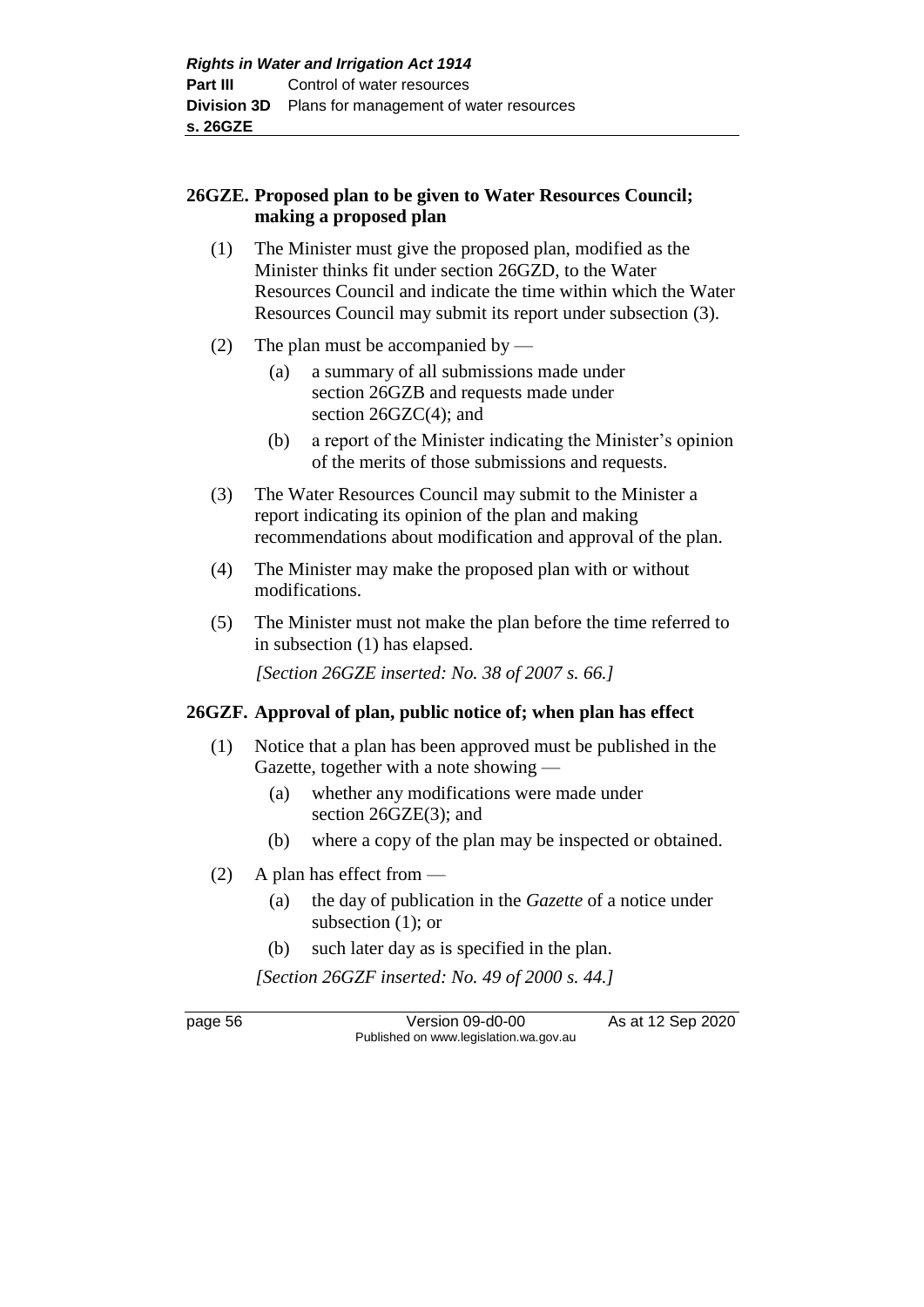### **26GZG. Review, revocation, amendment and correction of plan**

- (1) A plan may be amended, or revoked and a new plan substituted for it, subject to compliance with sections 26GZA to 26GZF which are to apply with all necessary changes.
- (2) Without limiting when action may be taken under subsection  $(1)$ , the Minister, within 7 years from the day —
	- (a) on which a plan had effect; or
	- (b) the Minister last considered whether action under subsection (1) needed to be carried out in respect of a plan,

is to consider whether action needs to be taken in respect of the plan under subsection (1) after taking into account any relevant report or information under section 26GW, 26GX or 26GY regarding the extent to which the objects of this Part have been adhered to in the implementation of the plan.

- (3) Notice that the Minister is to consider whether action needs to be taken in respect of a regional management plan under subsection (1) must be published in a newspaper circulating throughout the State, and is to specify —
	- (a) the places at which  $-$ 
		- (i) a copy of the plan may be inspected; and
		- (ii) copies of the plan may be obtained;
		- and
	- (b) the effect of subsection (4) and the period and the address or addresses referred to in that subsection.
- (4) Written submissions on the need for action to be taken under subsection (1) may be made by any body or person —
	- (a) within the period determined by the Minister, which must be not less than 2 months after the day on which the notice under subsection (3) is published in the newspaper; and

As at 12 Sep 2020 Version 09-d0-00 page 57 Published on www.legislation.wa.gov.au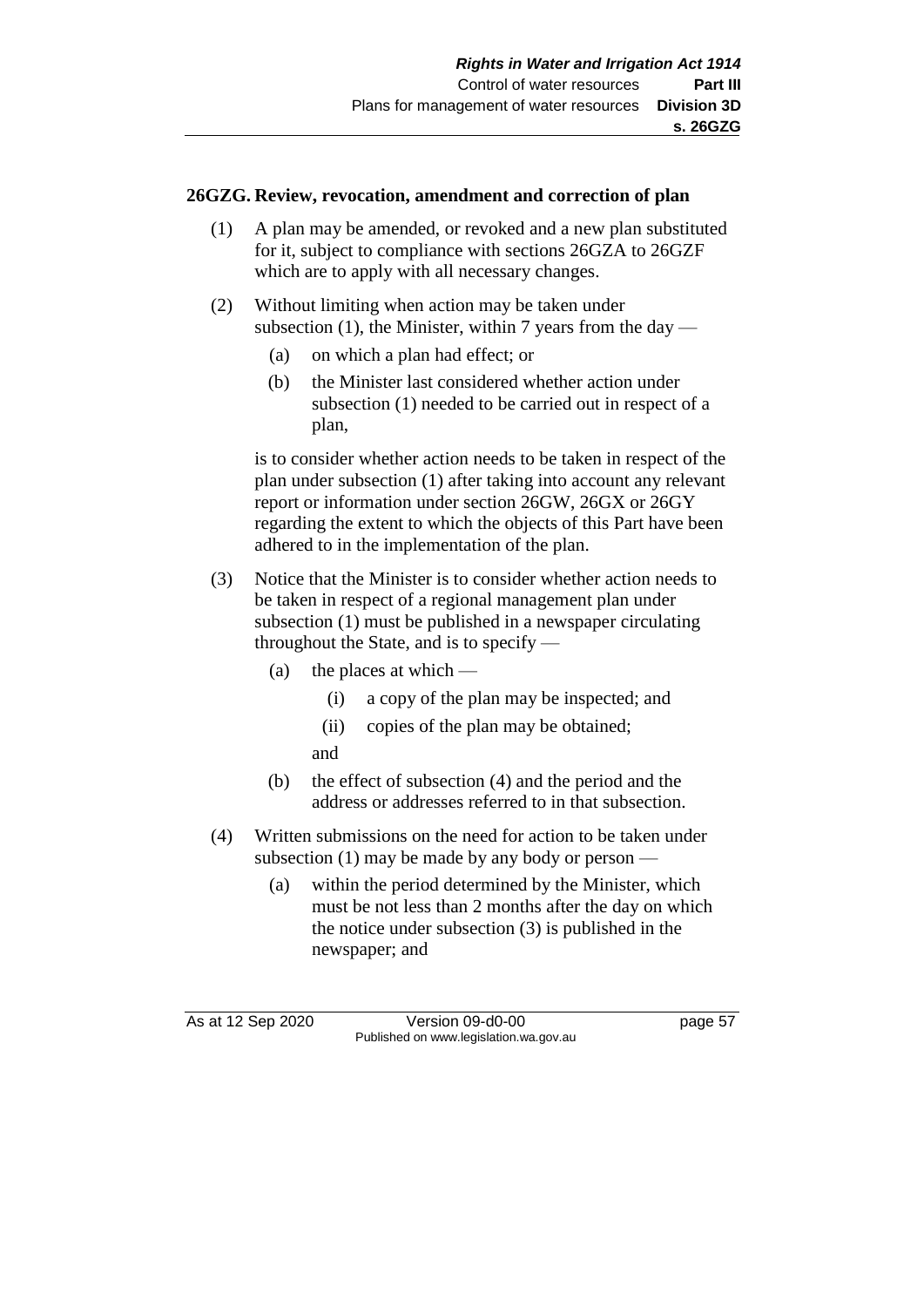(b) by giving them to the Minister, in a manner designated by the Minister, and so that they are received within that period.

- (4a) The Minister must advise the Water Resources Council of the Minister's decision, and reasons, as to whether action needs to be taken in respect of a plan under subsection (1).
- (5) The Minister may
	- (a) correct any clerical mistake, error or inaccuracy in, or accidental omission from, a plan; or
	- (b) replace any factual information set out in a plan if the information has become out of date.
- (6) Notice of any such correction or replacement must be published in the *Gazette* for public information.

*[Section 26GZG inserted: No. 49 of 2000 s. 44; amended: No. 38 of 2007 s. 67 and 101(1); No. 34 of 2020 s. 69.]*

# **Division 3E — Register of instruments**

*[Heading inserted: No. 49 of 2000 s. 49.]*

## **26GZH. Terms used**

In this Division —

*instrument* means —

- (a) a licence under section 5C; and
- (b) an exemption under section 26C; and
- (c) a direction under section 22, 26G or 26GC;

*security interest* means an interest in a licence (however arising) that secures payment of a debt or other pecuniary obligation or the performance of any other obligation.

*[Section 26GZH inserted: No. 49 of 2000 s. 49.]*

page 58 Version 09-d0-00 As at 12 Sep 2020 Published on www.legislation.wa.gov.au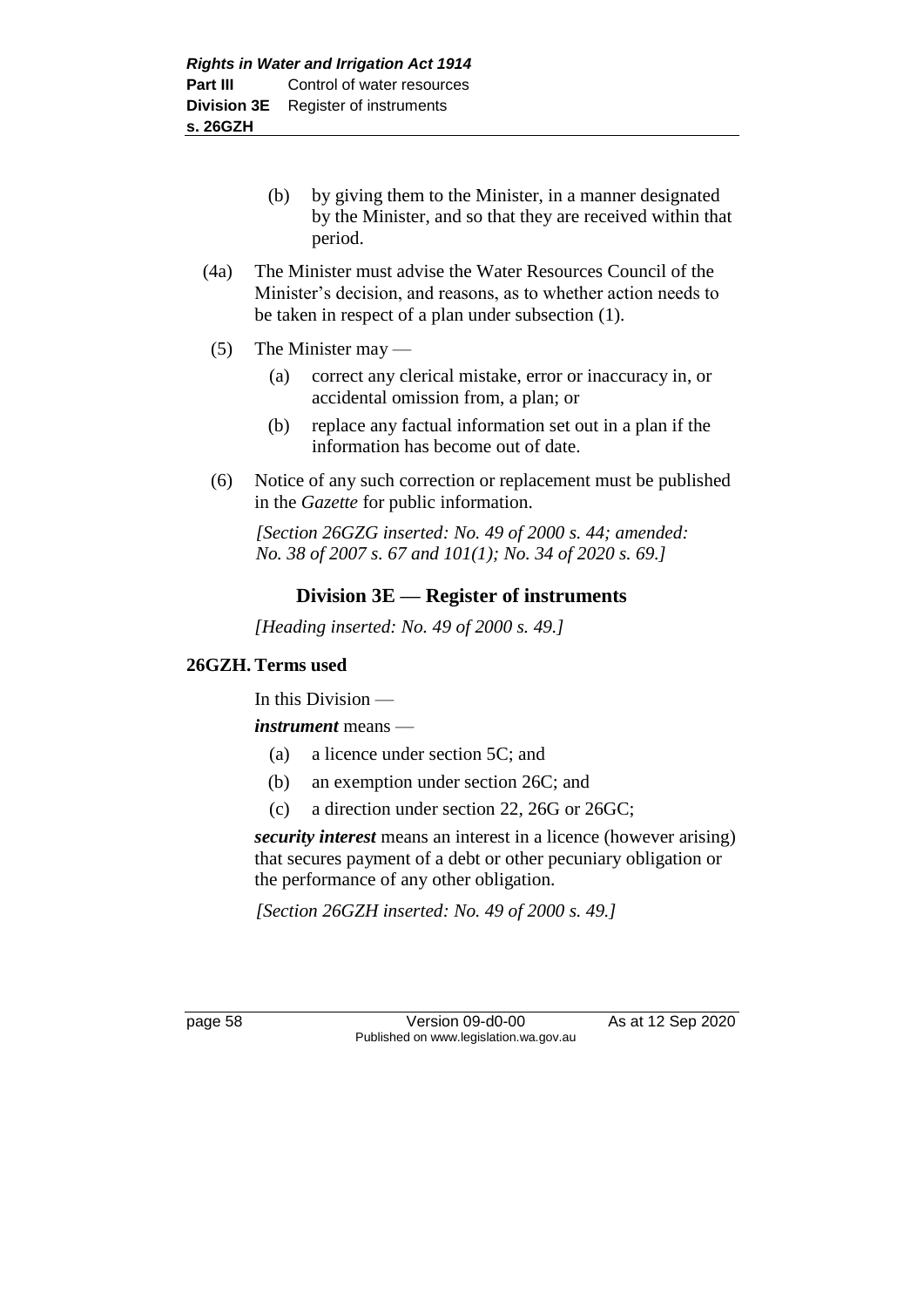### **26GZI. Register, keeping and inspection of etc.**

- (1) The CEO is to keep a register of instruments.
- (2) The register may be kept in such form as the CEO thinks fit.
- (3) The register must be available for public inspection, subject to payment of the prescribed fee (if any), during normal office hours at the office or offices of the Department designated by the CEO for the purposes of this subsection.
- (4) A person may, upon application to the CEO and payment of the prescribed fee, if any, obtain a copy of an entry in, or an extract from, the register.
- (5) The CEO may, subject to payment of the prescribed fee, if any, allow a person access to the register in electronic form.

*[Section 26GZI inserted: No. 49 of 2000 s. 49; amended: No. 38 of 2007 s. 68 and 102.]*

## **26GZJ. Content of register**

- (1) The register must set out the following details in respect of each instrument —
	- (a) the nature of the instrument and the provision or provisions of this Act under which it has effect; and
	- (b) the period for which it is in force; and
	- (c) the name and business address
		- (i) in the case of a licence under section 5C, of the person who for the time being holds the licence; or
		- (ii) in the case of a direction under section 22, 26G or 26GC, of the person who is bound by the direction;

and

(d) a description of the water resource to which the instrument relates, including the locality in which, and a legal description of the land on which, it is situated; and

As at 12 Sep 2020 Version 09-d0-00 page 59 Published on www.legislation.wa.gov.au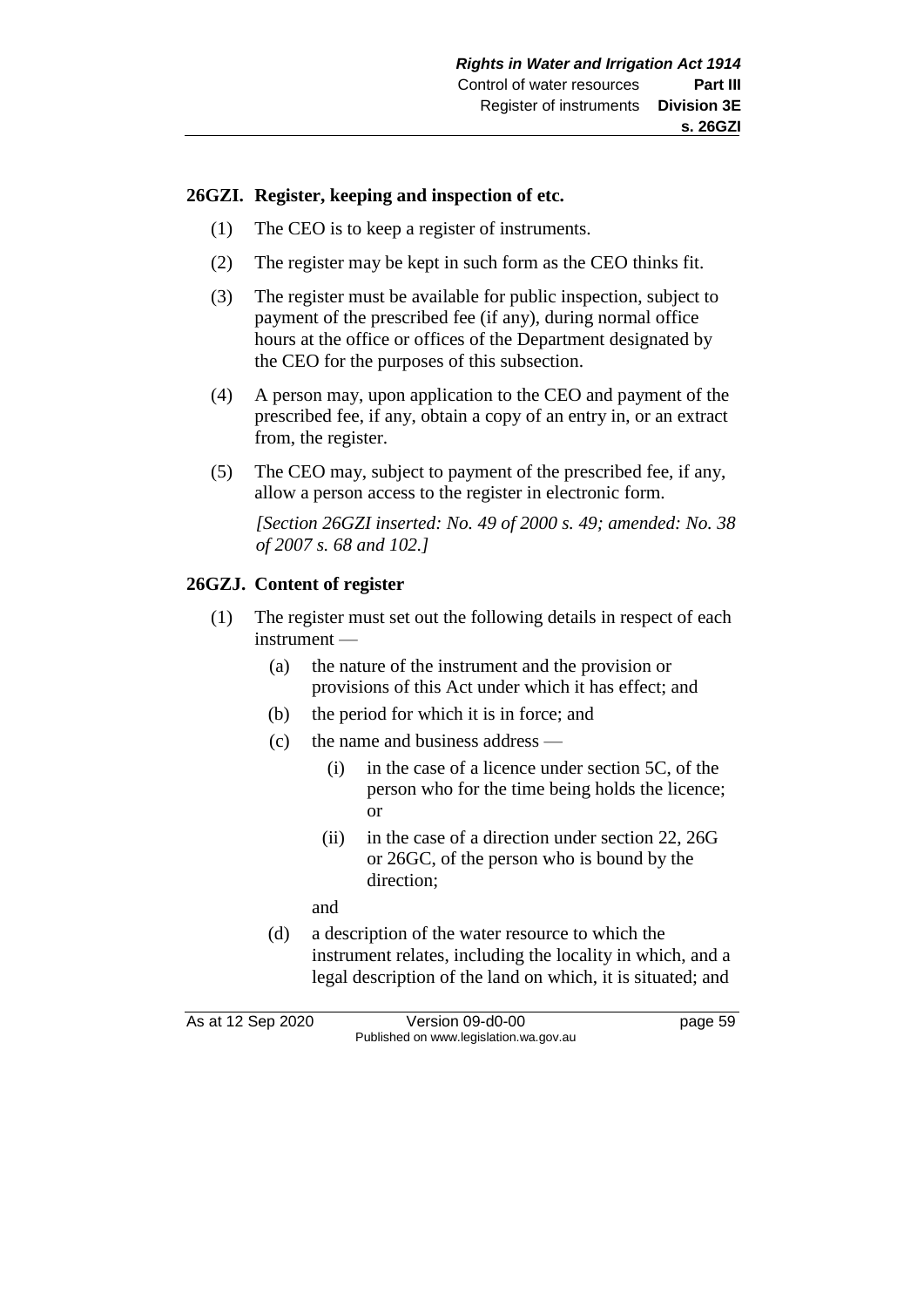(e) in the case of a licence, details relating to any security interest in the licence that the CEO is required to note on the register under section 26GZM; and

- (f) details of any conviction of a person referred to in paragraph (c) for an offence against this Act; and
- (g) any other details that are prescribed by the regulations.
- (2) In the case of a licence under section 5C held by the holder of a water services licence, the details referred to in subsection (1) are to be set out in a separate part of the register.
- (3) In subsection  $(2)$  —

*water services licence* means a licence under the *Water Services Act 2012* that authorises the provision of a water supply service or an irrigation service.

*[Section 26GZJ inserted: No. 49 of 2000 s. 49; amended: No. 67 of 2003 Sch. 2 cl. 66; No. 38 of 2007 s. 102; No. 25 of 2012 s. 59.]*

## **26GZK. Transfer of licence etc. under Sch. 1 cl. 31 to be recorded**

Where a transfer of a licence or a water entitlement under a licence is approved by the Minister under clause 31 of Schedule 1, the CEO is to amend the register to accurately reflect the transfer as soon as practicable.

*[Section 26GZK inserted: No. 49 of 2000 s. 49; amended: No. 38 of 2007 s. 69.]*

#### **26GZL. Security interest in licence, application for note of**

A licensee may apply to the CEO in a form approved by the CEO to have noted on the register that a specified person has a security interest in the licence.

*[Section 26GZL inserted: No. 49 of 2000 s. 49; amended: No. 38 of 2007 s. 102.]*

page 60 Version 09-d0-00 As at 12 Sep 2020 Published on www.legislation.wa.gov.au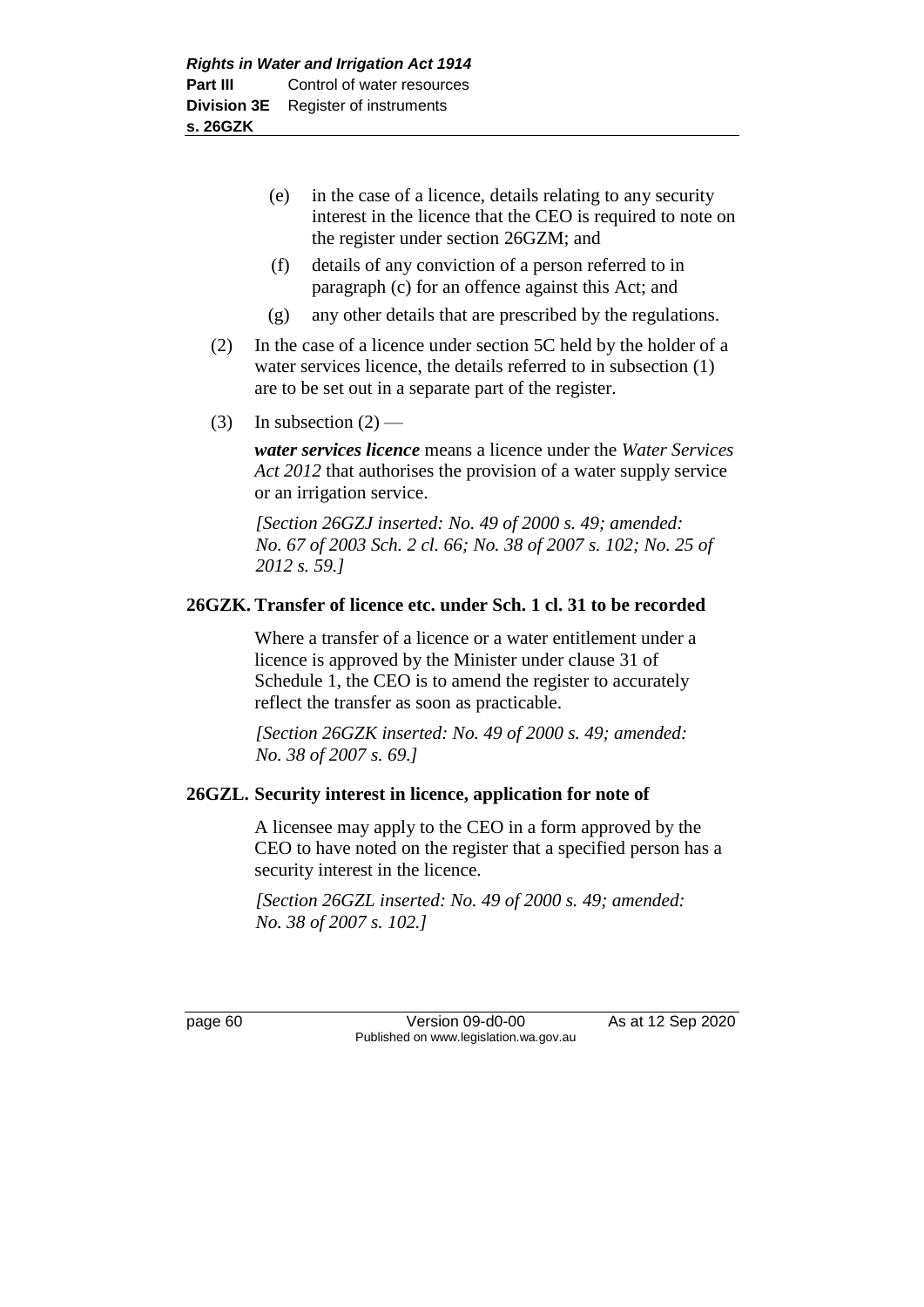### **26GZM. Security interest, notation of**

- $(1)$  The CEO must
	- (a) on application being made under section 26GZL; and
	- (b) payment of the prescribed fee, if any,

make a notation on the register that the person specified in the application has a security interest in the relevant licence.

- (2) The notation must set out the following details in respect of the security interest —
	- (a) a general description of the nature of the security interest; and
	- (b) the name and business address of the person who has the security interest; and
	- (c) such other details, if any, as are prescribed.

*[Section 26GZM inserted: No. 49 of 2000 s. 49; amended: No. 38 of 2007 s. 102.]*

### **26GZN. Notation of security interest, CEO's functions as to and effect of**

- (1) The CEO is not to be concerned with
	- (a) the nature of any security interest that is the subject of an application under section 26GZL; or
	- (b) whether or not the person specified in the application as having the security interest actually has that interest.
- (2) A notation on the register that a person has a security interest in a licence does not give the interest any force that it would not have had if this Division had not been enacted.

*[Section 26GZN inserted: No. 49 of 2000 s. 49; amended: No. 38 of 2007 s. 102.]*

As at 12 Sep 2020 Version 09-d0-00 page 61 Published on www.legislation.wa.gov.au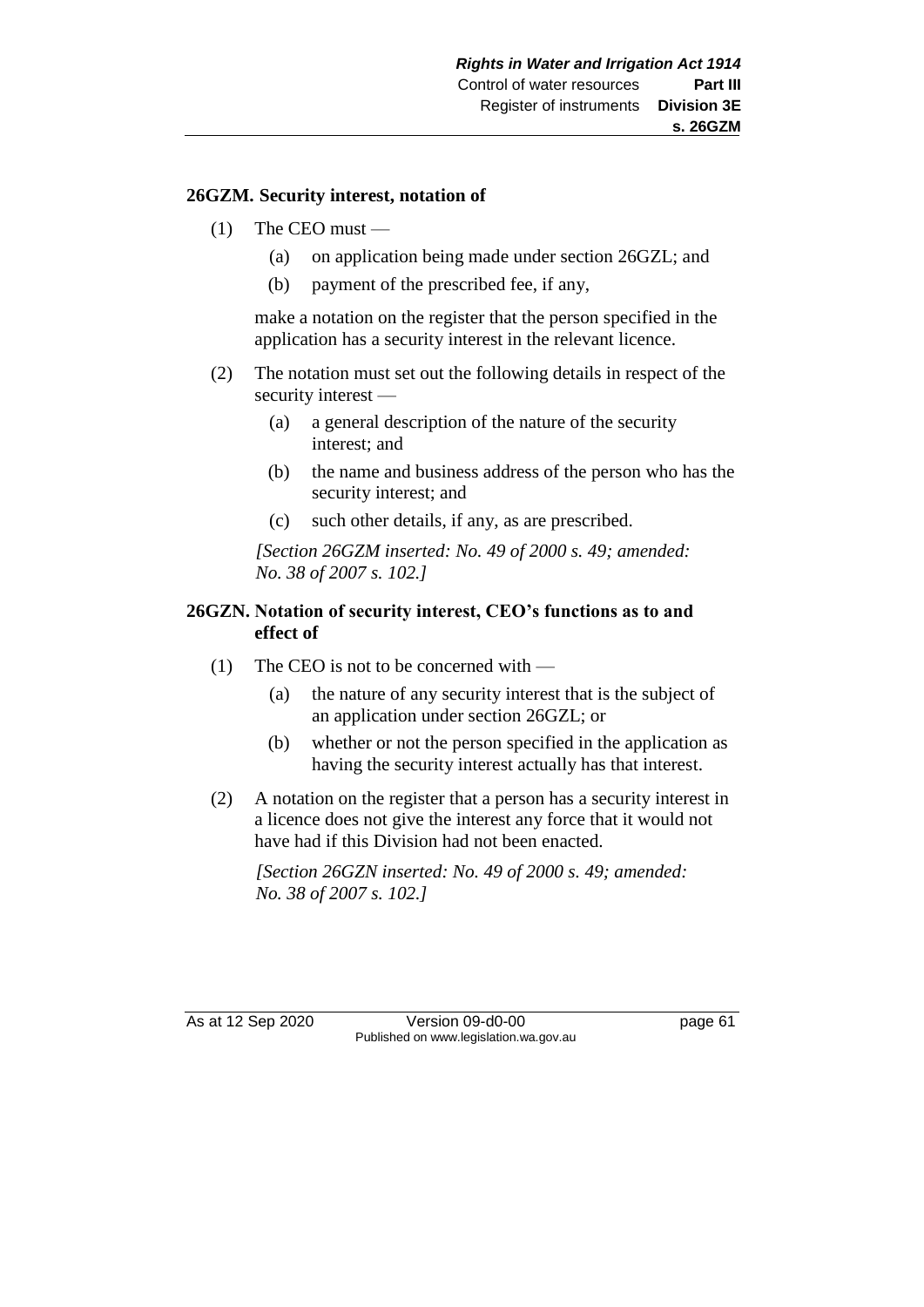# **26GZO. Holder of notated security interest to be notified of certain events**

If the register contains a notation made under section 26GZM that a person has a security interest in a licence and —

- (a) the licensee is convicted of an offence against this Act; or
- (b) application is made to the Minister
	- (i) under clause 23 of Schedule 1 to amend the licence; or
	- (ii) under clause 32 of that Schedule for approval of the transfer of the licence or a water entitlement under the licence;
	- or
- (c) the Minister proposes
	- (i) not to renew the licence under clause 22 of Schedule 1; or
	- (ii) to amend the licence under clause 24 of that Schedule; or
	- (iii) to cancel or suspend the licence under clause 25 of that Schedule;

or

(d) the Minister is notified that the licensee wishes to surrender the licence under clause 27 of Schedule 1,

the CEO must as soon as practicable give or cause to be given to the person specified in the notation written details of that fact.

*[Section 26GZO inserted: No. 49 of 2000 s. 49; amended: No. 38 of 2007 s. 70.]*

# **26GZP. Economic Regulation Authority to be notified of certain events**

- $(1)$  If
	- (a) a licence is recorded in the part of the register mentioned in section 26GZJ(2); and

page 62 Version 09-d0-00 As at 12 Sep 2020 Published on www.legislation.wa.gov.au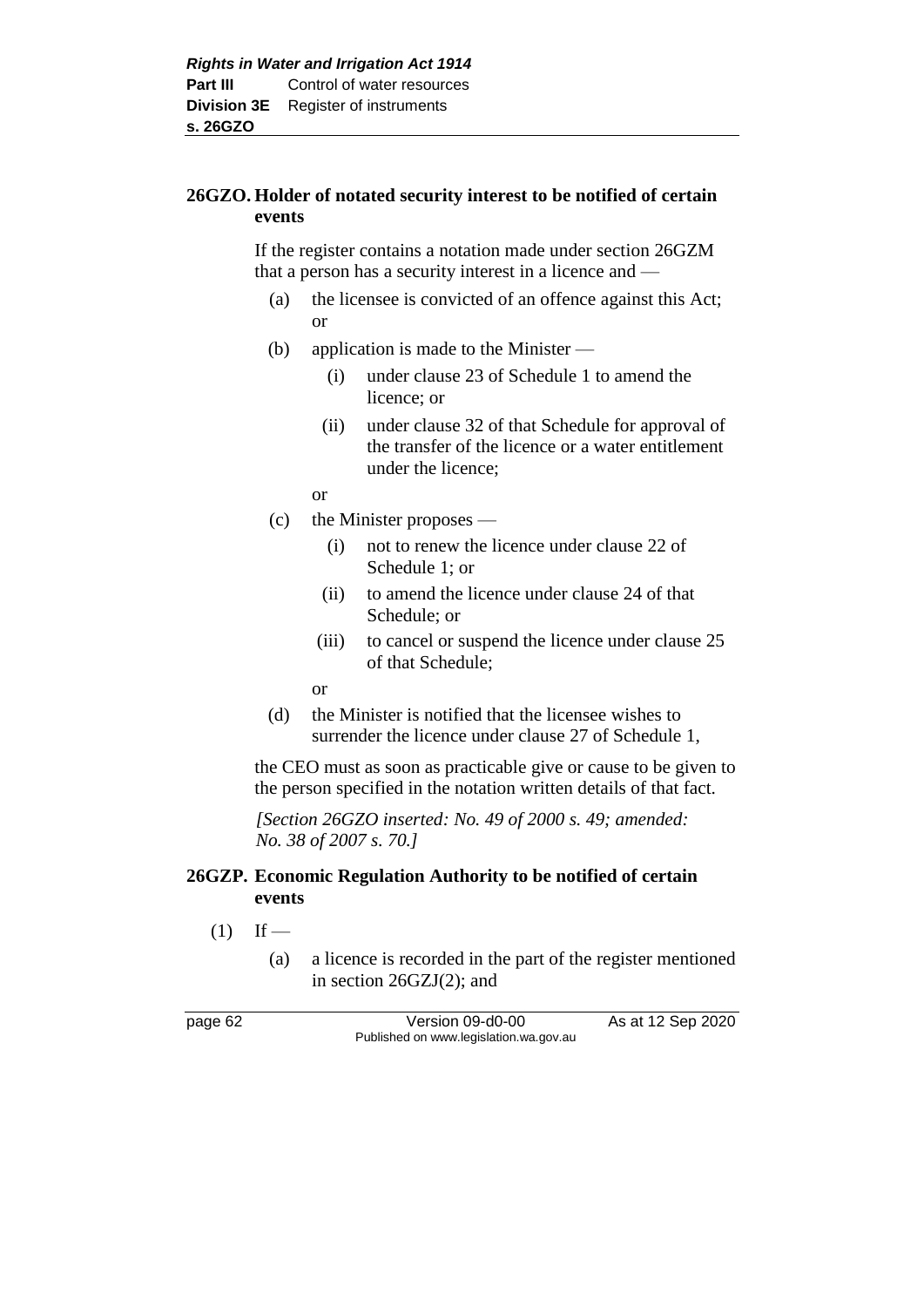(b) any of the events described in section 26GZO occurs in relation to the licence,

the CEO must as soon as practicable give or cause to be given to the Authority written details of that fact.

(2) In subsection  $(1)$  —

*Authority* means the Economic Regulation Authority established by the *Economic Regulation Authority Act 2003*.

*[Section 26GZP inserted: No. 49 of 2000 s. 49; amended: No. 67 of 2003 Sch. 2 cl. 67; No. 38 of 2007 s. 102.]*

# **26GZQ. Security interest notation, removal and variation of**

- (1) If the register contains a notation that a person has a security interest in a licence, the licensee may apply to the CEO in a form approved by the CEO to —
	- (a) remove the notation from the register; or
	- (b) vary any details relating to the security interest.
- (2) Where an application is made under subsection (1), the CEO
	- (a) is to give notice of the application to a person noted on the register as having a security interest in the licence; and
	- (b) must not remove the notation of the security interest from the register or vary the details in the register (as the case requires) unless —
		- (i) each person noted on the register as having a security interest in the licence consents in writing to the CEO doing so; or
		- (ii) a court authorises or directs the CEO to do so, at the suit of the licensee, a person referred to in subparagraph (i) or some other interested person.

*[Section 26GZQ inserted: No. 49 of 2000 s. 49; amended: No. 38 of 2007 s. 71 and 102.]*

As at 12 Sep 2020 Version 09-d0-00 page 63 Published on www.legislation.wa.gov.au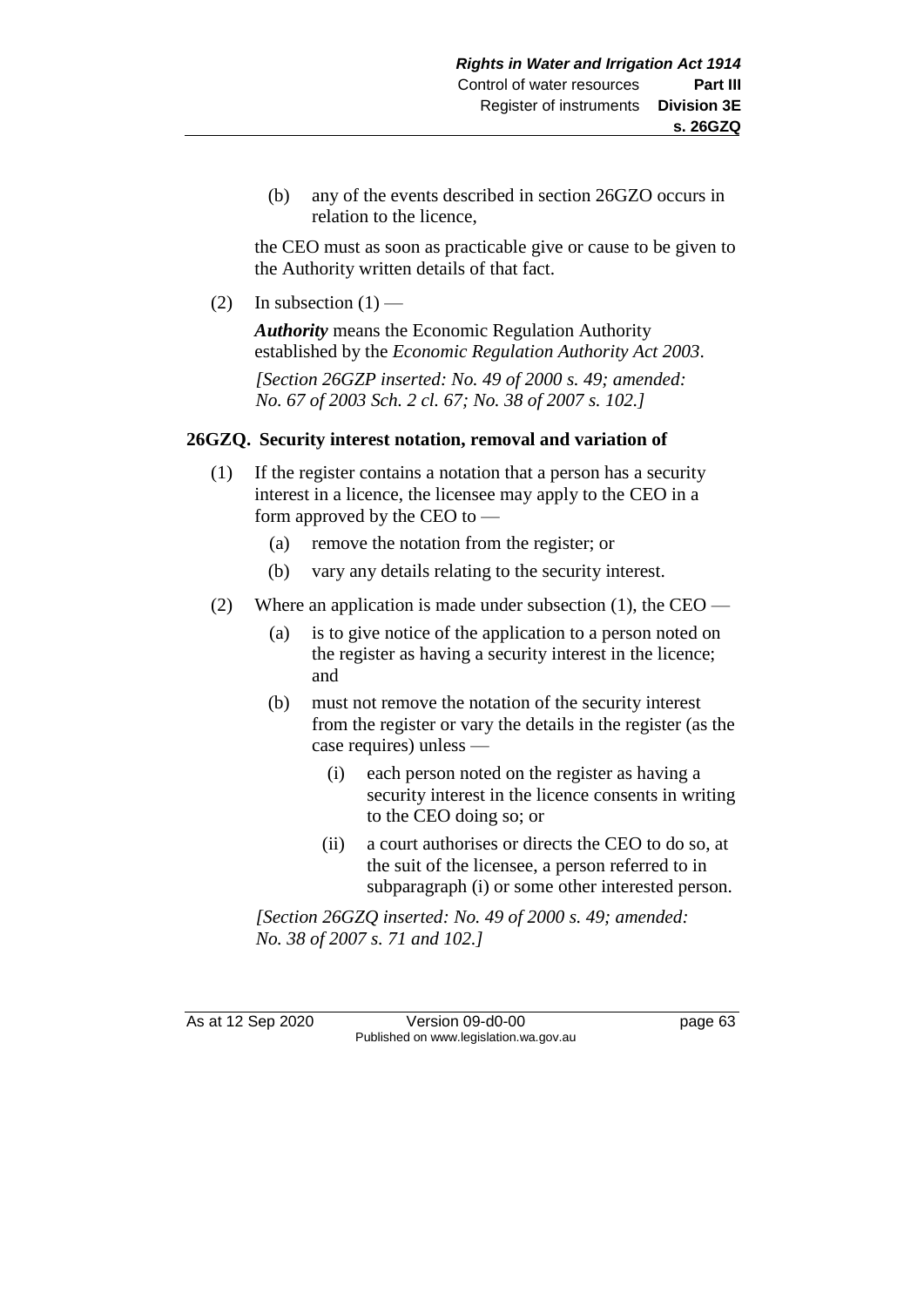## **26GZR. Register, CEO may amend etc.**

The CEO may amend, add to and correct the register in such manner as is necessary to make the register an accurate record of the details it contains.

*[Section 26GZR inserted: No. 49 of 2000 s. 49; amended: No. 38 of 2007 s. 102.]*

# **26GZS. No compensation for acts done etc. under this Division**

No compensation is payable in respect of anything done or omitted to be done in good faith by the CEO in the performance or purported performance of any duty, or the exercise or purported exercise of any power, under this Division.

*[Section 26GZS inserted: No. 49 of 2000 s. 49; amended: No. 38 of 2007 s. 102.]*

# **26GZT. Regulations relating to register**

The regulations may —

- (a) prescribe fees and charges payable in respect of anything done under this Division; and
- (b) provide for any other matter relating to the register.

*[Section 26GZT inserted: No. 49 of 2000 s. 49.]*

# **Division 4 — Miscellaneous**

*[Heading inserted: No. 119 of 1984 s. 3.]* 

# **26H. Right of entry of Minister**

(1) Subject to subsection (1a), the Minister may, in the exercise of the right of the Crown, to the control of the waters in watercourses, wetlands or underground water sources or for any other purpose required by this Act, enter upon any land and inspect that land and any dam, well, or other works thereon or therein and take such measures as may be necessary or convenient, whether in general or to meet particular cases, to

page 64 Version 09-d0-00 As at 12 Sep 2020 Published on www.legislation.wa.gov.au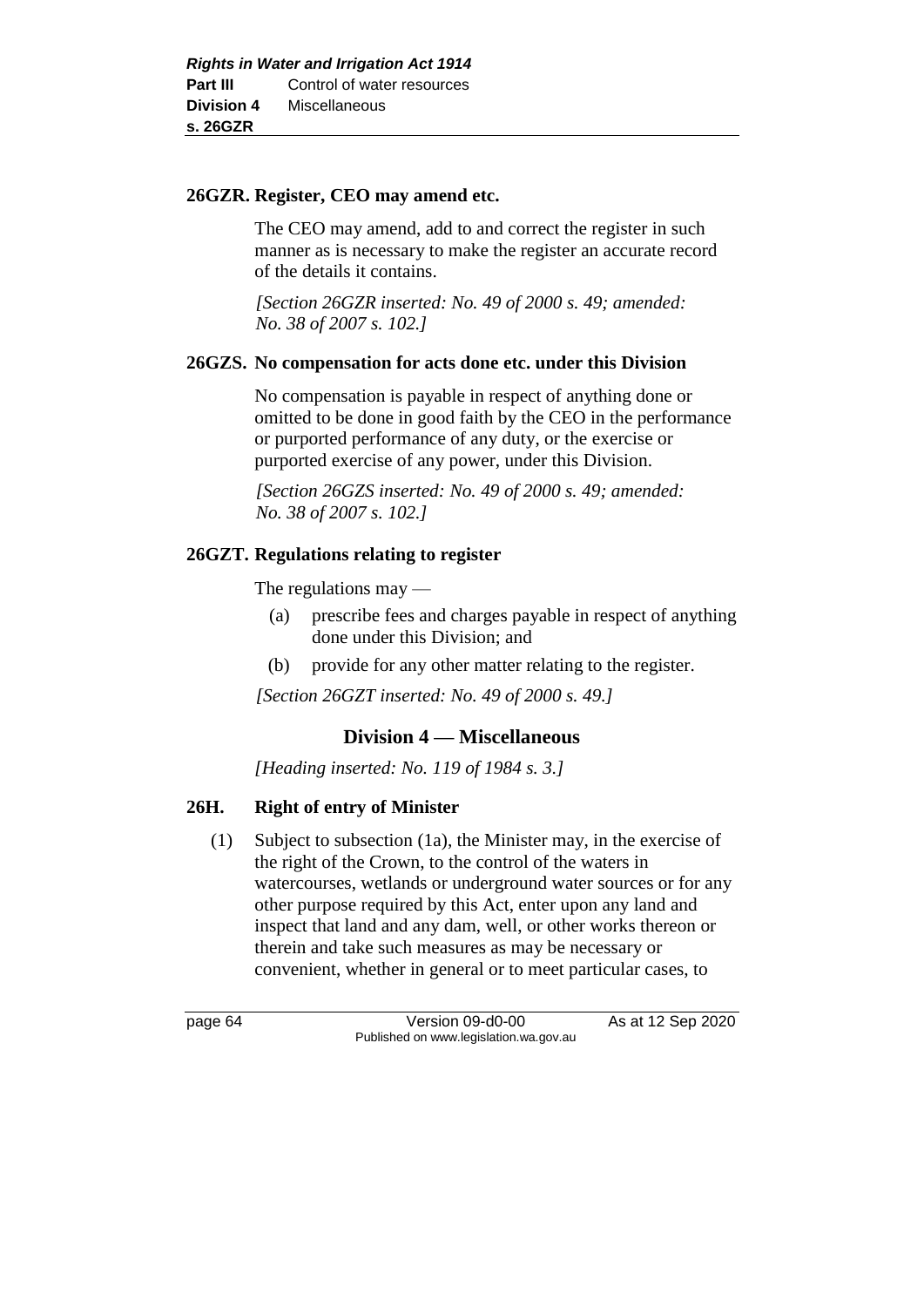carry out the objects and purposes of this Act and the Minister's duties thereunder including measures for the conservation and regulation of such water and for the protection of the bed over or within which it flows or is contained, and for removing any obstruction from such bed, and for clearing and deepening and straightening and otherwise altering the channel of any such watercourse, and may intervene summarily to prevent the undue, excessive, or illegal diversion, taking or use of such water or interference with such bed.

- (1a) The provisions of Part VI of the *Water Agencies (Powers) Act 1984* that regulate entry onto land apply in relation to any entry under subsection (1).
- (2) Any person who obstructs, impedes or interferes with the Minister or any other person exercising powers under subsection (1) in entering upon any land or in taking any measures under subsection (1), is guilty of an offence against this Act.

*[Section 26H inserted: No. 119 of 1984 s. 3; amended: No. 25 of 1985 s. 286; No. 73 of 1995 s. 138 and 140; No. 49 of 2000 s. 12, 15 and 41; No. 74 of 2003 s. 103(2); No. 38 of 2007 s. 72.]* 

### **26J. Court proceedings, Minister may institute and evidence in**

- (1) The Minister, or an officer of the Department authorised by the Minister for the purpose, may institute and maintain any proceeding in any court whether such proceeding be for any civil remedy or for the recovery or enforcement of any penalty against any person for illegally diverting or taking or for polluting the water of any watercourse, wetland or underground water source, or for unlawfully interfering with the bed thereof.
- (2) In such proceedings it shall not be necessary for the Minister to show that the Crown or any other person has sustained damage by such illegal diversion or taking of water or unlawful interference with such bed; nor that the Crown is a riparian owner or otherwise entitled to the use or to the protection of the

As at 12 Sep 2020 Version 09-d0-00 page 65 Published on www.legislation.wa.gov.au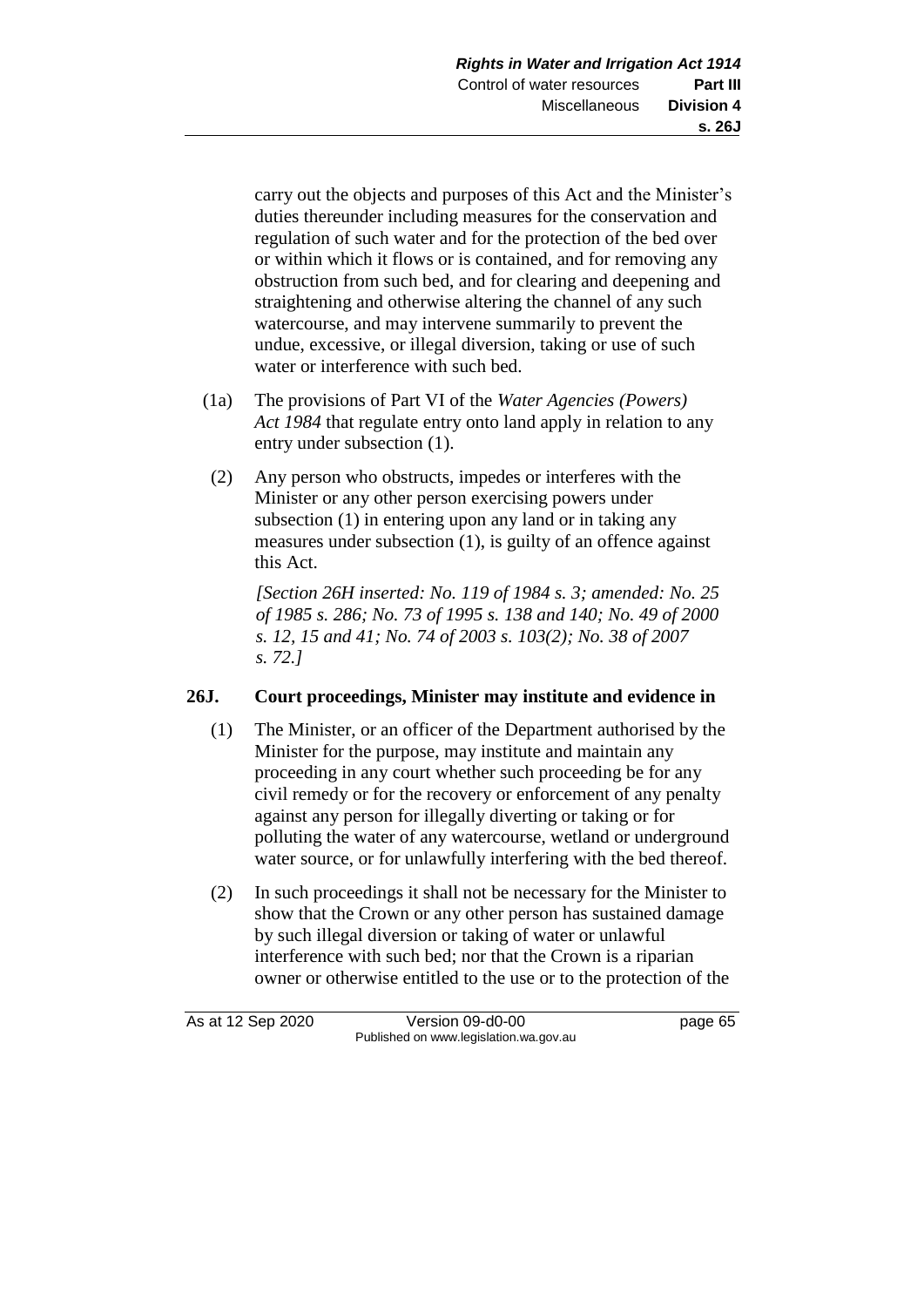watercourse, wetland or underground water source from which water is illegally diverted or taken, or the water of which is polluted, or the bed of which is unlawfully interfered with; but the Minister shall be entitled to judgment in the Crown's favour if it be proved that the water has been illegally diverted or taken or polluted, or that the bed has been unlawfully interfered with; and the Minister shall, in the discretion of the court, be entitled to the costs and expenses of the proceedings against the person by whom the court in its discretion shall order such costs and expenses to be paid.

*[Section 26J inserted: No. 119 of 1984 s. 3; amended: No. 25 of 1985 s. 279 and 287; No. 73 of 1995 s. 117 and 138; No. 49 of 2000 s. 14(5) and 15; No. 74 of 2003 s. 103(3); No. 38 of 2007 s. 73.]* 

# **26K. This Part binds Crown and statutory undertakers**

- (1) Except so far as a provision of this Part may be inconsistent with a Government agreement, this Part binds the Crown and a statutory undertaker.
- (2) The Governor may by order published in the *Gazette* provide for exemptions for the Crown or a statutory undertaker from any provision of this Part.
- (3) Section 43(4) and (7) to (9) of the *Interpretation Act 1984* applies to an order under subsection (2) as though the order were subsidiary legislation and section 42 of that Act applies to such an order as if the order were a regulation.
- (4) In this section —

*Government agreement* has the same meaning as it has in the *Government Agreements Act 1979*;

*statutory undertaker* means a person performing a function that is authorised or provided for by or under a written law.

*[Section 26K inserted: No. 73 of 1995 s. 118; amended: No. 49 of 2000 s. 45.]* 

page 66 Version 09-d0-00 As at 12 Sep 2020 Published on www.legislation.wa.gov.au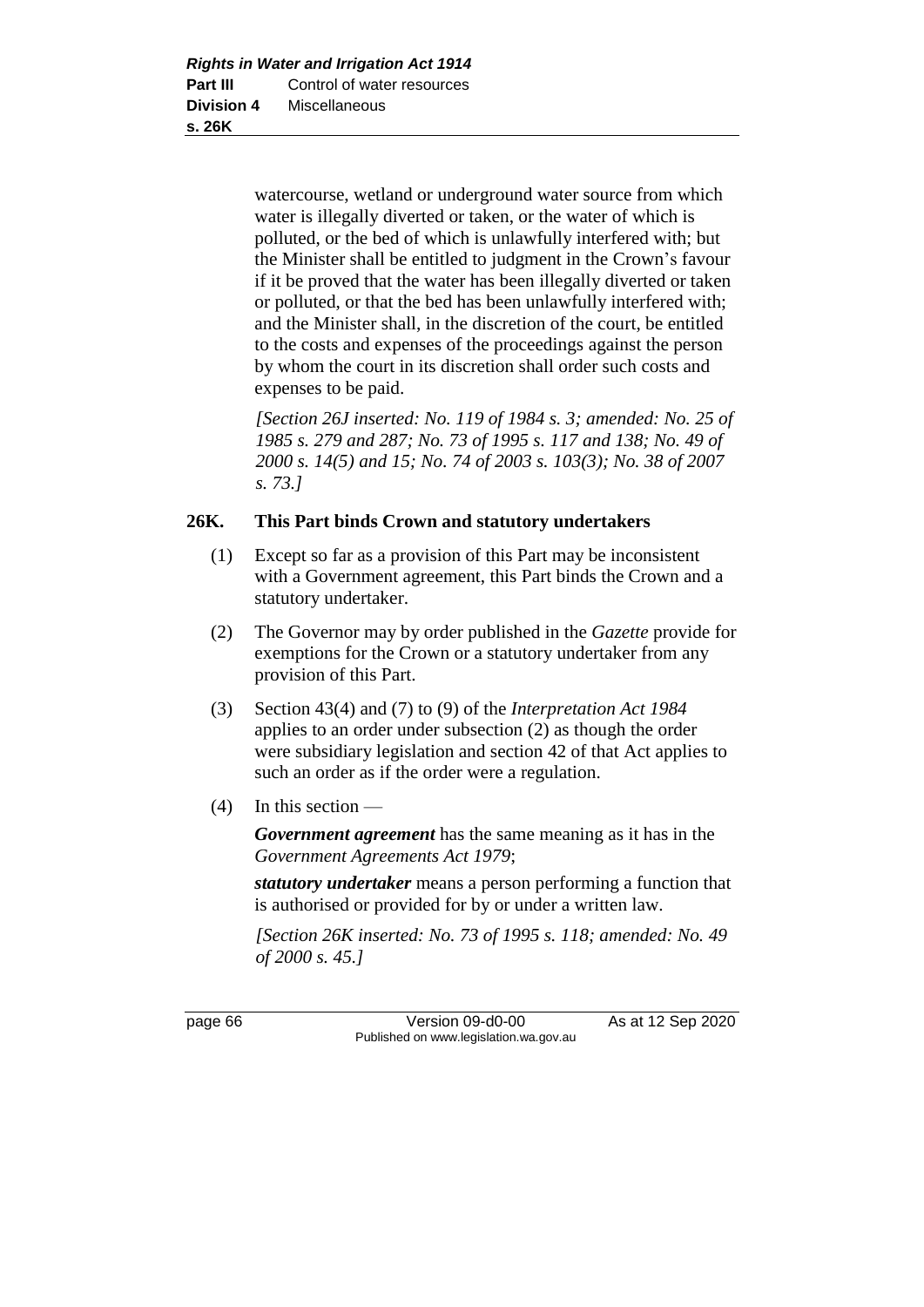### **26L. Local by-laws, Minister's powers to make etc.**

- (1) The Minister may make by-laws for the purposes of this Act (*local by-laws*) that are applicable in a locality or localities in the State specified in the by-laws.
- (2) Local by-laws may be made under subsection (1) prescribing or providing for any matter —
	- (a) that is required or permitted by this Act to be prescribed or provided for by local by-laws; or
	- (b) that is necessary or convenient to be prescribed for the purpose of achieving the objects of this Act.
- (3) Without limiting subsection (2), local by-laws may make provision for and in relation to —
	- (a) the construction, provision, maintenance, repair and removal of works relating to water resources; and
	- (b) the manner in which water may be taken; and
	- (c) the exemption or exclusion of
		- (i) acts, persons or things; or
		- (ii) acts, persons or things in a specified area,

from the application of particular provisions of this Act, the regulations or the by-laws; and

- (d) the authorisation of persons to take water from a watercourse, wetland or underground source —
	- (i) for particular purposes; or
	- (ii) under particular circumstances,

or both of those kinds of cases; and

- (e) the duties of licensees, persons whose names are endorsed on a licence as being a person with whom the holder of a licence has an agreement referred to in clause 30 of Schedule 1 and other persons on whom rights are conferred by or under this Act, including duties in respect of —
	- (i) monitoring and reporting on water resources; and

As at 12 Sep 2020 Version 09-d0-00 page 67 Published on www.legislation.wa.gov.au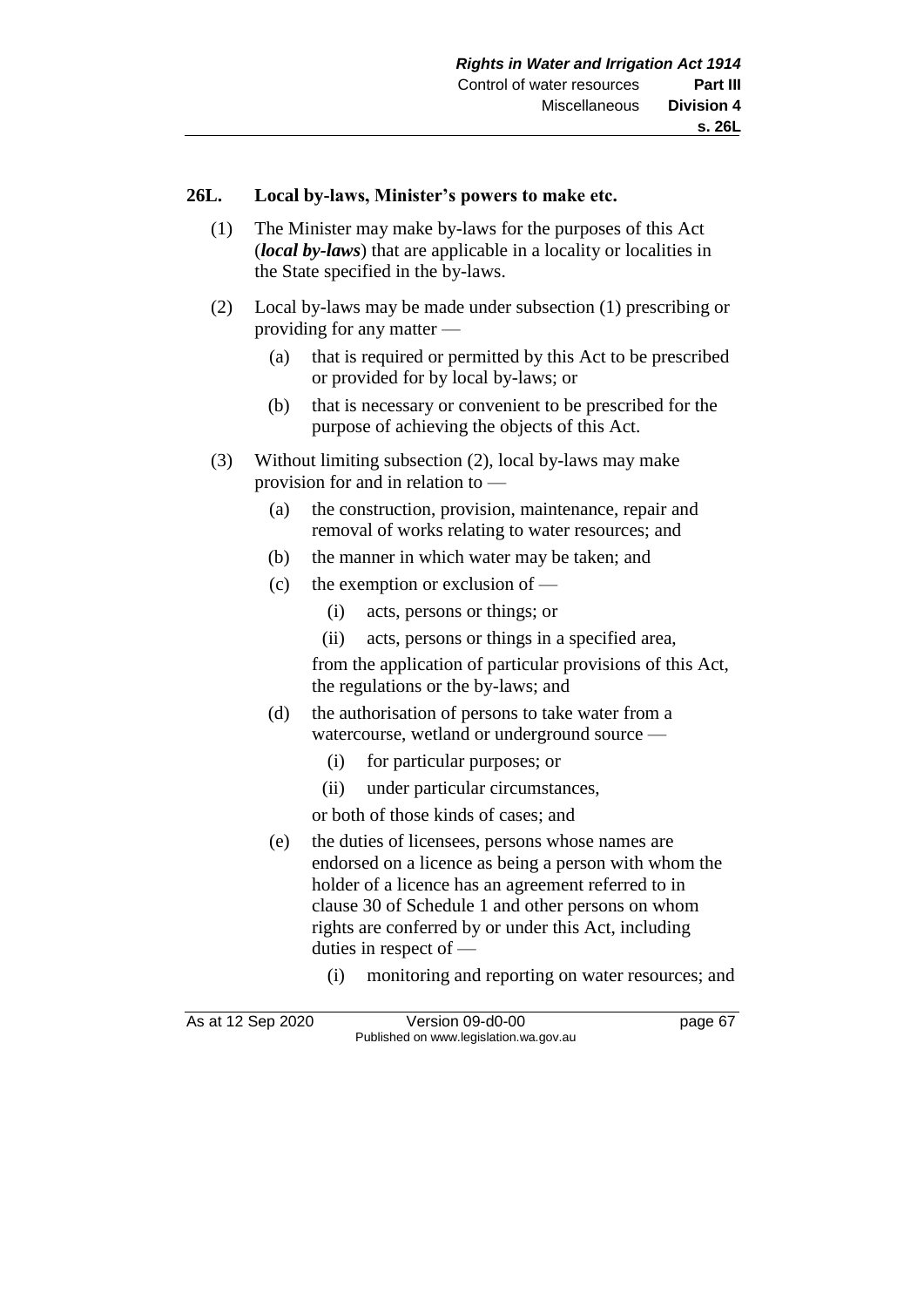- (ii) the recording and supply of information; and
- (iii) the taking and analysis of samples of water.
- (4) If a provision of local by-laws is inconsistent with a provision of the regulations, the latter provision prevails to the extent of the inconsistency.
- (5) If a provision of local by-laws is inconsistent with a provision of by-laws made under section 34 of the *Water Agencies (Powers) Act 1984*, the former provision prevails to the extent of the inconsistency.
- (6) Section 34(3)(a) of the *Water Agencies (Powers) Act 1984* does not apply to any local by-law.

*[Section 26L inserted: No. 49 of 2000 s. 46.]*

### **26M. Licensing schemes, local by-laws as to**

Local by-laws that provide for the licensing of persons to do anything that is otherwise prohibited may make provision for —

- (a) the matters that are to be, or may be, taken into account in considering applications for licences; and
- (b) fees that are to be paid in connection with licences; and
- (c) different licences to authorise the doing of different things under the by-laws; and
- (d) the conditions and restrictions that may be attached to licences, whether at the time of grant or later, and the cancellation, variation and enforcement of conditions and restrictions; and
- (e) the duration of licences and their renewal; and
- (f) the cancellation, suspension, amendment and transfer of licences; and
- (g) applications to the State Administrative Tribunal for review of decisions relating to applications made and licences granted under the by-laws.

*[Section 26M inserted: No. 49 of 2000 s. 46; amended: No. 55 of 2004 s. 1052.]*

page 68 Version 09-d0-00 As at 12 Sep 2020 Published on www.legislation.wa.gov.au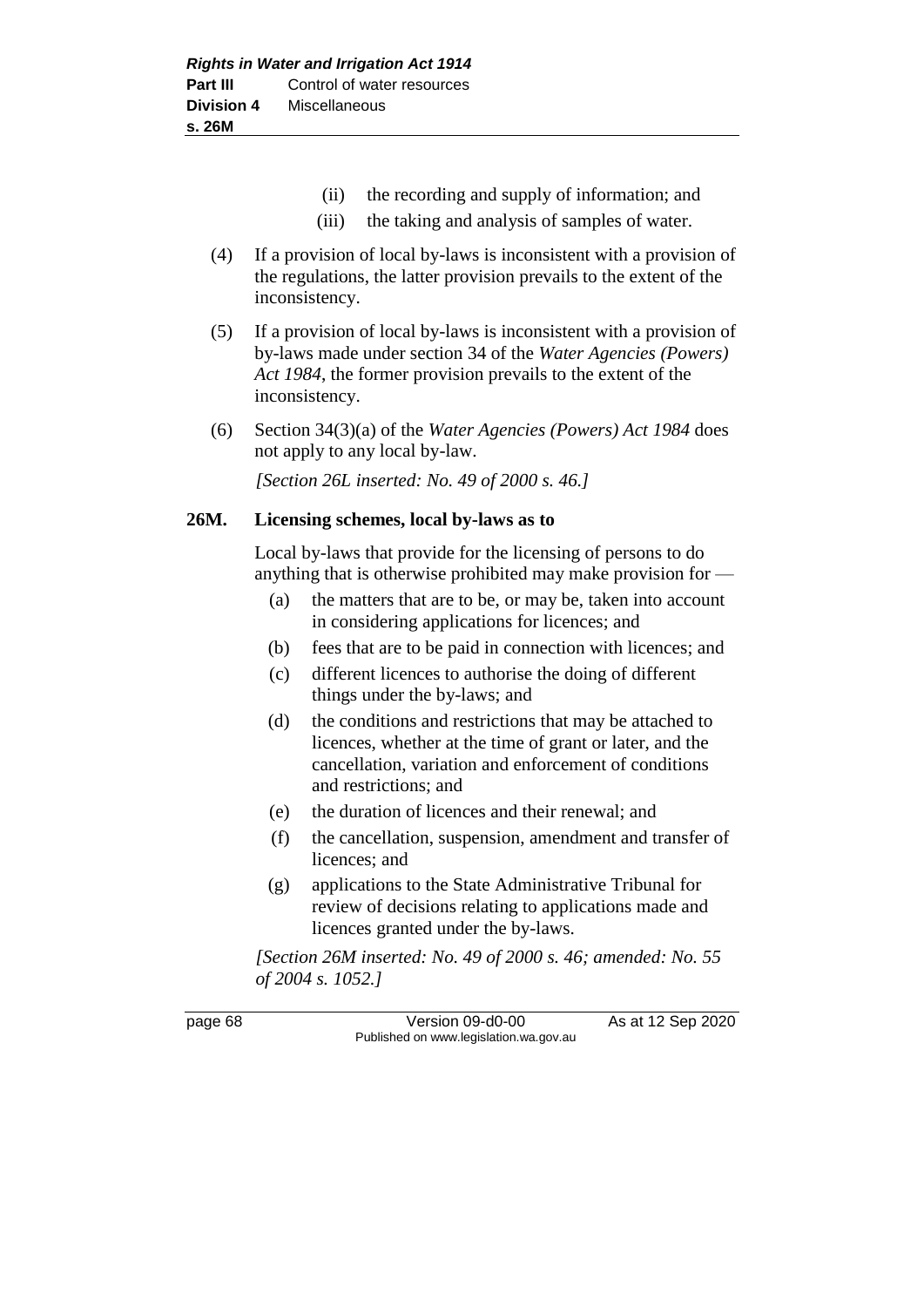# **26N. Prerequisites for making local by-laws**

- (1) Before the Minister makes, amends or repeals any local by-laws under section 26L, the Minister is to be satisfied that the requirements of this section, and where relevant, section 5, have been complied with.
- (2) The requirements are that
	- (a) a draft of a proposed legislative scheme for the by-laws, or the amendment or the repeal, must have been referred by the Minister to any water resources committee established under Division 3C for the locality or localities in which the by-laws are intended to apply; and
	- (b) any such committee must have been given the opportunity to make submissions on the proposal to the Minister; and
	- (c) if the Minister is of the opinion that the proposal may affect the functions of a body that is responsible for the planning for, or management of, a natural resource, the Minister is to submit the proposal to that body; and
	- (d) the Minister must have called for public comment on the proposal in accordance with subsection (3); and
	- (e) the Minister must have considered any submissions made under this section and given a report on them to the Water Resources Council.
- (3) The Minister is taken to comply with subsection (2)(d) by
	- (a) publishing in 2 issues of a daily newspaper circulating in the locality concerned a notice stating the proposal to make, amend or repeal the by-laws; and
	- (b) including in the notice a statement
		- (i) specifying the places at which a copy of the proposed legislative scheme for the by-laws, or the amendment or repeal, may be inspected or obtained; and

As at 12 Sep 2020 Version 09-d0-00 page 69 Published on www.legislation.wa.gov.au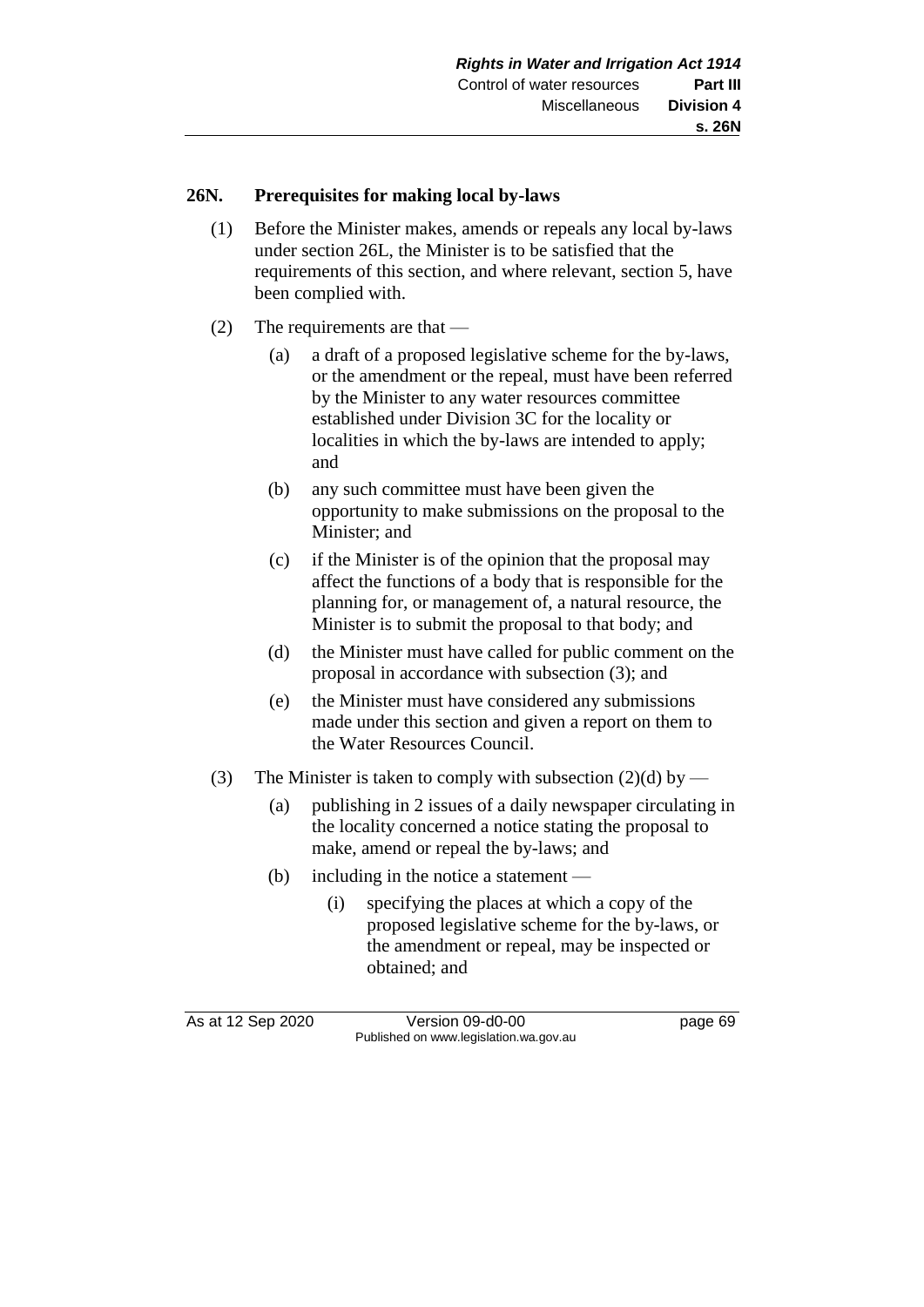- (ii) indicating that written submissions on the proposed scheme or amendment or repeal may be made by any person within a specified period; and
- (iii) indicating how submissions may be provided.
- (4) The period specified under subsection  $(3)(b)(ii)$  is not to be less than 30 days after both of the notices referred to in paragraph (a) of that subsection have been published.

*[Section 26N inserted: No. 49 of 2000 s. 46; amended: No. 38 of 2007 s. 74 and 101(1); No. 34 of 2020 s. 70.]*

# **26O. Drainage etc., local by-laws as to**

- (1) Local by-laws may be made to provide for the regulation and control of drainage and dewatering so far as they affect or are likely to affect the use or management of water resources under this Act.
- (2) By-laws referred to in subsection  $(1)$  may
	- (a) prohibit the construction, use, alteration or removal of drainage and dewatering works except under and in accordance with a licence; and
	- (b) impose penalties
		- (i) not exceeding \$5 000 and a daily penalty of \$500 for a breach of any such prohibition; and
		- (ii) not exceeding \$2 000 and a daily penalty of \$200 for any other breach of by-laws made under this section.
- (3) In this section —

*dewatering* means removing underground water to facilitate construction or other activity.

*[Section 26O inserted: No. 49 of 2000 s. 55.]*

page 70 Version 09-d0-00 As at 12 Sep 2020 Published on www.legislation.wa.gov.au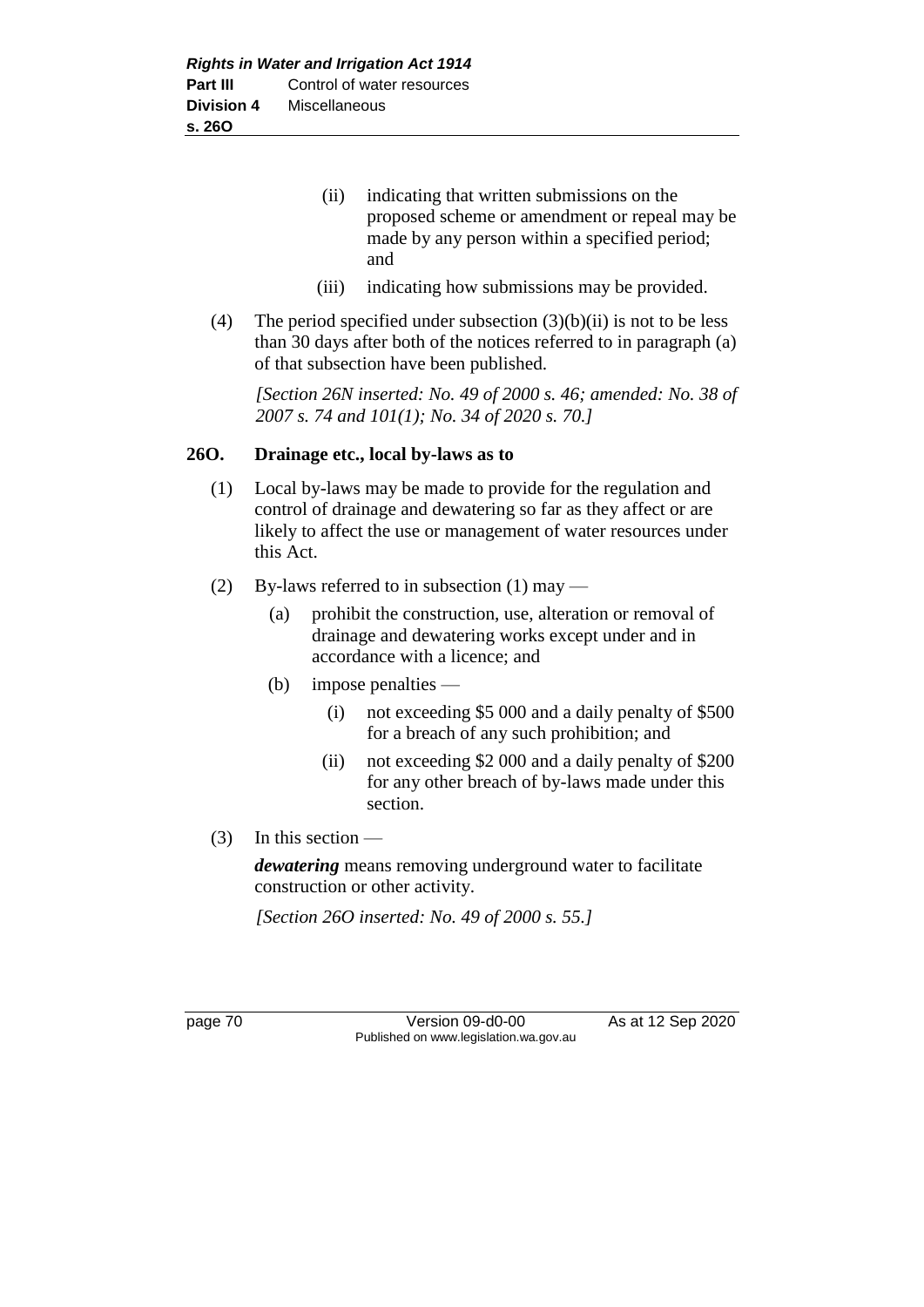### **26P. Flood protection works, local by-laws as to**

Local by-laws may be made —

- (a) providing for the regulation and control of flood protection levees so far as they obstruct or interfere with the flow of a watercourse, including the flow of its flood waters; and
- (b) imposing penalties
	- (i) not exceeding \$5 000 and a daily penalty of \$500 for a breach of any prohibition on the construction, alteration, use or removal of a flood protection levee; and
	- (ii) not exceeding \$2 000 and a daily penalty of \$200 for any other breach of by-laws made under this section;

and

- (c) conferring on the Minister powers
	- (i) to direct that works that contravene the by-laws be removed at the expense of the owner or occupier of the land on which the works are situate; and
	- (ii) if a direction is not complied with to  $-$ 
		- (I) effect the removal; and
		- (II) recover the cost of doing so from that owner or occupier,

and making provision incidental and supplementary to those powers.

*[Section 26P inserted: No. 49 of 2000 s. 55; amended: No. 38 of 2007 s. 101(1).]*

### **26Q. Minister's powers exercisable on behalf of people with water entitlement**

(1) The Minister may, by agreement with a person or group of persons holding any water entitlement, perform work or supply

As at 12 Sep 2020 Version 09-d0-00 page 71 Published on www.legislation.wa.gov.au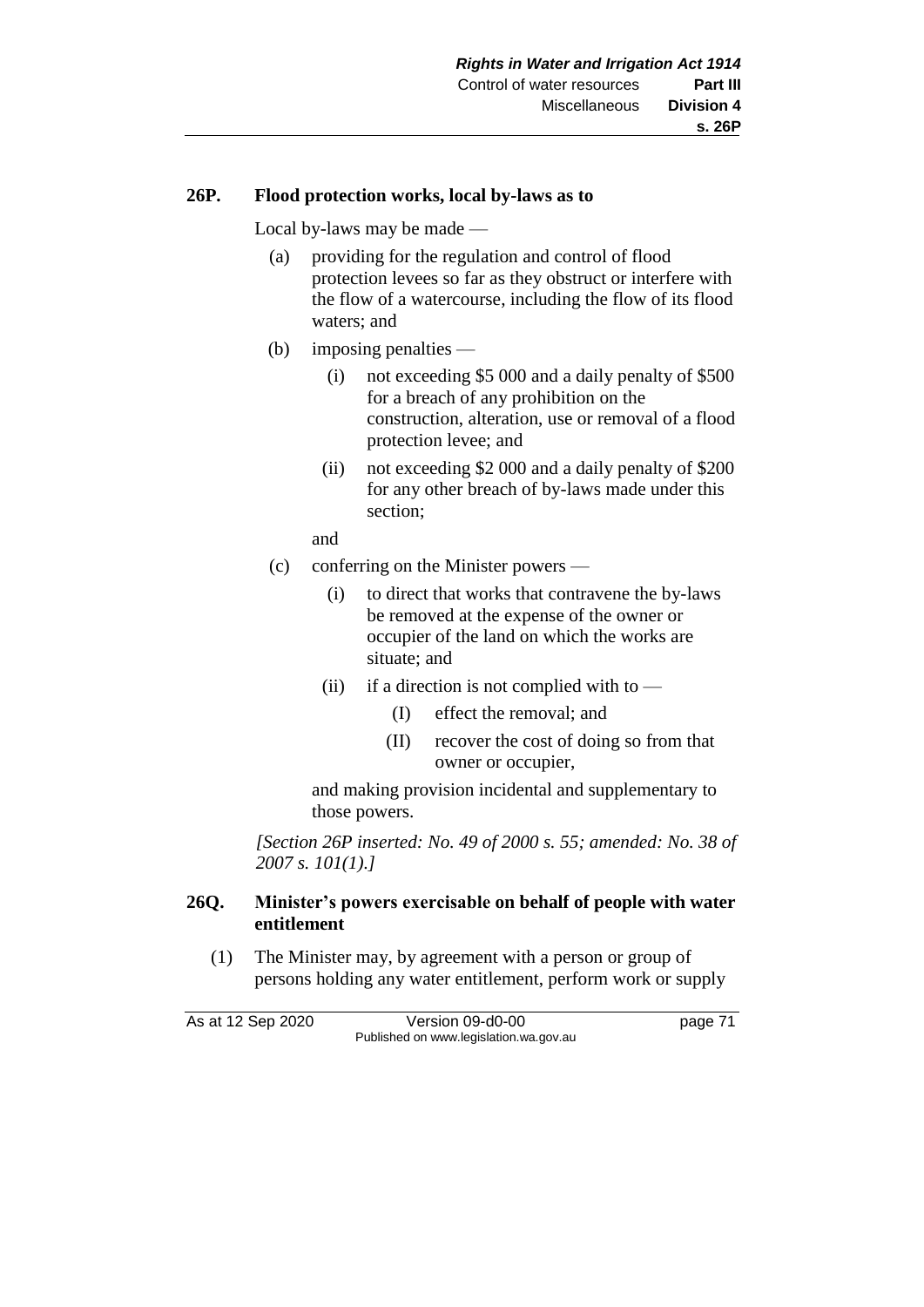services relating to the inspection or monitoring of a water resource for the benefit of the person or group of persons.

- (2) An agreement made by the Minister under subsection (1) may provide for the payment to the Minister by the person or persons of an agreed amount for the work performed or the services supplied.
- $(3)$  In this section —

*water entitlement* means a right to take water under this Act or under a licence granted under this Act.

*[Section 26Q inserted: No. 49 of 2000 s. 50; amended: No. 38 of 2007 s. 75 and 101(1).]*

# **27. Regulations**

- (1) Without prejudice to the generality of that power, the power conferred by section 37 of the *Water Agencies (Powers) Act 1984* to make regulations may be exercised to make regulations prescribing all matters that are required or permitted by this Part to be prescribed, or are necessary or convenient to be prescribed, for giving effect to the purposes of this Part and, in particular as to —
	- *[(a)-(d) deleted]*
	- (e) well licences, and artesian and non-artesian wells subject to licensing; and
	- (f) the furnishing of information as to wells; and
	- (fa) giving, sending or serving by electronic communication (as defined in the *Electronic Transactions Act 2011* section  $5(1)$ ) notices or other documents to be given, sent or served under this Act and how that giving, sending or service may be proven; and
	- (g) the forms to be used and the fees payable in respect of applications and the grant, variation and renewal of licences under section 26D; and
	- (ga) charges that are to be paid by the holder of a water services licence (as defined in section 26GZJ(3)) in

page 72 Version 09-d0-00 As at 12 Sep 2020 Published on www.legislation.wa.gov.au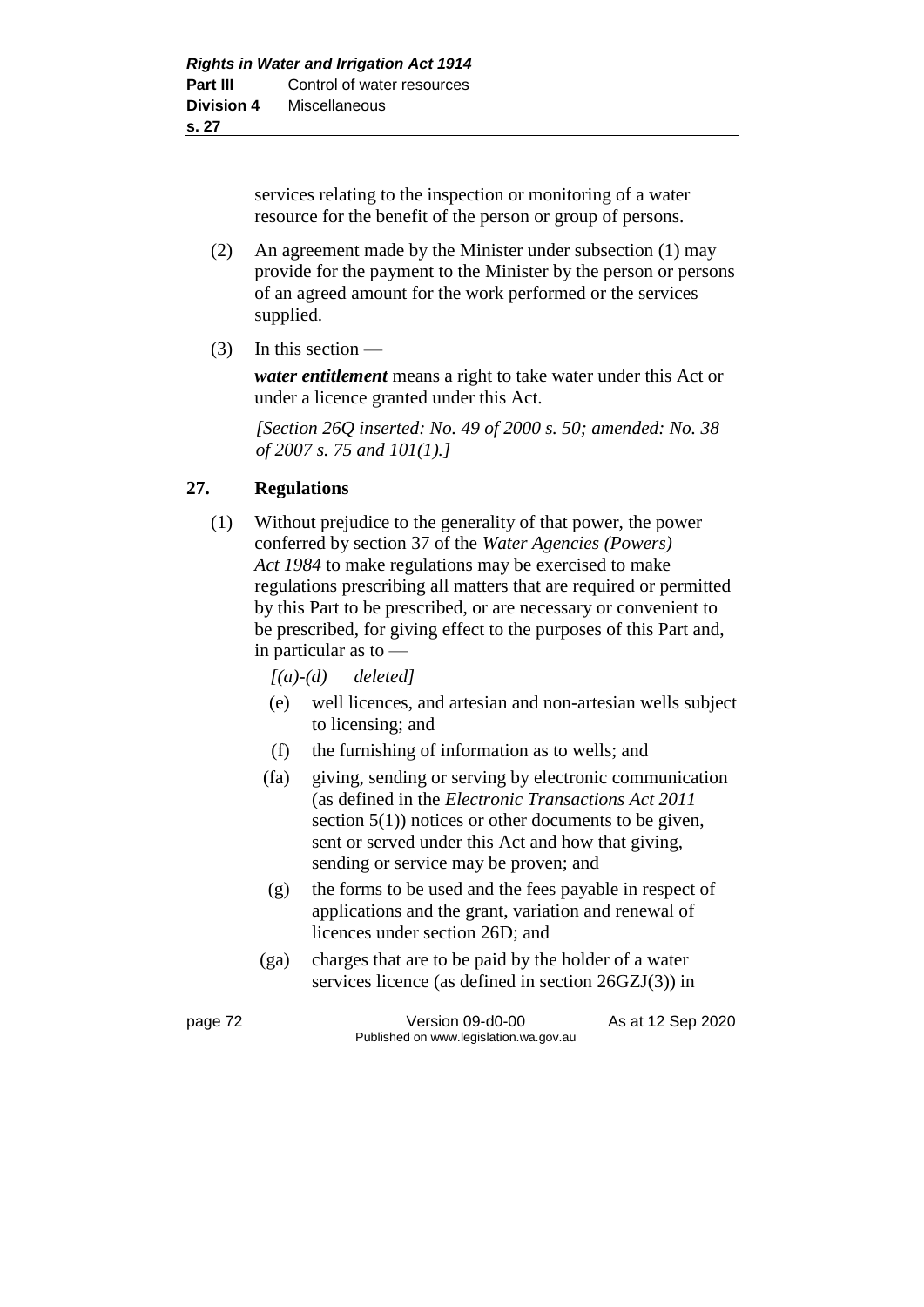respect of water taken under a licence issued under this Act; and

- (h) the fees or charges payable in respect of licences under section 5C; and
- (i) generally, the implementation of the licensing schemes provided for in this Part.
- (2) Without limiting the generality of paragraph (ga) of subsection  $(1)$  —
	- (a) the charges referred to in that paragraph may be in the form of a royalty for water taken under a licence; and
	- (b) the volume of water so taken may be measured
		- (i) at the point where it is taken; or
		- (ii) at a point that is as close as is practicable to the point at which it is diverted from its source and where measuring facilities can practicably be located.
- (3) Without limiting the generality of paragraph (h) of subsection (1) the fees or charges referred to in that paragraph may be set by reference to the volume of water allocated under a licence.

*[Section 27 inserted: No. 119 of 1984 s. 3; amended: No. 25 of 1985 s. 279 and 288; No. 73 of 1995 s. 119, 138 and 140; No. 10 of 1998 s. 63; No. 49 of 2000 s. 42 and 66; No. 67 of 2003 Sch. 2 cl. 68; No. 38 of 2007 s. 76; No. 25 of 2012 s. 60; No. 34 of 2020 s. 71.]* 

# **27A. Regulations may require certain work etc. to be licensed**

- (1) The regulations may
	- (a) prohibit a person from engaging in any work or activity to which this section applies unless the person is authorised to do so by a licence granted by the Minister under the regulations; and

As at 12 Sep 2020 Version 09-d0-00 page 73 Published on www.legislation.wa.gov.au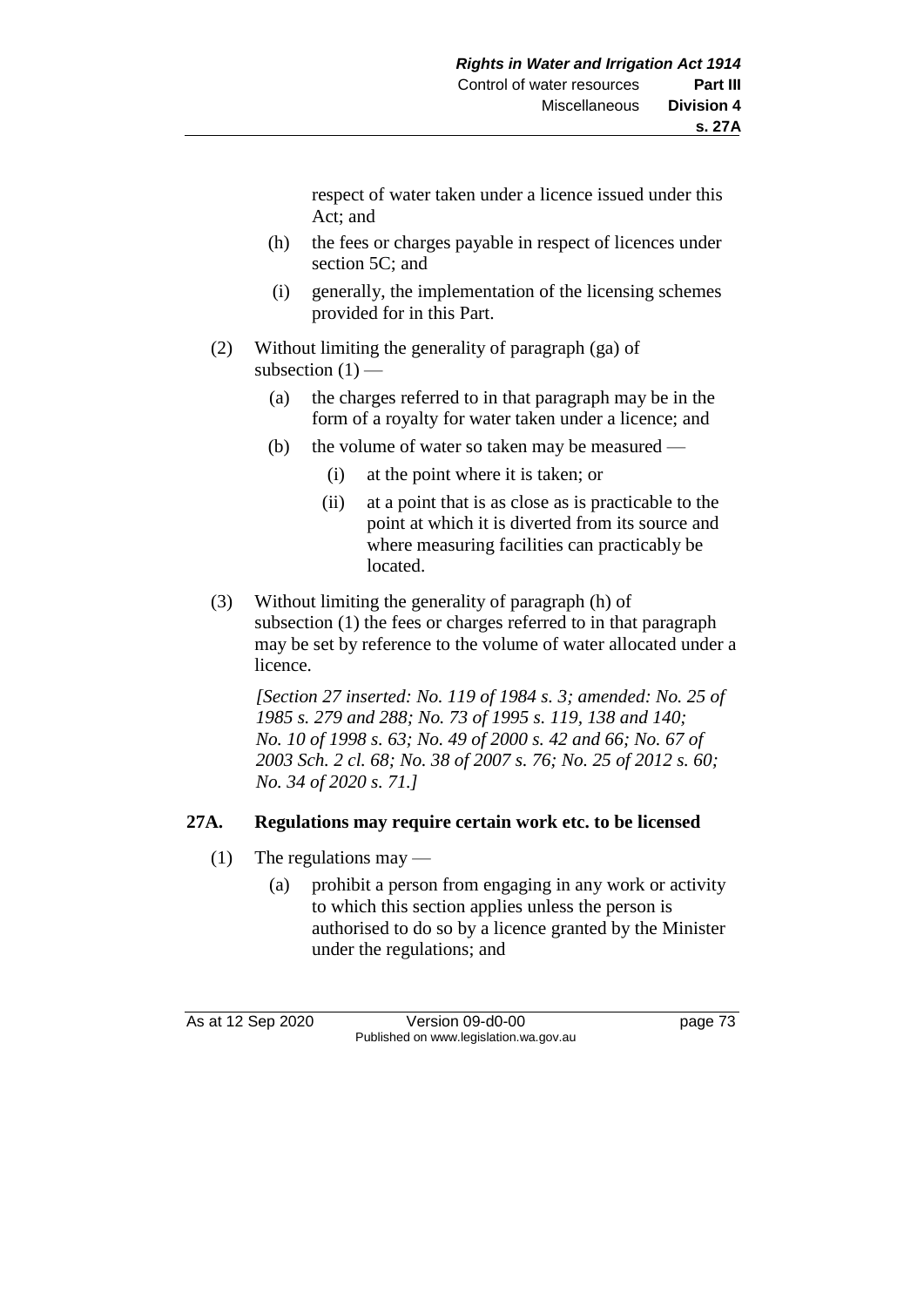(b) impose penalties —

- (i) not exceeding \$10 000 and a daily penalty of \$1 000 for engaging in any work or activity to which this section applies otherwise than under such a licence; and
- (ii) not exceeding \$2 000 and a daily penalty of \$200 for any other breach of regulations made under this section;

and

- (c) confer on the Minister powers
	- (i) to direct that works that contravene regulations so made be removed at the expense of the owner or occupier of the land on which the works are situate; and
	- (ii) if a direction is not complied with to  $-$ 
		- (I) effect the removal; and
		- (II) recover the cost of doing so from that owner or occupier,

and making provision incidental and supplementary to those powers.

- (2) This section applies to work or activity that
	- (a) involves the discharge of water that results in a significant increase in the flow or level of water in a watercourse, wetland or underground water source; or
	- (b) is likely to cause or result in damage to an aquifer; or
	- (c) consists of the construction or operation of drainage or dewatering works that are likely to affect the water in a watercourse, wetland or underground water source.

*[Section 27A inserted: No. 49 of 2000 s. 51; amended: No. 38 of 2007 s. 101(1).]*

page 74 Version 09-d0-00 As at 12 Sep 2020 Published on www.legislation.wa.gov.au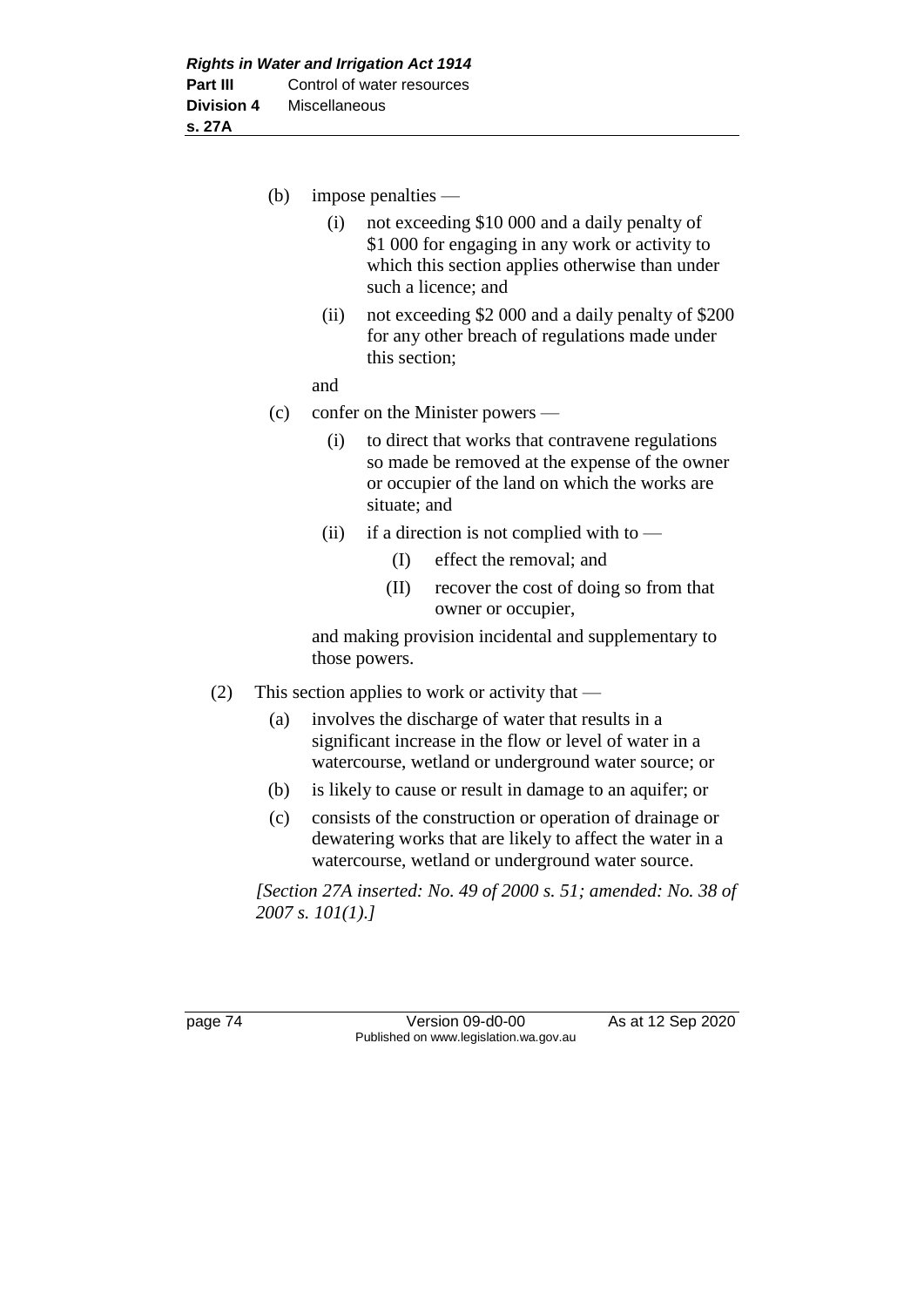## **27B. Regulations as to licences and permits**

Where this Act authorises or requires the regulations to provide for the grant of a licence or permit by the Minister, the regulations may make provision for —

- (a) the matters that are to be, or may be, taken into account by the Minister in considering applications for licences or permits; and
- (b) fees that are to be paid in connection with licences or permits; and
- (c) different licences or permits to authorise the doing of different things under the regulations; and
- (d) the conditions and restrictions that may be attached to licences or permits, whether at the time of grant or later, and the cancellation, variation and enforcement of conditions and restrictions; and
- (e) the duration of licences or permits and their renewal; and
- (f) the cancellation, suspension, amendment and transfer of licences or permits; and
- (g) the combination of a licence or permit under the regulations and a licence under section 5C in a single instrument; and
- (h) applications to the State Administrative Tribunal for review of decisions relating to applications made and licences or permits granted under the regulations.

*[Section 27B inserted: No. 49 of 2000 s. 51; amended: No. 55 of 2004 s. 1053; No. 38 of 2007 s. 101(1).]*

# **27C. Review of this Part**

(1) The Minister is to carry out a review of the operation and effectiveness of this Part as soon as is practicable after the expiry of 5 years from the commencement of the *Rights in Water and Irrigation Amendment Act 2000*.

As at 12 Sep 2020 Version 09-d0-00 page 75 Published on www.legislation.wa.gov.au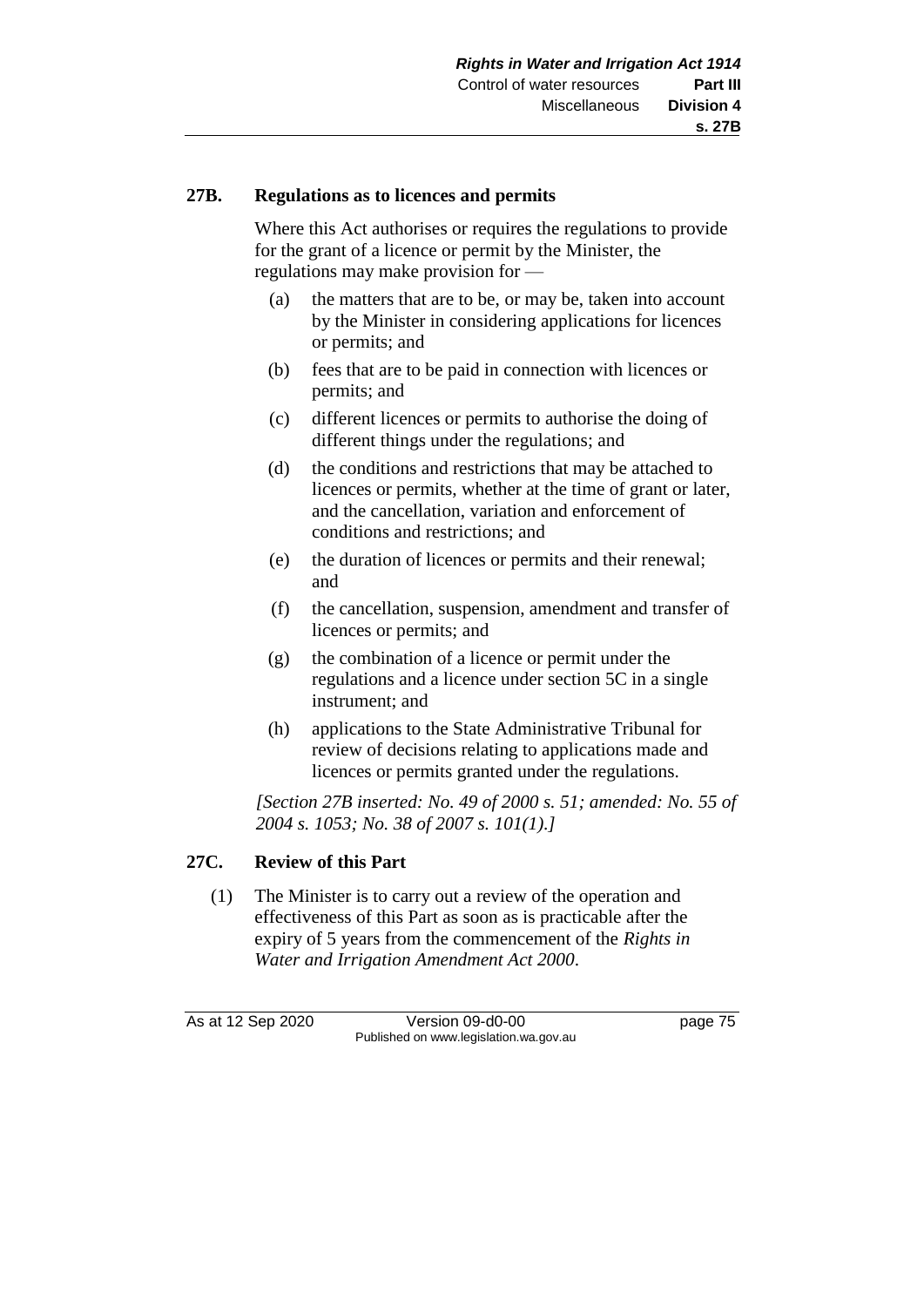- (2) In the course of that review, the Minister is to consider and have regard to —
	- (a) the effectiveness of operations under this Part; and
	- (b) the attainment of the objects of this Part and the need for the continuation of this Part; and
	- (c) any other matters that appear to the Minister to be relevant to the operation and effectiveness of this Part.
- (3) The Minister is to prepare a report based on the review and, as soon as is practicable after the report is prepared, is to cause the report to be laid before each House of Parliament.

*[Section 27C inserted: No. 49 of 2000 s. 51; amended: No. 38 of 2007 s. 77.]*

*[Part IIIA deleted: No. 77 of 1986 s. 32.]*

page 76 Version 09-d0-00 As at 12 Sep 2020 Published on www.legislation.wa.gov.au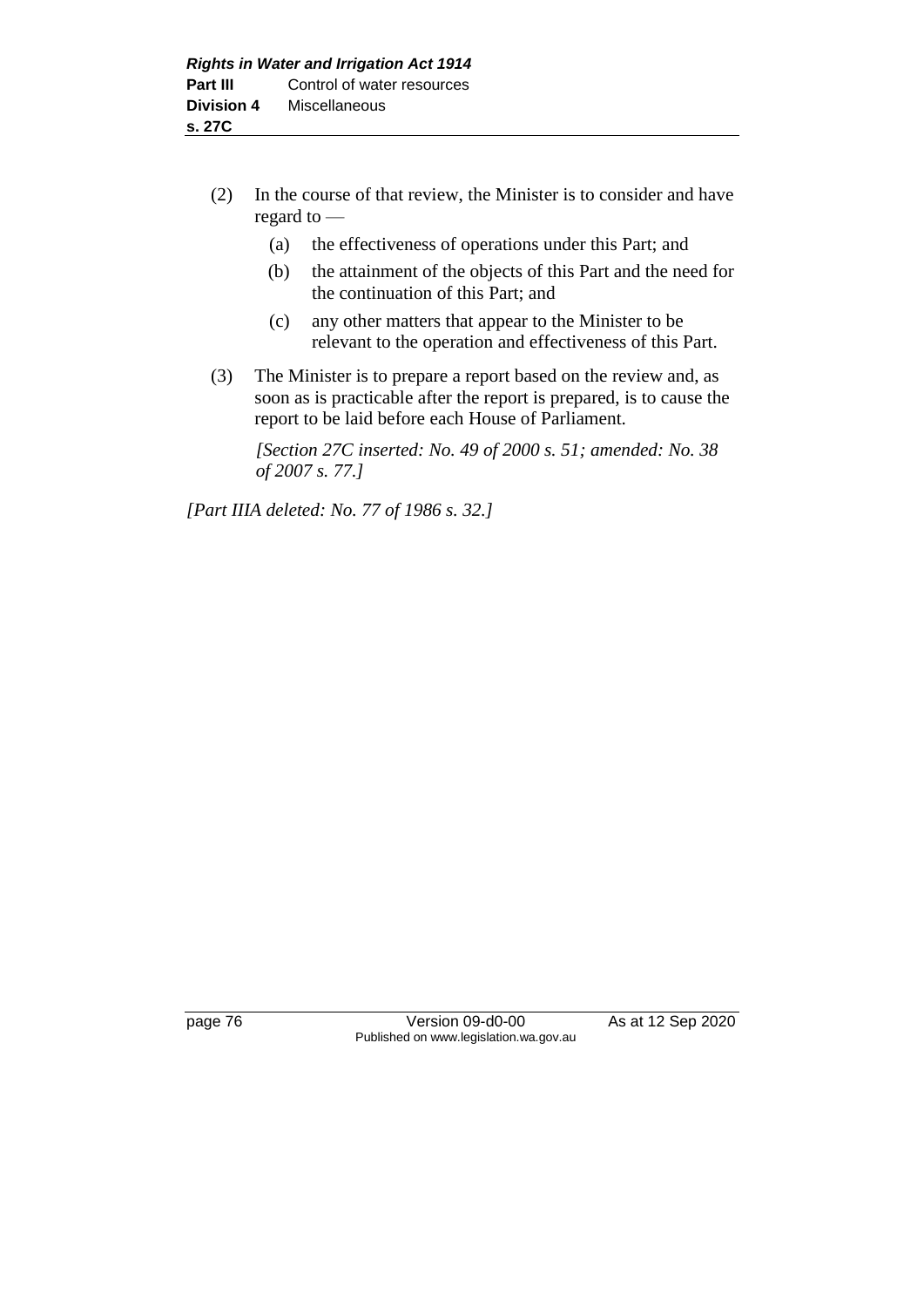# **Part IV — Irrigation Districts**

## **28. Constitution of districts etc.**

- (1) The Governor may, on the recommendation of the Minister by Order in Council —
	- (a) constitute any defined part of the State an Irrigation District for the purposes of this Act;
	- (b) specify the boundaries of such District;
	- (c) assign a name to such District;
	- (d) state the particulars of the scheme of local works for the service of such District;
	- (e) state the estimated cost of such scheme.
- (2) Any such Order in Council may contain such provisions not inconsistent with this Act as according to the facts and circumstances of each case the Governor may think fit.

*[Section 28 amended: No. 119 of 1984 s. 9; No. 49 of 2000 s. 43.]* 

# **29. Boundaries of districts, alteration of etc.; sub-areas, creation of etc.**

The Governor may, at any time, on the recommendation of the Minister by Order in Council, do any of the following things —

- (a) unite any 2 or more districts so as to form one district;
- (b) subdivide any district and constitute thereout 2 or more districts;
- (c) excise any portion of a district;
- (d) add any portion excised from a district to any other district;
- (e) extend any district by the addition thereto of any land that has not theretofore formed part of a district;
- (f) apportion, settle, adjust, and determine the extent of the respective interests and obligations of the several parties

As at 12 Sep 2020 Version 09-d0-00 page 77 Published on www.legislation.wa.gov.au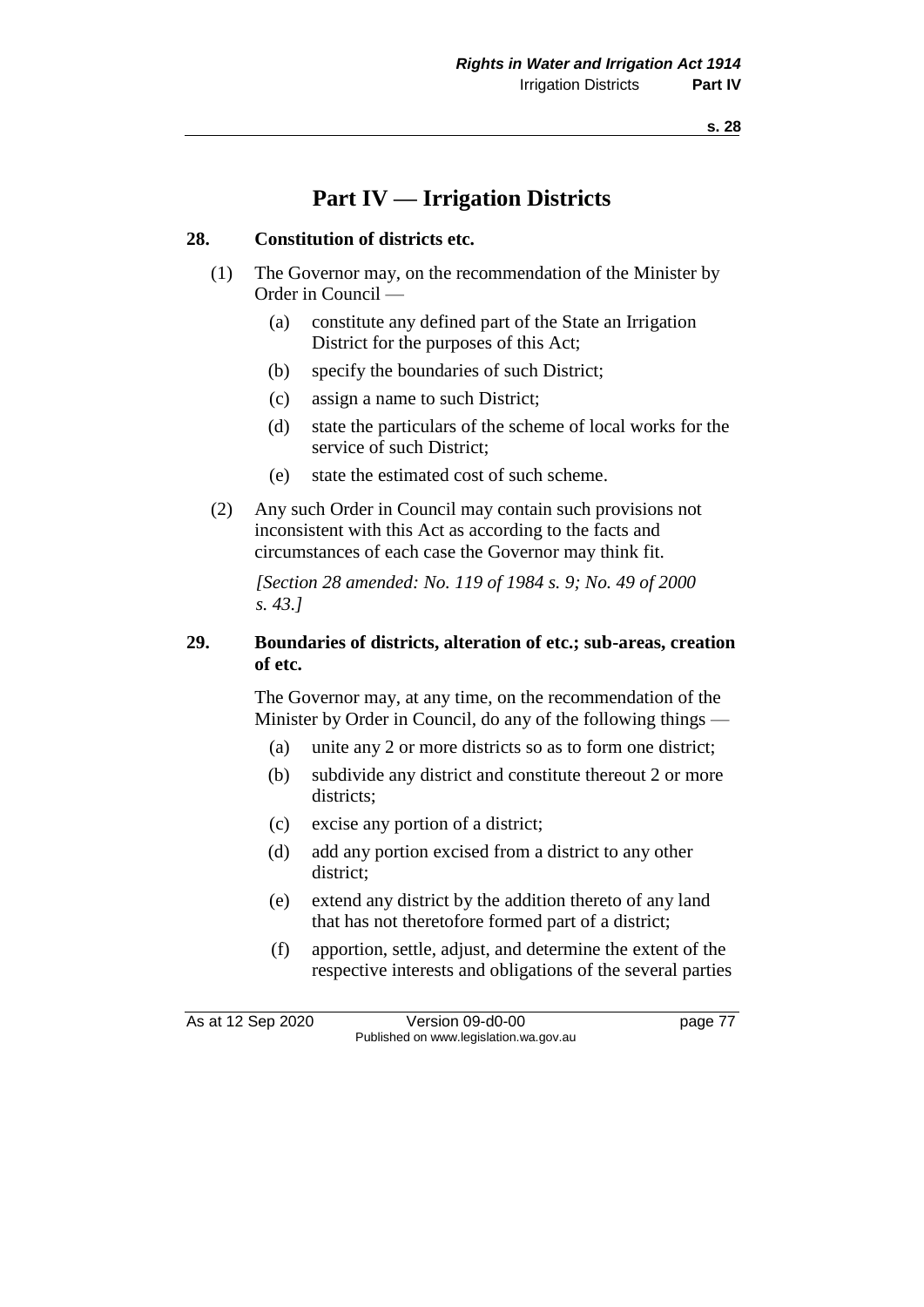in regard to any property, income, assets, rights, or liabilities in any case of the union or subdivision of districts or of excision from or addition to any district;

- (g) repeal, vary, or amend any of the provisions of any previous order relating to any district;
- (h) divide any district into sub-areas;
- (i) define the boundaries of any sub-area;
- (j) alter the boundaries of any sub-area;
- (k) abolish a sub-area.

*[Section 29 amended: No. 9 of 1949 s. 3; No. 119 of 1984 s. 10.]* 

*[Part V (s. 30) deleted: No. 73 of 1995 s. 120.]*

*[31, 32. Deleted: No. 25 of 1985 s. 294.]* 

page 78 Version 09-d0-00 As at 12 Sep 2020 Published on www.legislation.wa.gov.au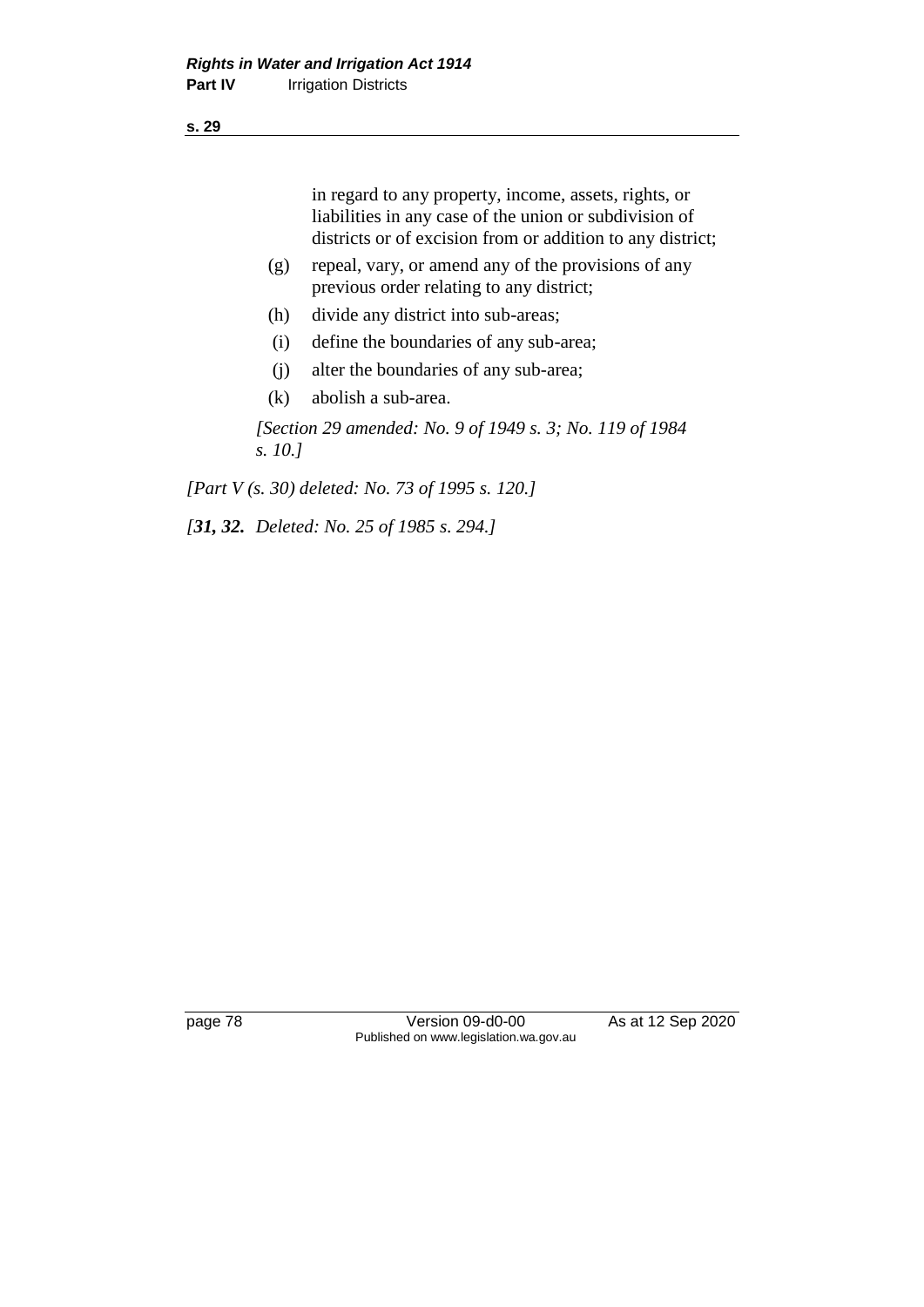# **Part VI — The construction and maintenance of works**

- *[33. Deleted: No. 25 of 2012 s. 61.]*
- *[34. Deleted: No. 25 of 1985 s. 296.]*

# **35. Actions against Crown etc. for injury etc. to rights etc. and from floods etc. prohibited**

Notwithstanding anything in this Act or the *Water Agencies (Powers) Act 1984* contained, from and after the passing of this Act no action, suit, claim, or proceeding whatsoever shall be maintainable against the Crown or against any contractor under the Crown, except as hereinafter provided, for or in respect of any of the following matters —

- (a) any injury, loss, or damage caused by any violation or infringement of any right to or easements over any water constantly or intermittently flowing in or through any place whatsoever;
- (b) any injury, loss, or damage to property caused by flooding or by water in any way sent on to such property.

*[Section 35 amended: No. 25 of 1985 s. 297; No. 73 of 1995 s. 121 and 140; No. 38 of 2007 s. 78; No. 25 of 2012 s. 62.]* 

# **36. Compensation for injury etc. to rights etc. and from floods etc., claims for etc.**

(1) Subject to the provisions of this Act and of the *Water Agencies (Powers) Act 1984* compensation shall be made in respect of any injury to any rights to or easements over any water constantly or intermittently flowing or by flooding as aforesaid if notice in writing stating the nature and extent of the injury complained of has been furnished to the Minister within one year after the alleged injury has occurred of which such notice is given, and after giving such notice the person claiming compensation proceeds without unreasonable delay to obtain such compensation in the manner hereinafter provided.

As at 12 Sep 2020 Version 09-d0-00 page 79 Published on www.legislation.wa.gov.au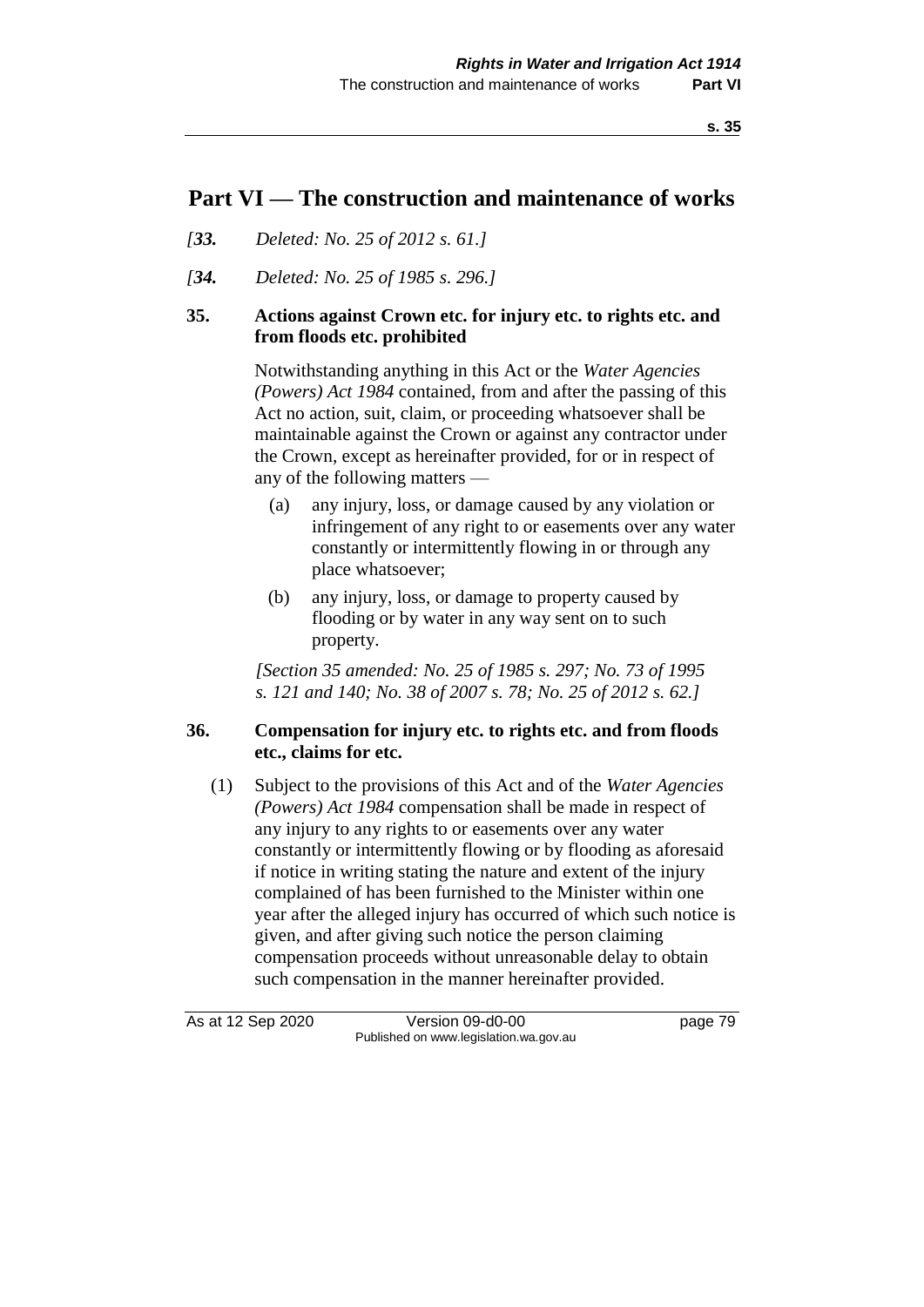# *[(2) deleted]*

*[Section 36 amended: No. 25 of 1985 s. 298; No. 73 of 1995 s. 122 and 140; No. 38 of 2007 s. 79 and 101(1); No. 25 of 2012 s. 63.]* 

# **37. Compensation claims, disputes as to**

Where any claim is made by any person in respect of any such injury and such person and the Minister do not agree on the questions raised by such claim, the questions whether any, and, if so, what compensation shall be made to such person shall be determined by arbitration under the provisions of the *Commercial Arbitration Act 2012*.

*[Section 37 amended: No. 25 of 1985 s. 299; No. 109 of 1985 s. 3; No. 73 of 1995 s. 123; No. 38 of 2007 s. 101(1); No. 23 of 2012 s. 45; No. 25 of 2012 s. 64.]* 

### **38. Compensation claims, principles to be applied to**

In determining whether any and what compensation is to be made under this Part, the arbitrator shall in each case have regard to and is hereby empowered and directed to apply the following principles —

- (a) no compensation shall be awarded save in respect of some item set forth in the notice in writing stating the nature and extent of the injury complained of furnished to the Minister as hereinbefore provided;
- (b) no compensation shall be awarded for any diminution or deterioration of the supply of water to which any person may be entitled unless in the opinion of the arbitrator such diminution or deterioration is such as to deprive the claimant of a supply of water previously legally enjoyed by him and which supply was sufficient for domestic purposes, or for watering cattle or other stock, and the irrigation of a garden not exceeding 2 ha in extent; and unless in the opinion of the arbitrator such diminution or

page 80 Version 09-d0-00 As at 12 Sep 2020 Published on www.legislation.wa.gov.au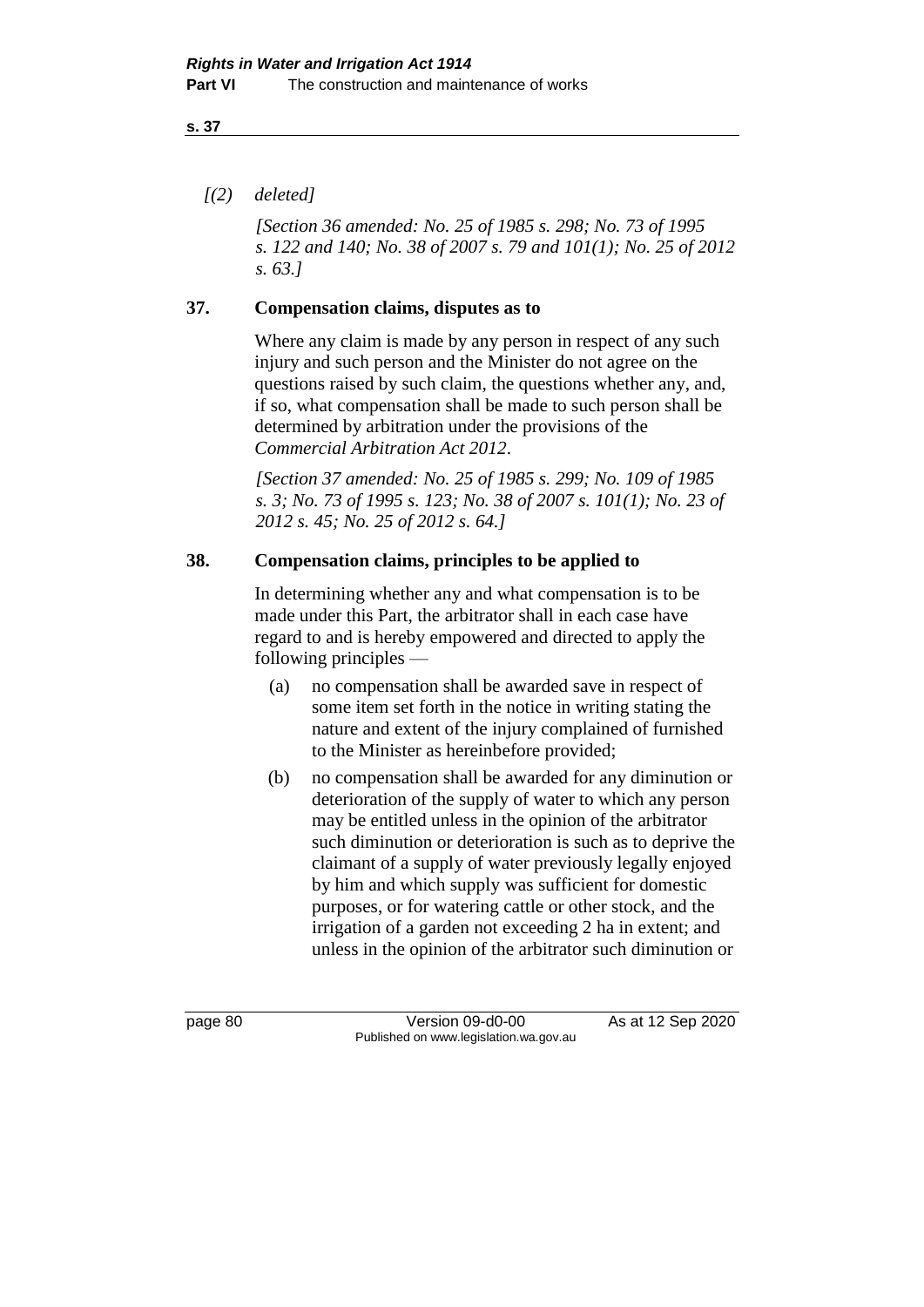deterioration is the direct and will be the permanent result of the completed works;

- (c) no compensation shall be made for the taking or diverting of any water which the Minister is empowered by or under this Act to take or divert, either permanently or temporarily, from any river, creek, stream, watercourse or wetland;
- (d) there shall be considered, in reduction of all claims for compensation for injury, whether (by reason of the execution of any works by the Minister against which any claim is made) any and, if so, what enhancement in value of any property of the claimant wherever situate has been directly or indirectly caused, and whether any and, if so, what immediate or proximate benefit has been gained by or become available to such claimant by reason of the construction or use of such works or of any other works by the Minister under this Act or the *Water Agencies (Powers) Act 1984*; and a deduction shall be made accordingly from the amount which but for this provision would have been paid or payable as compensation;
- (e) the measure of damages shall in all cases be the direct pecuniary injury to the claimant by the loss of something of substantial benefit accrued or accruing, and shall not include remote, indirect, or speculative damages;
- (f) in any case where the injury complained of may appear to be of a permanent or continuing character or likely to be repeated, a sum may be awarded which the Court may declare to be a compensation for all injury, loss, or damage sustained in respect of the matter complained of to the date of the making of the award, and also for all future injury, loss, or damage in respect of the same matter; and after such award no further compensation shall be made in respect of any such future injury, loss, or damage.

As at 12 Sep 2020 Version 09-d0-00 page 81 Published on www.legislation.wa.gov.au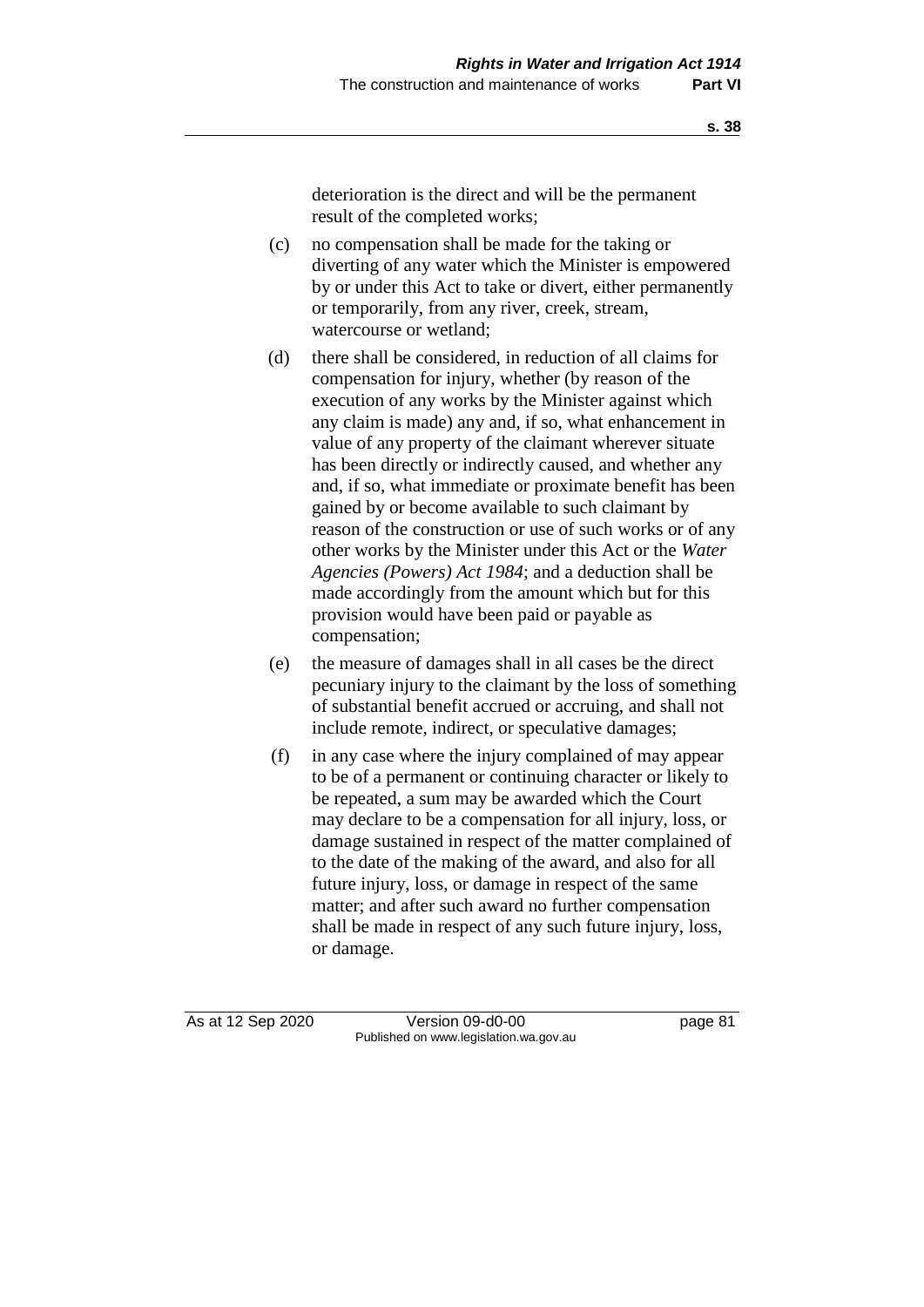*[Section 38 amended: No. 94 of 1972 (as amended: No. 19 of 1973 s. 4(1)); No. 25 of 1985 s. 300; No. 73 of 1995 s. 124 and 140; No. 49 of 2000 s. 13; No. 38 of 2007 s. 101(1); No. 25 of 2012 s. 65.]* 

*[Part VII: s. 39D deleted: No. 24 of 1987 s. 142; s. 40, 40A, 40B deleted: No. 24 of 1987 s. 148; s. 42AA, 42AB, 42B deleted: No. 24 of 1987 s. 152; s. 45 deleted: No. 73 of 1995 s. 128; balance deleted: No. 25 of 2012 s. 66.]*

*[Part VIII (s. 46-53) deleted: No. 25 of 1985 s. 312.]*

*[Part IX (s. 54-58) deleted: No. 25 of 1985 s. 313.]*

*[Part X: s. 60 deleted: No. 25 of 1985 s. 315; s. 61 deleted: No. 18 of 1951 s. 8 balance deleted: No. 25 of 2012 s. 66;.]*

page 82 Version 09-d0-00 As at 12 Sep 2020 Published on www.legislation.wa.gov.au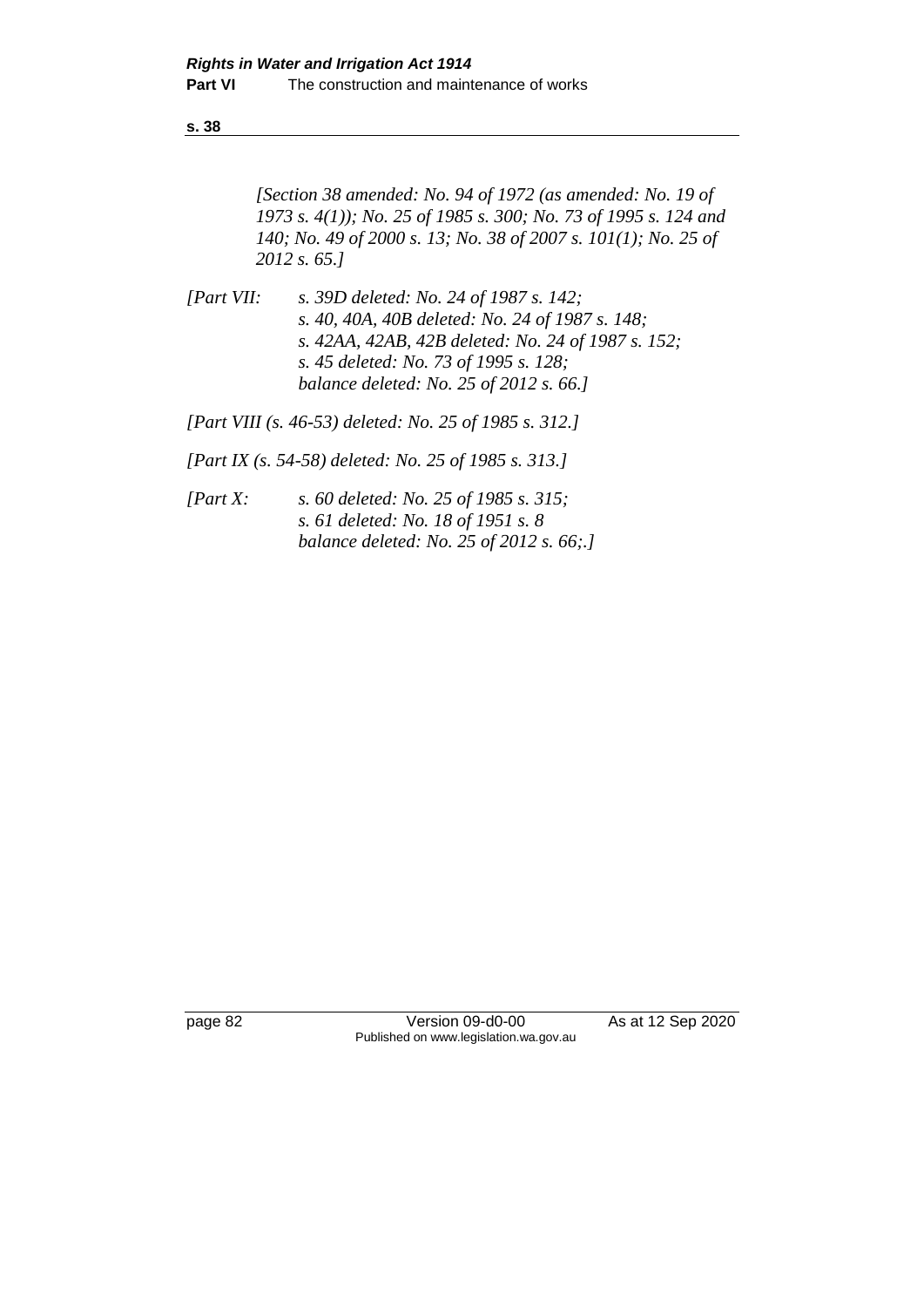# **Part XI — General provisions**

- *[62. Deleted: No. 73 of 1995 s. 129.]*
- *[63. Deleted: No. 25 of 2012 s. 67.]*

### **64. Railways, water for**

Nothing in this Act shall take away or prejudicially affect any rights in water lawfully acquired or enjoyed before or after the commencement of this Act for the purposes of supplying water to or in connection with any railway constructed under the authority of a special Act; and, subject only to riparian rights under this Act, water may be lawfully taken for such purposes.

*[65. Deleted: No. 25 of 1985 s. 319.]* 

### **66. Service of notices and demands, manner of**

- (1) Any notice or demand required by this Act to be given to or made upon any person may be served —
	- (a) by delivering the same to such person;
	- (b) by leaving the same at his usual or last known place of abode;
	- (c) by forwarding the same by post in a prepaid letter addressed to such person at his usual or last known place of abode;
	- (d) by sending the same by electronic communication (as defined in the *Electronic Transactions Act 2011* section  $5(1)$  in the manner provided for in the regulations.
- (2) A notice or demand forwarded by post shall be deemed to have been given or made, and to have been received at the time when, by ordinary course of post, the letter would be delivered.
- (3) When a notice of demand under this Act is required to be given or made to any owner or occupier whose name or address is unknown to the Minister it shall not be necessary to name such

As at 12 Sep 2020 Version 09-d0-00 Published on www.legislation.wa.gov.au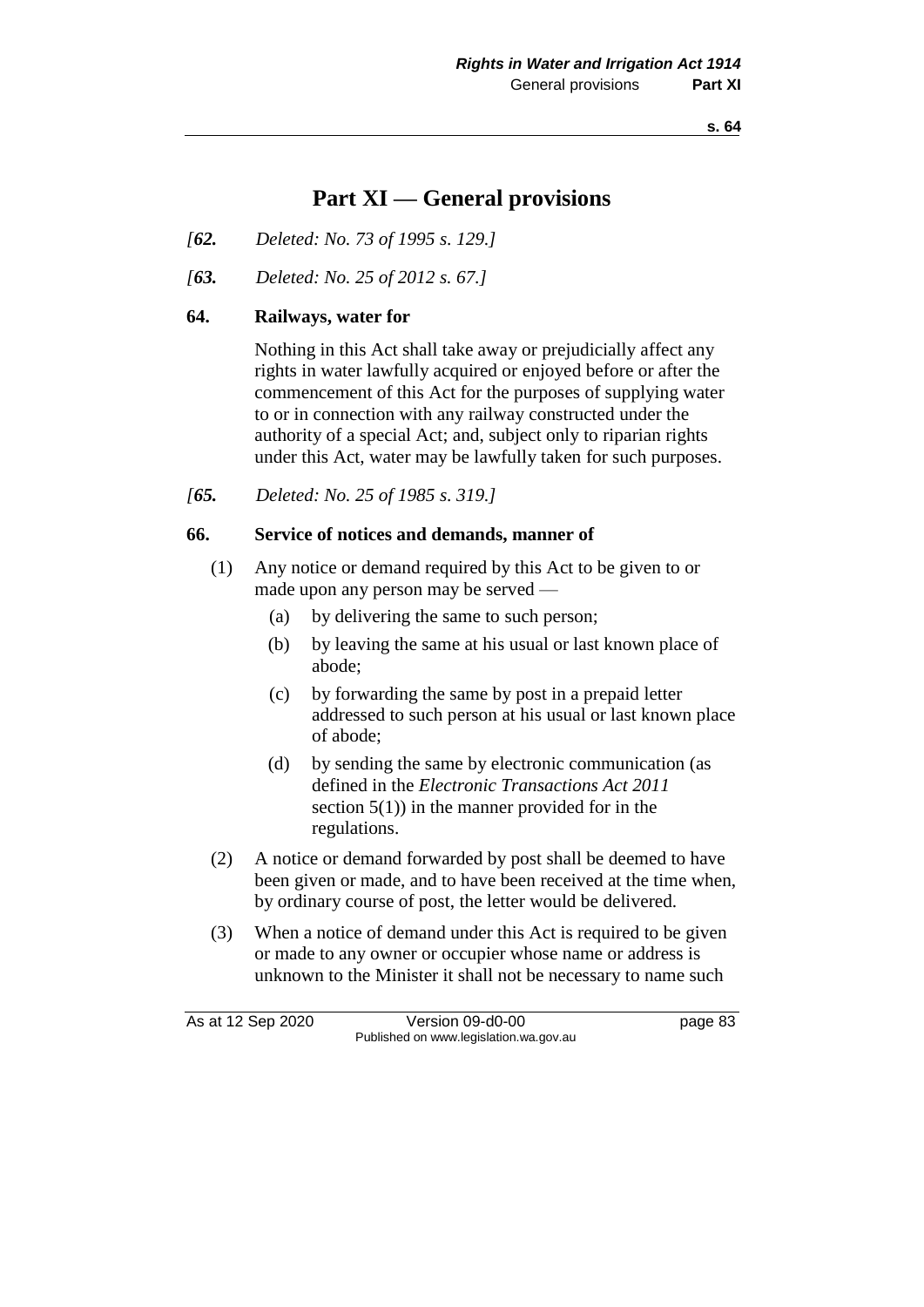owner or occupier, and such notice or demand may be served by placing it on some conspicuous part of the land of such owner or occupier, and by publishing it 3 times, at intervals of not less than a week between any 2 publications in a newspaper usually circulating in the district.

- (4) A notice or demand may be served on a corporation, or incorporated company, or the members of a partnership by  $-$ 
	- (a) being delivered to, left at, or posted in a prepaid letter to the registered office or principal place of business in the State of the corporation, company, or partnership; or
	- (b) being sent by electronic communication (as defined in the *Electronic Transactions Act 2011* section 5(1)) in the manner provided for in the regulations.

*[Section 66 amended: No. 119 of 1984 s. 17; No. 25 of 1985 s. 316 and 320; No. 73 of 1995 s. 130; No. 38 of 2007 s. 101(1); No. 25 of 2012 s. 68; No. 34 of 2020 s. 72.]* 

# **67. Notices bind persons claiming under owner or occupier**

All notices and demands duly given to or made upon any owner or occupier shall be binding upon all persons claiming by, from, or under such owner or occupier.

*[68. Deleted: No. 25 of 1985 s. 321.]* 

# **69. Civil remedy not affected by criminal proceedings**

The institution of any proceedings, or the conviction of any person for any offence against this Act, shall not affect any remedy which the Crown or any person aggrieved may be entitled to in any civil proceedings.

*[Section 69 amended: No. 25 of 1985 s. 316; No. 73 of 1995 s. 131; No. 38 of 2007 s. 81; No. 25 of 2012 s. 69.]* 

## **70. Obstructing official, offence**

Every person who obstructs the Minister, any officer of the Department or any person authorised by the Minister in the

page 84 Version 09-d0-00 As at 12 Sep 2020 Published on www.legislation.wa.gov.au

**s. 67**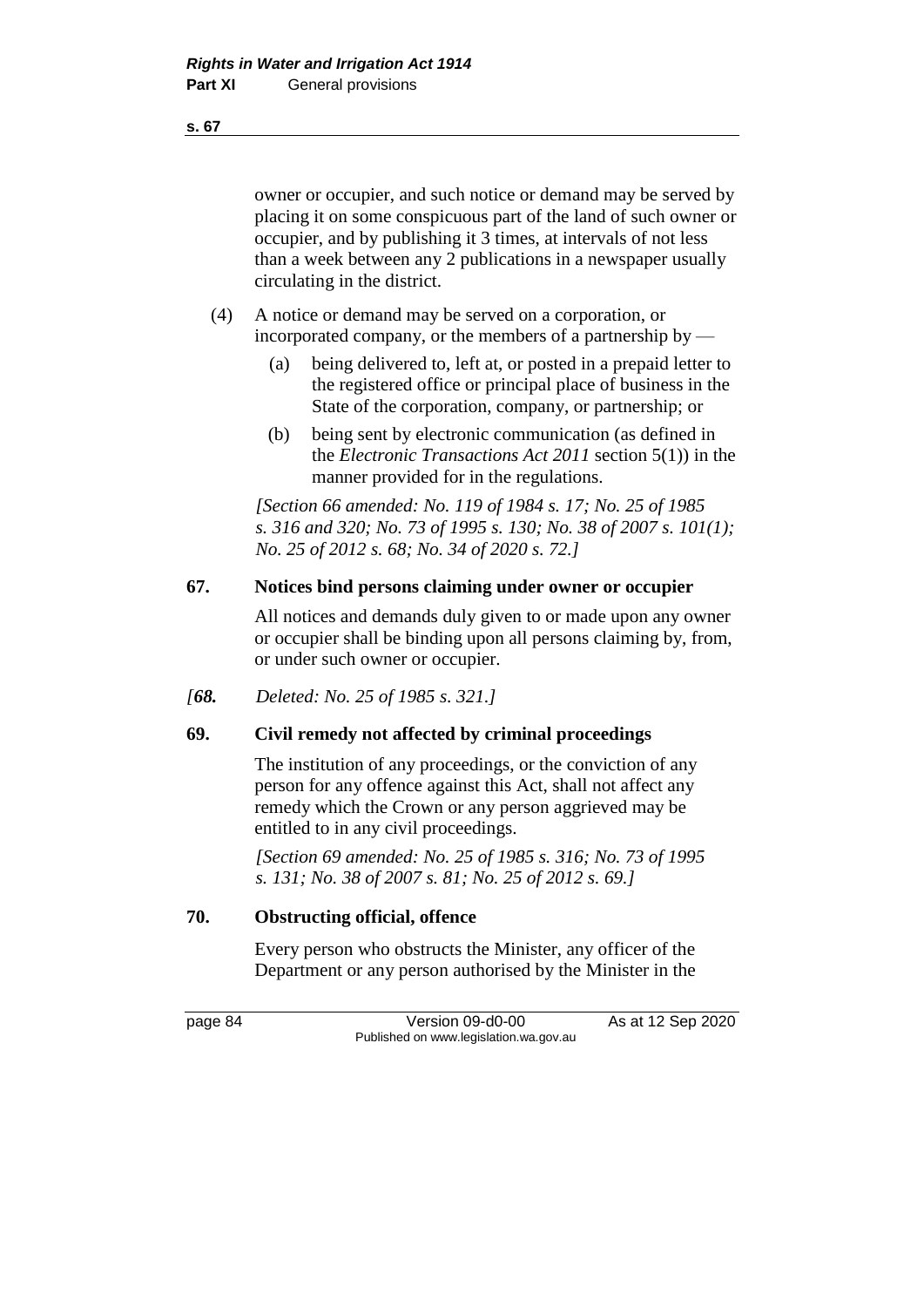performance of any act or thing which the Minister, that officer or that person is authorised or required to do in the execution of this Act or any by-law made for the purposes of this Act, shall be guilty of an offence and shall be liable to a penalty not exceeding \$5 000.

*[Section 70 amended: No. 113 of 1965 s. 8; No. 98 of 1978 s. 37; No. 119 of 1984 s. 19; No. 25 of 1985 s. 322; No. 73 of 1995 s. 132; No. 49 of 2000 s. 16 and 67; No. 38 of 2007 s. 82; No. 25 of 2012 s. 70.]* 

## **71. Refusing to give up possession of works, offence**

Any person having charge of any works vested in or under the control of the Crown who refuses, on lawful demand, to give up peaceable and quiet possession of the same to any person entitled to possession under the provisions of this Act, shall be guilty of an offence.

Penalty: \$10 000.

*[Section 71 amended: No. 113 of 1965 s. 8; No. 119 of 1984 s. 19; No. 25 of 1985 s. 316; No. 73 of 1995 s. 133; No. 49 of 2000 s. 68; No. 50 of 2003 s. 91(2); No. 38 of 2007 s. 83; No. 25 of 2012 s. 71.]* 

# **72. General penalty**

Any person committing an offence against this Act shall, if no other penalty is imposed, be liable to a penalty not exceeding \$10 000.

*[Section 72 amended: No. 113 of 1965 s. 8; No. 119 of 1984 s. 19; No. 49 of 2000 s. 69.]* 

### **73. Arrest powers**

Any officer of the Department authorised by the Minister for the purposes of this section may, without warrant, arrest any person found committing an offence against this Act or any by-law made for the purposes of this Act, if the offender refuses to give his name and address.

As at 12 Sep 2020 Version 09-d0-00 page 85 Published on www.legislation.wa.gov.au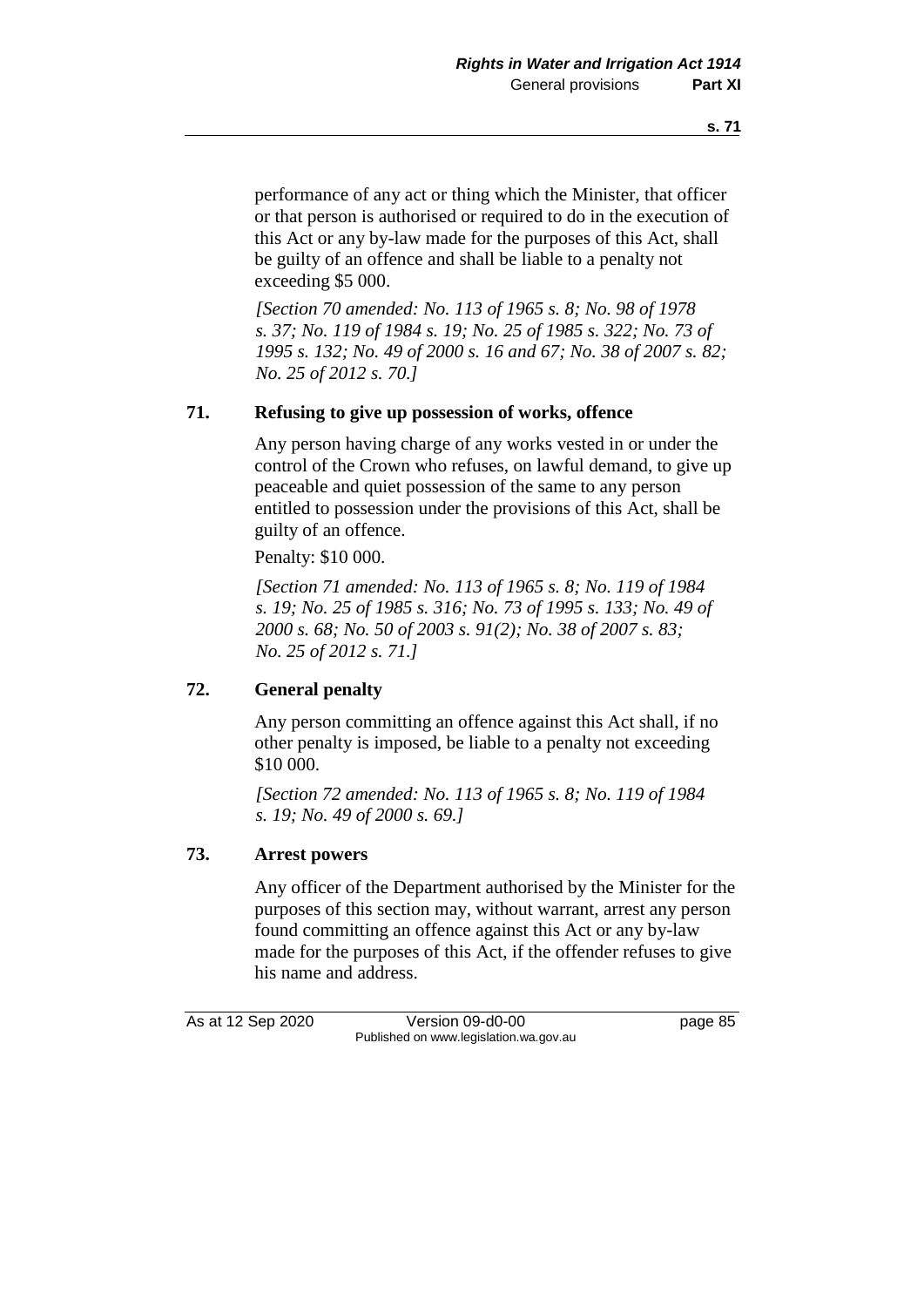*[Section 73 amended: No. 25 of 1985 s. 316 and 323; No. 73 of 1995 s. 134; No. 25 of 2005 s. 55; No. 38 of 2007 s. 84.]* 

# **74. Prosecutions to be dealt with summarily**

Proceedings for an offence against this Act shall be dealt with summarily in a court of summary jurisdiction.

*[Section 74 inserted: No. 78 of 1995 s. 112.]* 

- *[75. Deleted: No. 25 of 2012 s. 72.]*
- *[76-78. Deleted: No. 25 of 1985 s. 326.]*

### **79. Ownership or occupancy, proof of**

In any legal proceedings under the *Water Agencies (Powers) Act 1984* or this Act, in addition to any other method of proof available —

- (a) evidence that the person proceeded against has been charged as owner or occupier of any land; or
- (b) evidence by the certificate, in writing, of  $-$ 
	- (i) the Registrar of Deeds and Transfers, that any person appears from any memorial of registration of any deed, conveyance or other instrument to be the owner of any land; or
	- (ii) the Registrar of Titles, or any assistant registrar, that any person's name appears in the Register under the *Transfer of Land Act 1893*, or the *Transfer of Land Act Amendment Act 1909*, as proprietor of any land; or
	- (iii) the chief executive officer of the department principally assisting in the administration of the *Land Administration Act 1997* or of the department principally assisting in the administration of the *Mining Act 1978*, that any person is registered in the department as the occupier or lessee of any land,

page 86 Version 09-d0-00 As at 12 Sep 2020 Published on www.legislation.wa.gov.au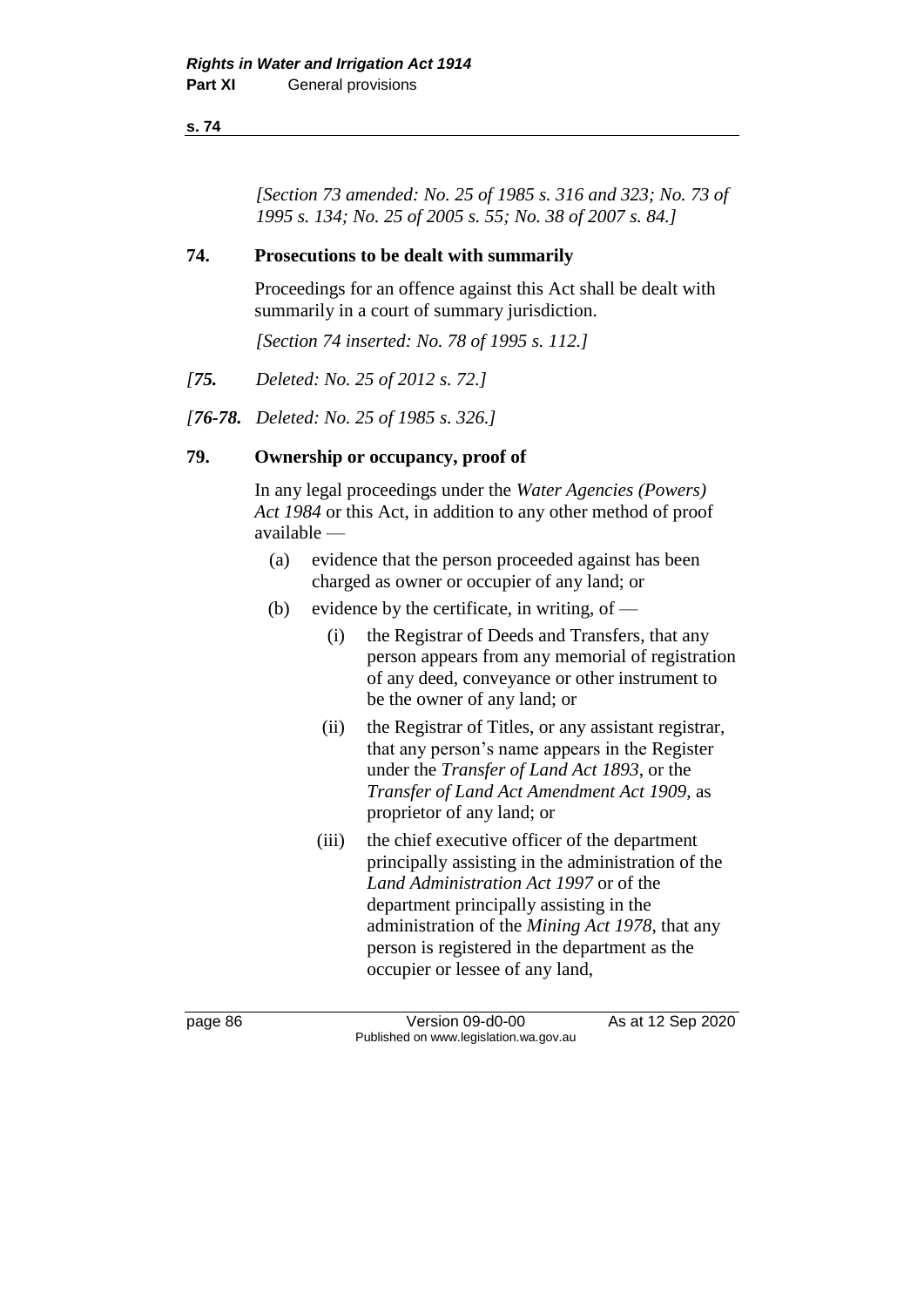shall, until the contrary is proved, be evidence that such person is the owner or occupier, as the case may be, of such land.

*[Section 79 amended: No. 25 of 1985 s. 327; No. 24 of 1987 s. 155; No. 73 of 1995 s. 140; No. 81 of 1996 s. 153(1); No. 57 of 1997 s. 105(2); No. 60 of 2006 s. 151; No. 19 of 2010 s. 51; No. 47 of 2011 s. 16.]* 

# **79A. Works, proof of facts as to**

A certificate under the hand of the CEO that any specified dam, drain, channel, pipe or other work is included as portion thereof, in any works within the meaning of this Act (whether such works were constructed prior or subsequent to the commencement of this section) shall, for all purposes and in all courts be sufficient evidence of the fact as stated in such certificate.

*[Section 79A inserted: No. 3 of 1945 s. 4; amended: No. 25 of 1985 s. 328; No. 73 of 1995 s. 136; No. 38 of 2007 s. 86; No. 25 of 2012 s. 73.]* 

*[80. Deleted: No. 73 of 1995 s. 137.]* 

As at 12 Sep 2020 Version 09-d0-00 page 87 Published on www.legislation.wa.gov.au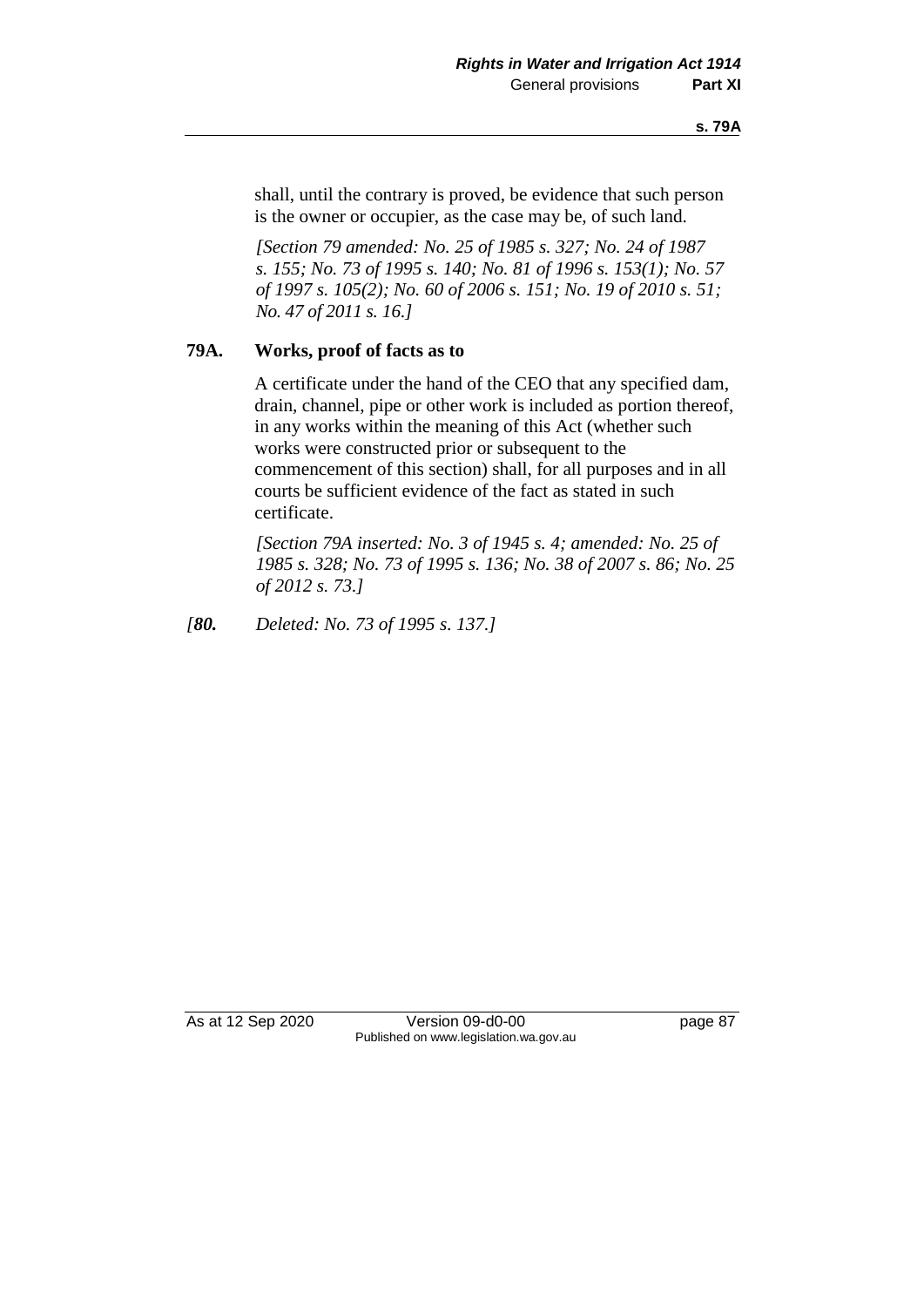# **Schedule 1 — Licensing and related provisions**

 $[s. 5C(1)(d)$  and  $(3)]$ 

*[Heading inserted: No. 49 of 2000 s. 52.]*

# **Division 1 — Preliminary**

*[Heading inserted: No. 49 of 2000 s. 52.]*

### **1. Terms used**

In this Schedule, unless the contrary intention appears —

*licence* means a licence under section 5C;

*public interest* means public interest having regard to any economic, social or recreational benefits to the public, or to a section of the public.

*[Clause 1 inserted: No. 49 of 2000 s. 52.]*

# **2. Licences for different purposes**

- (1) Licences of different descriptions may be granted under section 5C to authorise the doing of different things that come within that section.
- (2) Licences to authorise the doing of different things that come within section 5C may be contained in a single instrument.
- (3) Where a person is granted
	- (a) a licence under section 5C; and
	- (b) a licence under section 26D,

in respect of a well the licences may be combined in a single instrument.

*[Clause 2 inserted: No. 49 of 2000 s. 52.]*

#### **3. Persons who are eligible to hold licences**

A person is eligible to hold a licence if —

(a) the person is an owner or occupier of the land to which the licence relates; or

page 88 Version 09-d0-00 As at 12 Sep 2020 Published on www.legislation.wa.gov.au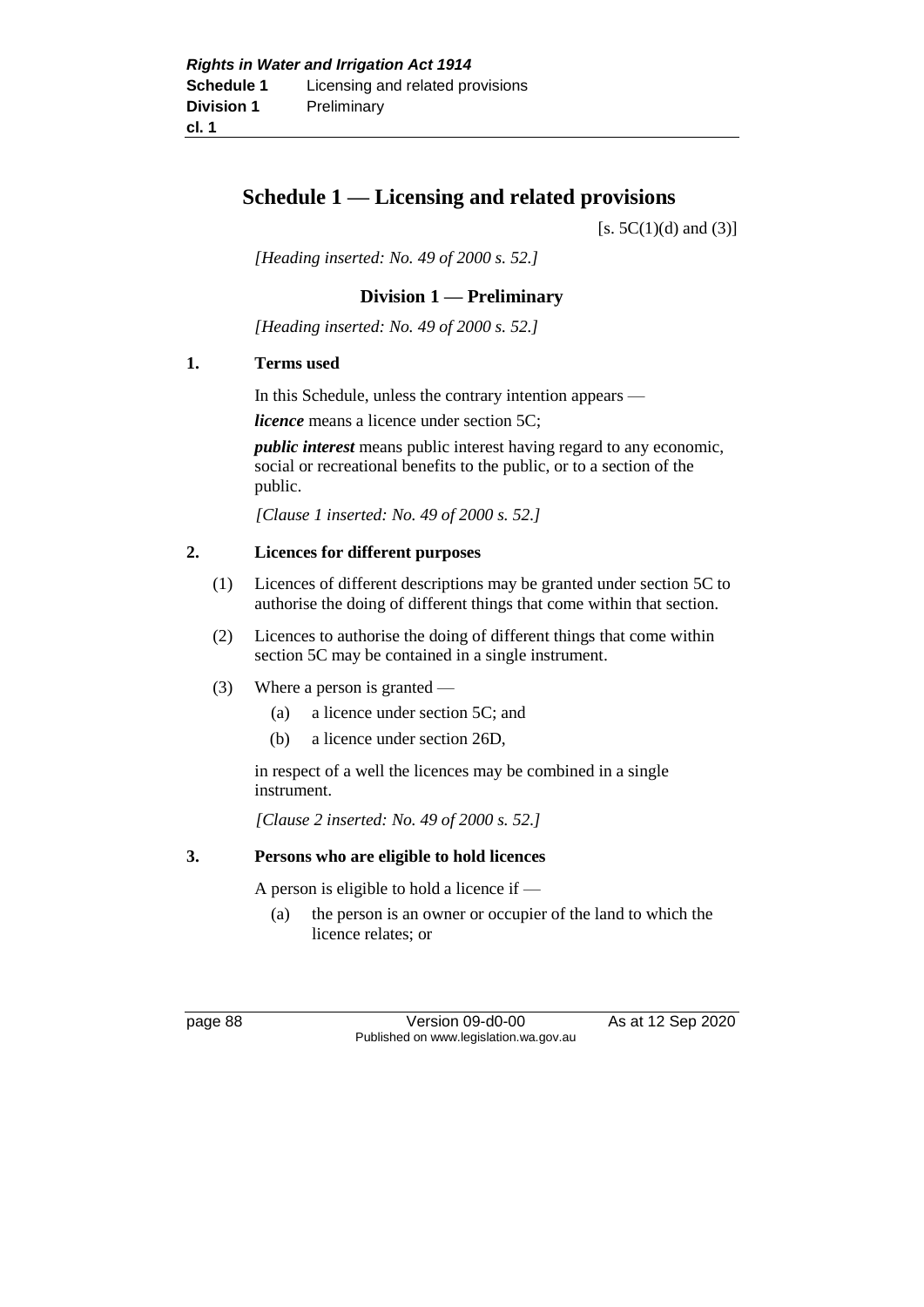- (b) the person does not come within paragraph (a) but satisfies the Minister —
	- (i) that the owner and any occupier of the land to which the licence relates have agreed in writing to the person —
		- (I) being on the land; and
		- (II) doing there the things that may be done under the licence;

and

- (ii) that the agreement is likely to have effect for a sufficient period to enable the licence concerned to operate;
- or
- (c) the person is a public utility that has powers under a written law in relation to water on or under any land, but those powers are exercisable in accordance with a licence; or
- (d) the person
	- (i) is authorised by or under a written law to engage in an activity in relation to land or water; and
	- (ii) satisfies the Minister that the doing of the things that may be done under the licence is recognised by that written law as being related or incidental to that activity;

or

(e) the person is within a class or description of persons that is prescribed by local by-laws for the purposes of this clause.

*[Clause 3 inserted: No. 49 of 2000 s. 52; amended: No. 38 of 2007 s. 87 and 101(3).]*

# **Division 2 — Applications and licensing decisions**

*[Heading inserted: No. 49 of 2000 s. 52.]*

### **4. Application for licence**

- (1) An application for a licence
	- (a) may only be made by a person who is eligible to hold the licence, or who satisfies the Minister that he or she is interested in being such a person and is likely to do so; and

As at 12 Sep 2020 Version 09-d0-00 page 89 Published on www.legislation.wa.gov.au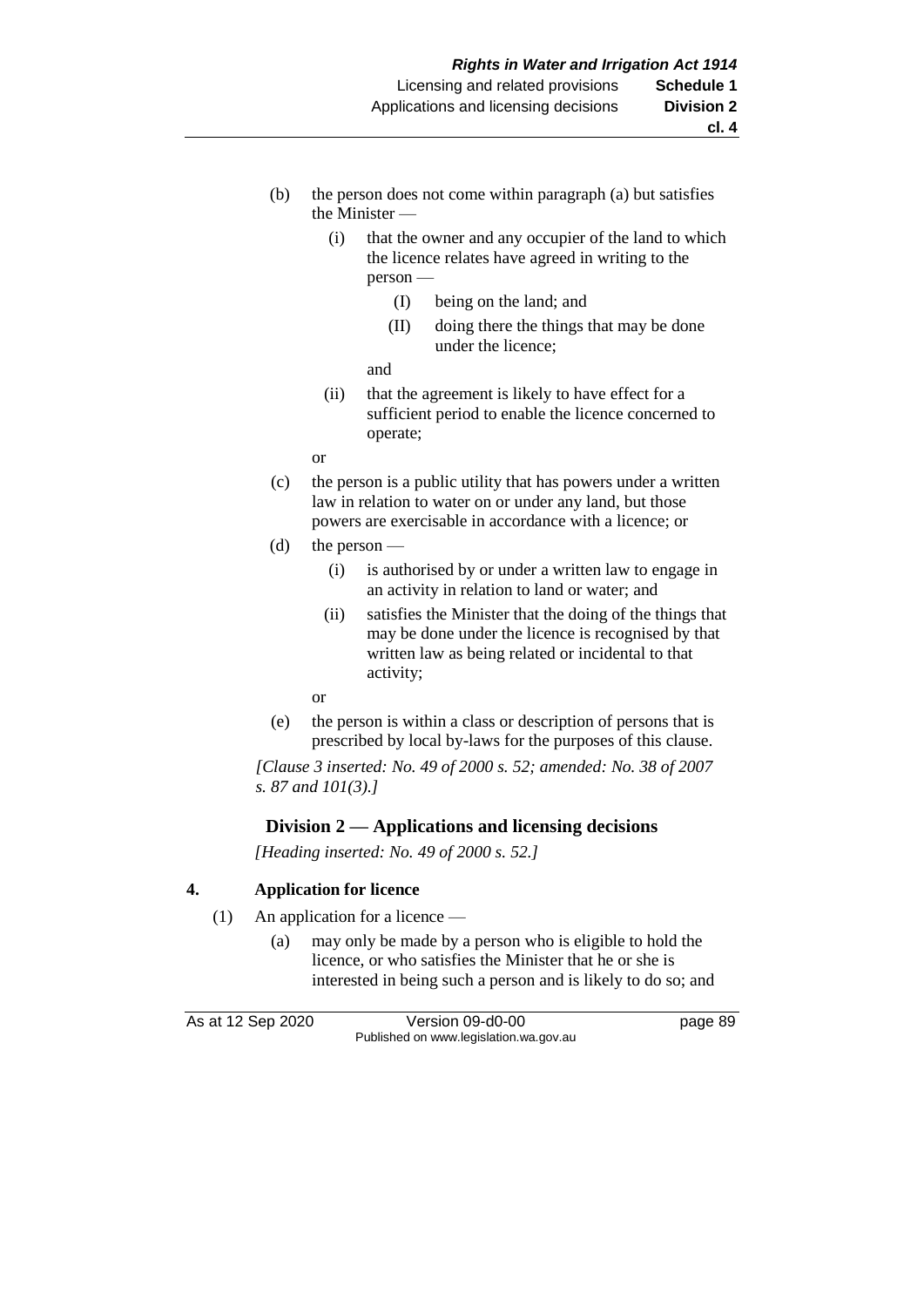- (b) must be made in the form specified for the purpose by the Minister; and
- (c) must include, or be accompanied by, any plans or other information that are stated in the form to be required; and
- (d) must be accompanied by the prescribed fee.
- (2) An applicant for a licence must provide the Minister with any further information that the Minister may require.
- (3) Paragraph (a) of subclause (1) does not prevent an agent from signing an application made by a person referred to in that paragraph.

*[Clause 4 inserted: No. 49 of 2000 s. 52; amended: No. 38 of 2007 s. 101(3).]*

### **5. Advertising application for licence, regulations for**

The regulations may provide for and in relation to —

- (a) the public notification of  $-$ 
	- (i) applications, or specified kinds of applications, for the grant or renewal of a licence; or
	- (ii) applications that the Minister determines are to be publicly notified;

and

- (b) a right to make submissions to the Minister on applications mentioned in paragraph (a); and
- (c) the persons who are to have that right.

*[Clause 5 inserted: No. 49 of 2000 s. 52; amended: No. 38 of 2007 s. 101(3).]*

#### **6. Applicant may make submissions to Minister in some cases**

- (1) This clause applies where the Minister proposes
	- (a) to refuse an application for a licence; or
	- (b) to grant, or undertake to grant, a licence subject to the inclusion of a term, condition or restriction that the Minister considers is inconsistent with the terms of the application.
- (2) The Minister is to notify the applicant
	- (a) of the Minister's proposal; and

page 90 Version 09-d0-00 As at 12 Sep 2020 Published on www.legislation.wa.gov.au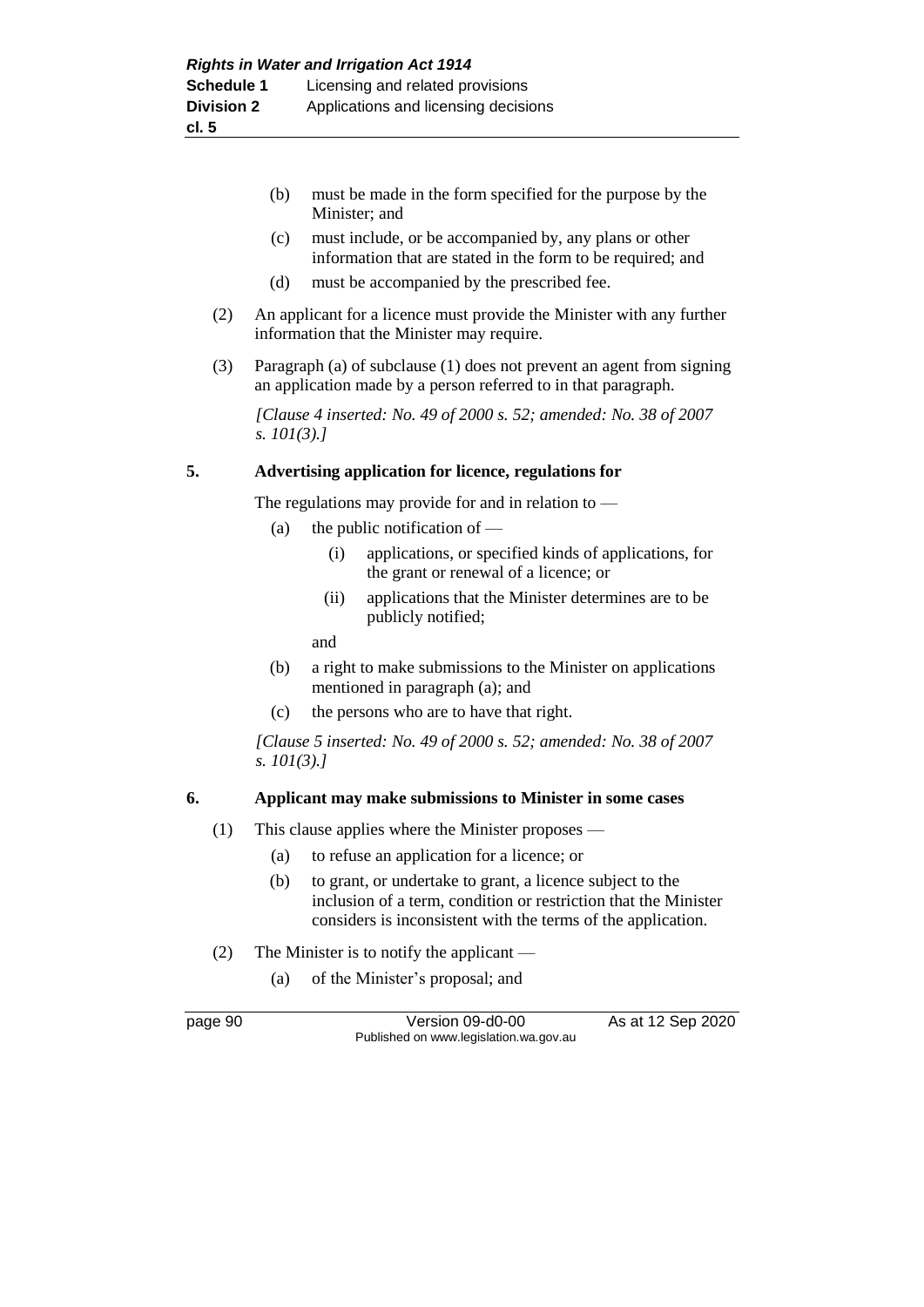- (b) that the applicant has a right to make written submissions to the Minister, or be heard by a person designated by the Minister for that purpose, before the Minister makes a decision on the application.
- (3) Written submissions may be made by the applicant, as mentioned in subclause (2)(b), within 30 days after the applicant is given notice under that subclause.
- (4) The Minister is to have regard to any submissions made by the applicant under subclause (3) before the Minister makes a final decision.

*[Clause 6 inserted: No. 49 of 2000 s. 52; amended: No. 38 of 2007 s. 88, 101(2) and (3).]*

#### **7. Minister's discretion when deciding applications, exercise of**

- (1) The grant or refusal of an application for a licence and the terms, conditions and restrictions to be included in the licence are, subject to clause 8, at the discretion of the Minister.
- (2) In exercising that discretion, the Minister is to have regard to all matters that the Minister considers relevant, including whether the proposed taking and use of water —
	- (a) are in the public interest; or
	- (b) are ecologically sustainable; or
	- (c) are environmentally acceptable; or
	- (d) may prejudice other current and future needs for water; or
	- (e) would, in the opinion of the Minister, have a detrimental effect on another person; or
	- (f) could be provided for by another source; or
	- $(g)$  are in keeping with
		- (i) local practices; or
		- (ii) a relevant local by-law; or
		- (iii) a plan approved under Part III Division 3D Subdivision 2; or
		- (iv) relevant previous decisions of the Minister;
		- or

As at 12 Sep 2020 Version 09-d0-00 page 91 Published on www.legislation.wa.gov.au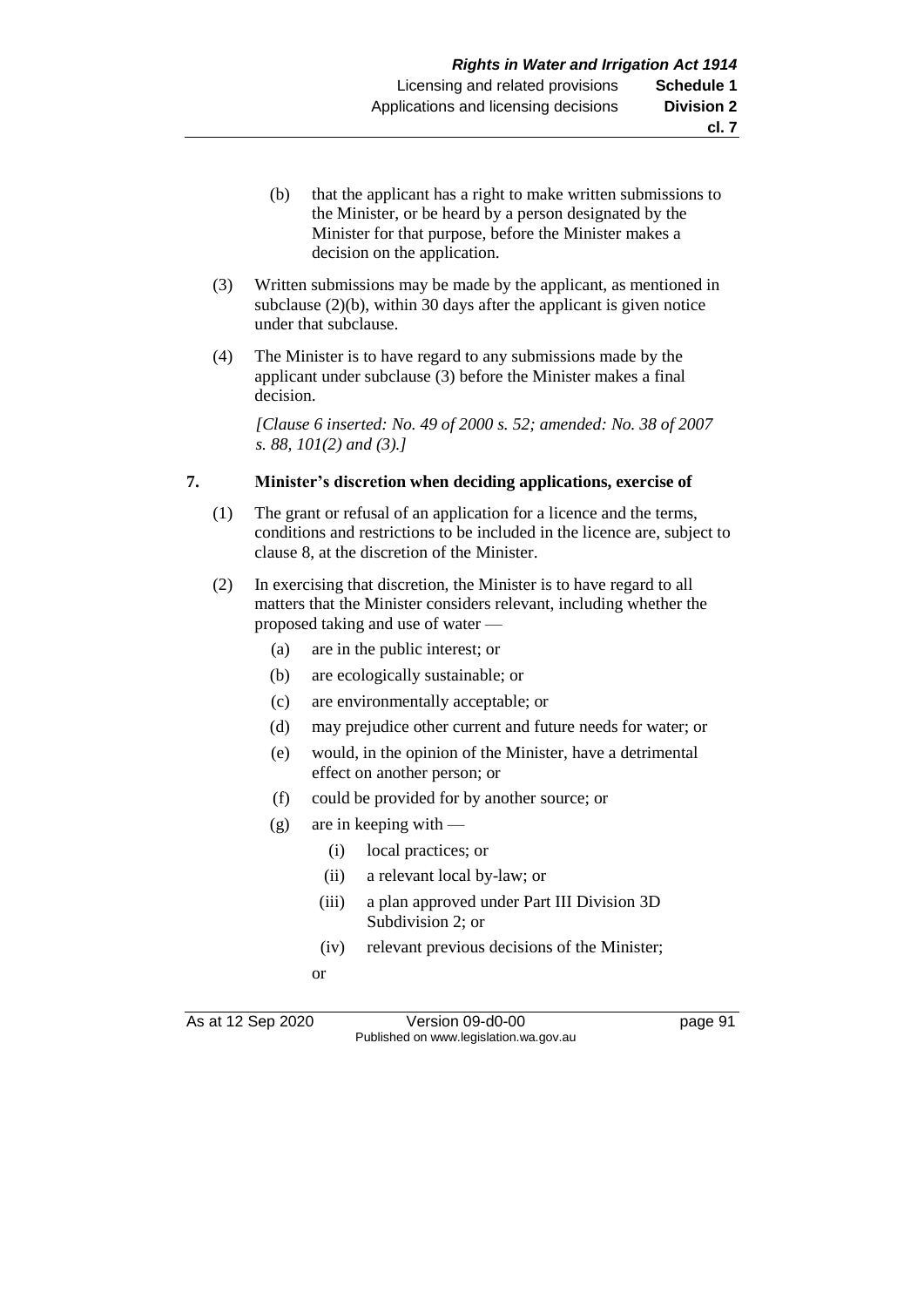- (h) are consistent with
	- (i) land use planning instruments; or
	- (ii) the requirements and policies of other government agencies; or
	- (iii) any intergovernmental agreement or arrangement.
- (3) The Minister may refuse to grant a licence to a person on the ground that the person has been convicted of an offence against this Act.
- (4) The Minister may refuse to grant a licence to a person if the Minister is not satisfied that the person has the resources, including the financial resources, to carry out the activities to which the licence relates.
- (5) Without limiting subclause (1), terms, conditions and restrictions prescribed or imposed for the purposes of that subclause may relate to any matter provided for by the Appendix to this Schedule.

*[Clause 7 inserted: No. 49 of 2000 s. 52; amended: No. 38 of 2007 s. 101(2) and (3).]*

#### **8. When Minister must refuse licence**

The Minister must refuse to grant a licence to a person if the Minister considers that the person would not be willing or able to comply with the terms, conditions and restrictions that would be included in the licence.

*[Clause 8 inserted: No. 49 of 2000 s. 52; amended: No. 38 of 2007 s. 101(2) and (3).]*

#### **9. If applicant not eligible to hold licence, procedure**

- (1) The Minister may only grant a licence to a person who is eligible in terms of clause 3 to hold the licence.
- (2) If the Minister would grant a licence to an applicant but for the fact that the applicant is not a person who is eligible in terms of clause 3 to hold the licence, the Minister may undertake to grant the licence to the person if the person becomes eligible to hold the licence within the period of time specified in the undertaking.

*[Clause 9 inserted: No. 49 of 2000 s. 52; amended: No. 38 of 2007 s. 101(3).]*

page 92 Version 09-d0-00 As at 12 Sep 2020 Published on www.legislation.wa.gov.au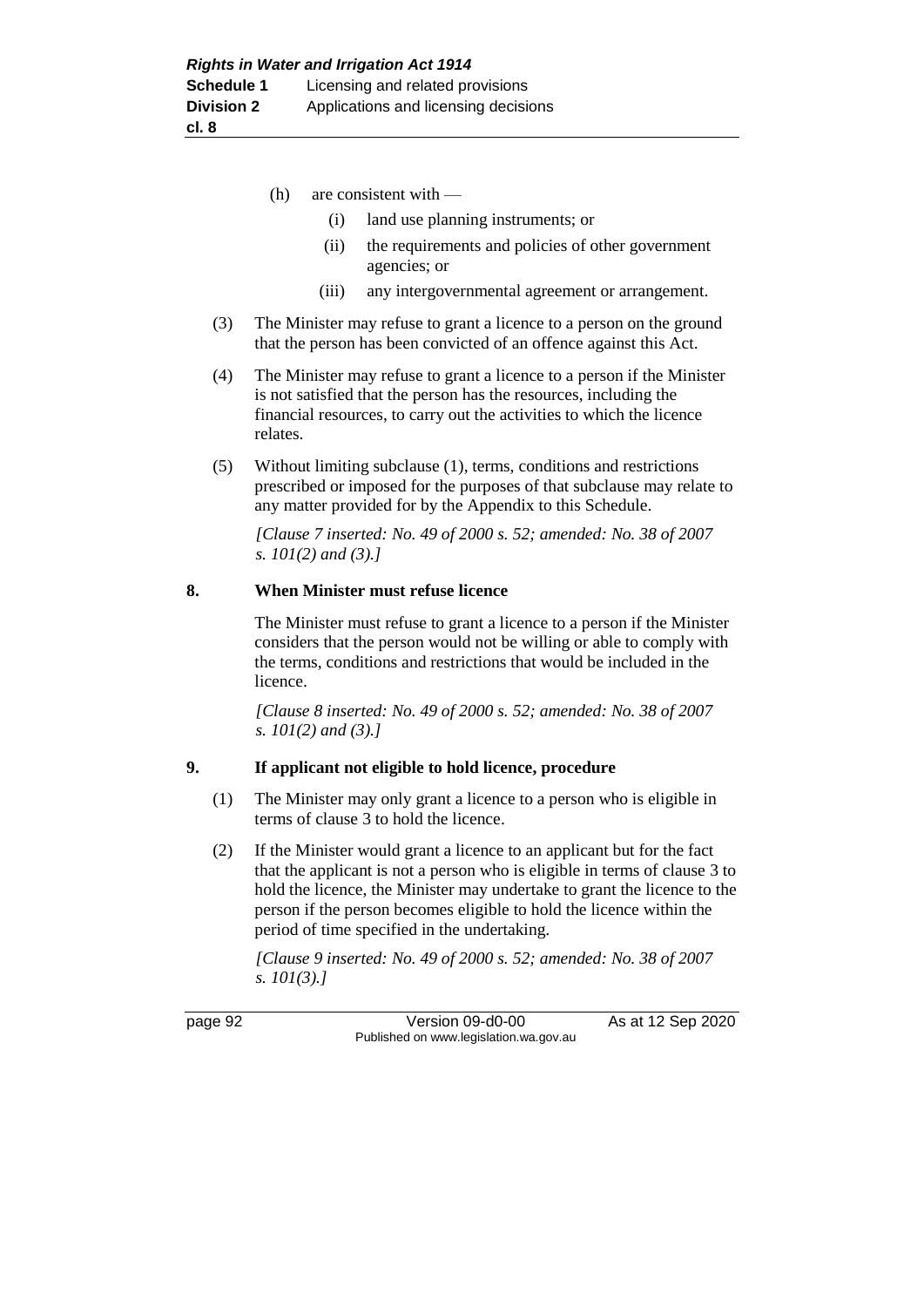#### **10. Decision on application, Minister to notify applicant etc.**

- (1) The Minister is to notify the outcome of the application, including details of any undertaking given under clause 9 and the terms, conditions and restrictions to be included in the licence —
	- (a) to the applicant for a licence; and
	- (b) if the application was required to be publicly notified under regulations referred to in clause 5, to any person who made a submission under those regulations.
- (2) If the Minister
	- (a) refuses the application; or
	- (b) grants, or undertakes to grant, the application subject to the inclusion of a term, condition or restriction that the Minister considers is inconsistent with the terms of the application,

the Minister is to notify the applicant of the reasons for the decision.

*[Clause 10 inserted: No. 49 of 2000 s. 52; amended: No. 38 of 2007 s. 101(3).]*

#### **11. Licences may relate to more than one place, well etc.**

A licence may relate to more than one place, facility or well at or from which water may be taken.

*[Clause 11 inserted: No. 49 of 2000 s. 52.]*

#### **12. Duration of licence**

- (1) A licence may be granted or renewed for
	- (a) a fixed period; or
	- (b) an indefinite duration,

as stated in the licence or the renewal.

- (2) A licence for an indefinite duration continues in force until it is
	- (a) terminated under clause 13(1); or
	- (b) suspended or cancelled under clause 25; or
	- (c) surrendered under clause 27.

As at 12 Sep 2020 Version 09-d0-00 page 93 Published on www.legislation.wa.gov.au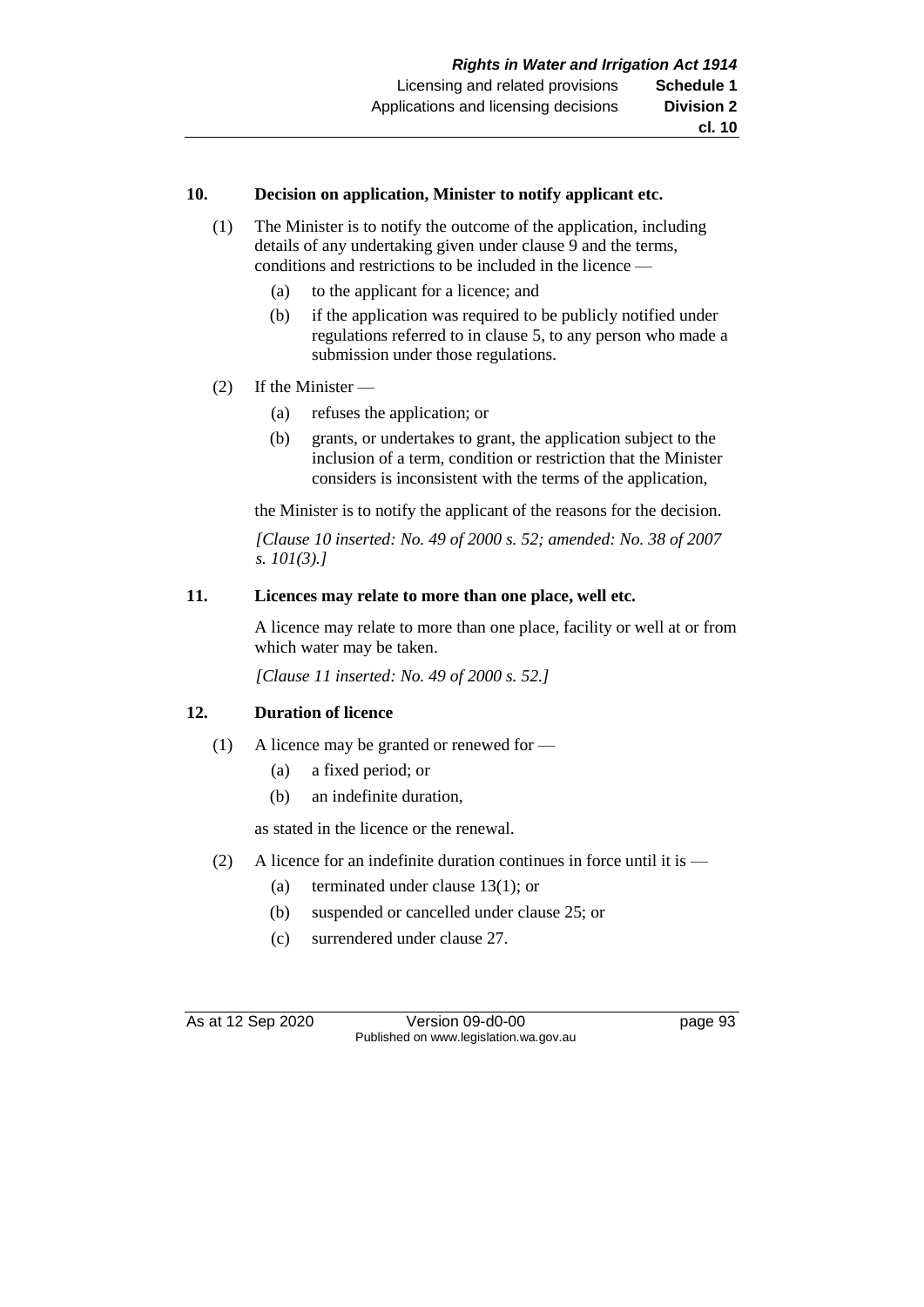- (3) If a licence is granted to an owner or occupier of land
	- (a) authorising the continued taking of water
		- (i) from a water resource which is below the land, or runs through, is contiguous to or partly situated within the land; and
		- (ii) which, before, and at the time of, the application of section 5C to that water resource, was taken periodically or continually from the water resource;
		- and
	- (b) the application for the licence is made within 12 months after the day on which section 5C became applicable to the water resource,

the licence is to be granted for a period of 10 years from the day on which section 5C became applicable to the water resource.

(4) In subclause  $(3)$  —

*water resource* means a watercourse, wetland or underground water source to which section 5C applies.

- (5) Sufficient details to identify a licence granted for a period exceeding —
	- (a) a period specified in a relevant plan approved under Part III Division 3D Subdivision 2 in respect of that type of licence; or
	- (b) if a period is not specified in such a plan in respect of that type of licence, 10 years or such period as is prescribed in respect of that type of licence,

are to be included in the annual report submitted by the accountable authority of the Department under Part 5 of the *Financial Management Act 2006*.

*[Clause 12 inserted: No. 49 of 2000 s. 52; amended: No. 77 of 2006 Sch. 1 cl. 150; No. 38 of 2007 s. 89.]*

### **13. Licence terminates if licensee becomes ineligible to hold licence**

(1) Subject to subclause (2) and clause 14, a licence is terminated if the licensee ceases to be eligible in terms of clause 3 to hold the licence.

page 94 Version 09-d0-00 As at 12 Sep 2020 Published on www.legislation.wa.gov.au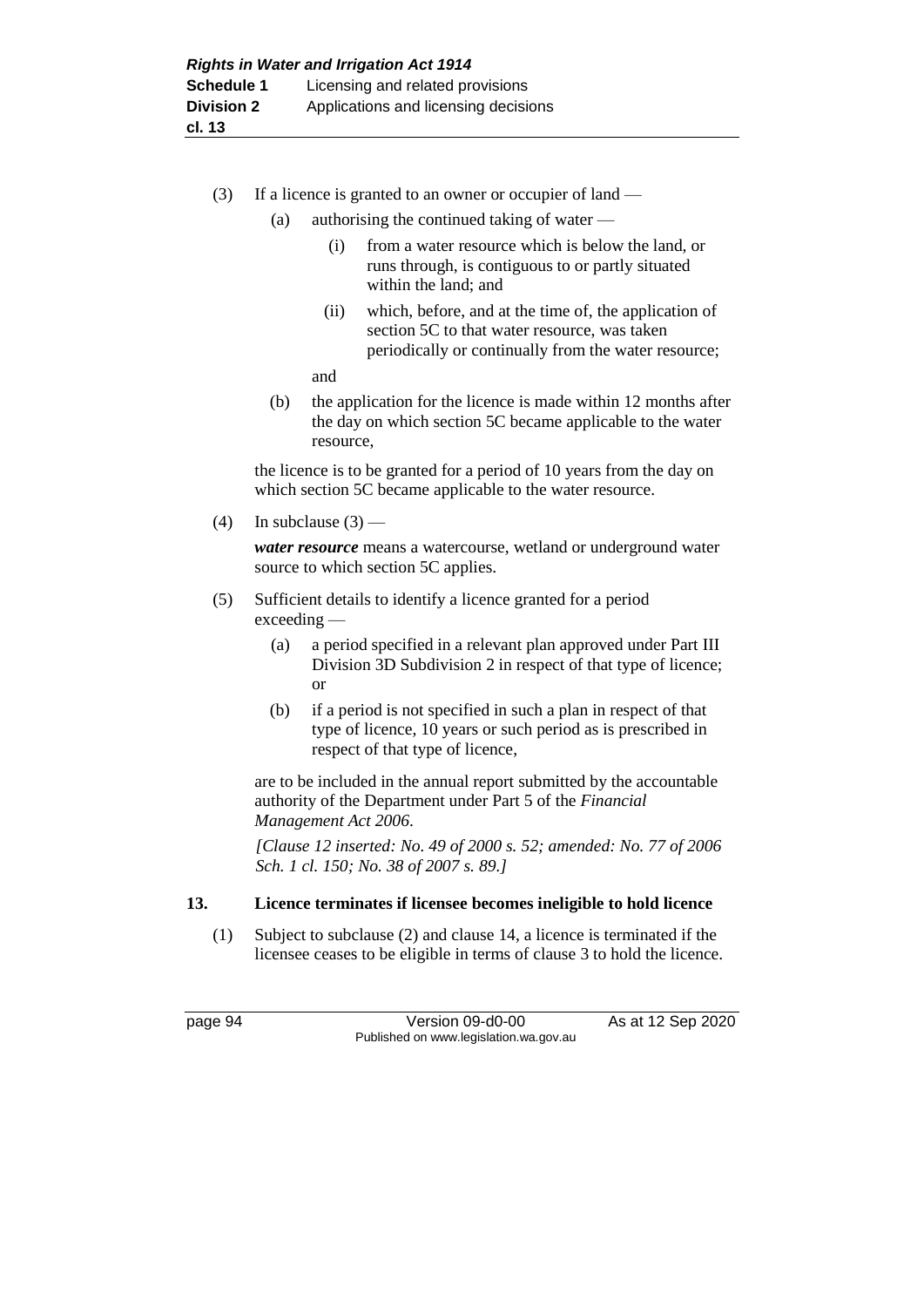- (2) The regulations may make provision applicable to cases other than those referred to in clause 14 —
	- (a) for the time at which termination under subclause (1) has effect; and
	- (b) in relation to the transfer of the licence, or a water entitlement under the licence, under Division 7 where the licensee ceases to be eligible in terms of clause 3 to hold the licence.

*[Clause 13 inserted: No. 49 of 2000 s. 52.]*

#### **14. Licensee ceasing to be owner etc. of land, effect of cl. 13(1) in case of**

- $(1)$  Where
	- (a) the licensee is the owner or occupier of all of the land to which the licence relates; and
	- (b) another person becomes the owner or occupier of that land in place of the licensee,

clause 13(1) applies subject to the following provisions —

- (c) the licensee and the new owner or occupier are allowed a period of 30 days from the day of change of ownership or occupancy to make an application under Division 7 for approval of the transfer of the licence to the new owner or occupier; and
- (d) the new owner or occupier is taken to be the licensee
	- (i) during that period; and
	- (ii) if an application referred to in paragraph (c) is made within that period, until the Minister has determined the application;
	- and
- (e) the Minister must approve the application for the transfer of the licence to the new owner or occupier if all of the terms, conditions and restrictions included in the licence have been complied with.
- (2) Clause  $14(1)(d)$  does not apply if the new owner or occupier has informed the Minister in writing that an application will not be made under clause  $14(1)(c)$  to transfer the licence to him or her.

*[Clause 14 inserted: No. 49 of 2000 s. 52; amended: No. 38 of 2007 s. 101(3).]*

As at 12 Sep 2020 Version 09-d0-00 page 95 Published on www.legislation.wa.gov.au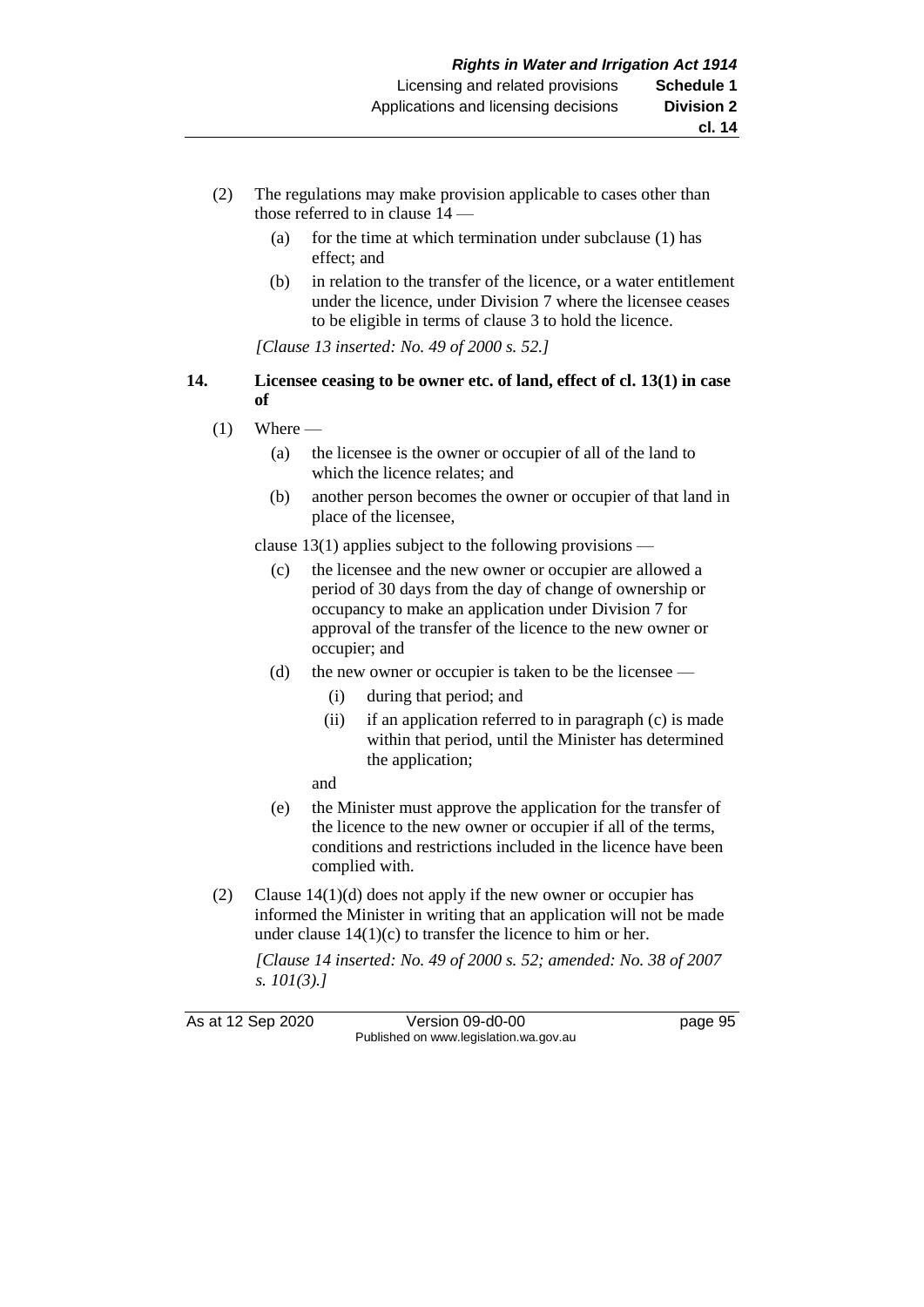### **Division 3 — Terms, conditions and restrictions**

*[Heading inserted: No. 49 of 2000 s. 52.]*

### **15. Terms etc. of licence**

- (1) The regulations may prescribe terms, conditions and restrictions that are to be taken to be included in —
	- (a) all licences; or
	- (b) licences of a particular kind; or
	- (c) licences relating to a particular area; or
	- (d) licences of a particular kind relating to a particular area.
- (2) The Minister may, at the Minister's discretion, include in a licence any term, condition or restriction additional to those referred to in subclause (1), but clause 7(2) applies to the exercise of that discretion.
- (3) Without limiting subclause (1) or (2), terms, conditions and restrictions prescribed or imposed for the purposes of those subclauses may relate to any matter provided for by the Appendix to this Schedule.

*[Clause 15 inserted: No. 49 of 2000 s. 52; amended: No. 38 of 2007 s. 90 and 101(3).]*

#### **16. Term etc. that continues after licensed act completed**

A licence may require that a term, condition or restriction included in the licence must be complied with, or must continue to be complied with, even though the acts or series of acts authorised to be done under the licence have been completed.

*[Clause 16 inserted: No. 49 of 2000 s. 52.]*

### **17. Licence reducing another's entitlement may include condition requiring payment of compensation**

- (1) This clause applies if
	- (a) the grant of a licence to a person; or
	- (b) the amendment of a licence held by a person,

will, in the opinion of the Minister, result in the quantity of water that any other licensee or person (an *affected person*) will be able to take being reduced to less than the water entitlement of that person.

page 96 Version 09-d0-00 As at 12 Sep 2020 Published on www.legislation.wa.gov.au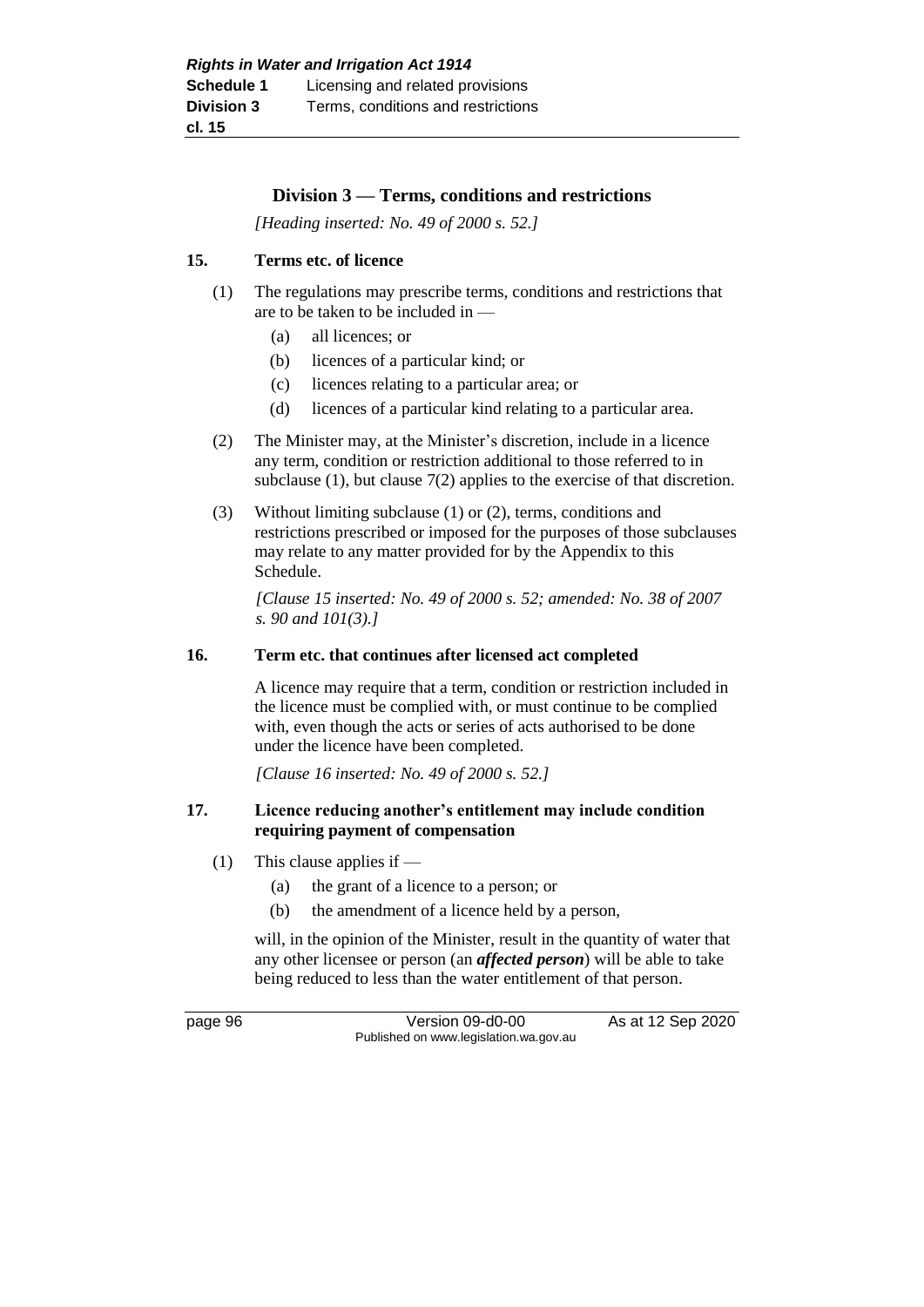- (2) Where this clause applies, the Minister may, if the Minister considers that equity so requires, include in the licence referred to in paragraph (a) or (b) of subclause (1) a condition that the person referred to in that paragraph (the *benefiting licensee*) pay an amount of money, or periodical amounts of money, to an affected person for or towards —
	- (a) direct pecuniary loss; or
	- (b) loss of profits,

or both (if any), suffered by that person as a result of the reduction.

- (3) A condition may be in terms that an amount is to be
	- (a) as agreed between an affected person and the benefiting licensee; or
	- (b) failing agreement within a specified period, as determined
		- (i) by the Minister; or
		- (ii) by arbitration under the *Commercial Arbitration Act 2012*.
- (4) In this clause —

*water entitlement* means the quantity of water that a person is entitled to take under this Act or under a licence.

*[Clause 17 inserted: No. 49 of 2000 s. 52; amended: No. 38 of 2007 s. 101(2) and (3); No. 23 of 2012 s. 45.]*

#### **18. Breach of term etc., Minister's powers as to etc.**

- (1) If a licensee fails to comply with any term, condition or restriction included in a licence, the Minister may direct the licensee to comply with that term, condition or restriction.
- (2) A direction under subclause (1) must
	- (a) be given by notice in writing served on the licensee; and
	- (b) specify the time within which the direction is to be complied with.
- (3) If a licensee to whom a direction has been given does not comply with the direction within the specified time, or any additional time allowed by the Minister —
	- (a) the licensee commits an offence and is liable to a fine of \$2 500 and a daily penalty of \$250; and

As at 12 Sep 2020 Version 09-d0-00 page 97 Published on www.legislation.wa.gov.au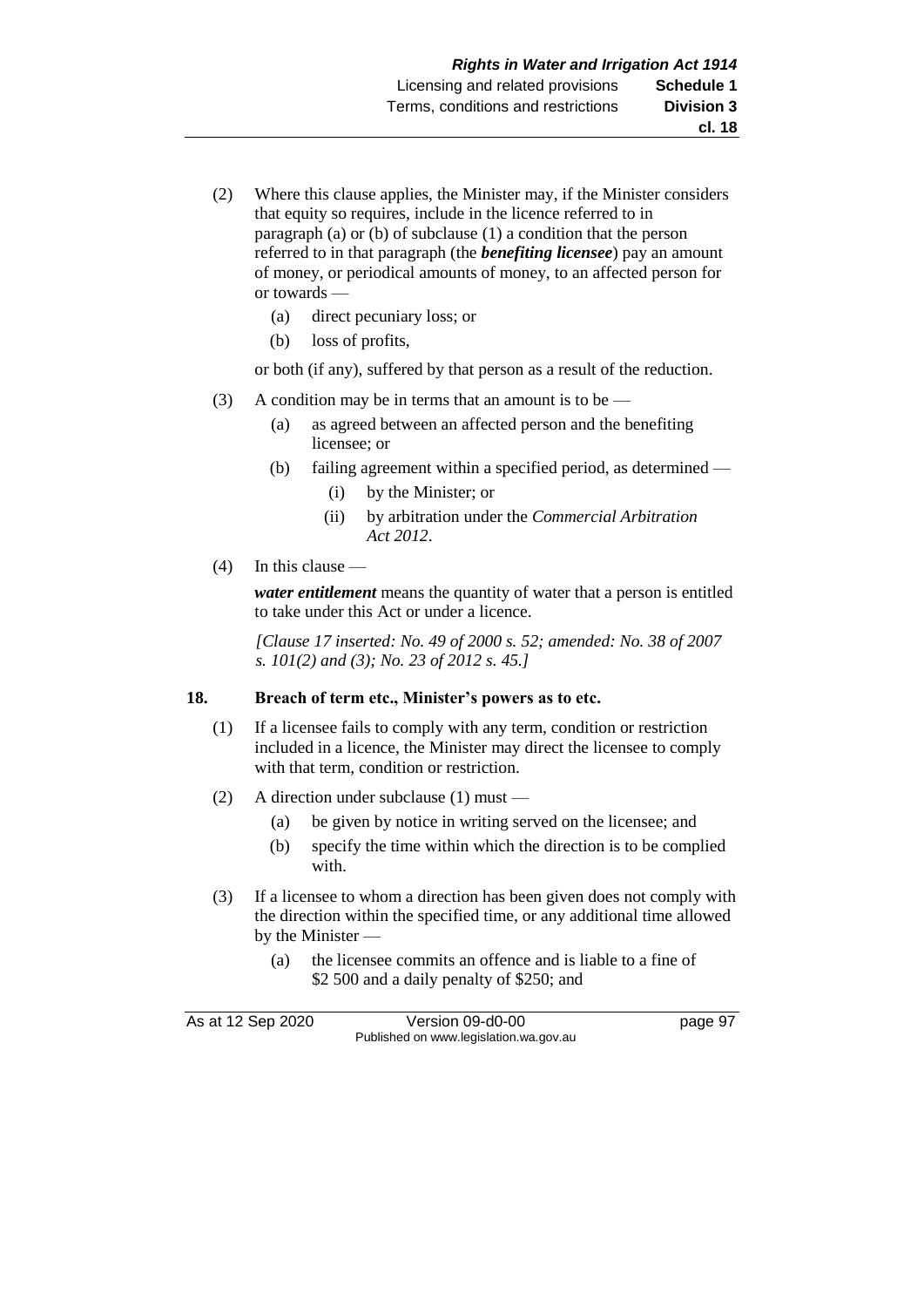- (b) the Minister may  $-$ 
	- (i) do all or part of whatever the direction requires to be done; and
	- (ii) recover the costs and expenses incurred by the Minister as a debt due by the licensee.

#### $(4)$  In this clause —

*licensee*, in relation to a licence, includes a person whose name is endorsed on the licence as a person with whom the holder of the licence has an agreement referred to in clause 30 relating to the taking of water under the licence by that person.

- (5) The Minister may give a direction to a person included as a licensee due to subclause (4) only if the Minister —
	- (a) is of the opinion that it is the responsibility, and within the power, of that person to comply with the term, condition or restriction included in the licence; and
	- (b) gave that person sufficient written notice of that term, condition or restriction for the person to comply with it.

*[Clause 18 inserted: No. 49 of 2000 s. 52; amended: No. 38 of 2007 s. 101(2) and (3).]*

#### **Division 4 — Notation on licence of interest of third party**

*[Heading inserted: No. 49 of 2000 s. 52.]*

#### **19. When cl. 20 applies**

Clause 20 applies where —

- (a) the Minister is satisfied that
	- (i) a licensee is obliged by an agreement with any person (the *third party*) in relation to the whole or a part of the water taken under the licence or in relation to the taking of water under the licence by that person; and
	- (ii) it is appropriate for the Minister to recognise that obligation;

and

page 98 Version 09-d0-00 As at 12 Sep 2020 Published on www.legislation.wa.gov.au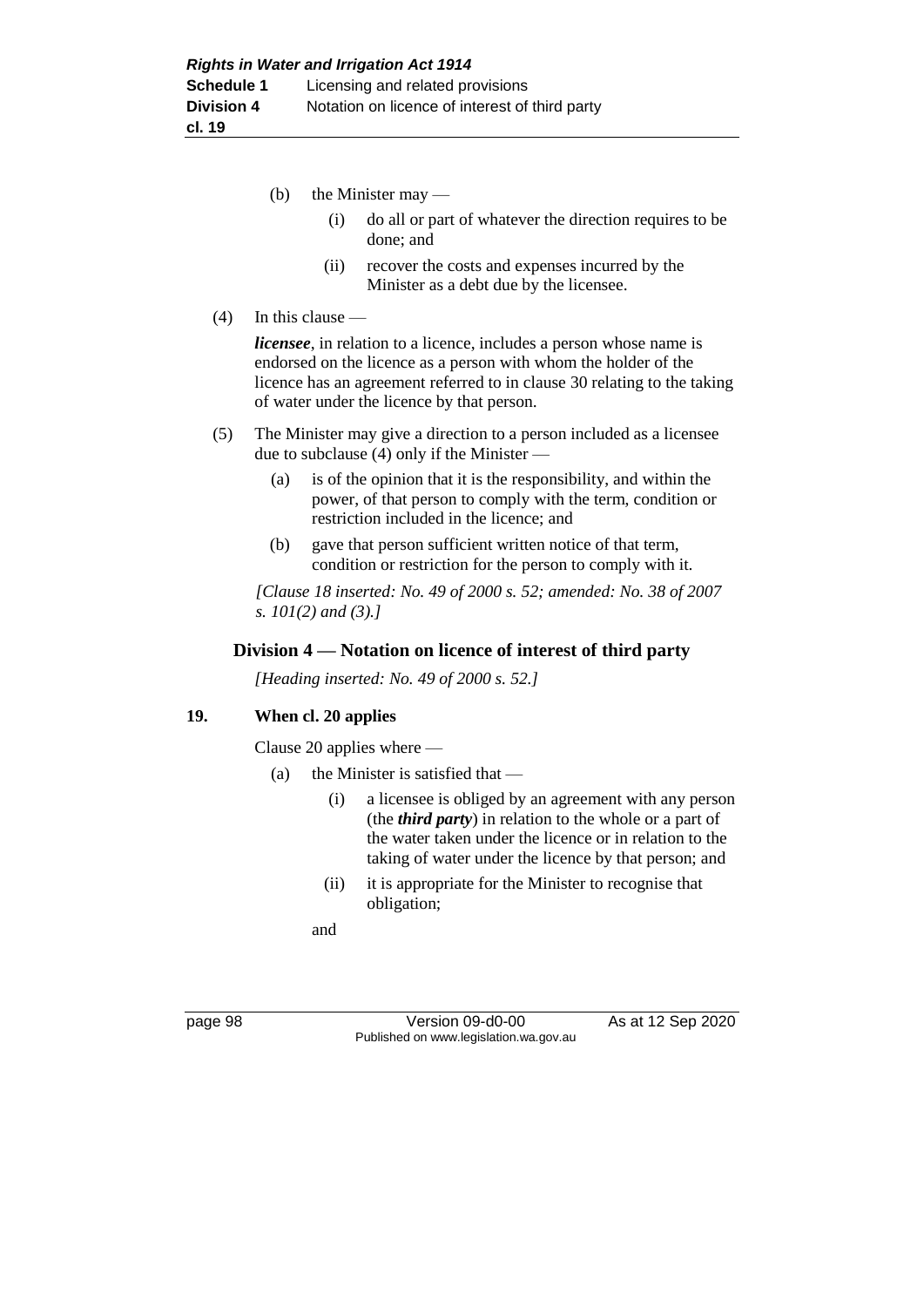(b) the licence has been endorsed by the Minister with a notation showing that the licence is subject to clause 20.

*[Clause 19 inserted: No. 49 of 2000 s. 52; amended: No. 38 of 2007 s. 101(3).]*

#### **20. Amending etc. licence requires third party's consent**

If this clause applies, the following things cannot be done without the consent in writing of the third party —

- (a) an application which, if granted, will affect matters to which the agreement relates cannot be made under —
	- (i) clause 23 to amend the licence; or
	- (ii) clause 32 for approval of the transfer of the licence; and
- (b) the licence cannot be surrendered under clause 27.

*[Clause 20 inserted: No. 49 of 2000 s. 52.]*

#### **21. Notation under cl. 19(b), content and effect of**

A notation referred to in clause  $19(b)$  —

- (a) must identify the agreement and the third party concerned; and
- (b) does not give the agreement to which it relates any force it would not otherwise have had.

*[Clause 21 inserted: No. 49 of 2000 s. 52.]*

#### **Division 5 — Renewal of licences**

*[Heading inserted: No. 49 of 2000 s. 52.]*

#### **22. Renewal**

- (1) An application for the renewal of a licence that is in force for a fixed period —
	- (a) must be made in the form specified for the purpose by the Minister; and
	- (b) must be accompanied by the prescribed fee.

As at 12 Sep 2020 Version 09-d0-00 page 99 Published on www.legislation.wa.gov.au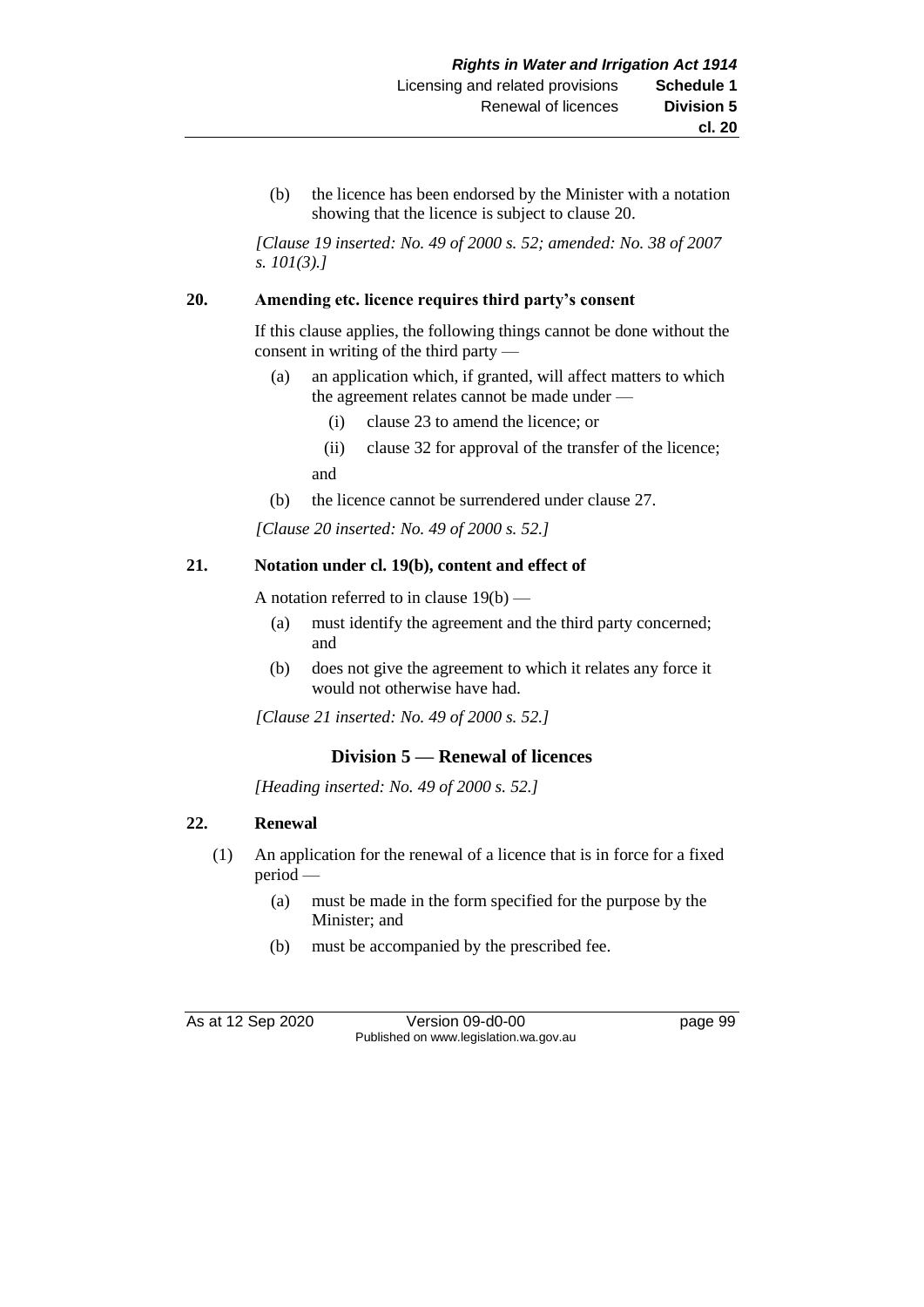- (2) On an application for renewal of a licence, the licence is to be renewed unless —
	- (a) the renewal would be inconsistent with  $-$ 
		- (i) a relevant local by-law; or
		- (ii) a plan approved under Part III Division 3D Subdivision 2;

or

- (b) the Minister is of the opinion that, if the application for renewal was an application for the grant of a licence, the Minister would exercise the discretion under clause 7(2) to refuse to grant the licence; or
- (c) it is a term of the licence that it is not renewable; or
- (d) a term, condition or restriction included in the licence has not been complied with; or
- (e) in the opinion of the Minister there are sufficient grounds for the exercise of the power to cancel the licence under clause 25.
- (3) Clause  $6(2)$ , (3) and (4) apply where the Minister proposes
	- (a) to refuse an application for renewal of a licence; or
	- (b) to renew a licence subject to the inclusion of a term, restriction or condition that the Minister considers is inconsistent with the terms of the application for renewal,

in the same way as they apply to an application for a licence.

- (4) Clauses 8 and 10(2) apply to an application for renewal in the same way as they apply to an application for a licence.
- (5) A licence which would otherwise expire after application has been made for its renewal but before the Minister has made a decision as to that renewal remains in force until that decision is made.

*[Clause 22 inserted: No. 49 of 2000 s. 52; amended: No. 38 of 2007 s. 91, 101(2) and (3).]*

page 100 Version 09-d0-00 As at 12 Sep 2020 Published on www.legislation.wa.gov.au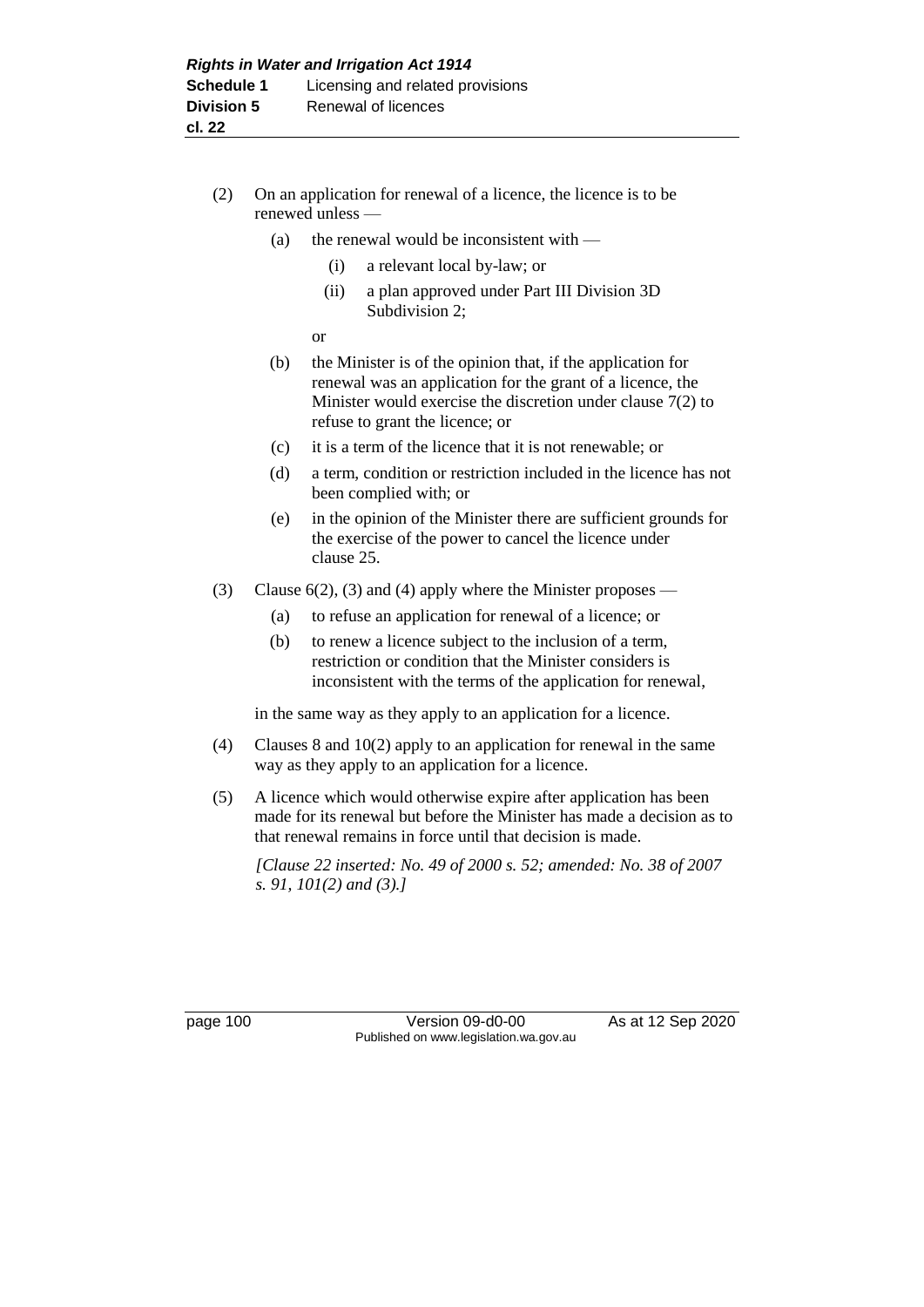## **Division 6 — Amendment, suspension, cancellation and surrender of licences**

*[Heading inserted: No. 49 of 2000 s. 52.]*

### **23. Amendment, application by licensee for**

- (1) A licensee may apply to the Minister at any time for amendment of the licence.
- (2) Clauses 4, 6, 7, 10 and 12 and Division 3 apply, with all necessary modifications, to an application under subclause (1) as if it were an application for the grant of a licence.
- (3) Despite subclause (2), a fee may be prescribed for an application under subclause (1) that is different from that prescribed for the purposes of clause 4(1)(d).

*[Clause 23 inserted: No. 49 of 2000 s. 52; amended: No. 38 of 2007 s. 101(3).]*

#### **24. Amending licence, Minister's powers as to**

- (1) The Minister may, subject to this clause and clause 26, by notice in writing given to the licensee —
	- (a) vary the duration of a licence; or
	- (b) vary, add to or remove any term, condition or restriction included in the licence; or
	- (c) include any new term, condition or restriction in the licence.
- (2) The Minister may only exercise a power described in subclause (1) in relation to a licence if —
	- (a) the licensee consents to the Minister doing so; or
	- (b) in the opinion of the Minister, the exercise of the power is necessary or desirable —
		- (i) due to the detrimental effect of actions authorised by the licence on another person; or

As at 12 Sep 2020 Version 09-d0-00 page 101 Published on www.legislation.wa.gov.au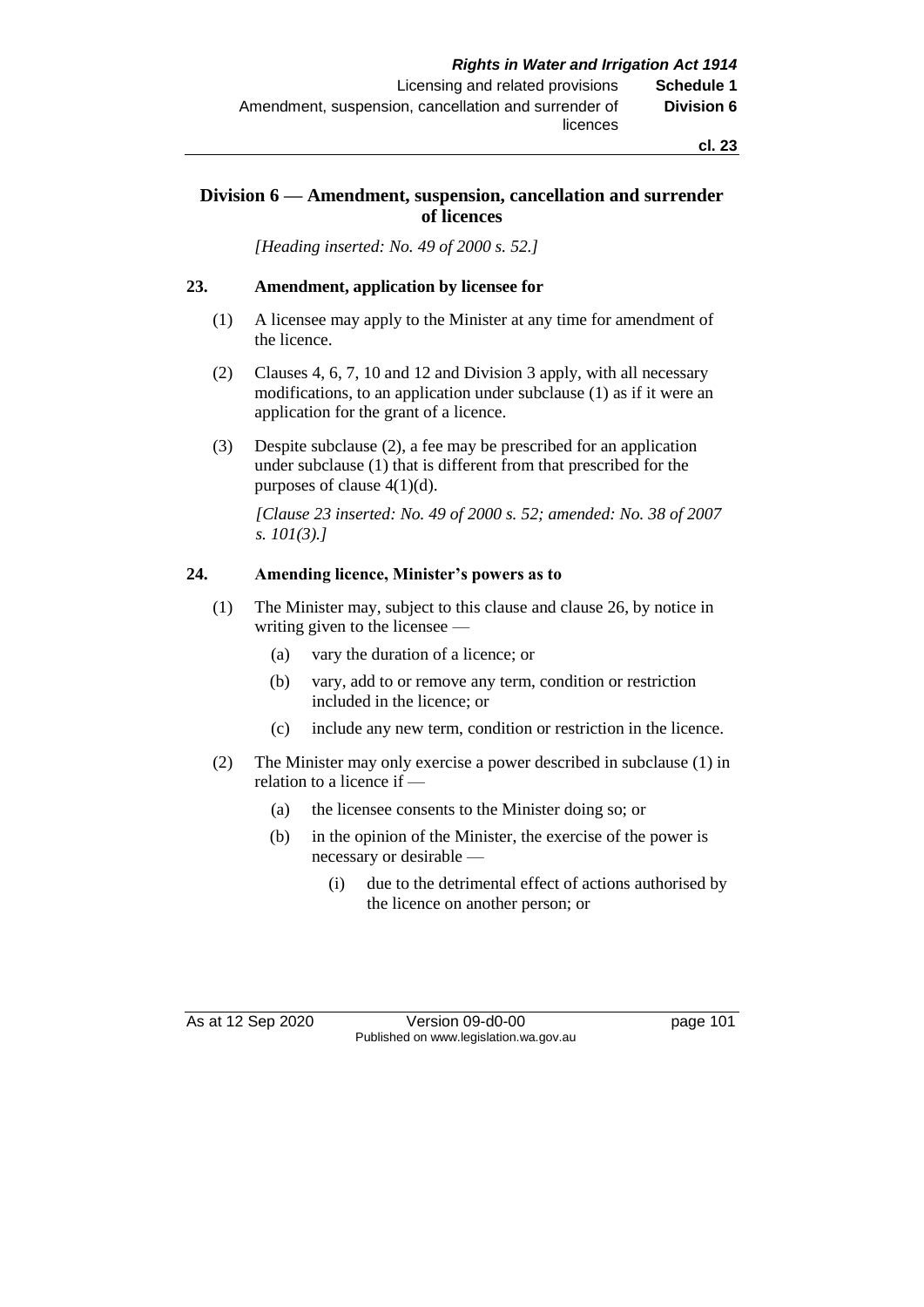| <b>Schedule 1</b><br><b>Division 6</b> |     | <b>Rights in Water and Irrigation Act 1914</b><br>Licensing and related provisions<br>Amendment, suspension, cancellation and surrender of<br>licences |                                                                                                                                                                                        |  |  |
|----------------------------------------|-----|--------------------------------------------------------------------------------------------------------------------------------------------------------|----------------------------------------------------------------------------------------------------------------------------------------------------------------------------------------|--|--|
| cl. 24                                 |     |                                                                                                                                                        |                                                                                                                                                                                        |  |  |
|                                        |     | (ii)                                                                                                                                                   | to protect the water resource to which the licence<br>relates from unacceptable damage; or                                                                                             |  |  |
|                                        |     | (iii)                                                                                                                                                  | to protect the associated environment from<br>unacceptable damage;                                                                                                                     |  |  |
|                                        |     | <b>or</b>                                                                                                                                              |                                                                                                                                                                                        |  |  |
|                                        | (c) |                                                                                                                                                        | in the opinion of the Minister, the exercise of the power is<br>necessary to prevent serious damage to life or property; or                                                            |  |  |
|                                        | (d) |                                                                                                                                                        | in the opinion of the Minister, the quantity of water that may<br>be taken under the licence has consistently not been taken; or                                                       |  |  |
|                                        | (e) |                                                                                                                                                        | in the opinion of the Minister, the exercise of the power is<br>necessary or desirable —                                                                                               |  |  |
|                                        |     | (i)                                                                                                                                                    | in the public interest; or                                                                                                                                                             |  |  |
|                                        |     | (ii)                                                                                                                                                   | because the water resource to which the licence<br>relates is insufficient to meet demand or expected<br>demand; or                                                                    |  |  |
|                                        |     | (iii)                                                                                                                                                  | otherwise to more effectively regulate the use of that<br>water resource;                                                                                                              |  |  |
|                                        |     | or                                                                                                                                                     |                                                                                                                                                                                        |  |  |
|                                        | (f) | $of -$                                                                                                                                                 | in the opinion of the Minister, the exercise of the power is<br>necessary to prevent a serious inconsistency arising as a result                                                       |  |  |
|                                        |     | (i)                                                                                                                                                    | the approval of a plan, or the alteration, revocation or<br>substitution of a plan, under Part III Division 3D<br>Subdivision 2; or                                                    |  |  |
|                                        |     | (ii)                                                                                                                                                   | the making, amendment or repeal of relevant local<br>by-laws;                                                                                                                          |  |  |
|                                        |     | or                                                                                                                                                     |                                                                                                                                                                                        |  |  |
|                                        | (g) | this Act; or                                                                                                                                           | the licensee, or a person whose name is endorsed on the<br>licence as a person with whom the licensee has an agreement<br>referred to in clause 30, is convicted of an offence against |  |  |
|                                        | (h) |                                                                                                                                                        | in the opinion of the Minister, the exercise of the power is<br>necessary to comply with another written law of the State or a<br>law of the Commonwealth; or                          |  |  |
| page 102                               |     |                                                                                                                                                        | Version 09-d0-00<br>As at 12 Sep 2020<br>Published on www.legislation.wa.gov.au                                                                                                        |  |  |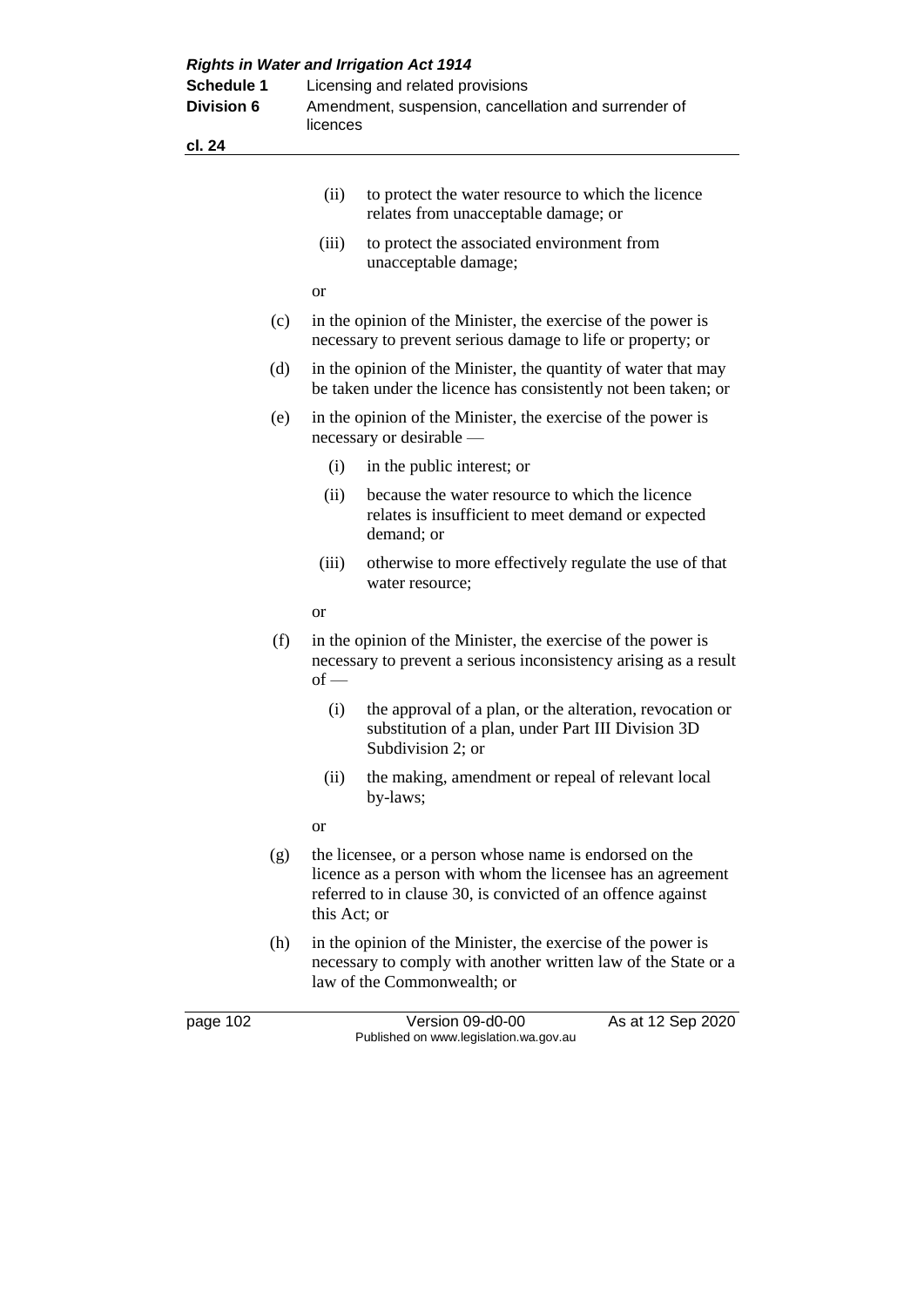- (i) the licensee has applied under clause 32 for approval of the transfer of the licence or a water entitlement under the licence or of an agreement referred to in clause 30, and the exercise of the power is necessary or desirable to give effect to the transfer or agreement; or
- (j) the licence confers authority for the Minister to do so.

*[Clause 24 inserted: No. 49 of 2000 s. 52; amended: No. 38 of 2007 s. 101(3).]*

### **25. Suspending or cancelling licence, Minister's powers as to**

- (1) The Minister may, subject to this clause and clause 26, by notice in writing given to the licensee —
	- (a) suspend a licence
		- (i) for a fixed period specified in the notice; or
		- (ii) until such time as the licensee is notified by the Minister that the suspension no longer applies;

or

- (b) cancel a licence.
- (2) The Minister may only exercise a power described in subclause (1) in relation to a licence if —
	- (a) in the opinion of the Minister, the exercise of the power is necessary or desirable —
		- (i) due to the detrimental effect of actions authorised by the licence on another person; or
		- (ii) to protect the water resource to which the licence relates from unacceptable damage; or
		- (iii) to protect the associated environment from unacceptable damage;

or

As at 12 Sep 2020 Version 09-d0-00 page 103 Published on www.legislation.wa.gov.au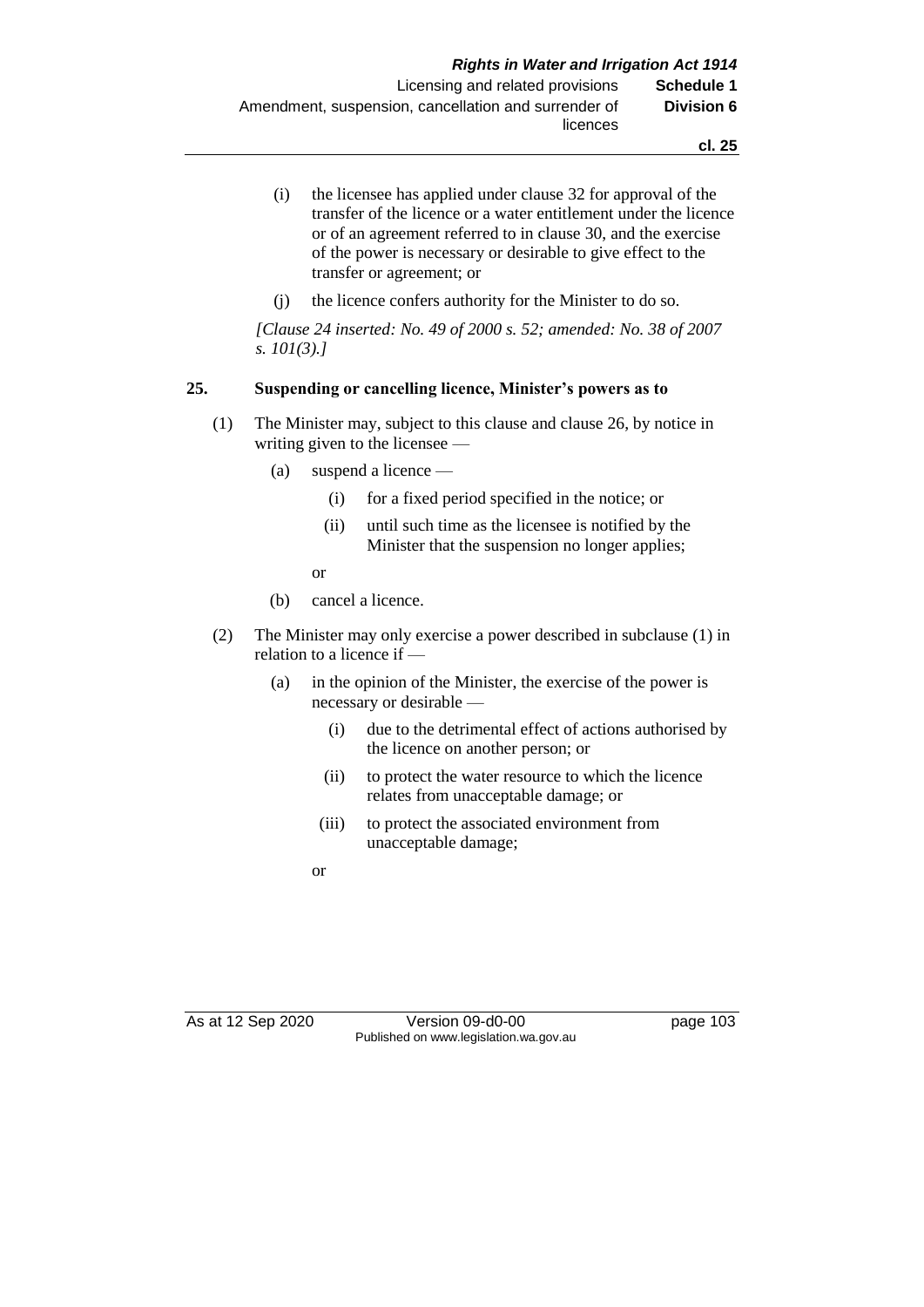| <b>Rights in Water and Irrigation Act 1914</b> |                |                                                                                                                                                                                                      |  |  |  |  |
|------------------------------------------------|----------------|------------------------------------------------------------------------------------------------------------------------------------------------------------------------------------------------------|--|--|--|--|
| <b>Schedule 1</b>                              |                | Licensing and related provisions                                                                                                                                                                     |  |  |  |  |
| <b>Division 6</b>                              |                | Amendment, suspension, cancellation and surrender of                                                                                                                                                 |  |  |  |  |
| cl. 26                                         |                | licences                                                                                                                                                                                             |  |  |  |  |
|                                                |                |                                                                                                                                                                                                      |  |  |  |  |
|                                                | (b)            | in the opinion of the Minister, the exercise of the power is<br>necessary due to a serious inconsistency, which cannot be<br>resolved by an amendment under clause 24, arising as a result<br>$of -$ |  |  |  |  |
|                                                |                | (i)<br>the approval of a plan, or the alteration, revocation or<br>substitution of a plan, under Part III Division 3D<br>Subdivision 2; or                                                           |  |  |  |  |
|                                                |                | (ii)<br>the making, amendment or repeal of relevant local<br>by-laws;                                                                                                                                |  |  |  |  |
|                                                |                | or                                                                                                                                                                                                   |  |  |  |  |
|                                                | (c)            | the licensee or a person whose name is endorsed on the<br>licence as a person with whom the licensee has an agreement<br>referred to in clause 30 -                                                  |  |  |  |  |
|                                                |                | is convicted of an offence against this Act; or<br>(i)                                                                                                                                               |  |  |  |  |
|                                                |                | has contravened or failed to comply with any term,<br>(ii)<br>condition or restriction included in the licence;                                                                                      |  |  |  |  |
|                                                |                | or                                                                                                                                                                                                   |  |  |  |  |
|                                                | (d)            | in the opinion of the Minister, the exercise of the power is<br>necessary to comply with another written law of the State or a<br>law of the Commonwealth; or                                        |  |  |  |  |
|                                                | (e)            | in the opinion of the Minister, the exercise of the power is<br>necessary or desirable in the public interest; or                                                                                    |  |  |  |  |
|                                                | (f)            | the licence confers authority for the Minister to do so; or                                                                                                                                          |  |  |  |  |
|                                                | (g)            | prescribed circumstances apply.                                                                                                                                                                      |  |  |  |  |
| (3)                                            |                | The suspension or cancellation of a licence has effect to suspend or<br>cancel the rights and privileges conferred by the licence but does not<br>affect the duties imposed by the licence.          |  |  |  |  |
|                                                | s. $101(3)$ .] | [Clause 25 inserted: No. 49 of 2000 s. 52; amended: No. 38 of 2007                                                                                                                                   |  |  |  |  |
| 26.                                            |                | Licensee may make submissions in some cases before licence<br>amended, suspended or cancelled                                                                                                        |  |  |  |  |
| (1)                                            |                | Except as provided by subclauses $(2)$ and $(3)$ , this clause applies<br>where the Minister proposes to exercise a power conferred by<br>clause 24 or 25.                                           |  |  |  |  |

page 104 **Version 09-d0-00** As at 12 Sep 2020 Published on www.legislation.wa.gov.au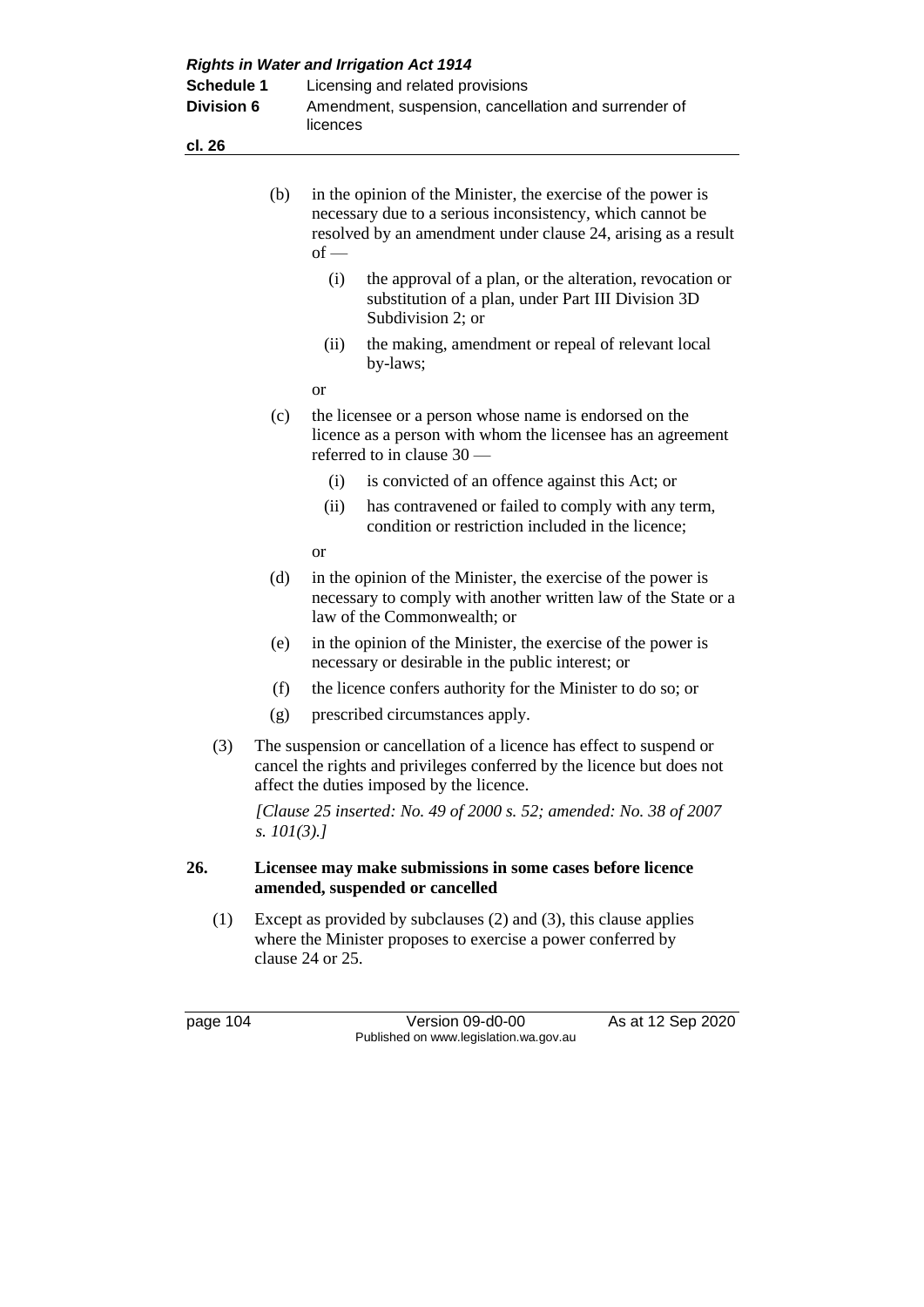- (2) This clause does not apply to the proposed exercise of a power conferred by clause 24 or 25 —
	- (a) if the Minister is of the opinion that the exercise of the power is necessary to prevent loss of life or property or serious injury to persons or property; or
	- (b) if the power is to be exercised in circumstances prescribed by the regulations.
- (3) This clause does not apply to the proposed exercise of a power conferred by —
	- (a) clause 24 in the circumstances mentioned in subclause (2)(a) of that clause; or
	- (b) clause 25 in the circumstances mentioned in subclause  $(2)(c)(i)$  of that clause.
- (4) Where this clause applies, the Minister is to notify the licensee
	- (a) of the Minister's proposal; and
	- (b) that the licensee has a right to make written submissions to the Minister, or be heard by a person designated by the Minister for that purpose, before the Minister makes a decision to exercise the power.
- (5) Written submissions may be made by the licensee, as mentioned in subclause (4)(b), within such period after the licensee is given notice under that subclause as is specified in the notice.
- (6) The Minister is to have regard to any submissions made by the licensee under subclause (5) before the Minister makes a final decision.

*[Clause 26 inserted: No. 49 of 2000 s. 52; amended: No. 38 of 2007 s. 92 and 101(3).]*

#### **27. Surrender of licence**

A licence may be surrendered at any time to the Minister if the licensee has complied with any terms, conditions or restrictions included in the licence relating to its surrender.

*[Clause 27 inserted: No. 49 of 2000 s. 52; amended: No. 38 of 2007 s. 101(3).]*

As at 12 Sep 2020 Version 09-d0-00 page 105 Published on www.legislation.wa.gov.au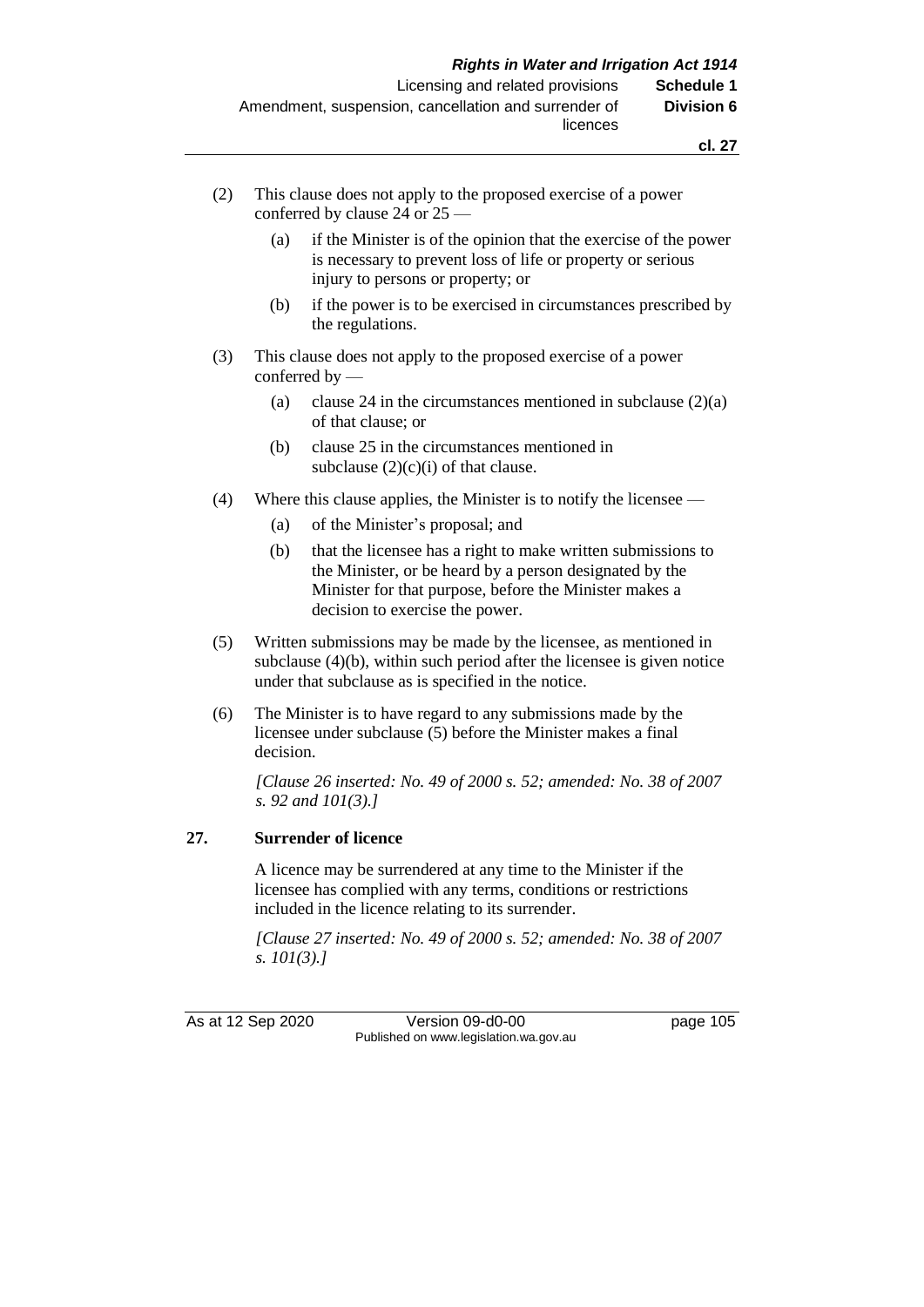**cl. 28**

## **Division 7 — Transfers of licences and water entitlements and agreements with licensees to take water**

*[Heading inserted: No. 49 of 2000 s. 52.]*

## **28. Term used: water entitlement**

In this Division —

*water entitlement*, in relation to a licence, means the quantity of water that the licensee is entitled to take under the licence, and includes part of a water entitlement.

*[Clause 28 inserted: No. 49 of 2000 s. 52.]*

### **29. Transfer of licence or entitlement under licence**

- (1) Subject to this Division, the holder of a licence may transfer
	- (a) the licence; or
	- (b) the licensee's water entitlement under the licence

to a person who holds, or is eligible in terms of clause 3 to hold, a licence of the same kind.

- (2) Subclause (1) does not apply to a licence of a particular kind to the extent that a relevant local by-law prohibits the transfer of licences, or water entitlements under licences, of that kind.
- (3) A transfer of a water entitlement under a licence between licensees may be made by the Minister amending the transferring and receiving licences.

*[Clause 29 inserted: No. 49 of 2000 s. 52; amended: No. 38 of 2007 s. 101(3).]*

## **29A. Death of licence holder, consequences of**

- $(1)$  If
	- (a) a holder of a licence (the *deceased holder*) dies; and
	- (b) probate of the will, or letters of administration of the estate, of the deceased holder is granted before the end of the 12 months immediately following the death of the deceased

page 106 Version 09-d0-00 As at 12 Sep 2020 Published on www.legislation.wa.gov.au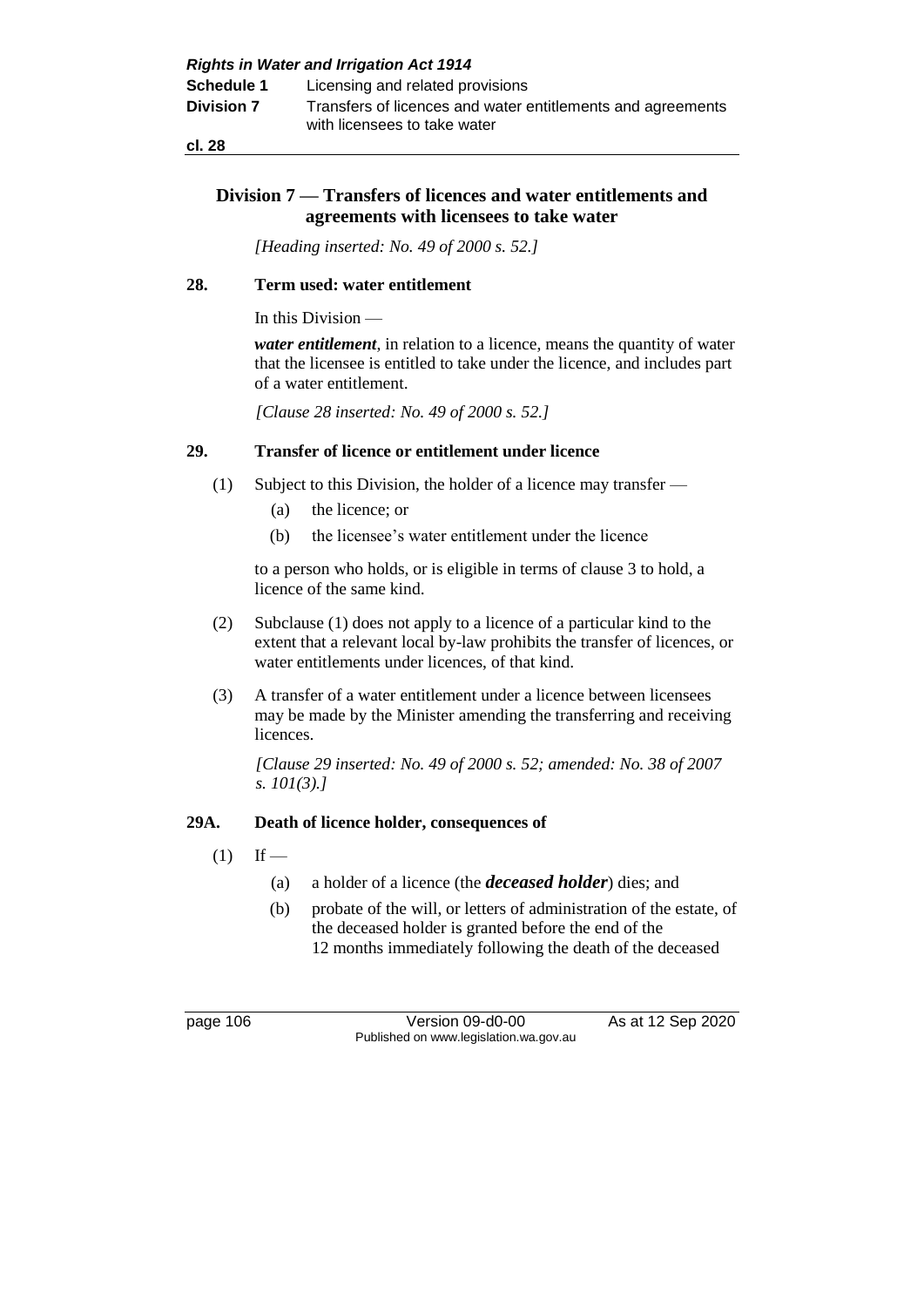**cl. 30**

holder or that period as extended under subclause (5) in relation to the deceased holder,

the executor or administrator becomes, on the grant of probate or letters of administration, the holder of the deceased holder's interest in the licence to deal with as executor or administrator.

- (2) If the death of a holder of a licence (the *deceased holder*) means that no person holds the licence, the licence does not cease but continues, under this subclause, until the earlier of —
	- (a) the end of the 12 months immediately following the death of the deceased holder or that period as extended under subclause (5) in relation to the deceased holder; or
	- (b) the time at which probate of the will, or letters of administration of the estate, of the deceased holder, or any other person who was a holder of the licence at the time of his or her death, is granted.
- (3) Any thing done or omitted to be done under the licence, while it continues under subclause (2), on behalf of the deceased holder, or any other person who was a holder of the licence at the time of his or her death, is as valid and as lawful as it would have been if done, or omitted to be done, by the deceased holder or that other person.
- (4) This clause does not apply so as to extend the term of a licence that is for a fixed term.
- (5) The Minister may, on application, extend the period referred to in subclause  $(1)(b)$  or  $(2)(a)$  in relation to a particular deceased holder if the circumstances of the case warrant it.

*[Clause 29A inserted: No. 38 of 2007 s. 93.]*

#### **30. Agreement by licensee allowing third party to take water, of no effect in some cases**

- (1) Subject to this Division, the holder of a licence may enter into an agreement with another person (the *third party*) relating to the taking of water under the licence by the third party for a limited period of time.
- (2) An agreement referred to in subclause (1) is of no effect to the extent that a relevant local by-law prohibits such agreements in relation to licences, licences of a particular kind or in particular circumstances.

As at 12 Sep 2020 Version 09-d0-00 page 107 Published on www.legislation.wa.gov.au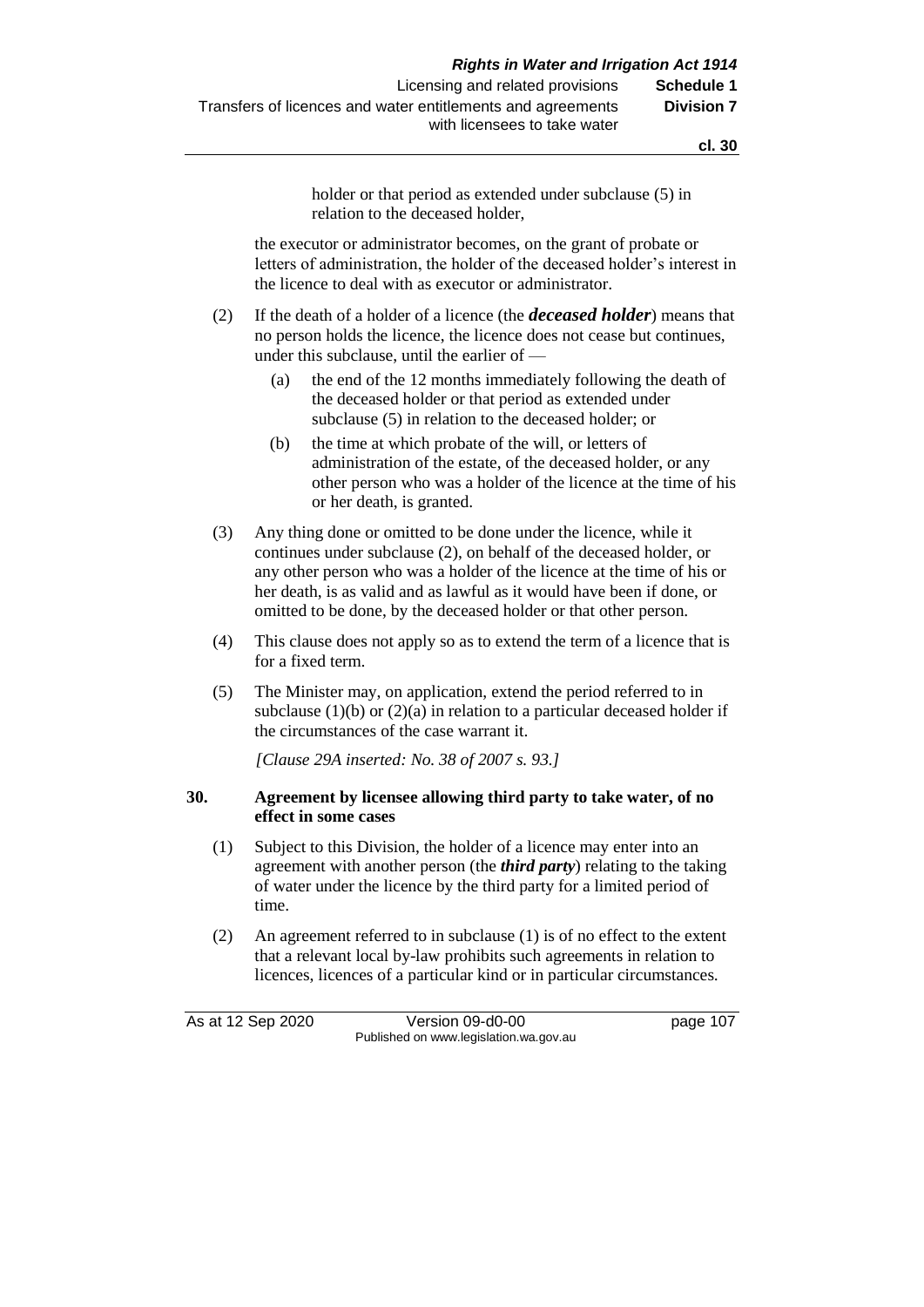|                                 |                                                                                                                                                                                                               | <b>Rights in Water and Irrigation Act 1914</b>                                                                                                                                                                                                                                                                                                                                                |  |  |  |  |
|---------------------------------|---------------------------------------------------------------------------------------------------------------------------------------------------------------------------------------------------------------|-----------------------------------------------------------------------------------------------------------------------------------------------------------------------------------------------------------------------------------------------------------------------------------------------------------------------------------------------------------------------------------------------|--|--|--|--|
| Schedule 1<br><b>Division 7</b> |                                                                                                                                                                                                               | Licensing and related provisions<br>Transfers of licences and water entitlements and agreements<br>with licensees to take water                                                                                                                                                                                                                                                               |  |  |  |  |
| cl. 31                          |                                                                                                                                                                                                               |                                                                                                                                                                                                                                                                                                                                                                                               |  |  |  |  |
|                                 |                                                                                                                                                                                                               |                                                                                                                                                                                                                                                                                                                                                                                               |  |  |  |  |
| (3)                             |                                                                                                                                                                                                               | An agreement referred to in subclause $(1)$ is of no effect unless —                                                                                                                                                                                                                                                                                                                          |  |  |  |  |
|                                 | (a)                                                                                                                                                                                                           | it is entered into with a person who holds, or is eligible in<br>terms of clause 3 to hold, a licence of the same kind; and                                                                                                                                                                                                                                                                   |  |  |  |  |
|                                 | (b)                                                                                                                                                                                                           | it has been approved by the Minister; and                                                                                                                                                                                                                                                                                                                                                     |  |  |  |  |
|                                 | (c)                                                                                                                                                                                                           | the licence is endorsed in accordance with clause 36(d).                                                                                                                                                                                                                                                                                                                                      |  |  |  |  |
| (4)                             |                                                                                                                                                                                                               | Subject to subclauses $(2)$ and $(3)(a)$ , the grant or undertaking to grant<br>approval under subclause $(3)(b)$ is at the discretion of the Minister.                                                                                                                                                                                                                                       |  |  |  |  |
| (5)                             | clause $7(2)$ .                                                                                                                                                                                               | In exercising that discretion, the Minister is to have regard to all<br>matters the Minister considers relevant, including those set out in                                                                                                                                                                                                                                                   |  |  |  |  |
| (6)                             |                                                                                                                                                                                                               | If the Minister would approve an agreement referred to in<br>subclause (1) but for the fact that the third party is not a person who is<br>eligible in terms of clause 3 to hold such a licence, the Minister may<br>undertake to approve the agreement if the third party becomes a<br>person who is eligible to hold the licence within the period of time<br>specified in the undertaking. |  |  |  |  |
| (7)                             | Without limiting subclause (4), the Minister may refuse to approve an<br>agreement, or to undertake to approve an agreement, if the third party<br>is a person who has committed an offence against this Act. |                                                                                                                                                                                                                                                                                                                                                                                               |  |  |  |  |
|                                 |                                                                                                                                                                                                               | [Clause 30 inserted: No. 49 of 2000 s. 52; amended: No. 38 of 2007<br>s. 94, $101(2)$ and (3).]                                                                                                                                                                                                                                                                                               |  |  |  |  |
| 31.                             |                                                                                                                                                                                                               | Minister's approval of transfer required                                                                                                                                                                                                                                                                                                                                                      |  |  |  |  |
| (1)                             |                                                                                                                                                                                                               | A transfer of a licence or a water entitlement cannot be made without<br>the approval of the Minister.                                                                                                                                                                                                                                                                                        |  |  |  |  |
| (2)                             |                                                                                                                                                                                                               | The Minister must refuse to approve the transfer of a licence to a<br>person who is not eligible under clause 3 to hold the licence.                                                                                                                                                                                                                                                          |  |  |  |  |
| (3)                             |                                                                                                                                                                                                               | If the Minister would approve the transfer of a licence to a person but<br>for the fact that the person is not a person who is eligible in terms of<br>clause 3 to hold the licence, the Minister may undertake to approve                                                                                                                                                                    |  |  |  |  |

undertaking.

page 108 Version 09-d0-00 As at 12 Sep 2020 Published on www.legislation.wa.gov.au

to hold the licence within the period of time specified in the

the transfer of the licence to the person if the person becomes eligible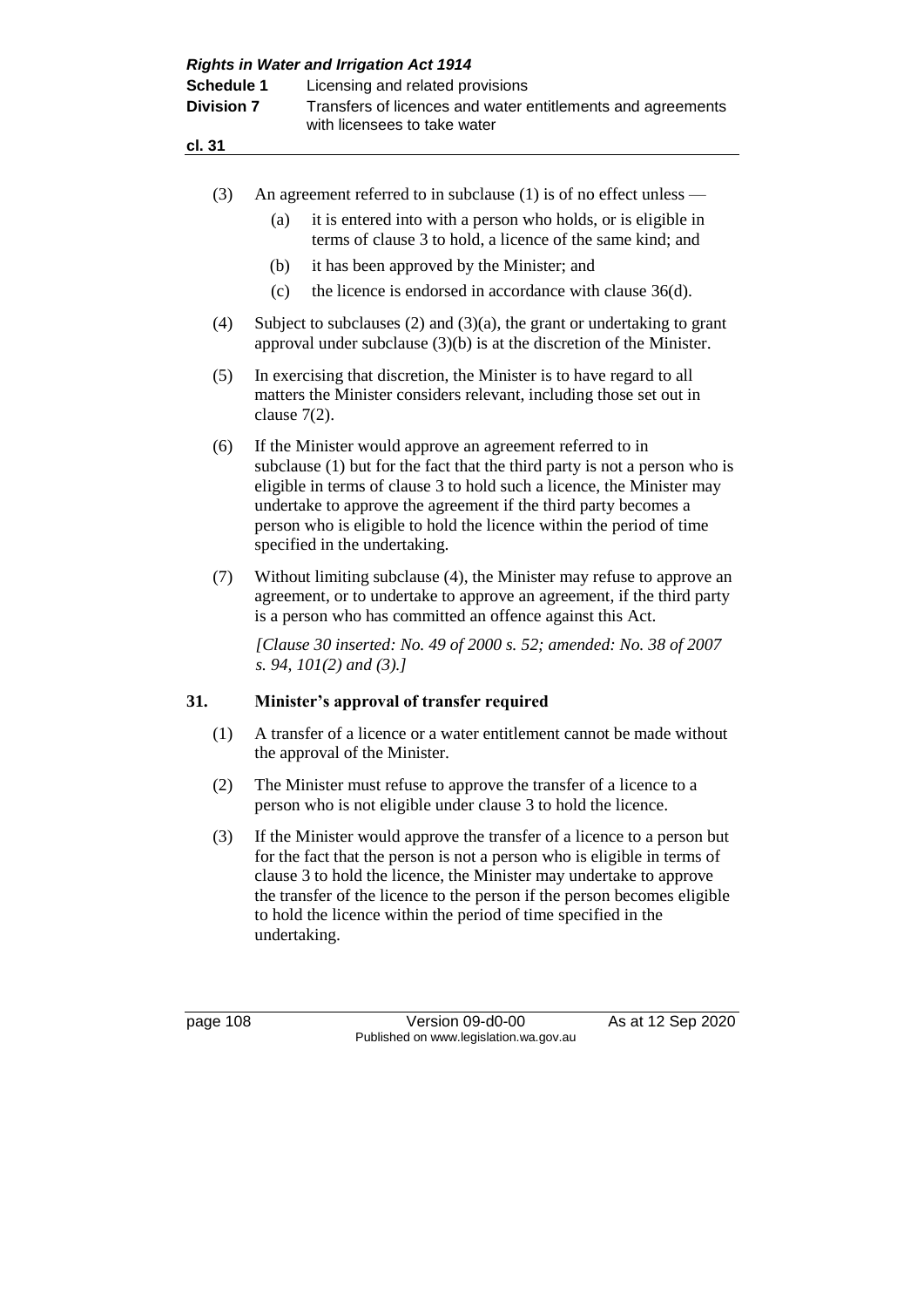- (4) Subject to subclause (2), the grant, or undertaking to grant, approval to the transfer of a licence or water entitlement or the refusal to do so is at the discretion of the Minister.
- (5) In exercising that discretion, the Minister is to have regard to all matters that the Minister considers relevant, including those set out in clause 7(2).
- (6) Without limiting subclause (4), the Minister may refuse to approve the transfer of a water licence or a water entitlement, or to undertake to approve any such transfer, to a person who has committed an offence against this Act.

*[Clause 31 inserted: No. 49 of 2000 s. 52; amended: No. 38 of 2007 s. 101(2) and (3).]*

## **32. Application for Minister's approval**

- (1) An application for approval of the transfer of a licence or a water entitlement or of an agreement referred to in clause 30 —
	- (a) must be made in the form specified for the purpose by the Minister; and
	- (b) must include information that is stated in the form to be required; and
	- (c) must be accompanied by the prescribed fee.
- (2) An applicant must provide the Minister with any further information that the Minister may require.

*[Clause 32 inserted: No. 49 of 2000 s. 52; amended: No. 38 of 2007 s. 101(3).]*

## **33. Minister may require assessment before deciding cl. 32 application**

Before determining an application made under clause 32, the Minister may direct that an assessment of the effect of granting the application be made, at the expense of the applicant, by an expert appointed or approved by the Minister.

*[Clause 33 inserted: No. 49 of 2000 s. 52; amended: No. 38 of 2007 s. 101(3).]*

As at 12 Sep 2020 Version 09-d0-00 page 109 Published on www.legislation.wa.gov.au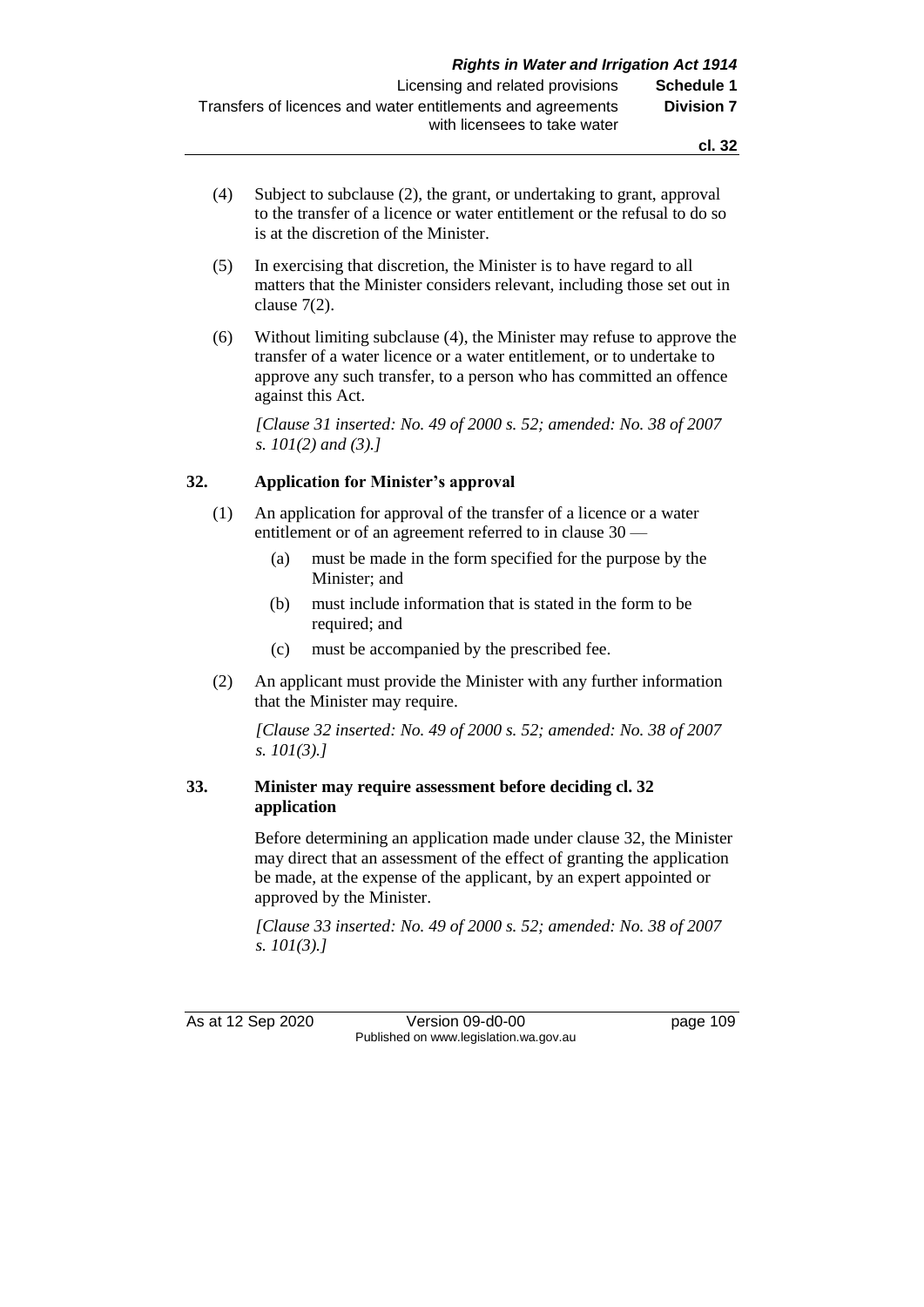| <b>Rights in Water and Irrigation Act 1914</b> |                                                                                             |  |  |  |
|------------------------------------------------|---------------------------------------------------------------------------------------------|--|--|--|
| <b>Schedule 1</b>                              | Licensing and related provisions                                                            |  |  |  |
| <b>Division 7</b>                              | Transfers of licences and water entitlements and agreements<br>with licensees to take water |  |  |  |
| cl. 34                                         |                                                                                             |  |  |  |

#### **34. Security interest holder's consent to transfer required**

Where a person is noted on the register referred to in section 26GZI as having a security interest (as defined in Part III Division 3E) in a licence, the Minister must not approve the transfer of the licence or the water entitlement under the licence, or of an agreement referred to in clause 30, without the written consent of that person.

*[Clause 34 inserted: No. 49 of 2000 s. 52; amended: No. 38 of 2007 s. 101(3).]*

### **35. Some cl. 32 applications to be notified to others who can make submissions**

- (1) This clause applies to applications under clause 32 of a kind prescribed by local by-laws for the purposes of this clause.
- (2) Notice of the application must be given by the Minister to any person required by local by-laws to be notified.
- (3) A person to whom notice has been given may, in accordance with the regulations, make submissions in writing to the Minister in relation to the grant or refusal of the application.
- (4) The Minister must give the applicant a copy of any submissions made and allow the applicant an opportunity to respond in writing to the submissions.
- (5) The response referred to in subclause (4) must be made within the number of days prescribed by the regulations after the relevant material is given to the applicant.
- (6) The Minister may allow a person, who, in submissions made, requested that the person be heard, a reasonable opportunity to appear personally or by representative before and make submissions to —
	- (a) a person designated by the Minister for that purpose; or
	- (b) a water resources management committee established for the area under Part III Division 3C.
- (7) If a person so appears, the Minister must also allow the applicant a reasonable opportunity, on request, to appear personally or by representative in order to respond to any relevant matter.

page 110 Version 09-d0-00 As at 12 Sep 2020 Published on www.legislation.wa.gov.au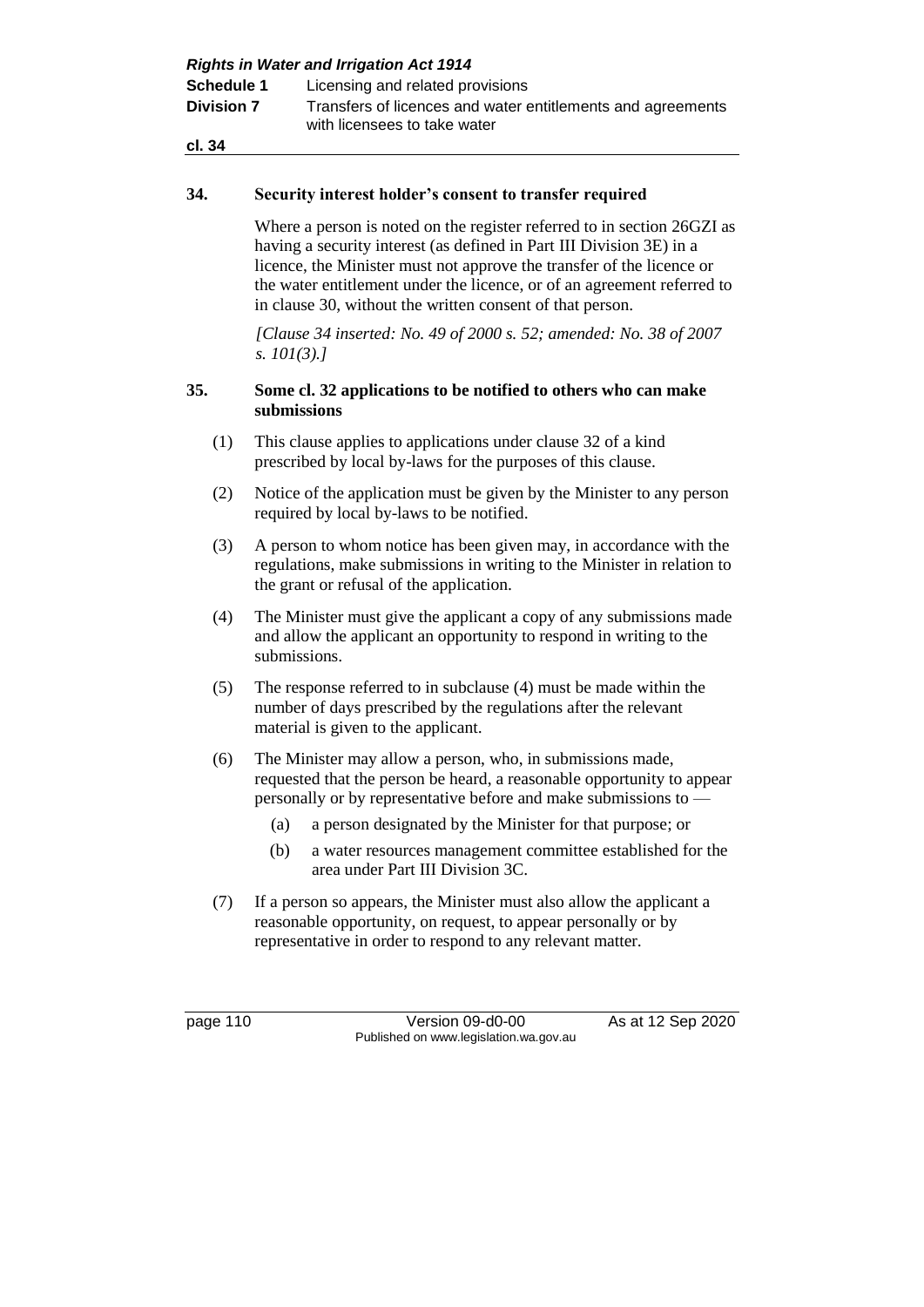- (8) The Minister must give to each person who made submissions notice  $of -$ 
	- (a) the Minister's decision on the application; and
	- (b) the date of the decision.
- (9) A notice under subclause (8) must be given not later than 7 days after the date of the decision.

*[Clause 35 inserted: No. 49 of 2000 s. 52; amended: No. 38 of 2007 s. 95 and 101(3).]*

#### **36. Minister's duties to endorse transferred etc. licences etc.**

The Minister must —

- (a) in the case of the transfer of a licence, endorse on the licence as licensee the name of the person to whom the licence has been transferred; and
- (b) in the case of the transfer of a water entitlement under a licence to a person who does not hold a licence of the same kind, issue a licence to the person to whom a water entitlement has been transferred endorsed with such particulars as the Minister thinks fit relating to the transfer; and
- (c) in the case of the transfer of a water entitlement under a licence to a person who holds a licence of the same kind, endorse on the licences affected such particulars as the Minister thinks fit relating to the transfer; and
- (d) in the case of an agreement referred to in clause 30 between the holder of a licence and a third party relating to the taking of water under the licence by the third party, endorse on the licence the name of the third party, the period of the agreement and any other particulars the Minister thinks fit relating to the agreement.

*[Clause 36 inserted: No. 49 of 2000 s. 52; amended: No. 38 of 2007 s. 101(2) and (3).]*

As at 12 Sep 2020 Version 09-d0-00 page 111 Published on www.legislation.wa.gov.au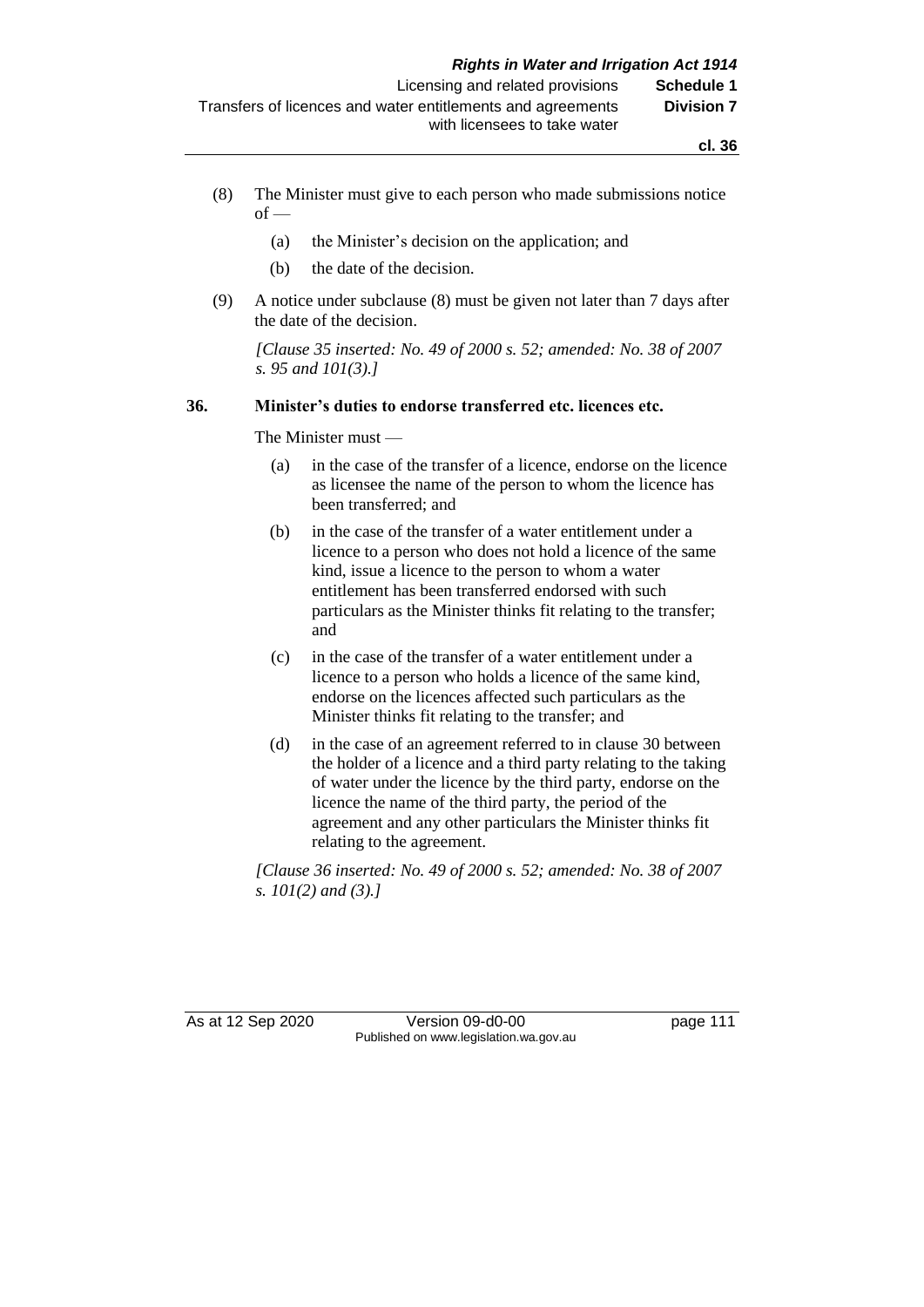## **Division 8 — Transfer of licences and water entitlements to the Minister**

*[Heading inserted: No. 49 of 2000 s. 52; amended: No. 38 of 2007 s. 96.]*

#### **37. Term used: water entitlement**

In this Division —

*water entitlement*, in relation to a licence, means the quantity of water that the licensee is entitled to take under the licence, and includes part of a water entitlement.

*[Clause 37 inserted: No. 49 of 2000 s. 52.]*

### **38. When Minister may agree to transfer of licence etc. to Minister**

- (1) This clause applies in relation to a licence if  $-$ 
	- (a) the regulations authorise the Minister to enter into an agreement under this clause in relation to licences of the class to which the licence belongs; or
	- (b) the Minister considers that the water entitlement under the licence is not being used in whole or in part; or
	- (c) the purpose for which water taken under the licence is being used is no longer a purpose for which a licence would be granted by the Minister; or
	- (d) the Minister considers that it would be in the public interest for the Minister to enter into an agreement under this clause in relation to the licence.
- (2) Where this clause applies in relation to a licence, the Minister may enter into and give effect to an agreement with the licensee under which —
	- (a) the licensee is to transfer
		- (i) the licence; or
		- (ii) a water entitlement,

to the Minister; and

(b) the Minister is to pay an agreed amount to the licensee as consideration for the transfer.

page 112 Version 09-d0-00 As at 12 Sep 2020 Published on www.legislation.wa.gov.au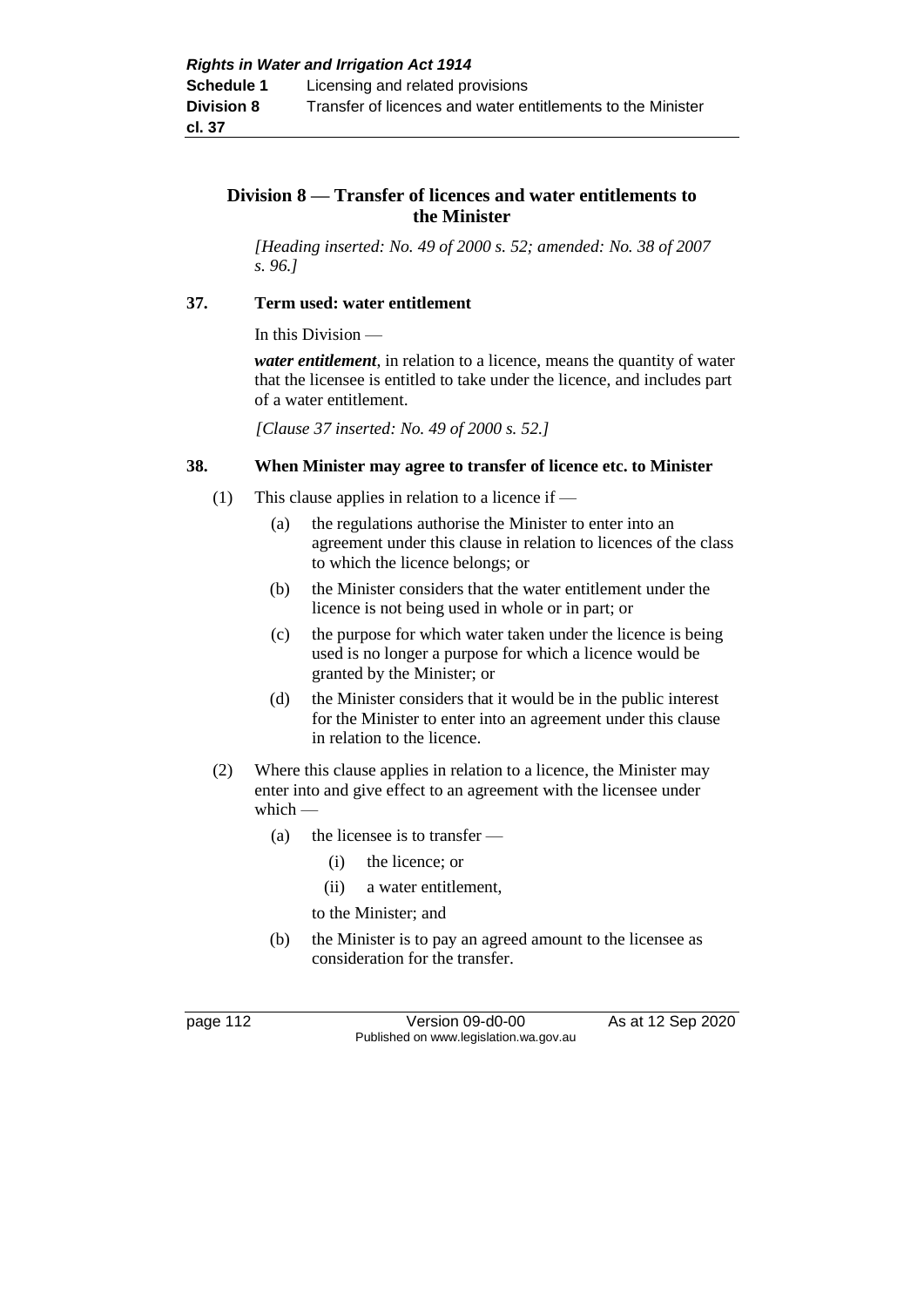- (3) An agreement under subclause (2) may also contain provisions incidental and supplementary to the matters mentioned in that subclause.
- (4) Where a person is noted on the register referred to in section 26GZI as having a security interest (as defined in Part III Division 3E) in a licence, the Minister must not enter into an agreement under subclause (2) in respect of the licence without the written consent of that person.

*[Clause 38 inse*r*ted: No. 49 of 2000 s. 52; amended: No. 38 of 2007 s. 97 and 101(3).]*

### **Division 9 — Compensation**

*[Heading inserted: No. 49 of 2000 s. 52.]*

#### **39. Damage due to exercise of various of Minister's powers, compensation for**

- (1) If a person suffers damage, including loss of profit
	- (a) due to the exercise of a power under clause  $24(2)(e)(i)$  in relation to a licence held by the person; or
	- (b) due to the exercise of a power under clause  $25(2)(e)$  in relation to a licence held by the person; or
	- (c) due to the exercise of a power
		- (i) under clause  $24(2)(b)$ , (e)(ii) or (iii), (f) or (h); or
		- (ii) under clause  $25(2)(a)$ , (b) or (d); or
		- (iii) if so prescribed for the purposes of this paragraph, in particular circumstances prescribed under clause  $25(2)(g)$  in relation to a licence held by the person;
		- or
	- (d) due to the exercise of a power under clause  $7(1)$  to refuse an application for a licence, as a result of which the continued taking of water from a water resource to which section 5C applies is not authorised, where, before, and at the time of, the application of section 5C to that water resource, water was taken periodically or continually from the water resource; or

As at 12 Sep 2020 Version 09-d0-00 page 113 Published on www.legislation.wa.gov.au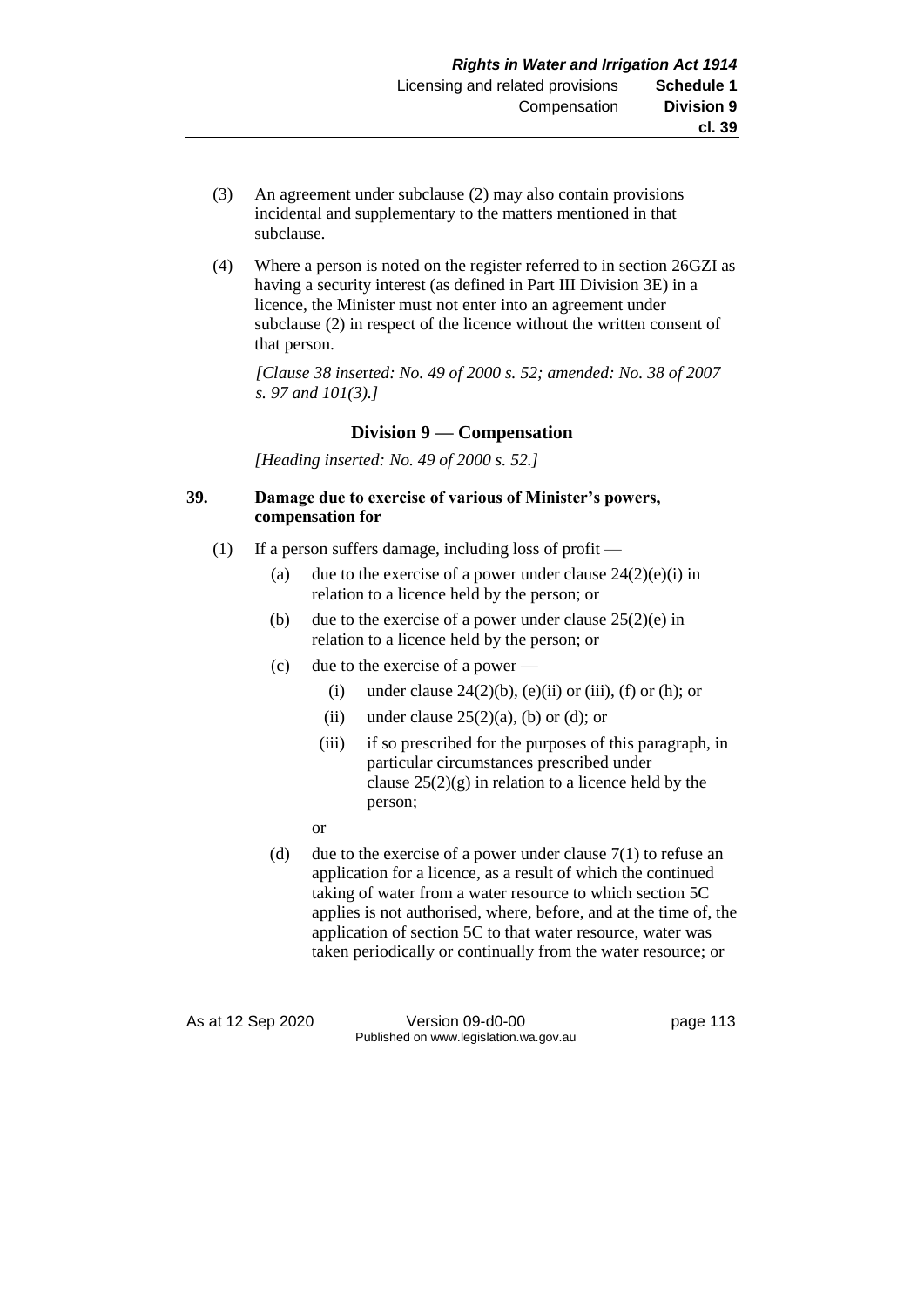(e) in circumstances prescribed by a local by-law,

the Minister is, in accordance with this clause, to compensate that person for the damage, to the extent that it was due solely to the exercise of a power referred to in paragraph (a), (b), (c) or (d) or is in a circumstance prescribed under paragraph (e), if the person requests compensation.

- (2) Damage may be compensated for only if
	- (a) it is due to the loss of a use which was
		- (i) reasonable; and
		- (ii) authorised by the relevant licence, or not inconsistent with this Act; and
		- (iii) consistent with the objects of Part III;
		- and
	- (b) the person requesting compensation is not responsible for the damage and has attempted to offset or mitigate the damage as far as is practicable.
- (3) Local by-laws may prescribe
	- (a) the time within which compensation may be claimed and the procedures for making claims; and
	- (b) the types of damage for which compensation is to be made; and
	- (c) how compensation is to be assessed.
- (4) The Minister may require the person requesting compensation to provide information to the Minister to enable the Minister to make a decision with respect to compensation, and may require that person to verify that information by statutory declaration.
- (5) Compensation is not payable in respect of an exercise of power referred to in subclause (1)(c) to a person who has requested compensation, unless —
	- (a) the effect of the exercise of the power on the person is permanent; and
	- (b) the Minister is of the opinion that the effect of the exercise of the power on the person is not fair and reasonable having regard to the exercise of the power in respect of other licence holders in the surrounding area.

page 114 Version 09-d0-00 As at 12 Sep 2020 Published on www.legislation.wa.gov.au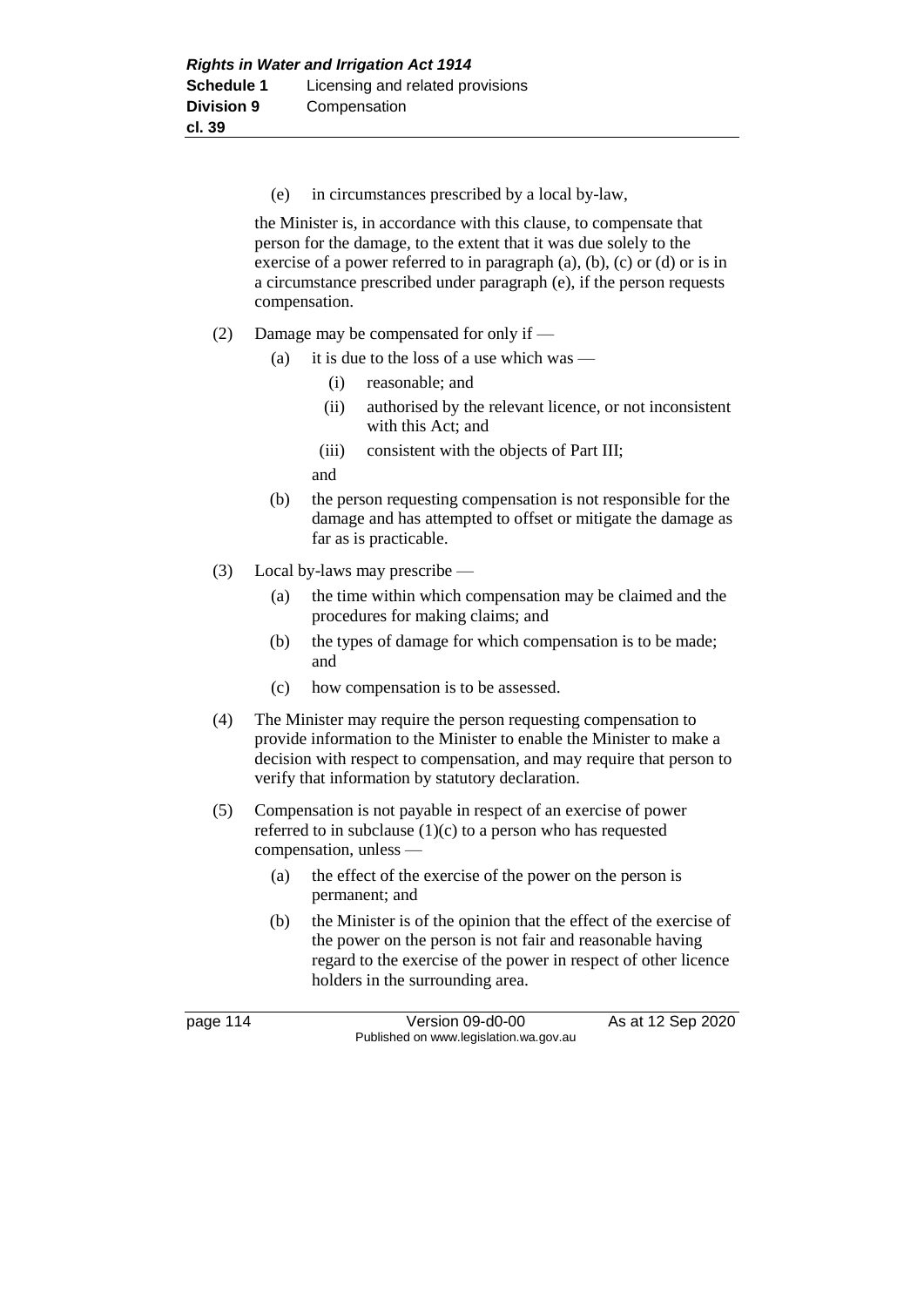- (6) Compensation is not payable in respect of an exercise of power referred to in subclause (1)(d) to a person who has requested compensation, unless —
	- (a) the effect of the exercise of the power on the person is permanent; and
	- (b) the Minister is of the opinion that the effect of the exercise of the power on the person is not fair and reasonable having regard to the exercise of the power in respect of other applications for a licence in the surrounding area; and
	- (c) the Minister is of the opinion that the damage suffered by the person is in respect of the lawful taking and use of water by that person since 1 July 1999 or before.
- (7) The Minister is to notify the person who made the request for compensation of the outcome of the request and, if the request is refused, the Minister is to notify that person of the reasons for that decision.
- (8) A dispute about the amount of compensation is to be determined by arbitration under the provisions of the *Commercial Arbitration Act 2012,* unless the parties agree on some other method of determination.
- (9) Compensation under this clause, and any costs incurred by the Minister under subclause (8), are to be charged to the Consolidated Account, which this section appropriates to the necessary extent.

*[Clause 39 inserted: No. 49 of 2000 s. 52; amended: No. 77 of 2006 s. 4; No. 38 of 2007 s. 101(2) and (3); No. 46 of 2009 s. 14(3); No. 23 of 2012 s. 45.]*

## **Division 10 — Issue of licences and transfer of licences and water entitlements by the Minister for a premium**

*[Heading inserted: No. 49 of 2000 s. 52; amended: No. 38 of 2007 s. 98.]*

#### **40. Minister's power to agree to issue licence at premium**

(1) This clause applies in relation to the grant of a licence if  $-$ 

As at 12 Sep 2020 Version 09-d0-00 page 115 Published on www.legislation.wa.gov.au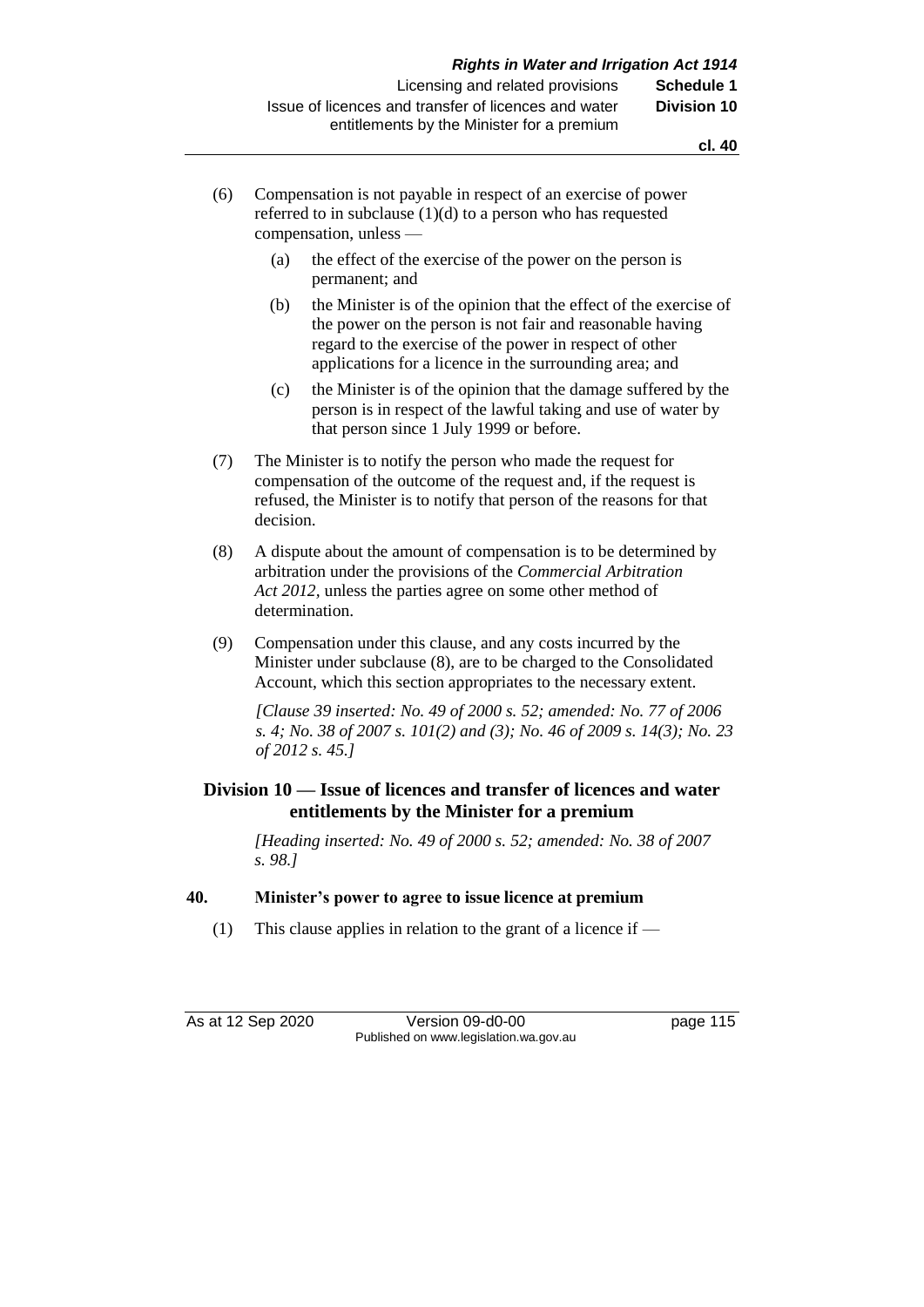| <b>Schedule 1</b>  |            | Licensing and related provisions                                                                                                                                                                   |  |  |  |  |  |
|--------------------|------------|----------------------------------------------------------------------------------------------------------------------------------------------------------------------------------------------------|--|--|--|--|--|
| <b>Division 10</b> |            | Issue of licences and transfer of licences and water                                                                                                                                               |  |  |  |  |  |
|                    |            | entitlements by the Minister for a premium                                                                                                                                                         |  |  |  |  |  |
| cl. 41             |            |                                                                                                                                                                                                    |  |  |  |  |  |
|                    |            |                                                                                                                                                                                                    |  |  |  |  |  |
|                    | (a)        | the regulations authorise the Minister to enter into an<br>agreement under this clause in relation to the grant of licences<br>of the class to which the licence belongs; or                       |  |  |  |  |  |
|                    | (b)        | the Crown has established the facilities by the use of which<br>water may be taken under the licence.                                                                                              |  |  |  |  |  |
| (2)                |            | Where this clause applies in relation to the grant of a licence, the<br>Minister may enter into and give effect to an agreement with a person<br>under which -                                     |  |  |  |  |  |
|                    | (a)        | the Minister is to grant a licence to the person; and                                                                                                                                              |  |  |  |  |  |
|                    | (b)        | the person is to pay an agreed amount to the Minister as a<br>premium for the grant of the licence.                                                                                                |  |  |  |  |  |
| (3)                | subclause. | An agreement under subclause (2) may also contain provisions<br>incidental and supplementary to the matters mentioned in that                                                                      |  |  |  |  |  |
|                    |            | [Clause 40 inserted: No. 49 of 2000 s. 52; amended: No. 38 of 2007<br>s. 99 and $101(3)$ .]                                                                                                        |  |  |  |  |  |
| 41.                |            | Minister's power to agree to transfer licence etc. for premium                                                                                                                                     |  |  |  |  |  |
| (1)                |            | This clause applies in relation to a licence or a water entitlement if $-$                                                                                                                         |  |  |  |  |  |
|                    | (a)        | the regulations authorise the Minister to enter into an<br>agreement under this clause in relation to licences or water<br>entitlements of the class to which the licence belongs; or              |  |  |  |  |  |
|                    | (b)        | the licence or water entitlement has been transferred to the<br>Minister by an agreement made under clause 38.                                                                                     |  |  |  |  |  |
| (2)                | which $-$  | Where this clause applies in relation to a licence or a water<br>entitlement, the Minister may enter into and give effect to an<br>agreement with a person who is eligible to hold a licence under |  |  |  |  |  |
|                    | (a)        | the Minister is to transfer —                                                                                                                                                                      |  |  |  |  |  |
|                    |            | the licence; or<br>(i)                                                                                                                                                                             |  |  |  |  |  |
|                    |            | (ii)<br>the water entitlement,                                                                                                                                                                     |  |  |  |  |  |
|                    |            | to the person; and                                                                                                                                                                                 |  |  |  |  |  |
|                    | (b)        | the person is to pay an agreed amount to the Minister as<br>consideration for the transfer.                                                                                                        |  |  |  |  |  |
| page 116           |            | Version 09-d0-00<br>As at 12 Sep 2020                                                                                                                                                              |  |  |  |  |  |
|                    |            | Published on www.legislation.wa.gov.au                                                                                                                                                             |  |  |  |  |  |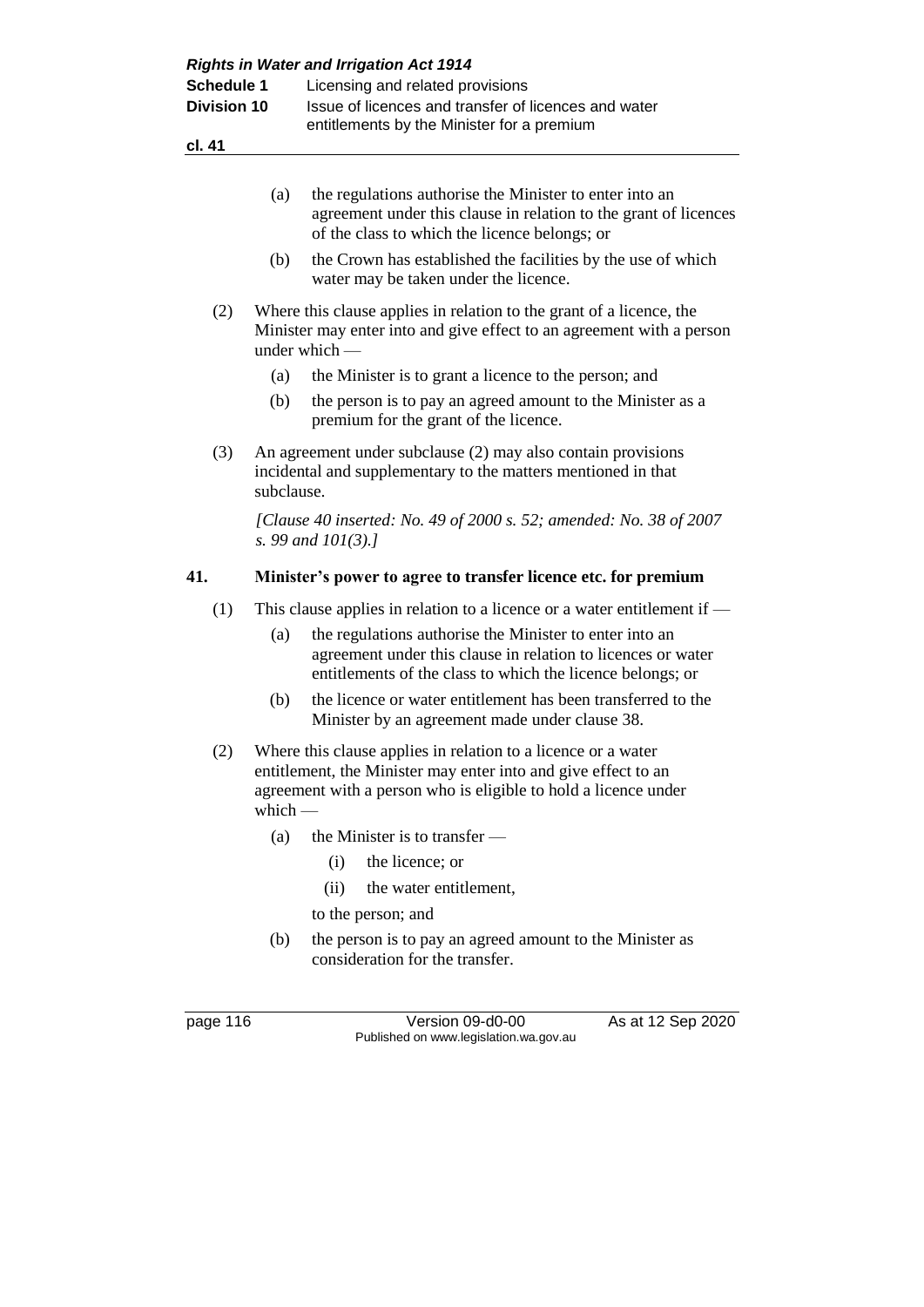- (3) The amount to be paid as consideration may be established by public auction or tender or by private treaty.
- (4) An agreement under subclause (2) may also contain provisions incidental and supplementary to the matters mentioned in that subclause.

*[Clause 41 inserted: No. 49 of 2000 s. 52; amended: No. 38 of 2007 s. 101(3).]*

## **Division 11 — Miscellaneous**

*[Heading inserted: No. 49 of 2000 s. 52.]*

#### **42. Minister to notify Registrar of Titles etc. in some cases**

- $(1)$  If
	- (a) a licence under section  $5C$  is
		- (i) granted; or
		- (ii) renewed under clause 22; or
		- (iii) amended under clause 24; or
		- (iv) suspended or cancelled under clause 25; or
		- (v) surrendered under clause 27; or
		- (vi) transferred under clause 29, 38 or 41;
		- or
	- (b) a security interest (as defined in Part III Division 3E) in a licence is noted on the register referred to in section 26GZI; or
	- (c) the notation referring to such a security interest is removed from the register or any details of the notation in the register are varied, under section 26GZQ,

the Minister is to give notice of the event to the Registrar in the form approved by the Registrar.

(2) The Registrar is to record the notification, or remove a record relating to the notification, as is appropriate, in the relevant documents relating to the land in the appropriate manner.

As at 12 Sep 2020 Version 09-d0-00 page 117 Published on www.legislation.wa.gov.au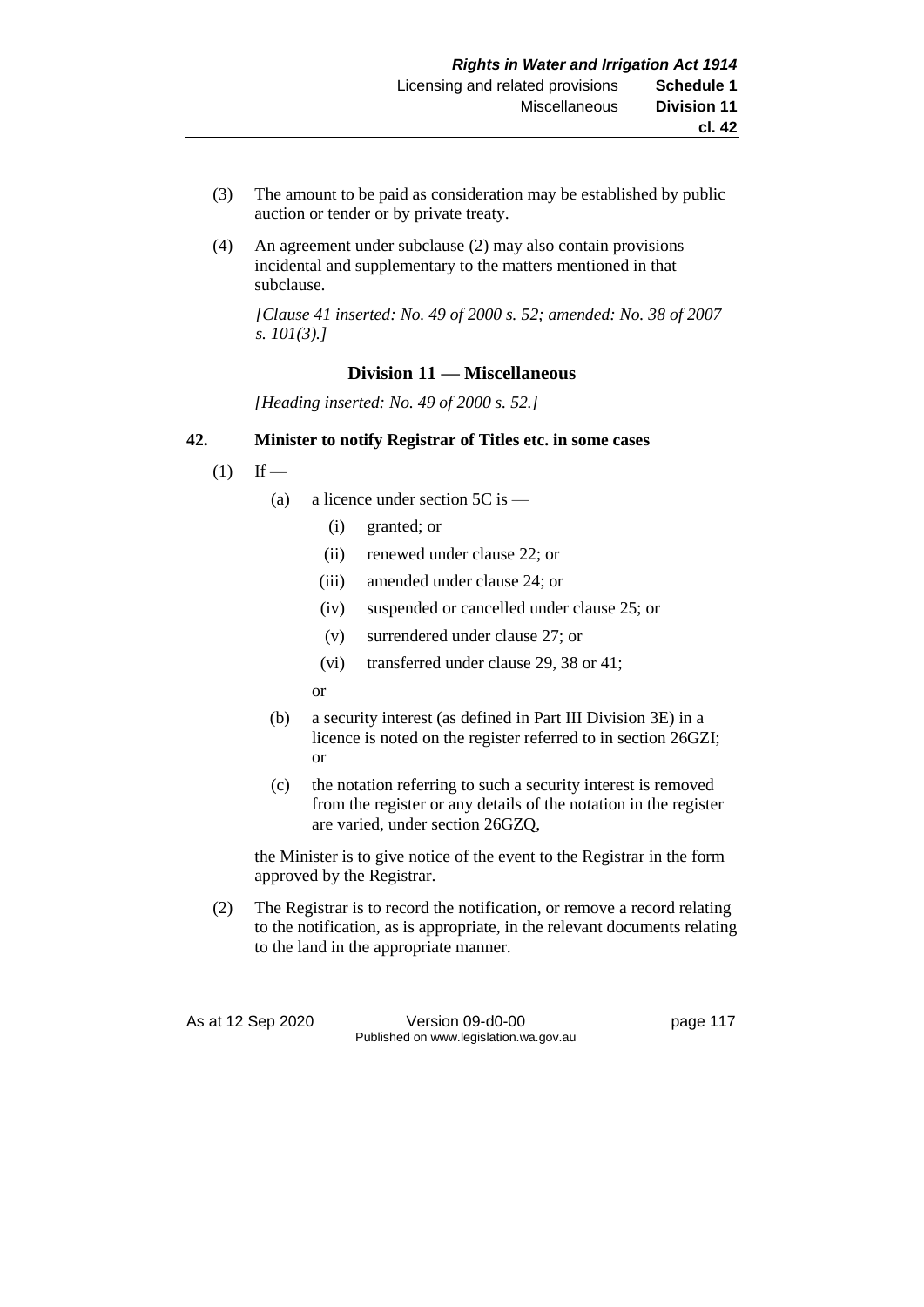(3) In this clause —

*Registrar* means the Registrar of Titles under the *Transfer of Land Act 1893* or the Registrar of Deeds and Transfers under the *Registration of Deeds Act 1856*, as the case requires.

*[Clause 42 inserted: No. 49 of 2000 s. 52; amended: No. 38 of 2007 s. 101(3); No. 46 of 2009 s. 14(4).]*

### **43. Licensee etc. to maintain works etc. referred to in licence**

A licensee and a person whose name is endorsed on a licence as a person with whom the licensee has an agreement referred to in clause 30 must, to the extent that it is under his or her power to do so, maintain works, facilities and equipment to which the licence refers in good order and condition.

Penalty: \$2 000.

*[Clause 43 inserted: No. 49 of 2000 s. 52.]*

## **44. Licensee to notify Minister of change of circumstances**

A licensee must without delay inform the Minister in writing of any material change to the facts or circumstances stated by the licensee in an application for the grant or renewal of the licence.

Penalty: \$2 000.

*[Clause 44 inserted: No. 49 of 2000 s. 52; amended: No. 38 of 2007 s. 101(3).]*

#### **45. Duplicate licences, issue of in some cases**

If the CEO is satisfied that a licence has been lost or destroyed the CEO may issue a duplicate licence on payment of the prescribed fee.

*[Clause 45 inserted: No. 49 of 2000 s. 52; amended: No. 38 of 2007 s. 100.]*

## **46. Meters on wells etc.**

- (1) The Minister may
	- (a) cause a meter or meters to be placed or otherwise installed; or
	- (b) require a licensee, or a person whose name is endorsed on a licence as a person with whom a licensee has an agreement

page 118 Version 09-d0-00 As at 12 Sep 2020 Published on www.legislation.wa.gov.au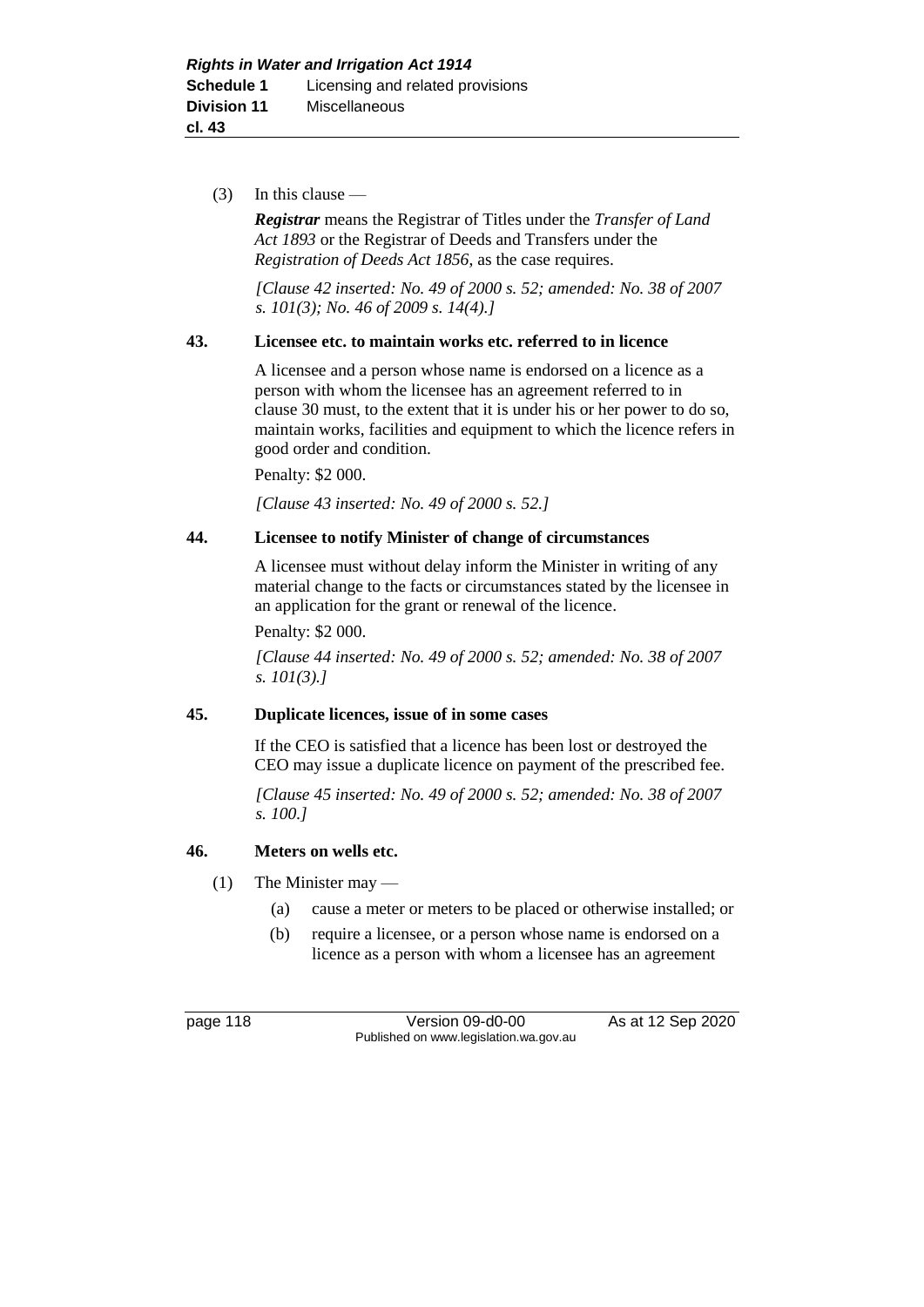referred to in clause 30, to provide and place or otherwise install a meter or meters,

on any well or other facility that is the subject of a licence for taking water.

- (2) A person who is required to provide a meter under subclause (1)  $must -$ 
	- (a) maintain the meter in good condition; and
	- (b) use every reasonable endeavour to ensure that the meter is operating accurately.

Penalty: \$2 000.

- (3) The Minister may at any time
	- (a) cause a meter placed or installed by a person under subclause (1) to be tested; or
	- (b) require the testing of such a meter by a person approved by the Minister.
- (4) The regulations may prescribe fees
	- (a) for the cost and installation of a meter by the Minister; or
	- (b) for the maintenance, testing and replacement of a meter provided by the Minister; or
	- (c) for the reading of a meter,

and may combine a fee authorised under this subclause with the fee under clause 4(1)(d).

 $(5)$  In this clause —

*meter* means any device for measuring or estimating the volume or flow of water that is approved, or is of a description that is approved, by the Minister by order published in the *Gazette*.

*[Clause 46 inserted: No. 49 of 2000 s. 52; amended: No. 38 of 2007 s. 101(3).]*

#### **47. Meter reading to be presumed correct**

The quantity of water shown by a meter placed or installed under clause 46 as having passed through the meter is to be presumed, in the absence of evidence to the contrary, to be the amount of water that has actually been taken by the licensee.

*[Clause 47 inserted by No. 49 of 2000 s. 52.]*

As at 12 Sep 2020 Version 09-d0-00 page 119 Published on www.legislation.wa.gov.au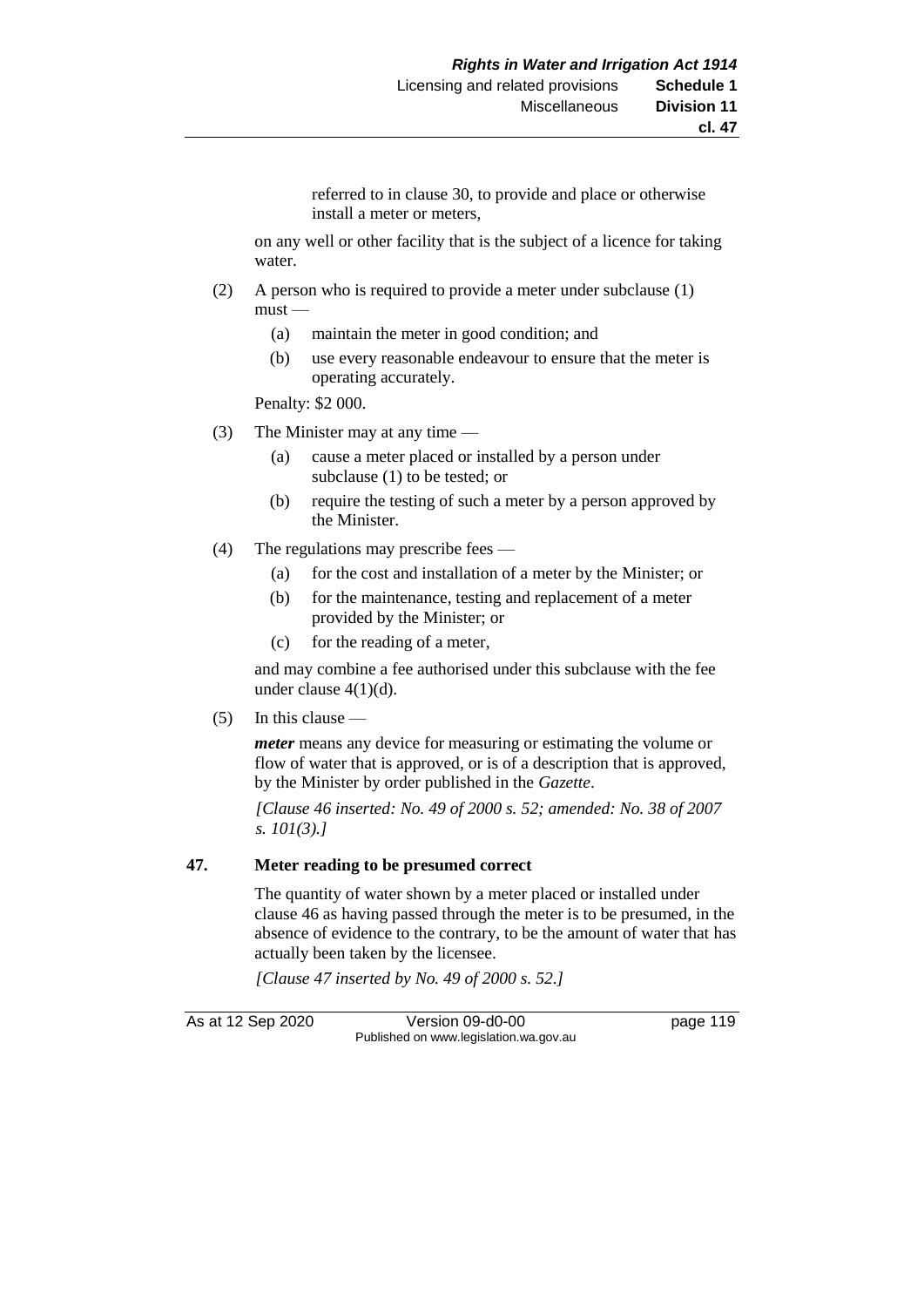# **Appendix to Schedule 1**

## **Matters to which licence terms, conditions or restrictions may relate**

[cl. 7(5) and 15(3) of Sch. 1]

*[Heading inserted: No. 49 of 2000 s. 52.]*

- 1. The taking, use or disposal of water, including
	- (a) arrangements for water, whether from one source or different sources, to be shared by a licensee with, or supplied by a licensee to, other persons; and
	- (b) requirements to be met in relation to the taking, use or disposal of water by a licensee who is the holder of a licence under the *Water Services Act 2012*.
- 2. The use, management, protection and enhancement of
	- (a) any water resource and its ecosystem; or
	- (b) the environment in which the water resource is situated.
- 3. The amendment, renewal or surrender of a licence.
- 4. The transfer of a licence or water entitlement (as defined in Division 7) by the licensee to another person, including a prohibition or restriction on any such transfer of a licence or water entitlement.
- 5. The transfer of a licence or water entitlement (as defined in Division 7) that relates to any place so that it relates to another place of the same kind, including a prohibition or restriction on any such transfer of a licence or water entitlement.
- 6. An agreement referred to in clause 30, including a prohibition or restriction on any such agreement.
- 7. The construction, alteration, maintenance or operation of works, structures and equipment, including the qualifications of persons who are responsible for any of those things.

page 120 Version 09-d0-00 As at 12 Sep 2020 Published on www.legislation.wa.gov.au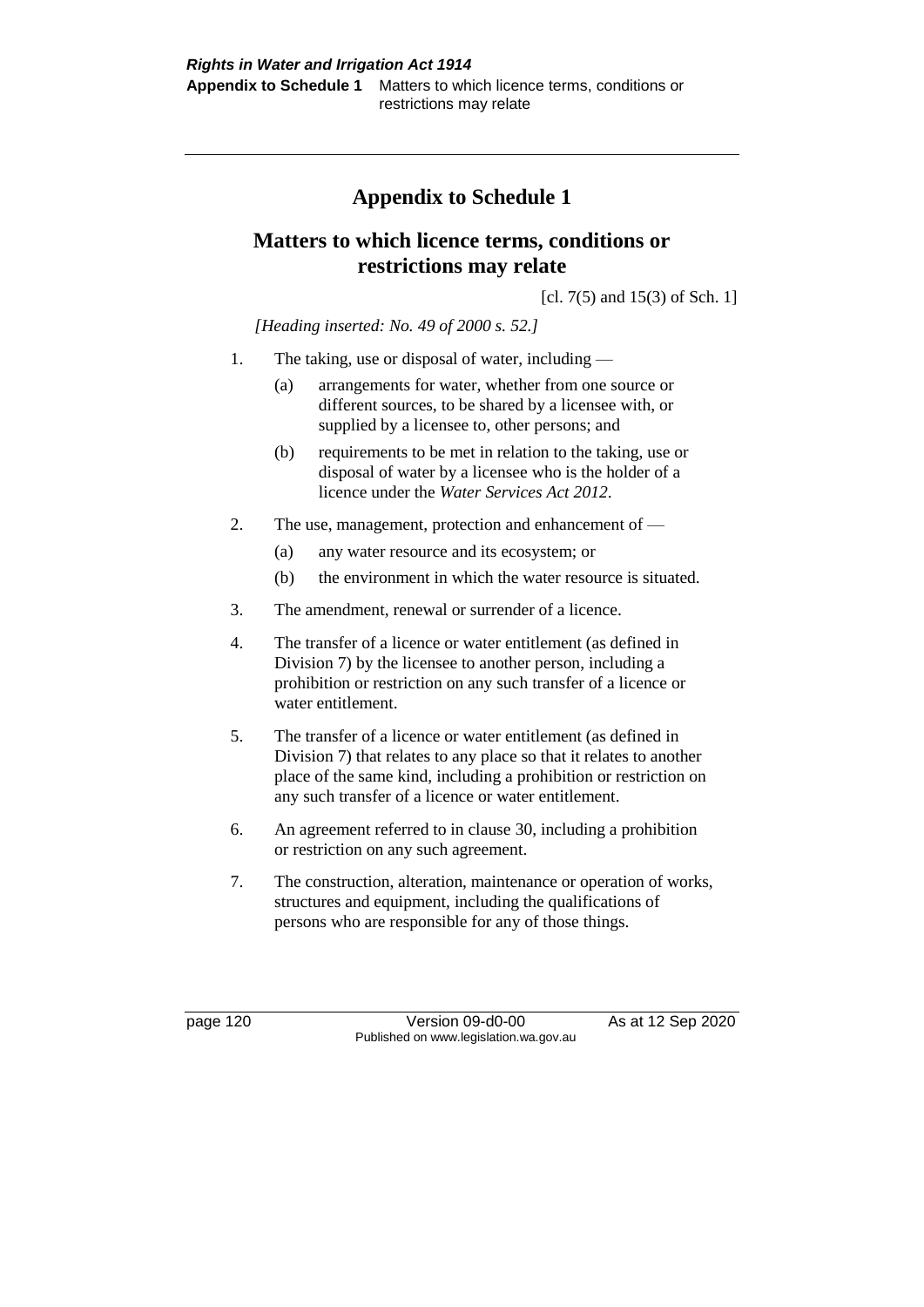- 8. The removal of works, structures and equipment, the making good of land or premises, or the condition in which works, structures, equipment, land or premises are to be left.
- 9. The monitoring of
	- (a) any water resource and its ecosystem; or
	- (b) the environment in which the water resource is situated.
- 10. The provision of information to the Minister or the CEO, including information by way of periodical returns at specified times.

*[Appendix to Schedule 1 inserted: No. 49 of 2000 s. 52; amended: No. 67 of 2003 Sch. 2 cl. 69; No. 25 of 2012 s. 74.]*

*[Schedule 2 deleted: No. 55 of 2004 s. 1060.]*

As at 12 Sep 2020 Version 09-d0-00 page 121 Published on www.legislation.wa.gov.au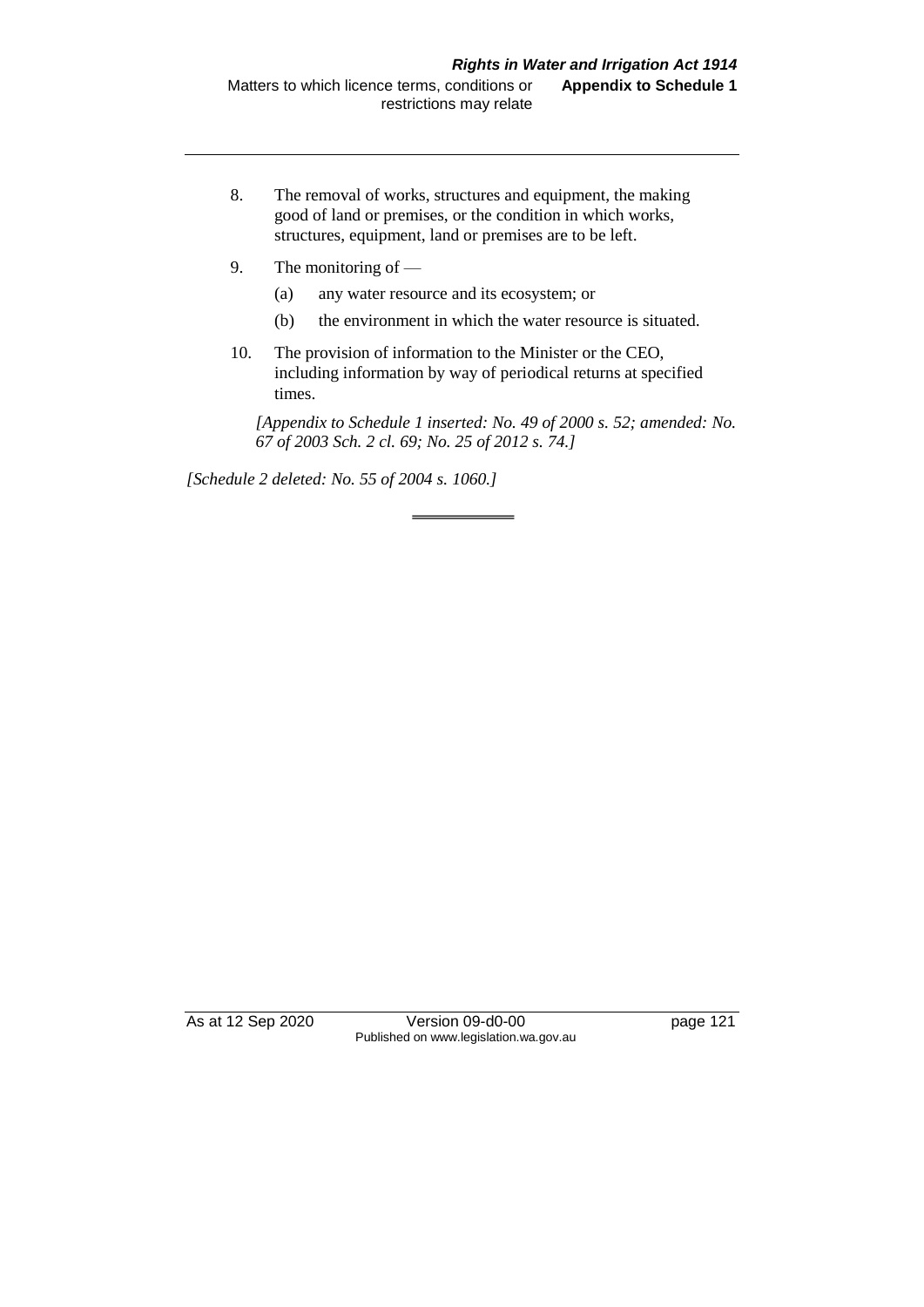# **Notes**

This is a compilation of the *Rights in Water and Irrigation Act 1914* and includes amendments made by other written laws. For provisions that have come into operation, and for information about any reprints, see the compilation table.

## **Compilation table**

| Short title                                                                          | <b>Number</b><br>and year                                | Assent                  | Commencement            |  |  |
|--------------------------------------------------------------------------------------|----------------------------------------------------------|-------------------------|-------------------------|--|--|
| Rights in Water and<br>Irrigation Act 1914                                           | 19 of 1914<br>$(5 \text{ Geo. V})$<br>No. 19             |                         | 22 Sep 1914 22 Sep 1914 |  |  |
| Ministers' Titles Act 1925<br>s. 2                                                   | 8 of 1925<br>$(16$ Geo. V<br>No. 8)                      | 24 Sep 1925 24 Sep 1925 |                         |  |  |
| Rights in Water and<br><i>Irrigation Act</i><br>Amendment Act 1939                   | 16 of 1939<br>$(3 \text{ Geo. VI})$<br>No. 16            |                         | 22 Nov 1939 22 Nov 1939 |  |  |
| Rights in Water and<br><i>Irrigation Act</i><br>Amendment Act 1941                   | 32 of 1941<br>$(5 \text{ and } 6)$<br>Geo. VI<br>No. 32) |                         | 16 Dec 1941 16 Dec 1941 |  |  |
| Reprint of the Rights in Water and Irrigation Act 1914 in Volume 2 of Reprinted Acts |                                                          |                         |                         |  |  |

**Reprint of the** *Rights in Water and Irrigation Act 1914* **in Volume 2 of Reprinted Acts**  (includes amendments listed above)

| Rights in Water and<br><i>Irrigation Act</i><br>Amendment Act 1945 | 3 of 1945<br>$(9$ Geo. VI<br>No. 3)                                                              | 18 Oct 1945             | 18 Oct 1945                                                                                                                                                          |
|--------------------------------------------------------------------|--------------------------------------------------------------------------------------------------|-------------------------|----------------------------------------------------------------------------------------------------------------------------------------------------------------------|
| Rights in Water and<br><i>Irrigation Act</i><br>Amendment Act 1949 | 9 of 1949<br>$(13$ Geo. VI<br>No. 95)                                                            | 14 Sep 1949             | 14 Sep 1949                                                                                                                                                          |
| Rights in Water and<br><i>Irrigation Act</i><br>Amendment Act 1951 | 18 of 1951<br>$(15 \text{ Geo. VI})$<br>No. 18                                                   | 26 Nov 1951 26 Nov 1951 |                                                                                                                                                                      |
| Limitation Act 1935<br>s. $48A(1)$                                 | 35 of 1935<br>$(26 \text{ Geo. V})$<br>No. $35$ ) (as<br>amended by<br>No. 73 of<br>$1954$ s. 8) | 14 Jan 1955             | Relevant amendments (see<br>s. 48A and Second Sch. <sup>7</sup> ) took<br>effect on 1 Mar 1955 (see<br>No. 73 of 1954 s. 2 and <i>Gazette</i><br>18 Feb 1955 p. 343) |

**Reprint of the** *Rights in Water and Irrigation Act 1914* **approved 6 Sep 1960 in Volume 15 of Reprinted Acts** (includes amendments listed above)

page 122 Version 09-d0-00 As at 12 Sep 2020 Published on www.legislation.wa.gov.au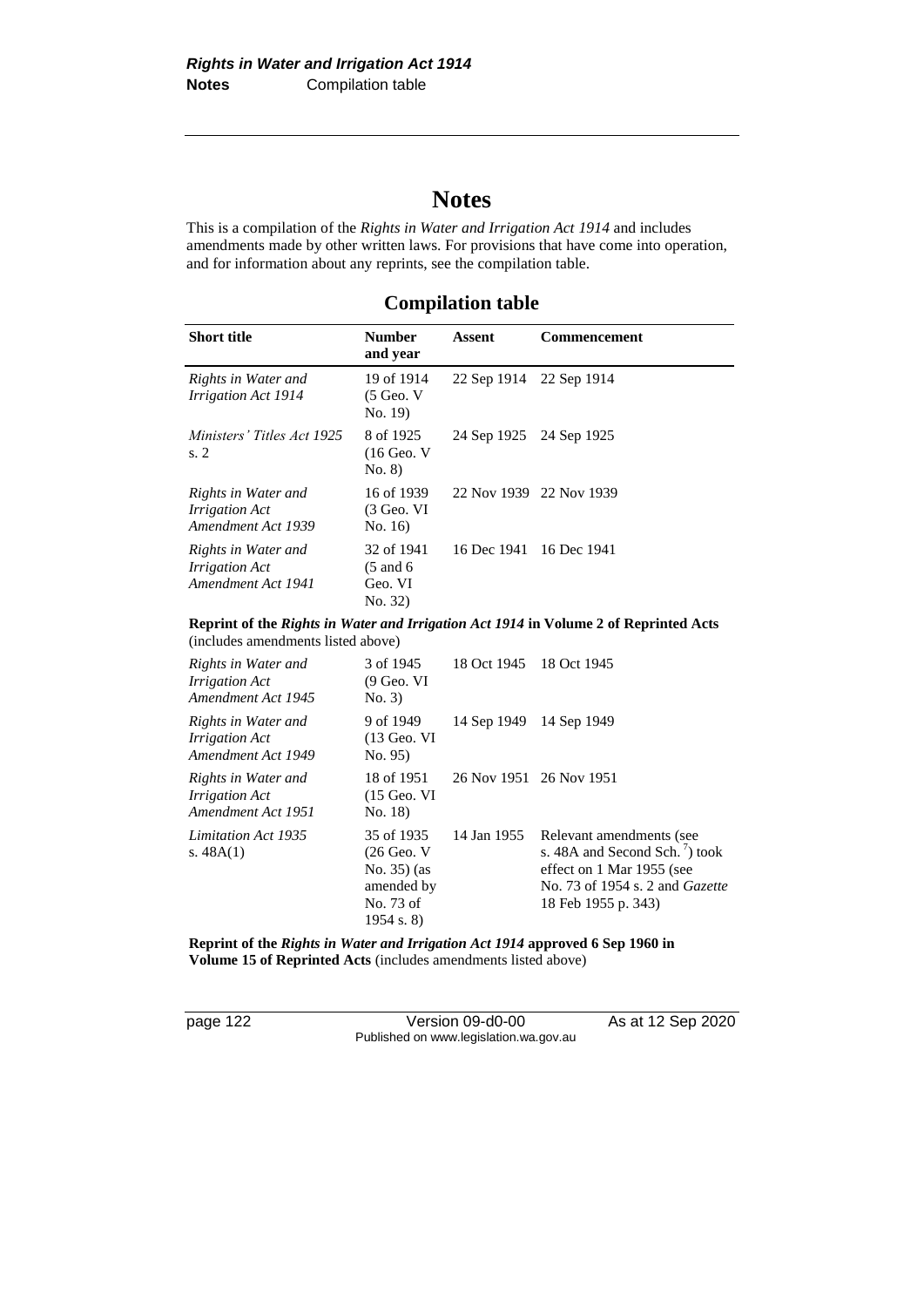| <b>Short title</b>                                                 | <b>Number</b><br>and year                            | <b>Assent</b> | Commencement                                                                                                                                           |
|--------------------------------------------------------------------|------------------------------------------------------|---------------|--------------------------------------------------------------------------------------------------------------------------------------------------------|
| Rights in Water and<br><i>Irrigation Act</i><br>Amendment Act 1962 | 70 of 1962<br>$(11$ Eliz. II<br>No. 70)              | 30 Nov 1962   | 1 Mar 1963 (see s. 2 and<br><i>Gazette</i> 1 Mar 1963 p. 748)                                                                                          |
| Rights in Water and<br><b>Irrigation Act</b><br>Amendment Act 1964 | 31 of 1964<br>$(13$ Eliz. II<br>No. 31)              | 4 Nov 1964    | 4 Nov 1964                                                                                                                                             |
| Decimal Currency<br>Act 1965                                       | 113 of 1965                                          | 21 Dec 1965   | Act other than $s$ , 4-9:<br>21 Dec 1965 (see s. $2(1)$ );<br>s. 4-9: 14 Feb 1966 (see s. 2(2))                                                        |
| Rights in Water and<br><i>Irrigation Act</i><br>Amendment Act 1971 | 46 of 1971                                           | 10 Dec 1971   | 10 Dec 1971                                                                                                                                            |
| <i>Metric Conversion</i><br>Act 1972                               | 94 of 1972<br>(as amended<br>by No. $19$ of<br>1973) | 4 Dec 1972    | The relevant amendments as set<br>out in the Second Sch. <sup>8</sup> took<br>effect on 1 May 1974 (see<br>s. 4(2) and Gazette<br>26 Apr 1974 p. 1393) |

**Reprint of the** *Rights in Water and Irrigation Act 1914* **approved 12 Aug 1974** (includes amendments listed above)

| Rights in Water and<br><b>Irrigation Act</b><br>Amendment Act 1974                  | 48 of 1974<br>(as amended<br>by No. 100<br>of 1976)                                             |             | 26 Nov 1974 18 Feb 1977 (see s. 2 and<br>Gazette 18 Feb 1977 p. 468)                                                                              |
|-------------------------------------------------------------------------------------|-------------------------------------------------------------------------------------------------|-------------|---------------------------------------------------------------------------------------------------------------------------------------------------|
| Acts Amendment and<br>Repeal (Valuation of<br>Land) Act 1978 Pt. XII                | 76 of 1978                                                                                      | 20 Oct 1978 | 1 Jul 1979 (see s. 2 and <i>Gazette</i><br>11 May 1979 p. 1211)                                                                                   |
| Rights in Water and<br><b>Irrigation Act</b><br>Amendment Act 1978                  | 98 of 1978<br>(as amended<br>by No. 119<br>of 1984<br>s. $20-22$ ;<br>No. 74 of<br>2003 s. 104) | 17 Nov 1978 | s. 1, 2, 8, 9, 14, 36 and 37:<br>19 Jan 1979 (see s. 2 and<br>Gazette 19 Jan 1979 p. 114);<br>s. 3 and 15-35 repealed by<br>No. 74 of 2003 s. 104 |
| <b>Acts Amendment</b><br>(Statutory Designations)<br>and Validation Act 1981<br>s.4 | 63 of 1981                                                                                      | 13 Oct 1981 | 13 Oct 1981                                                                                                                                       |
| Rights in Water and<br><b>Irrigation Amendment</b><br>Act 1984                      | 119 of 1984                                                                                     | 27 Dec 1984 | s. 1 and 2: 27 Dec 1984;<br>Act other than s. 1 and 2:<br>15 Feb 1985 (see s. 2 and<br>Gazette 15 Feb 1985 p. 574)                                |

As at 12 Sep 2020 Version 09-d0-00 page 123 Published on www.legislation.wa.gov.au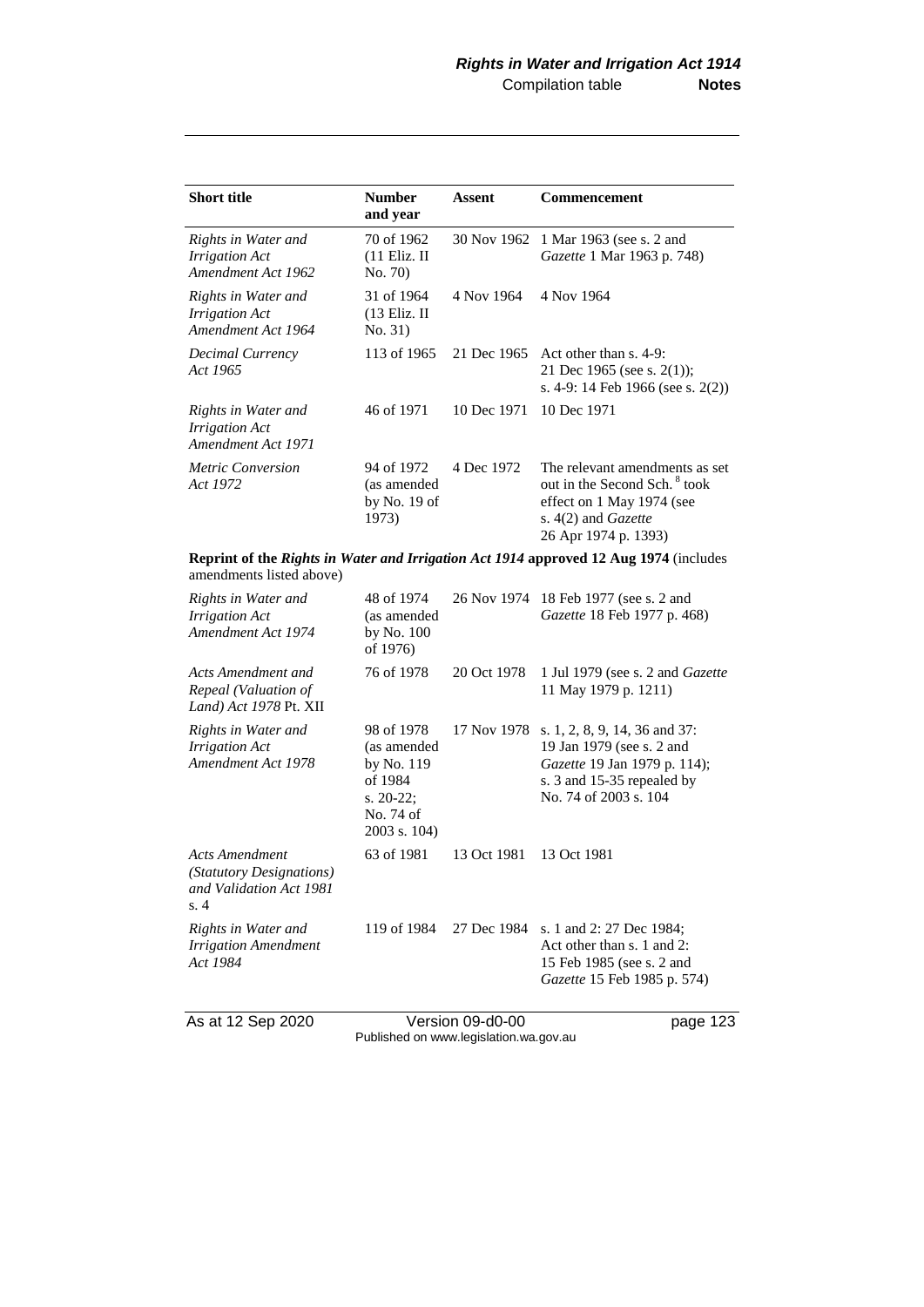| <b>Short title</b>                                                                                                                                                                                         | <b>Number</b><br>and year | Assent      | <b>Commencement</b>                                                                                                                                                                    |
|------------------------------------------------------------------------------------------------------------------------------------------------------------------------------------------------------------|---------------------------|-------------|----------------------------------------------------------------------------------------------------------------------------------------------------------------------------------------|
| Acts Amendment and<br>Repeal (Water<br>Authorities) Act 1985<br>Pt. IX                                                                                                                                     | 25 of 1985                | 6 May 1985  | 1 Jul 1985 (see s. 2 and Gazette<br>7 Jun 1985 p. 1931)                                                                                                                                |
| Acts Amendment (Water<br>Authorities) Act 1985<br>Pt. VIII (s. 119-134)                                                                                                                                    | 110 of 1985               | 17 Dec 1985 | s. 119-129, 131-132, 133(b),<br>and 134: 14 Mar 1986 (see s. 2<br>and Gazette 14 Mar 1986<br>p. 726);<br>s. 130 and 133(a): 1 Jul 1986<br>(see s. 2 and Gazette<br>14 Mar 1986 p. 726) |
| Commercial Arbitration<br>Act 1985 s. 3                                                                                                                                                                    | 109 of 1985               | 7 Jan 1986  | 1 Apr 1986 (see s. 2 and<br>Gazette 28 Feb 1986 p. 605)                                                                                                                                |
| Reprint of the Rights in Water and Irrigation Act 1914 as at 23 Oct 1986 (includes<br>amendments listed above except those in the Rights in Water and Irrigation Act<br>Amendment Act 1978 s. 3 and 15-35) |                           |             |                                                                                                                                                                                        |
| Acts Amendment and<br>Repeal (Environmental<br>Protection) Act 1986<br>Pt. VI                                                                                                                              | 77 of 1986                | 4 Dec 1986  | 20 Feb 1987 (see s. 2 and<br>Gazette 20 Feb 1987 p. 440)                                                                                                                               |
| <b>Acts Amendment (Water</b><br>Authority Rates and<br>Charges) Act 1987 Pt. VI                                                                                                                            | 24 of 1987                | 25 Jun 1987 | 14 Jul 1987 (see s. 2 and<br>Gazette 14 Jul 1987 p. 2647)                                                                                                                              |
| <i>Financial Administration</i><br><b>Legislation Amendment</b><br>Act 1993 s. 11                                                                                                                          | 6 of 1993                 | 27 Aug 1993 | 1 Jul 1993 (see s. $2(1)$ )                                                                                                                                                            |
| <b>Water Agencies</b><br>Restructure (Transitional<br>and Consequential<br>Provisions) Act 1995<br>Pt. 8                                                                                                   | 73 of 1995                | 27 Dec 1995 | 1 Jan 1996 (see s. 2(2) and<br>Gazette 29 Dec 1995 p. 6291)                                                                                                                            |
| Sentencing<br>(Consequential<br>Provisions) Act 1995<br>Pt. 70                                                                                                                                             | 78 of 1995                | 16 Jan 1996 | 4 Nov 1996 (see s. 2 and<br>Gazette 25 Oct 1996 p. 5632)                                                                                                                               |

**Reprint of the** *Rights in Water and Irrigation Act 1914* **as at 2 Apr 1996** (includes amendments listed above except those in the *Rights in Water and Irrigation Act Amendment Act 1978* s. 3 and 15-35 and the *Sentencing (Consequential Provisions) Act 1995*)

page 124 Version 09-d0-00 As at 12 Sep 2020 Published on www.legislation.wa.gov.au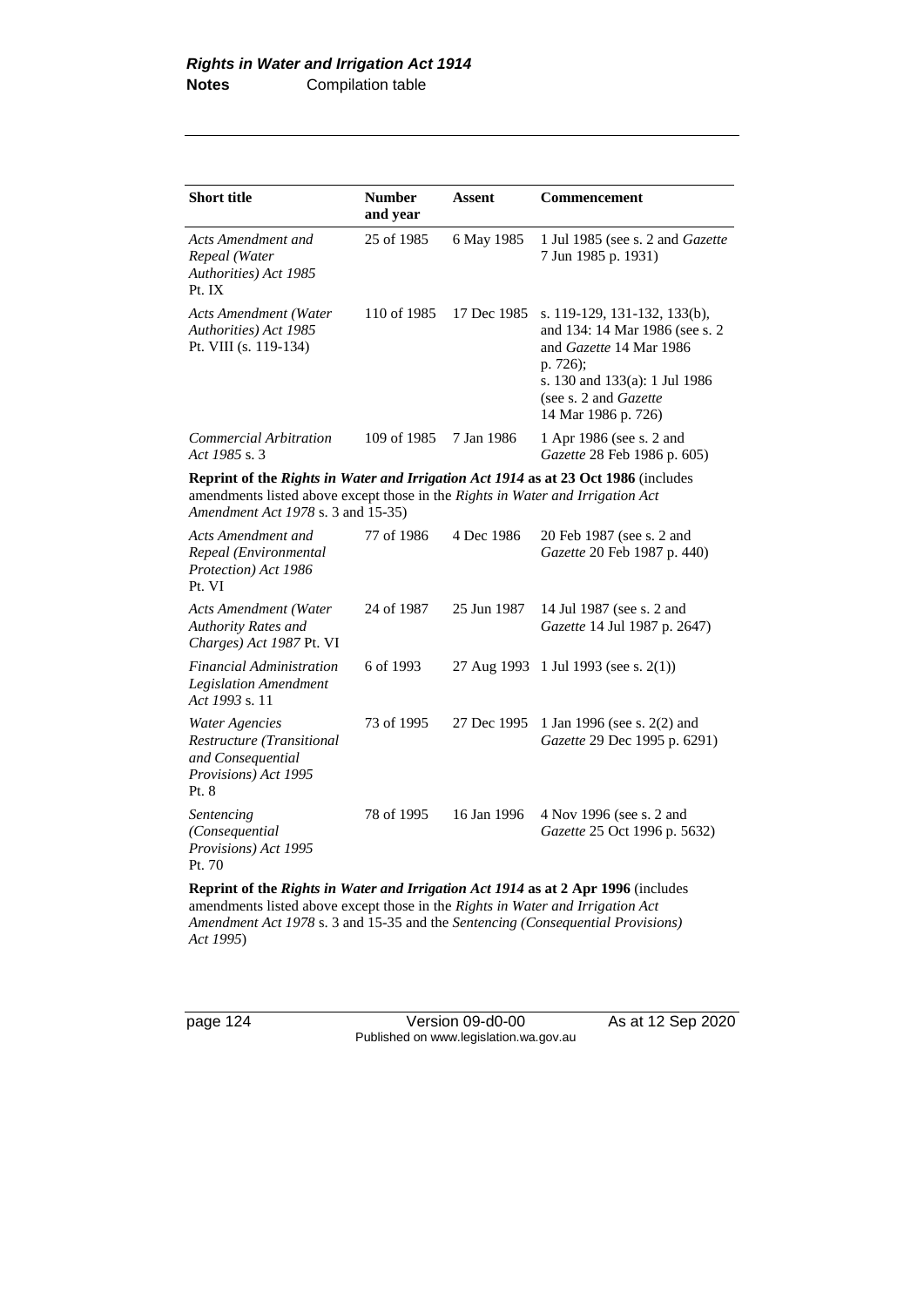| <b>Short title</b>                                                          | <b>Number</b><br>and year | Assent      | Commencement                                                                                                      |
|-----------------------------------------------------------------------------|---------------------------|-------------|-------------------------------------------------------------------------------------------------------------------|
| <b>Local Government</b><br>(Consequential<br>Amendments) Act 1996<br>s.4    | 14 of 1996                | 28 Jun 1996 | 1 Jul 1996 (see s. 2)                                                                                             |
| <b>Financial Legislation</b><br>Amendment Act 1996<br>s. 64                 | 49 of 1996                | 25 Oct 1996 | 25 Oct 1996 (see s. $2(1)$ )                                                                                      |
| Transfer of Land<br>Amendment Act 1996<br>s. $153(1)$                       | 81 of 1996                |             | 14 Nov 1996 14 Nov 1996 (see s. 2(1))                                                                             |
| Acts Amendment (Land<br>Administration) Act 1997<br>Pt. 52                  | 31 of 1997                | 3 Oct 1997  | 30 Mar 1998 (see s. 2 and<br>Gazette 27 Mar 1998 p. 1765)                                                         |
| Water Legislation<br>Amendment Act 1997<br>Pt.4                             | 32 of 1997                | 3 Oct 1997  | 15 Apr 1998 (see s. 2 and<br>Gazette 15 Apr 1998 p. 2041)                                                         |
| Statutes (Repeals and<br>Minor Amendments)<br>Act 1997 s. 105               | 57 of 1997                | 15 Dec 1997 | 15 Dec 1997 (see s. $2(1)$ )                                                                                      |
| <b>Statutes (Repeals and</b><br>Minor Amendments)<br>Act (No. 2) 1998 s. 63 | 10 of 1998                | 30 Apr 1998 | 30 Apr 1998 (see s. $2(1)$ )                                                                                      |
| Rights in Water and<br><b>Irrigation Amendment</b><br>Act 2000 $^9$         | 49 of 2000                | 28 Nov 2000 | s. 1 and 2: 8 Nov 2000;<br>Act other than s. 1 and 2:<br>10 Jan 2001 (see s. 2 and<br>Gazette 10 Jan 2001 p. 163) |

**Reprint of the** *Rights in Water and Irrigation Act 1914* **as at 10 Jan 2001** (includes amendments listed above except those in the *Rights in Water and Irrigation Act Amendment Act 1978* s. 3 and 15-35)

| Sentencing Legislation<br>Amendment and Repeal<br>Act $2003$ s. 91 | 50 of 2003 | 9 Jul 2003 | 15 May 2004 (see s. 2 and<br><i>Gazette</i> 14 May 2004 p. 1445) |
|--------------------------------------------------------------------|------------|------------|------------------------------------------------------------------|
| <i>Economic Regulation</i><br>Authority Act 2003 Sch. 2<br>Div. 13 | 67 of 2003 | 5 Dec 2003 | 1 Jan 2004 (see s. 2 and <i>Gazette</i><br>30 Dec 2003 p. 5723)  |
| Statutes (Repeals and<br>Minor Amendments)<br>Act 2003 s. $103$    | 74 of 2003 |            | 15 Dec 2003 15 Dec 2003 (see s. 2)                               |

As at 12 Sep 2020 Version 09-d0-00 page 125 Published on www.legislation.wa.gov.au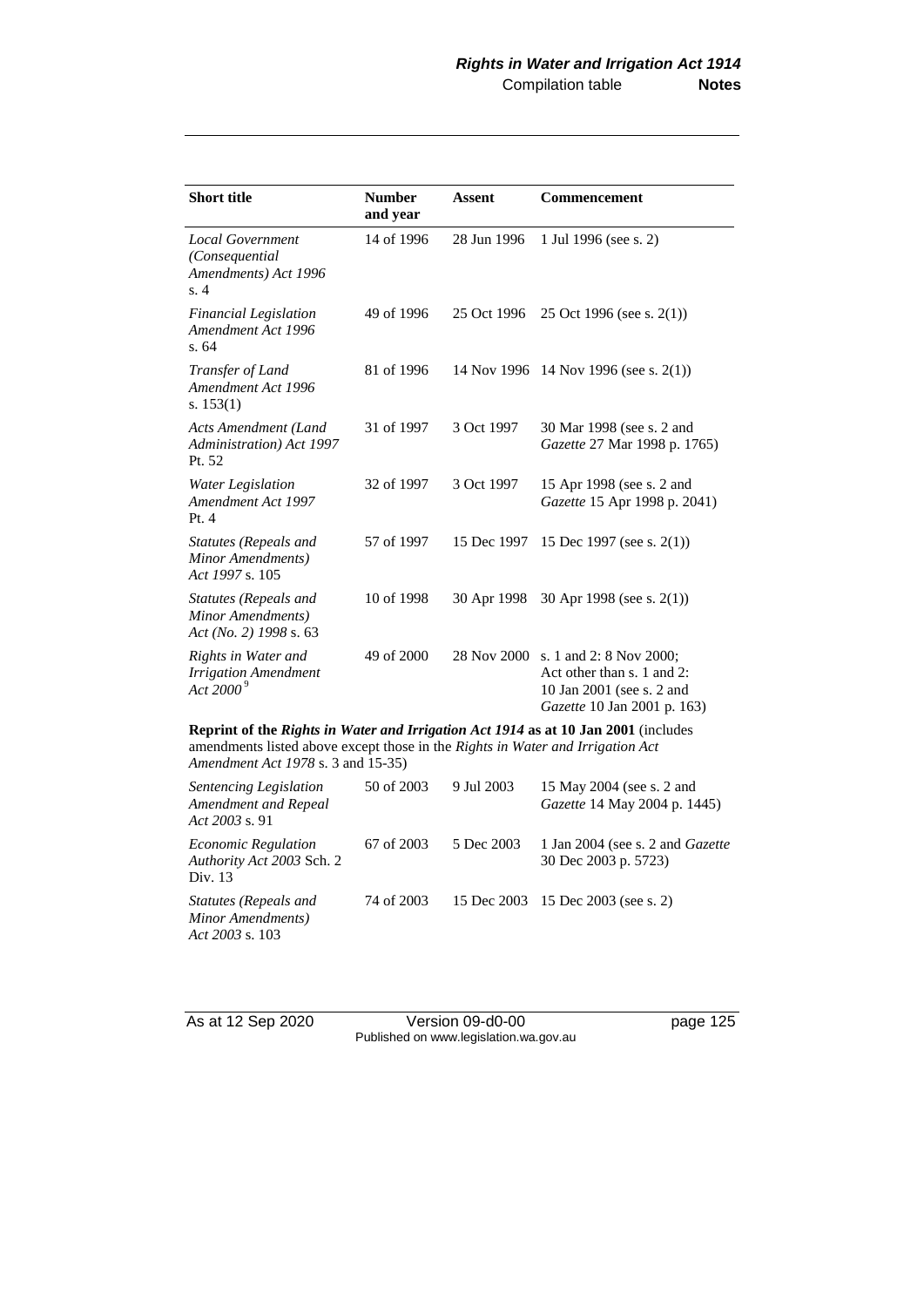| <b>Short title</b>                                                                                                                   | <b>Number</b><br>and year | Assent      | <b>Commencement</b>                                          |  |  |
|--------------------------------------------------------------------------------------------------------------------------------------|---------------------------|-------------|--------------------------------------------------------------|--|--|
| State Administrative<br>Tribunal (Conferral of<br>Jurisdiction) Amendment<br>and Repeal Act 2004 Pt. 2<br>Div. 114 <sup>10, 11</sup> | 55 of 2004                | 24 Nov 2004 | 1 Jan 2005 (see s. 2 and Gazette<br>31 Dec 2004 p. 7130)     |  |  |
| Water Legislation<br>Amendment (Competition<br>Policy) Act 2005 Pt. 6                                                                | 25 of 2005                | 12 Dec 2005 | 3 Jun 2006 (see s. 2 and<br>Gazette 2 Jun 2006 p. 1985)      |  |  |
| <b>Reprint 7: The Rights in Water and Irrigation Act 1914 as at 4 Jul 2006</b> (includes<br>amendments listed above)                 |                           |             |                                                              |  |  |
| Land Information<br>Authority Act 2006 s. 151                                                                                        | $60$ of $2006$            | 16 Nov 2006 | 1 Jan 2007 (see s. 2(1) and<br>Gazette 8 Dec 2006 p. 5369)   |  |  |
| <b>Financial Legislation</b><br>Amendment and Repeal<br>Act 2006 s. 4 and<br>Sch. 1 cl. 150                                          | 77 of 2006                | 21 Dec 2006 | 1 Feb 2007 (see s. 2(1) and<br>Gazette 19 Jan 2007 p. 137)   |  |  |
| <b>Water Resources</b><br><b>Legislation Amendment</b><br>Act 2007 Pt. 5                                                             | 38 of 2007                | 21 Dec 2007 | 1 Feb 2008 (see s. 2(2) and<br>Gazette 31 Jan 2008 p. 251)   |  |  |
| Reprint 8: The Rights in Water and Irrigation Act 1914 as at 6 Jun 2008 (includes<br>amendments listed above)                        |                           |             |                                                              |  |  |
| Statutes (Repeals and<br>Minor Amendments)<br>Act 2009 s. 14                                                                         | 46 of 2009                | 3 Dec 2009  | 4 Dec 2009 (see s. 2(b))                                     |  |  |
| Standardisation of<br>Formatting Act 2010<br>s. 51                                                                                   | 19 of 2010                | 28 Jun 2010 | 11 Sep 2010 (see s. 2(b) and<br>Gazette 10 Sep 2010 p. 4341) |  |  |
| <b>Public Sector Reform</b><br>Act 2010 s. 89                                                                                        | 39 of 2010                | 1 Oct 2010  | 1 Dec 2010 (see s. 2(b) and<br>Gazette 5 Nov 2010 p. 5563)   |  |  |
| <b>Statutes (Repeals and</b><br>Minor Amendments)<br>Act 2011 s. 16                                                                  | 47 of 2011                | 25 Oct 2011 | 26 Oct 2011 (see s. 2(b))                                    |  |  |
| Commercial Arbitration<br>Act 2012 s. 45 it. 18                                                                                      | 23 of 2012                | 29 Aug 2012 | 7 Aug 2013 (see s. 1B(1) and<br>Gazette 6 Aug 2013 p. 3677)  |  |  |

**Reprint 9: The** *Rights in Water and Irrigation Act 1914* **as at 9 Nov 2012** (includes amendments listed above except those in the *Commercial Arbitration Act 2012*)

page 126 Version 09-d0-00 As at 12 Sep 2020 Published on www.legislation.wa.gov.au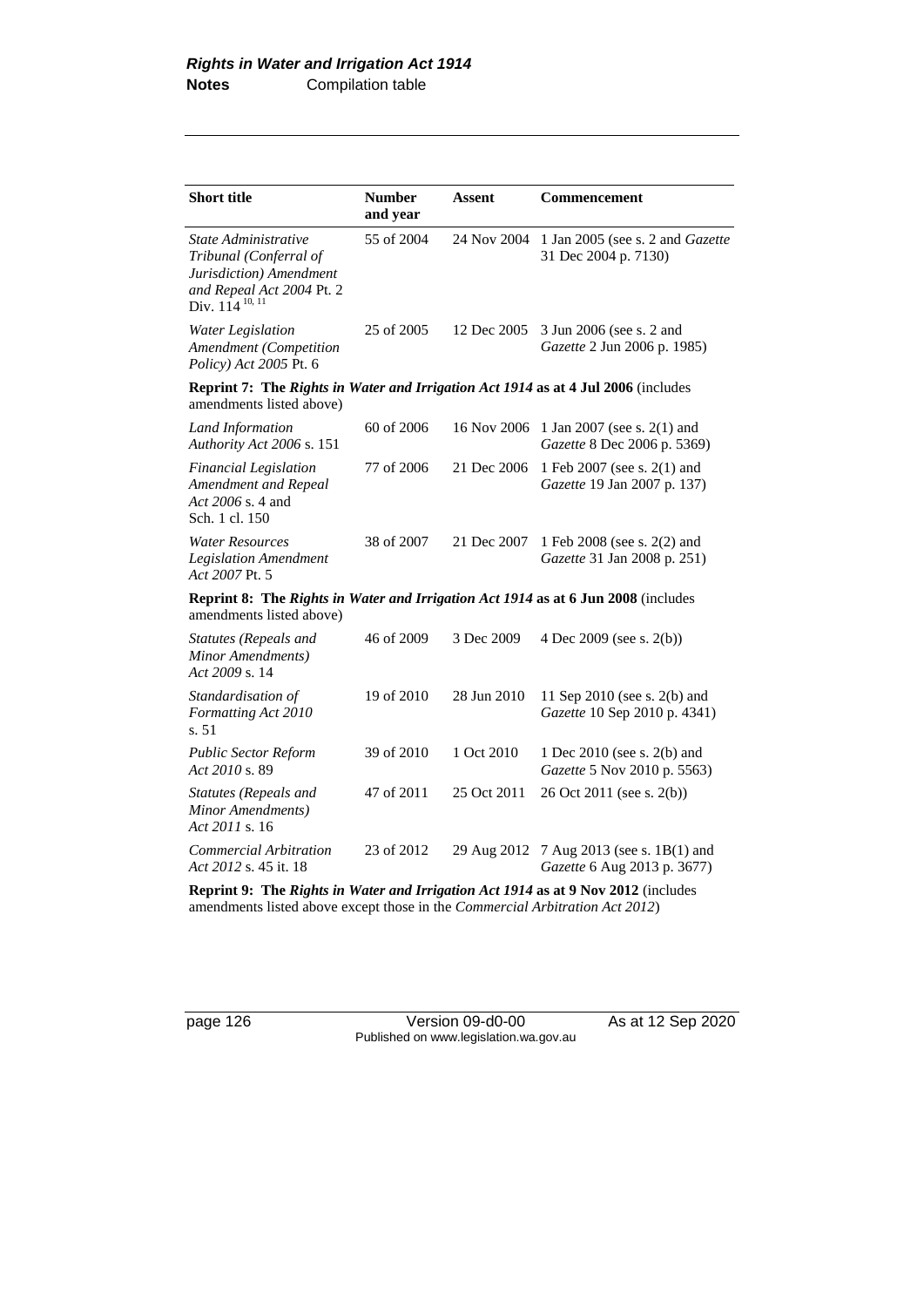| <b>Short title</b>                                                                           | <b>Number</b><br>and year | Assent      | <b>Commencement</b>                                                 |
|----------------------------------------------------------------------------------------------|---------------------------|-------------|---------------------------------------------------------------------|
| <i>Water Services</i><br><b>Legislation Amendment</b><br>and Repeal Act 2012<br>Pt.5         | 25 of 2012                | 3 Sep 2012  | 18 Nov 2013 (see s. 2(b) and<br><i>Gazette</i> 14 Nov 2013 p. 5028) |
| COVID-19 Response and<br>Economic Recovery<br>Omnibus Act 2020 Pt. 5<br>Div. $2$ Subdiv. $3$ | 34 of 2020                | 11 Sep 2020 | 12 Sep 2020 (see s. $2(b)$ )                                        |

## **Other notes**

- 1 Footnote no longer applicable.
- <sup>2</sup> The short title of the *Water Authority Act 1984* was changed to the *Water Agencies (Powers) Act 1984* by the *Water Agencies Restructure (Transitional and Consequential Provisions) Act 1995* s. 7.
- <sup>3</sup> The *Water Agencies Restructure (Transitional and Consequential Provisions) Act 1995* Pt. 2 commenced 1 January 1996.
- <sup>4</sup> Repealed by the *Water Resources Legislation Amendment Act 2007*.
- <sup>5</sup> Marginal notes in the *Rights in Water and Irrigation Act 1914* referring to earlier Western Australian legislation and to legislation of other jurisdictions have been omitted from this compilation.
- <sup>6</sup> The *Water Resources Legislation Amendment Act 2007* Pt. 11 deals with certain transitional issues some of which may be relevant for this Act.
- 7 Section 48A and the Second Schedule were inserted by the *Limitation Act Amendment Act 1954* s. 8.
- <sup>8</sup> The Second Schedule was inserted by the *Metric Conversion Act Amendment Act 1973* s. 4.
- <sup>9</sup> The *Rights in Water and Irrigation Amendment Act 2000* Pt. 8 contains transitional provisions.
- <sup>10</sup> The *State Administrative Tribunal (Conferral of Jurisdiction) Amendment and Repeal Act 2004* Pt. 5, the *State Administrative Tribunal Act 2004* s. 167 and 169, and the *State Administrative Tribunal Regulations 2004* r. 28 and 42 deal with certain transitional issues some of which may be relevant for this Act.
- <sup>11</sup> The *State Administrative Tribunal Regulations 2004* r. 38 and 61 contain transitional provisions some of which may be relevant to this Act.

As at 12 Sep 2020 Version 09-d0-00 page 127 Published on www.legislation.wa.gov.au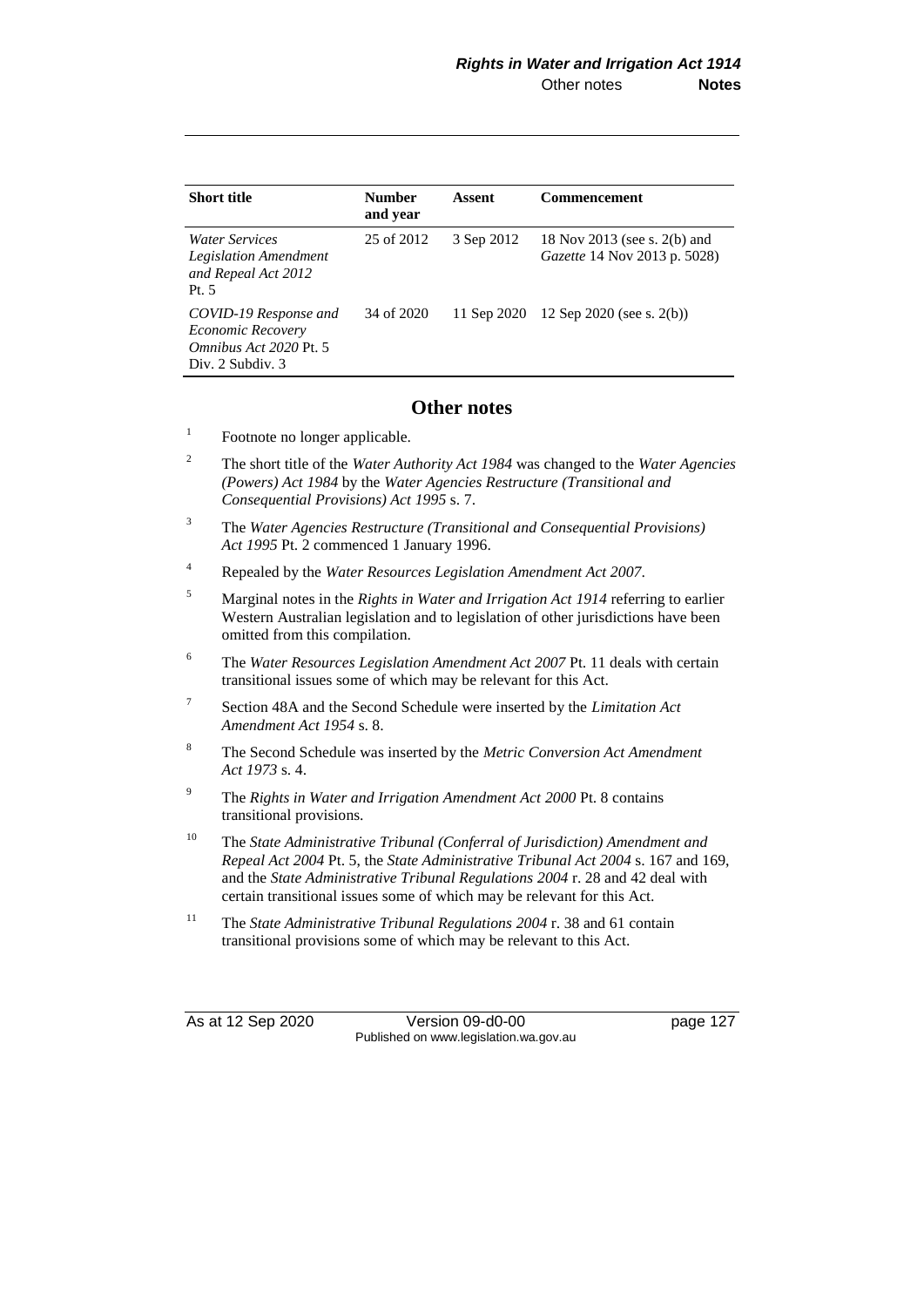#### Defined terms

# **Defined terms**

[This is a list of terms defined and the provisions where they are defined. The list is not part of the law.]

| <b>Defined term</b> | Provision(s) |
|---------------------|--------------|
|                     |              |
|                     |              |
|                     |              |
|                     |              |
|                     |              |
|                     |              |
|                     |              |
|                     |              |
|                     |              |
|                     |              |
|                     |              |
|                     |              |
|                     |              |
|                     |              |
|                     |              |
|                     |              |
|                     |              |
|                     |              |
|                     |              |
|                     |              |
|                     |              |
|                     |              |
|                     |              |
|                     |              |
|                     |              |
|                     |              |
|                     |              |
|                     |              |
|                     |              |
|                     |              |
|                     |              |
|                     |              |
|                     |              |
|                     |              |
|                     |              |
|                     |              |
|                     |              |
|                     |              |
|                     |              |
|                     |              |

page 128

Version 09-d0-00 Published on www.legislation.wa.gov.au As at 12 Sep 2020